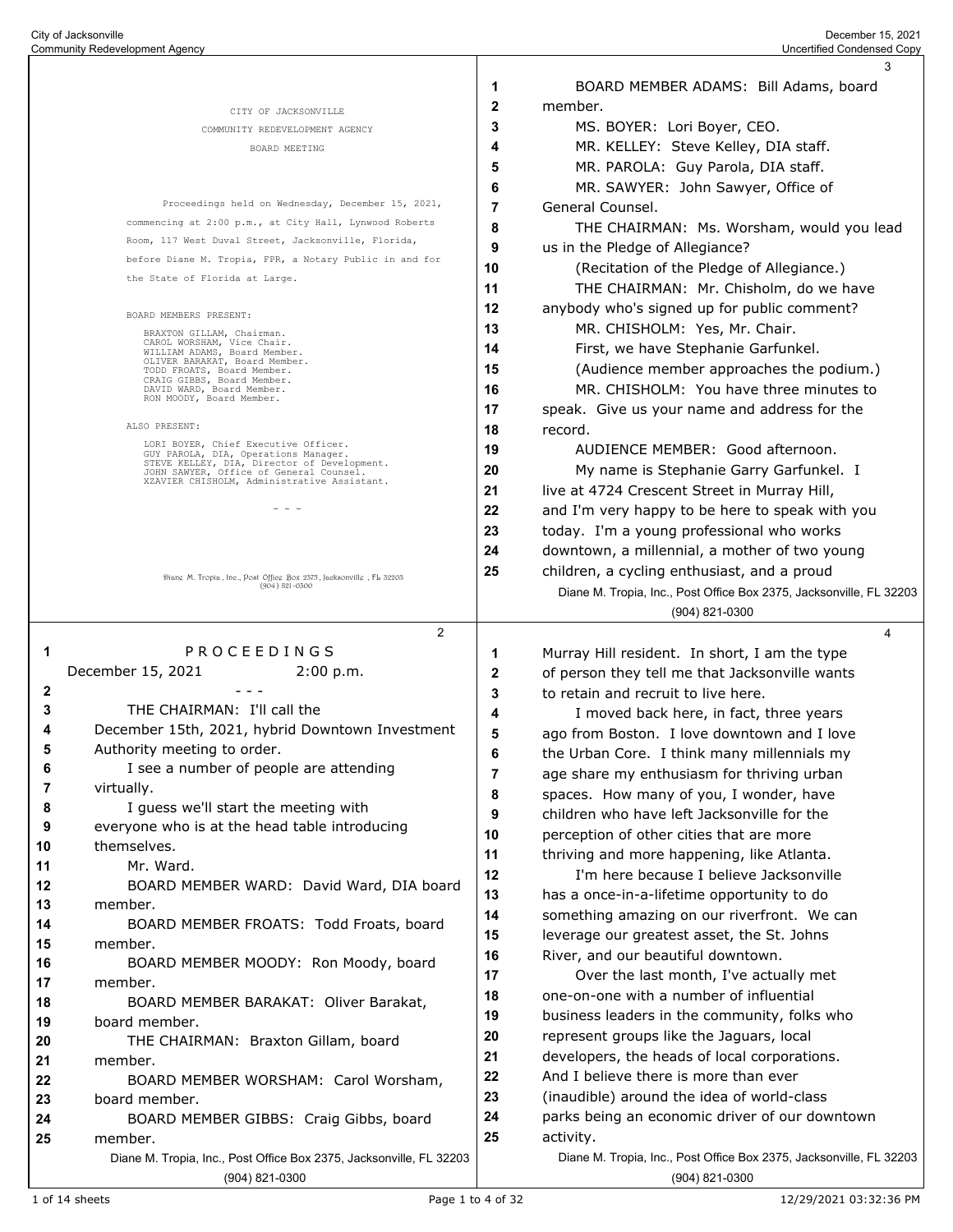| 1  | Because of the pandemic, many young                                                   | 1        | media. I wasn't really trying to say that I                                           |
|----|---------------------------------------------------------------------------------------|----------|---------------------------------------------------------------------------------------|
| 2  | professionals like me are looking to relocate                                         | 2        | was opposed to, like, anything about the move                                         |
| 3  | to Jacksonville. And whether or not we are on                                         | 3        | for MOSH. I just felt like it was in its most                                         |
| 4  | their list of consideration is something that I                                       | 4        | appropriate location. So I just wanted to                                             |
| 5  | think we have an opportunity to decide right                                          | 5        | circle back and hit those points really                                               |
| 6  | now.                                                                                  | 6        | quickly.                                                                              |
| 7  | My ask of you today is that you support                                               | 7        | I felt like the current location isn't --                                             |
| 8  | the resolution adopting the duPont Fund plan,                                         | 8        | in front of the fountain and park, you know,                                          |
| 9  | 2021-12-03. As part of that, I hope you will                                          | 9        | it's kind of nice. We have got this great view                                        |
| 10 | take seriously consideration to three                                                 | 10       | of the skyline when you move it. You know,                                            |
| 11 | destination downtown parks -- One Park Jax,                                           | 11       | you're still on the river, but you're not going                                       |
| 12 | Shipyards West, and the renovated Met Park --                                         | 12       | to be centrally located.                                                              |
| 13 | and that you will take opportunities to connect                                       | 13       | It's an important link for the Skyway. We                                             |
| 14 | them into one fantastic greenspace.                                                   | 14       | have got some pushback on, like, funding for                                          |
| 15 | I have watched every step of the duPont                                               | 15       | the Skyway. The Skyway -- there's nothing                                             |
| 16 | Fund plan unfold with great enthusiasm. This                                          | 16       | wrong with the Skyway. The problem is the                                             |
| 17 | is world-class work, and I believe if we follow                                       | 17       | condition of downtown. I use the Skyway to hop                                        |
| 18 | it, we will be in a great place to be a                                               | 18       | over to the tennis courts and, you know, eat at                                       |
| 19 | world-class city. But I don't want to just ask                                        | 19       | those restaurants. It's faster than a bus. So                                         |
| 20 | you to support the resolution. I also want to                                         | 20       | we need to -- we need to get more links for the                                       |
| 21 | ask you to really understand the social,                                              | 21       | Skyway. So that's a connection plan.                                                  |
| 22 | cultural, and design principles within the                                            | 22       | It's an important link for the water taxi,                                            |
| 23 | duPont Fund plan.                                                                     | 23       | as I had mentioned before. It's a good view of                                        |
| 24 | Since I saw them, I noticed the view                                                  | 24       | the skyline. I said that already. Important                                           |
| 25 | corridors when I'm walking around downtown. I                                         | 25       | activation of the Southbank Riverwalk. On this                                        |
|    | Diane M. Tropia, Inc., Post Office Box 2375, Jacksonville, FL 32203                   |          | Diane M. Tropia, Inc., Post Office Box 2375, Jacksonville, FL 32203                   |
|    | (904) 821-0300                                                                        |          | (904) 821-0300                                                                        |
|    | 6                                                                                     |          | 8                                                                                     |
| 1  | think about whether a space feels safe for                                            | 1        | side of the Riverwalk, you've got the RAM and                                         |
| 2  | pedestrians or not. I think you are in an                                             | 2        | you've got downtown. We're an activated node.                                         |
| 3  | amazing position of being able to not just pass                                       | 3        | You've got the Corkscrew Park. So I think that                                        |
| 4  | this resolution, but to really bring these                                            | 4        | pulls people along this side of the Riverwalk.                                        |
| 5  | principles to life.                                                                   | 5        | But on the Southbank, there's really no                                               |
| 6  | The duPont Fund has given us the                                                      | 6        | reason to go over there. So if we had a really                                        |
|    | yardstick. Let's use it to measure up, not to                                         | 7        | first-class museum right there -- we have got                                         |
| 8  | settle for less. Let's ask for more. I have                                           | 8        | this beautiful walkway. We just need things to                                        |
| 9  | to go back to my day job, but I would welcome                                         | 9        | kind of help activate that infrastructure that                                        |
| 10 | more conversation with any one of you to talk                                         | 10       | we have already set in place.                                                         |
| 11 | more about this and about how young people can                                        | 11       | So that was kind of -- and also with the                                              |
| 12 | really be part of the change in Jacksonville.                                         | 12       | removal of what is River City Brewing Company,                                        |
| 13 | Thank you so much for your service. Thank                                             | 13       | I mean, maybe we can acquire some of that to                                          |
| 14 | you to CEO Lori Boyer for partnering with                                             | 14       | give them their more space that they were                                             |
| 15 | duPont Fund on this plan. I think it's a                                              | 15       | talking about for their exhibitions. You know,                                        |
| 16 | really, really great opportunity.                                                     | 16       | this is a really good location, I think. But                                          |
| 17 | Thanks.                                                                               | 17       | whatever, you know, you can sort of do with                                           |
| 18 | THE CHAIRMAN: Thank you.                                                              | 18       | that.                                                                                 |
| 19 | Mr. Chisholm.                                                                         | 19       | Another thing about these new projects is                                             |
| 20 | MR. CHISHOLM: Thank you.                                                              | 20       | just kind of, like, bad timing. I only played                                         |
| 21 | Next, we have Cliff Miller.                                                           | 21       | football one season, but there was one thing                                          |
| 22 | (Audience member approaches the podium.)                                              | 22       | that my coach taught me. I was a defensive                                            |
| 23 | AUDIENCE MEMBER: Hi. 311 West Ashley                                                  | 23       | end, and I'm pretty quick to get around that                                          |
| 24 |                                                                                       |          |                                                                                       |
|    |                                                                                       |          |                                                                                       |
|    | Street.                                                                               | 24<br>25 | one linebacker, but -- and I would always talk                                        |
| 25 | I felt a little bit used last time by the                                             |          | about how it was exciting to sack the                                                 |
|    | Diane M. Tropia, Inc., Post Office Box 2375, Jacksonville, FL 32203<br>(904) 821-0300 |          | Diane M. Tropia, Inc., Post Office Box 2375, Jacksonville, FL 32203<br>(904) 821-0300 |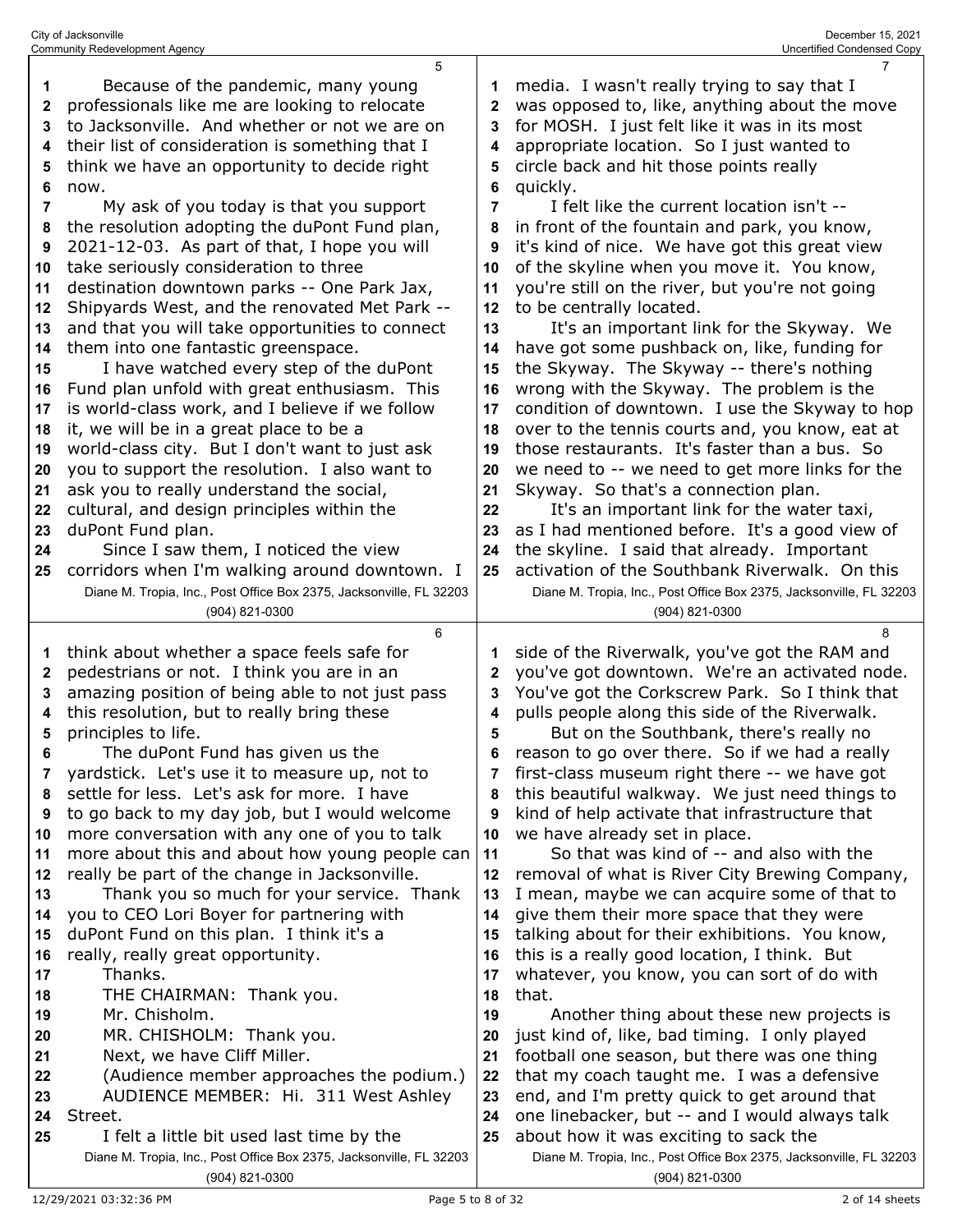| 1<br>2<br>3<br>4<br>5<br>6<br>7<br>8<br>9<br>10<br>11<br>12<br>13<br>14<br>15<br>16<br>17<br>18<br>19<br>20<br>21<br>22<br>23<br>24<br>25 | 9<br>quarterback. He was like, look, you can't sack<br>the quarterback until you get past the running<br>back and the blocking back.<br>And that really resonated with me in a lot<br>of ways. I can't think of these glamorous<br>things like sacking the quarterback until I get<br>past what's in front of me. And I would say<br>that those things are, like, you know, the -- I<br>hate -- but the -- 218 -- these older<br>buildings, I guess, 218 West Adams. We've got<br>the Jones Brothers building; I have already<br>mentioned that. We've got the (inaudible)<br>building. I mean, those things will really<br>be -- you know, that's going to change a lot.<br>All the projects that are happening right now<br>are really going to help.<br>So these new projects are just a little<br>bit suspect, you know? You've got the Landing.<br>There's a --<br>(Timer notification.)<br>Gosh, you can't get through anything.<br>The last thing I was going to talk about<br>was parking garages. And, you know, you need a<br>parking garage for a place where you live in.<br>You can't have your car far away from that.<br>Diane M. Tropia, Inc., Post Office Box 2375, Jacksonville, FL 32203 | 2<br>3<br>4<br>5<br>6<br>7<br>8<br>9<br>10<br>11<br>12<br>13<br>14<br>15<br>16<br>17<br>18<br>19<br>20<br>21<br>22<br>23<br>24<br>25      | 11<br>thinking, getting ready to build any kind of<br>form of new residential housing, I want an<br>equal housing authority attached to it. That<br>means integration of income, of people who do<br>not fit a certain -- certain status quo.<br>And number two, I've been reading a lot<br>about Mr. Bill Delaney and a lot of articles<br>that he's put out. And it makes me question<br>the position of the City and how -- and how we<br>can get the best bang for our buck when it<br>comes to development. Now, they all come --<br>they take advantage of rebates, things of that<br>nature.<br>But one of the things that we have is --<br>from what I've been able to gather, is that one<br>of the things that's been sitting on the back<br>burner is turning a number of the streets into<br>two-way streets, and signage, walkability in<br>certain parts of the Urban Core.<br>So for me at this point in time, whatever<br>happens in new development and the developer<br>wants to do something, I want them to cover<br>some of the short-term costs starting with<br>implementing some of those plans and ideas that<br>other people have.<br>Diane M. Tropia, Inc., Post Office Box 2375, Jacksonville, FL 32203<br>(904) 821-0300                                                     |
|-------------------------------------------------------------------------------------------------------------------------------------------|-------------------------------------------------------------------------------------------------------------------------------------------------------------------------------------------------------------------------------------------------------------------------------------------------------------------------------------------------------------------------------------------------------------------------------------------------------------------------------------------------------------------------------------------------------------------------------------------------------------------------------------------------------------------------------------------------------------------------------------------------------------------------------------------------------------------------------------------------------------------------------------------------------------------------------------------------------------------------------------------------------------------------------------------------------------------------------------------------------------------------------------------------------------------------------------------------------------|-------------------------------------------------------------------------------------------------------------------------------------------|-----------------------------------------------------------------------------------------------------------------------------------------------------------------------------------------------------------------------------------------------------------------------------------------------------------------------------------------------------------------------------------------------------------------------------------------------------------------------------------------------------------------------------------------------------------------------------------------------------------------------------------------------------------------------------------------------------------------------------------------------------------------------------------------------------------------------------------------------------------------------------------------------------------------------------------------------------------------------------------------------------------------------------------------------------------------------------------------------------------------------------------------------------------------------------------------------------------------------------------------------------------------------------------------------------------|
| 1<br>2<br>3<br>4<br>5<br>7<br>8<br>9<br>10<br>11<br>12<br>13<br>14<br>15<br>16<br>17<br>18<br>19<br>20<br>21<br>22<br>23<br>24<br>25      | (904) 821-0300<br>10<br>But if you're in an office, you could probably<br>hop on the Skyway and get down to -- you have<br>got all this land right by the --<br>THE CHAIRMAN: I hate to cut you off --<br>MR. MILLER: -- right by the Prime Osborn.<br>Those are great for parking garages. (Inaudible.)<br>All right. Thanks a lot.<br>THE CHAIRMAN: Mr. Chisholm.<br>MR. CHISHOLM: Thank you. Next we have<br>Carnell Oliver.<br>(Audience member approaches the podium.)<br>AUDIENCE MEMBER: Yes. Carnell Oliver.<br>Hi. Look, I had taken a moment to take a<br>good look at some of the plans done with the<br>waterfront property, but I'm -- more like<br>anybody else, I like to see economic<br>development actually happen.<br>I'm in favor of this project, but I want<br>to see some more development. At the same<br>time -- especially when I remember in the<br>beginning the master plan.<br>One of the things that I've been looking<br>at as equal housing authority legislation. In<br>some cities they have it. In the boundary<br>limits that we have, if we got anybody<br>Diane M. Tropia, Inc., Post Office Box 2375, Jacksonville, FL 32203<br>(904) 821-0300                      | 1<br>2<br>3<br>4<br>5<br>R<br>7<br>8<br>9<br>10<br>11<br>12<br>13<br>14<br>15<br>16<br>17<br>18<br>19<br>20<br>21<br>22<br>23<br>24<br>25 | 12<br>I'm just one of the voices of people who<br>are concerned about the downtown area. I don't<br>care who the developer is, but I want them to<br>come in, spend some money to incorporate some<br>of this park space, take some of the<br>responsibility off of the City because the<br>thing about it is, is that I'm going to have to<br>wait until 2024 until I get a new governor in<br>the office. They kind of flip the tax code.<br>And I really don't -- now that I'm<br>learning how the tax system works, I'm not<br>really in favor of raising the millage rate to<br>help pay for a lot of the infrastructure needs<br>when it comes down to parks, when it comes down<br>to basic, simple, low-hanging fruit, when it<br>comes down to infrastructure.<br>Now, I know you have to go through the<br>whole procurement process, permitting process.<br>But if developers can be the responsibility<br>over -- over to the City, then we're in a great<br>position because they did it in (inaudible)<br>time. Developers back in the day put the<br>stormwater, all that in. I could take a good<br>look over there at -- by the football stadium<br>where they got that old Swisher house. They<br>Diane M. Tropia, Inc., Post Office Box 2375, Jacksonville, FL 32203<br>(904) 821-0300 |

City of Jacksonville December 15, 2021 Community Redevelopment Agency Uncertified Condensed Copy

3 of 14 sheets 23 of 14 sheets 23 of 14 sheets 23 of 14 sheets 23 of 14 sheets 23 of 14 sheets 23 of 23 of 32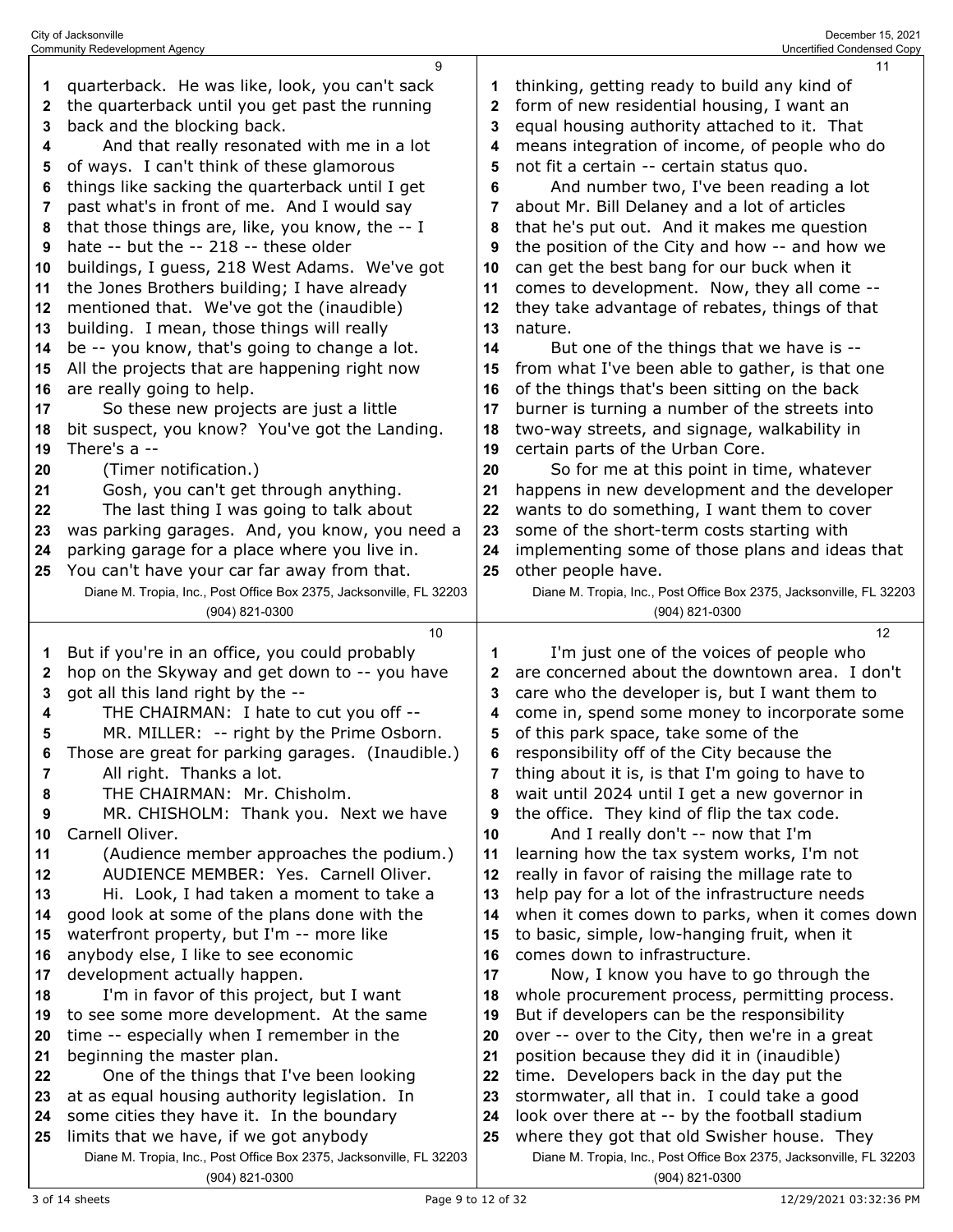|             | City of Jacksonville<br><b>Community Redevelopment Agency</b>                                 |                | December 15, 2021<br><b>Uncertified Condensed Copy</b>                                          |
|-------------|-----------------------------------------------------------------------------------------------|----------------|-------------------------------------------------------------------------------------------------|
|             | 13                                                                                            |                | 15                                                                                              |
| 1           | donated dollars, they put resources in place.                                                 | 1              | to change the word "cover" to "reimburse" at                                                    |
| $\mathbf 2$ | (Timer notification.)                                                                         | $\mathbf{2}$   | OGC's recommendation. And then we took out the                                                  |
| 3           | MR. OLIVER: So that's my piece.                                                               | 3              | language, speaking -- that really served as                                                     |
| 4           | THE CHAIRMAN: Thank you, Mr. Oliver.                                                          | 4              | the -- to open the door to this part of the                                                     |
| 5           | MR. CHISHOLM: Thank you.                                                                      | 5              | program.                                                                                        |
| 6           | That's all we have, Mr. Chair.                                                                | 6              | And so we changed that to the language                                                          |
| 7           | THE CHAIRMAN: Thank you, Mr. Chisholm.                                                        | 7              | that's now found on the highlighted bullet                                                      |
| 8           | We have got kind of a full agenda today                                                       | 8              | point on Page 10, which effectively does not                                                    |
| 9           | because we're backing up this meeting with                                                    | 9              | require all of the same requirements as                                                         |
| 10<br>11    | another workshop to address some of the parts<br>of the proposed BID plan revisions. So we're | 10<br>11       | somebody that would have had to adhere to if<br>they were applying for a FAB-REP in terms of    |
| 12          | going to try to move through it as efficiently                                                | 12             | the documentation that they have to provide                                                     |
| 13          | as we can.                                                                                    | 13             | with their application, et cetera. And it also                                                  |
| 14          | We'll open the Community Redevelopment                                                        | 14             | provides that an existing business shall be                                                     |
| 15          | Agency meeting. There were meeting minutes in                                                 | 15             | eligible for the stand-alone sidewalk                                                           |
| 16          | the packages that were also circulated prior to                                               | 16             | enhancement grant, which, as you may recall,                                                    |
| 17          | today, if you had a chance to review them.                                                    | 17             | is -- for amounts up to \$5,000.                                                                |
| 18          | Do I have a motion?                                                                           | 18             | So I'd be happy to address any questions.                                                       |
| 19          | BOARD MEMBER WORSHAM: I'll motion.                                                            | 19             | THE CHAIRMAN: Thank you, Mr. Kelley.                                                            |
| 20          | BOARD MEMBER MOODY: Second.                                                                   | 20             | Mr. Ward.                                                                                       |
| 21          | THE CHAIRMAN: All those in favor?                                                             | 21             | BOARD MEMBER WARD: No questions from me.                                                        |
| 22          | BOARD MEMBERS: Aye.                                                                           | 22             | Thank you.                                                                                      |
| 23          | THE CHAIRMAN: Minutes are approved.                                                           | 23             | THE CHAIRMAN: Mr. Froats.                                                                       |
| 24          | Resolution 2021-12-02, Sidewalk                                                               | 24             | BOARD MEMBER FROATS: No questions.                                                              |
| 25          | Enhancement Grant modification.                                                               | 25             | THE CHAIRMAN: Mr. Moody.                                                                        |
|             | Diane M. Tropia, Inc., Post Office Box 2375, Jacksonville, FL 32203                           |                | Diane M. Tropia, Inc., Post Office Box 2375, Jacksonville, FL 32203                             |
|             | (904) 821-0300                                                                                |                | (904) 821-0300                                                                                  |
|             | 14                                                                                            |                | 16                                                                                              |
| 1<br>2      | Mr. Kelley, your report.<br>MR. KELLEY: Yes, sir. Thank you,                                  | 1              | BOARD MEMBER MOODY: Sounds good. No<br>questions.                                               |
| 3           | Mr. Chair.                                                                                    | 2<br>3         | THE CHAIRMAN: Mr. Barakat.                                                                      |
| 4           | Resolution 2021-12-02 effectively remedies                                                    | 4              | BOARD MEMBER BARAKAT: Sounds reasonable.                                                        |
| 5           | a challenge that came up as we reviewed the                                                   | 5              | No questions.                                                                                   |
| 6           | stand-alone sidewalk enhancement program                                                      | 6              | THE CHAIRMAN: Ms. Worsham.                                                                      |
| 7           | provisions as were approved by this board last                                                | $\overline{7}$ | BOARD MEMBER WORSHAM: No additional                                                             |
| 8           | year in conjunction with FAB-REP approvals.                                                   | 8              | comments.                                                                                       |
| 9           | So within the FAB-REP, we also have the                                                       | 9              | THE CHAIRMAN: Mr. Gibbs.                                                                        |
| 10          | opportunity for a sidewalk enhancement grant as                                               | 10             | BOARD MEMBER GIBBS: No comments.                                                                |
| 11          | an add-on to the FAB-REP requirements. Within                                                 | 11             | Thank you.                                                                                      |
| 12          | those provisions, we also had approved a                                                      | 12             | THE CHAIRMAN: Mr. Adams.                                                                        |
| 13          | stand-alone sidewalk enhancement grant. And by                                                | 13             | BOARD MEMBER ADAMS: Nothing from me.                                                            |
| 14          | the structure that we put into place, it                                                      | 14             | THE CHAIRMAN: My only comment would be, I                                                       |
| 15          | captures all the requirements of the FAB-REP as                                               | 15             | think this is good work. I know it seems like                                                   |
| 16          | currently structured.                                                                         | 16             | it's overkill, but getting this -- all this                                                     |
| 17          | So what you have before you is an amended                                                     | 17             | information in one place at one time, I think                                                   |
| 18<br>19    | and restatement of the entire FAB-REP, which<br>may seem like an overkill just to remedy the  | 18<br>19       | it makes it simpler and more user-friendly and<br>certainly probably better for the staff, so I |
| 20          | stand-alone sidewalk enhancement grant, but it                                                | 20             | think it's probably best if we do it.                                                           |
| 21          | was felt that this was the best way to have all                                               | 21             | If there's any further comment or                                                               |
| 22          | of this language in one place moving forward.                                                 | 22             | questions                                                                                       |
| 23          |                                                                                               |                |                                                                                                 |
|             |                                                                                               |                |                                                                                                 |
| 24          | So what you see in the revised FAB-REP                                                        | 23             | BOARD MEMBERS: (No response.)                                                                   |
| 25          | program, beginning on Page 3 -- actually, on<br>Page 9 is where -- the first change is simply | 24<br>25       | THE CHAIRMAN: We can call for a vote.<br>All those in favor?                                    |
|             | Diane M. Tropia, Inc., Post Office Box 2375, Jacksonville, FL 32203                           |                | Diane M. Tropia, Inc., Post Office Box 2375, Jacksonville, FL 32203                             |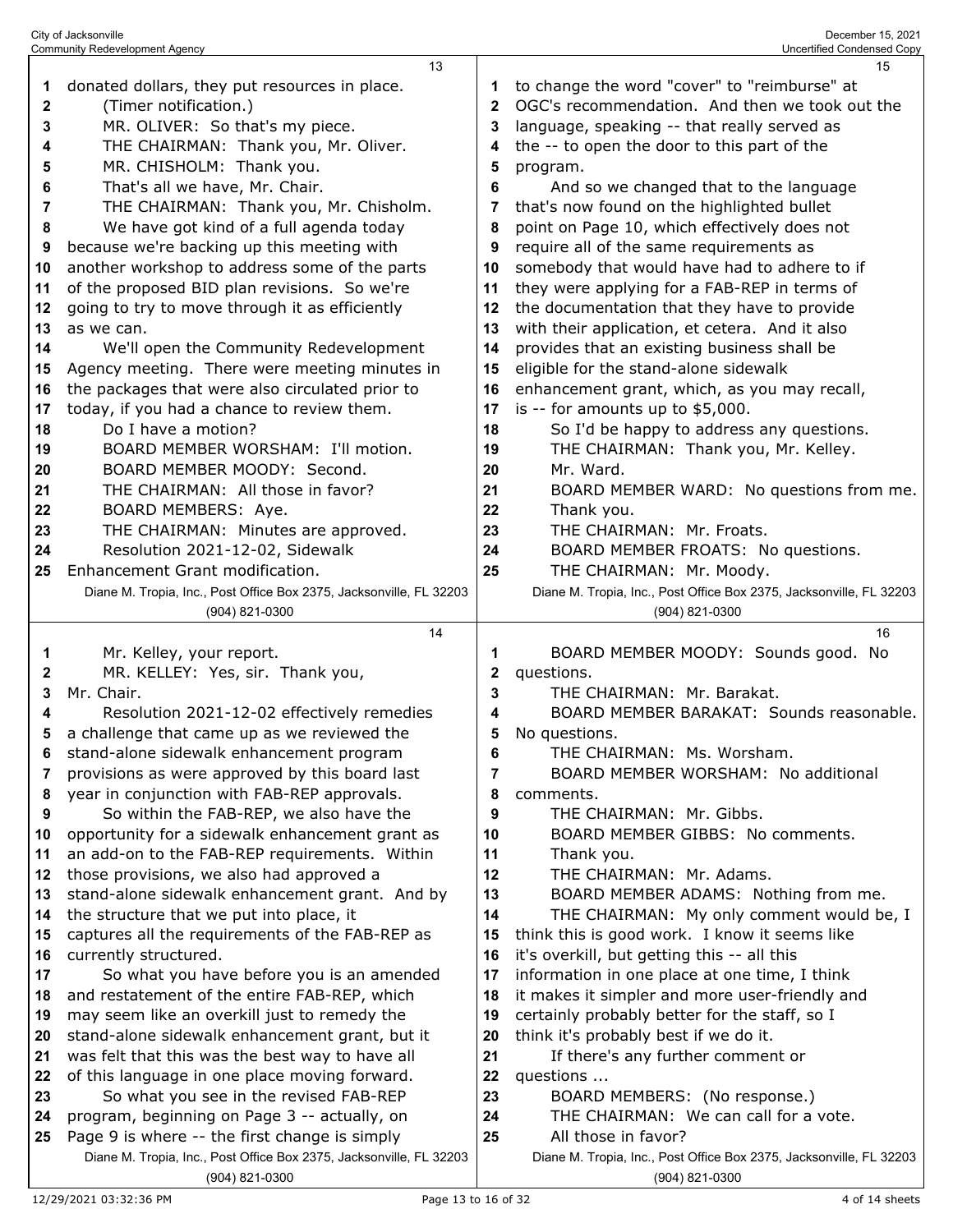|    | <b>Community Redevelopment Agency</b>                                                 |                | Uncertified Condensed Copy                                                            |
|----|---------------------------------------------------------------------------------------|----------------|---------------------------------------------------------------------------------------|
|    | 17                                                                                    |                | 19                                                                                    |
| 1  | BOARD MEMBER GIBBS: Mr. Chair, I'd like                                               | 1              | Mr. Citrano -- about where are we going to see                                        |
| 2  | to make a motion.                                                                     | $\mathbf{2}$   | the maps and where are we going to see the                                            |
| 3  | THE CHAIRMAN: Oh, we need a motion.                                                   | 3              | things where these are included. And my answer                                        |
| 4  | Thank you.                                                                            | 4              | was, in the BID and CRA update that you're                                            |
| 5  | BOARD MEMBER GIBBS: Motion to approve                                                 | 5              | going to be looking at next month, but this is                                        |
| 6  | Resolution 2021-12-02.                                                                | 6              | just setting the stage for that.                                                      |
| 7  | BOARD MEMBER WORSHAM: I'll second.                                                    | $\overline{7}$ | And then the third piece of the resolution                                            |
| 8  | THE CHAIRMAN: Thank you, Mr. Gibbs and                                                | 8              | is that -- there were any number of capital                                           |
| 9  | Ms. Worsham, for catching me in my procedural                                         | 9              | improvement projects that are City capital                                            |
| 10 | error.                                                                                | 10             | improvement projects that we discussed. And we                                        |
| 11 | So we have a motion to approve 2021-12-02;                                            | 11             | looked at the fact that the funding for those                                         |
| 12 | it's been seconded.                                                                   | 12             | is set in out years, which, for us, means                                             |
| 13 | Any further comment?                                                                  | 13             | '24/'25 or later.                                                                     |
| 14 | BOARD MEMBERS: (No response.)                                                         | 14             | And the concern is that, with the urgency                                             |
| 15 | THE CHAIRMAN: All those in favor?                                                     | 15             | we have in the development community to                                               |
| 16 | BOARD MEMBERS: Aye.                                                                   | 16             | actually get various private developments under                                       |
| 17 | THE CHAIRMAN: Any opposed?                                                            | 17             | construction, we want to urge the City -- and                                         |
|    | BOARD MEMBERS: (No response.)                                                         |                | we're about to go into the next year's CIP                                            |
| 18 |                                                                                       | 18             |                                                                                       |
| 19 | THE CHAIRMAN: Unanimous. Thank you.                                                   | 19             | process. I just got a notice from the                                                 |
| 20 | Next item is Resolution 2021-12-03,                                                   | 20             | administration that we start that in January.                                         |
| 21 | Riverfront Activation.                                                                | 21             | We want to urge the City to move those                                                |
| 22 | Ms. Boyer, do you have a report?                                                      | 22             | projects up in time so that the construction of                                       |
| 23 | MS. BOYER: Thank you, Mr. Chairman.                                                   | 23             | these projects syncs up with the private                                              |
| 24 | For those of you who were able to attend                                              | 24             | developments that are adjacent to the parcels.                                        |
| 25 | the workshop on parks that was held several                                           | 25             | So that would be the Liberty basin marina in                                          |
|    | Diane M. Tropia, Inc., Post Office Box 2375, Jacksonville, FL 32203                   |                | Diane M. Tropia, Inc., Post Office Box 2375, Jacksonville, FL 32203                   |
|    | (904) 821-0300                                                                        |                | (904) 821-0300                                                                        |
|    | 18                                                                                    |                | 20                                                                                    |
| 1  | weeks ago, Mari Kuraishi from Jessie Ball                                             | 1              | front of the courthouse site, for example, or                                         |
| 2  | duPont Fund presented the conclusions of their                                        | $\mathbf{2}$   | the extension of the Riverwalk down to the                                            |
| 3  | work. It's not like a final, printed report,                                          | 3              | Four Seasons and the potential MOSH site, or                                          |
| 4  | but she did a PowerPoint presentation that                                            | 4              | the completion of Riverfront Plaza.                                                   |
| 5  | talked about the public input that was                                                | 5              | So all of these riverfront parks that                                                 |
| 6  | received, the concepts and principles that                                            | 6              | we've been discussing and riverfront capital                                          |
| 7  | guided their recommendations, et cetera. I                                            | 7              | projects that are in the City's budget, we just                                       |
| 8  | provided an entire copy of that slide                                                 | 8              | want to make sure that they're implemented in a                                       |
| 9  | presentation to all of you to accompany the                                           | 9              | fashion that doesn't hold up the adjacent                                             |
| 10 | resolution.                                                                           | 10             | private development.                                                                  |
| 11 | But what I did provide is a term sheet                                                | 11             | So three points; telling us to incorporate                                            |
| 12 | that went with the resolution that just pulled                                        | 12             | it in the BID and CRA plan, adopting the                                              |
| 13 | out -- and by the way, they have -- Jessie Ball                                       | 13             | general concepts and principles, and                                                  |
|    |                                                                                       |                |                                                                                       |
| 14 | duPont Fund has reviewed and is fine with the                                         | 14             | accelerating CIP projects. That's the essence                                         |
| 15 | things that were included in the term sheet                                           | 15             | of the resolution.                                                                    |
| 16 | that were the salient points coming out of                                            | 16             | THE CHAIRMAN: Thank you, Ms. Boyer.                                                   |
| 17 | their study. So that's one aspect of this                                             | 17             | A motion?                                                                             |
| 18 | resolution.                                                                           | 18             | BOARD MEMBER WORSHAM: I'll move to                                                    |
| 19 | The second point of the resolution is                                                 | 19             | approve.                                                                              |
| 20 | directing your staff to incorporate these                                             | 20             | BOARD MEMBER FROATS: Second.                                                          |
| 21 | various recommendations in the BID and CRA                                            | 21             | THE CHAIRMAN: Motion by Ms. Worsham,                                                  |
| 22 | update. So when you see the BID and CRA                                               | 22             | second by Mr. Froats.                                                                 |
| 23 | update, this came up at that parks workshop                                           | 23             | Questions or comments?                                                                |
| 24 |                                                                                       | 24             | Mr. Adams.                                                                            |
| 25 | meeting. I think Mr. Barakat may have asked                                           | 25             | BOARD MEMBER ADAMS: None from me.                                                     |
|    | the question -- or perhaps it was                                                     |                |                                                                                       |
|    | Diane M. Tropia, Inc., Post Office Box 2375, Jacksonville, FL 32203<br>(904) 821-0300 |                | Diane M. Tropia, Inc., Post Office Box 2375, Jacksonville, FL 32203<br>(904) 821-0300 |

City of Jacksonville December 15, 2021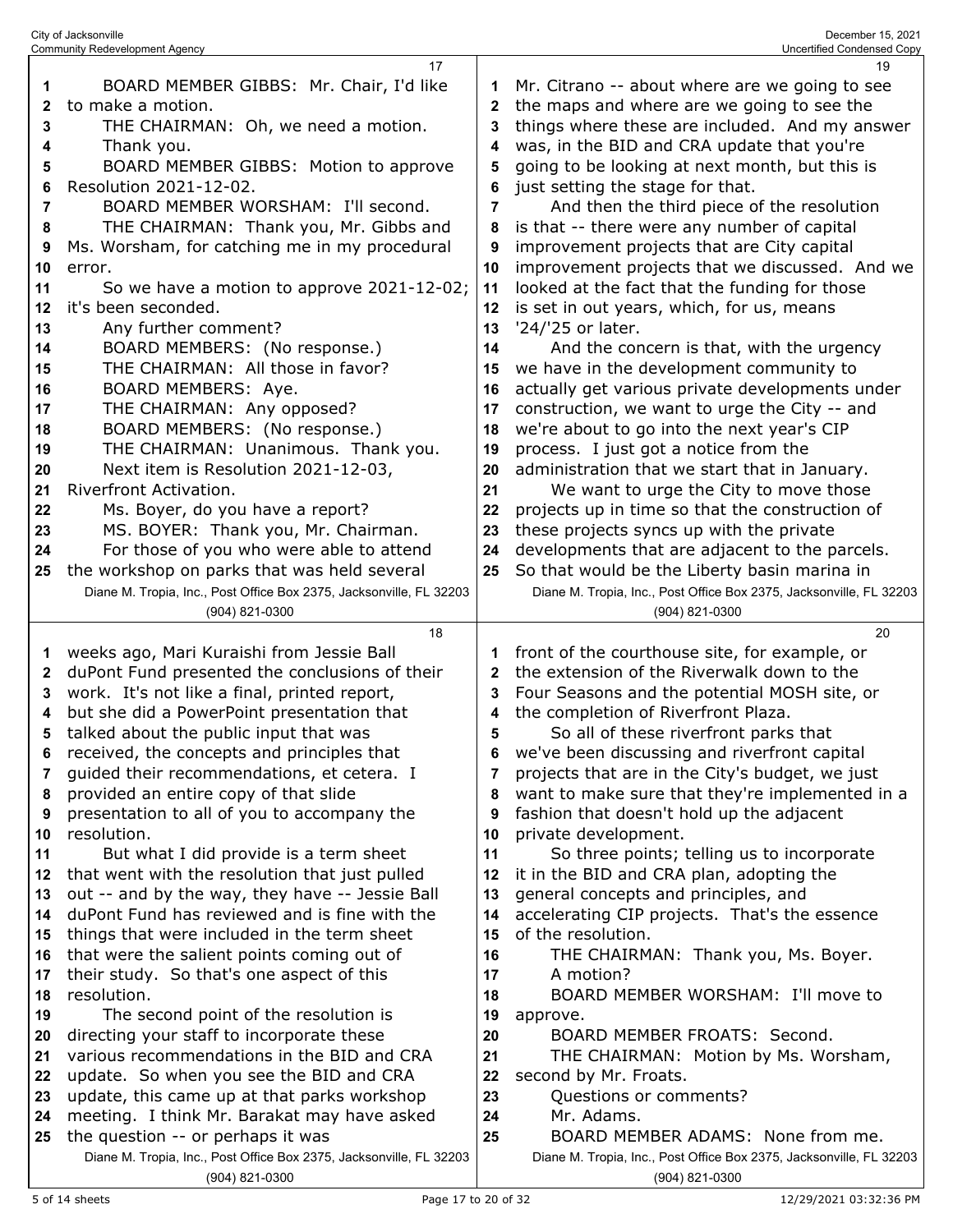|              | City of Jacksonville<br><b>Community Redevelopment Agency</b>       |              | December 15, 2021<br>Uncertified Condensed Copy                     |
|--------------|---------------------------------------------------------------------|--------------|---------------------------------------------------------------------|
|              | 21                                                                  |              | 23                                                                  |
| $\mathbf 1$  | THE CHAIRMAN: Mr. Gibbs.                                            | 1            | Mr. Froats.                                                         |
| $\mathbf 2$  | BOARD MEMBER GIBBS: I attended that                                 | $\mathbf 2$  | BOARD MEMBER FROATS: I appreciate the                               |
| 3            | workshop. It was fleshed out very well, so no                       | 3            | hard work and effort that went into it. I                           |
| 4            | comments.                                                           | 4            | think there's a lot of excitement around it,                        |
| 5            | THE CHAIRMAN: Ms. Worsham.                                          | 5            | much like Emerald Trail, so I'm in favor of                         |
| 6            | BOARD MEMBER WORSHAM: I think this is a                             | 6            | this.                                                               |
| 7            | critical step, and I appreciate the resolution                      | 7            | THE CHAIRMAN: Mr. Ward.                                             |
| 8            | because I think there's been a lot of comment                       | 8            | BOARD MEMBER WARD: Nothing from me. I am                            |
| 9            | from the public and the board as well about,                        | 9            | in support.                                                         |
| 10           | you know, where are we going with the plan, how                     | 10           | THE CHAIRMAN: I attended the workshop,                              |
| 11           | are we going to proceed with the plan, and the                      | 11           | too. I thought it was great. And it is a                            |
| 12           | importance of the Riverwalk and the funding of                      | 12           | tremendous amount of work.                                          |
| 13           | the riverfront parcels that we can -- you know,                     | 13           | I think that we keep talking about the                              |
| 14           | the park parcels in particular.                                     | 14           | fact that developers are going to want this as                      |
| 15           | So I'm thrilled with the resolution.                                | 15           | much as, you know, ordinary -- this is a good                       |
| 16           | Thank you. And I think it gives us a voice to                       | 16           | thing for the community, both the citizens and                      |
| 17           | go to City Council, and you -- particularly for                     | 17           | the development community.                                          |
| 18           | the rest of us as well, to lobby for more rapid                     | 18           | I do have a question, though, about the                             |
| 19           | funding, so thank you.                                              | 19           | impact of including that plan in our BID and                        |
| 20           | THE CHAIRMAN: Mr. Barakat.                                          | 20           | CRA update. How does that restrict this                             |
| 21           | BOARD MEMBER BARAKAT: I'll echo                                     | 21           | board's action going forward if we adopt that                       |
| 22           | Ms. Worsham's comments and other board members'                     | 22           | plan and make it part of our BID and CRA                            |
| 23           | comments. I think this is important. I think                        | 23           | update?                                                             |
| 24           | that the proof will be in the pudding once we                       | 24           | MS. BOYER: To the Chair, it is not my                               |
| 25           | incorporate this into the BID plan and try to                       | 25           | intent that we are going to adopt this document                     |
|              | Diane M. Tropia, Inc., Post Office Box 2375, Jacksonville, FL 32203 |              | Diane M. Tropia, Inc., Post Office Box 2375, Jacksonville, FL 32203 |
|              | (904) 821-0300                                                      |              | (904) 821-0300                                                      |
|              | 22                                                                  |              | 24                                                                  |
| 1            | practice these principles deal by deal and                          | 1            | nor -- if there's a 254-page plan or a 700-page                     |
| $\mathbf{2}$ | budget by budget.                                                   | $\mathbf{2}$ | plan, that -- the plan in its entirety, but                         |
| 3            | I think deal by deal, some of these                                 | 3            | what I'm really referring to is that we will                        |
| 4            | principles will be relatively -- I don't want                       | 4            | actually have maps in the CRA plan that will                        |
| 5            | to say easy to practice, but I think the                            | 5            | reflect some of the conclusions. We will have                       |
| 6            | toughest part of this exhibit is the word                           | 6            | recommendations specifically on how we                              |
| 7            | "holistic." And we are good at talking about                        | 7            | implement a dispersed activation program. And                       |
| 8            | that, and I think it's very difficult for us as                     | 8            | then in the year's table, we will recommend                         |

- a City to perform holistically. And I will want to know in the BID plan how exactly we're going to practice a holistic approach to riverfront development because we all know when a developer proposes something, we're under pressure as a Downtown Investment Authority to support development downtown, and sometimes looking at things holistically can slow down development. So I think that's a key aspect of how are entirety, but is that we will CRA plan that will ions. We will have **illy on how we** *<u>ivation</u>* program. And will recommend using dollars to implement pieces. So what you are going to see is the recommendations of the plan built into the individual recommendations and structures of the CRA plan as it exists. It's not like it's an adopted appendix that is a governing document like the design guidelines. Rather, it will be actually incorporated into individual CRA projects. So an example would be, if you look at our
- we really going to practice some of the principles in this Exhibit A. But the
- language, I'm in full agreement with. So I
- look forward to seeing how we can practice it.
- BOARD MEMBER MOODY: It certainly is a
- good next step, so I'm absolutely for it.
- THE CHAIRMAN: Thank you.
	- Diane M. Tropia, Inc., Post Office Box 2375, Jacksonville, FL 32203 (904) 821-0300

 current BID plan, we have a whole list of CRA projects. One of those that people bring up is -- it says "Redesign Metropolitan Park." So there will still be probably a project that

 says "Redesign and renovate Metropolitan Park," but the description of what we will do in that renovation and will be incorporated will rely

Diane M. Tropia, Inc., Post Office Box 2375, Jacksonville, FL 32203

(904) 821-0300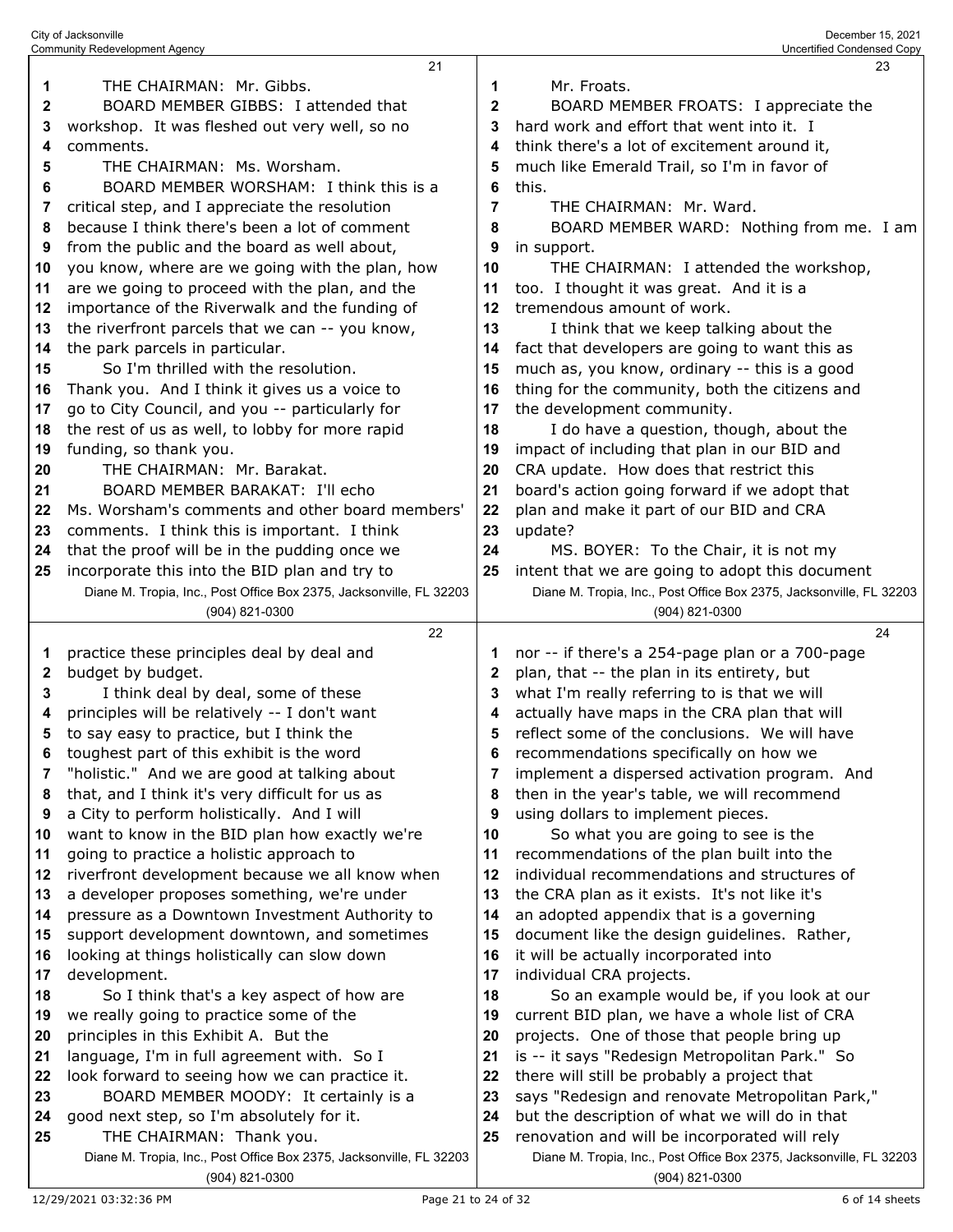|    | <b>Community Redevelopment Agency</b>                                                 |    | Uncertified Condensed Copy                                                            |
|----|---------------------------------------------------------------------------------------|----|---------------------------------------------------------------------------------------|
|    | 25                                                                                    |    | 27                                                                                    |
| 1  | on a lot of the input that we received on the                                         | 1  | This is -- the duPont Fund plan is much                                               |
| 2  | Jessie Ball duPont Fund study regarding that.                                         | 2  | broader in scope. And I think -- again, I made                                        |
| 3  | The same way, there will be                                                           | 3  | no criticisms of it. I just want to make sure                                         |
| 4  | recommendations about completing Liberty basin                                        | 4  | we are informed when we vote on it.                                                   |
| 5  | or extending the Riverwalk and having multiple                                        | 5  | Are we voting that we're, you know, taking                                            |
| 6  | pathways that are ways to get there. It won't                                         | 6  | land that's not already been designated and                                           |
| 7  | say, yes, you should build a pier across and                                          | 7  | approved as park space and designating it by                                          |
| 8  | have a plan that is "This is what it is," but                                         | 8  | approving this plan?                                                                  |
| 9  | it will incorporate those recommendations in                                          | 9  | MS. BOYER: I don't think you will see any                                             |
| 10 | each of those listed projects that you see.                                           | 10 | parcels that are designated park space that you                                       |
| 11 | So that's the way I mean that it will be                                              | 11 | have not previously discussed or that have not                                        |
| 12 | part of the BID and CRA plan.                                                         | 12 | been part of a proposal. However, we will                                             |
| 13 | THE CHAIRMAN: I need to be clear. And                                                 | 13 | specifically point out to you, and you will                                           |
| 14 | again, I'm supportive of the plan. I mean, I                                          | 14 | have an opportunity to discuss them if there                                          |
| 15 | think it's right on in the moment, but we're                                          | 15 | are, when we're looking at that map.                                                  |
| 16 | not in any way restricting the DIA or the City                                        | 16 | So I can give you an example that -- part                                             |
| 17 | by designating certain parcels or acreages of                                         | 17 | of the conversation that came up when we talked                                       |
| 18 | property as now being undevelopable, are we?                                          | 18 | about -- and I can't talk about it too much                                           |
| 19 | MS. BOYER: No, not that I'm -- I mean, we                                             | 19 | because we have an open notice of disposition                                         |
| 20 | never do that, right?                                                                 | 20 | on the MOSH property -- was the desire to have                                        |
| 21 | THE CHAIRMAN: When you say "attaching                                                 | 21 | a connected park space that takes you from --                                         |
| 22 | maps," I mean, there are specific                                                     | 22 | across their property. That will certainly be                                         |
| 23 | recommendations regarding certain parcels and                                         | 23 | identified. That's something we've -- but                                             |
| 24 | how to use certain parcels and what's going to                                        | 24 | exactly where that is or how that materializes                                        |
| 25 | be done. And I want to understand for this                                            | 25 | won't be locked down to a piece of land.                                              |
|    | Diane M. Tropia, Inc., Post Office Box 2375, Jacksonville, FL 32203                   |    | Diane M. Tropia, Inc., Post Office Box 2375, Jacksonville, FL 32203                   |
|    | (904) 821-0300                                                                        |    | (904) 821-0300                                                                        |
|    |                                                                                       |    |                                                                                       |
|    |                                                                                       |    |                                                                                       |
|    | 26                                                                                    |    | 28                                                                                    |
| 1  | board, just so the board is making an informed                                        | 1  | THE CHAIRMAN: So last question. This                                                  |
| 2  | decision on the vote.                                                                 | 2  | resolution, again, seems aspirational in some                                         |
| 3  | Are we voting to take certain parcels out                                             | 3  | parts because you're talking about including it                                       |
| 4  | of development?                                                                       | 4  | in the updated BID and CRA plan. That's going                                         |
| 5  | MS. BOYER: So --                                                                      | 5  | to come back to us for a vote when those                                              |
| 6  | THE CHAIRMAN: Specifically --                                                         | 6  | inclusions are made by staff -- or proposed                                           |
| 7  | MS. BOYER: Specifically, you will be                                                  |    | inclusions are made by staff, correct?                                                |
| 8  | taking, say, Shipyards West, which is where we                                        | 8  | MS. BOYER: Absolutely. It comes to you                                                |
| 9  | are committing to relocate the FRDAP grant.                                           | 9  | and it goes to City Council.                                                          |
| 10 | That will be identified as a park and a park                                          | 10 | THE CHAIRMAN: Thank you.                                                              |
| 11 | that will remain a park and will not be                                               | 11 | Any further question or comment?                                                      |
| 12 | developed. And it is where we are moving the                                          | 12 | BOARD MEMBERS: (No response.)                                                         |
| 13 | restriction that was on Kids Kampus, and we're                                        | 13 | THE CHAIRMAN: Then we have a vote. I                                                  |
| 14 | in the process of doing that right now.                                               | 14 | guess I'll call for a voice vote.                                                     |
| 15 | So there will be circumstances like that                                              | 15 | All in favor?                                                                         |
| 16 | where there is a specifically designated                                              | 16 | BOARD MEMBERS: Aye.                                                                   |
| 17 | restricted parcel.                                                                    | 17 | THE CHAIRMAN: Any opposed?                                                            |
| 18 | THE CHAIRMAN: That's being done in                                                    | 18 | BOARD MEMBERS: (No response.)                                                         |
| 19 | connection with an approved -- frankly, a City                                        | 19 | THE CHAIRMAN: It's unanimous. Thank you.                                              |
| 20 | Council, you know, funded and approved project,                                       | 20 | Next order of business is Resolution                                                  |
| 21 | the Iguana project. And so that's, you know,                                          | 21 | 2021-12-04 to rescind 2021-06-03.                                                     |
| 22 | again, what I call -- when I say, you know,                                           | 22 | Ms. Boyer.                                                                            |
| 23 | fully informed, everybody's thought through                                           | 23 | MS. BOYER: Thank you.                                                                 |
| 24 | that, the look of that, it's been identified                                          | 24 | This resolution really is a housekeeping                                              |
| 25 | and it's voted on.                                                                    | 25 | matter. You will recall about a year ago we                                           |
|    | Diane M. Tropia, Inc., Post Office Box 2375, Jacksonville, FL 32203<br>(904) 821-0300 |    | Diane M. Tropia, Inc., Post Office Box 2375, Jacksonville, FL 32203<br>(904) 821-0300 |

City of Jacksonville December 15, 2021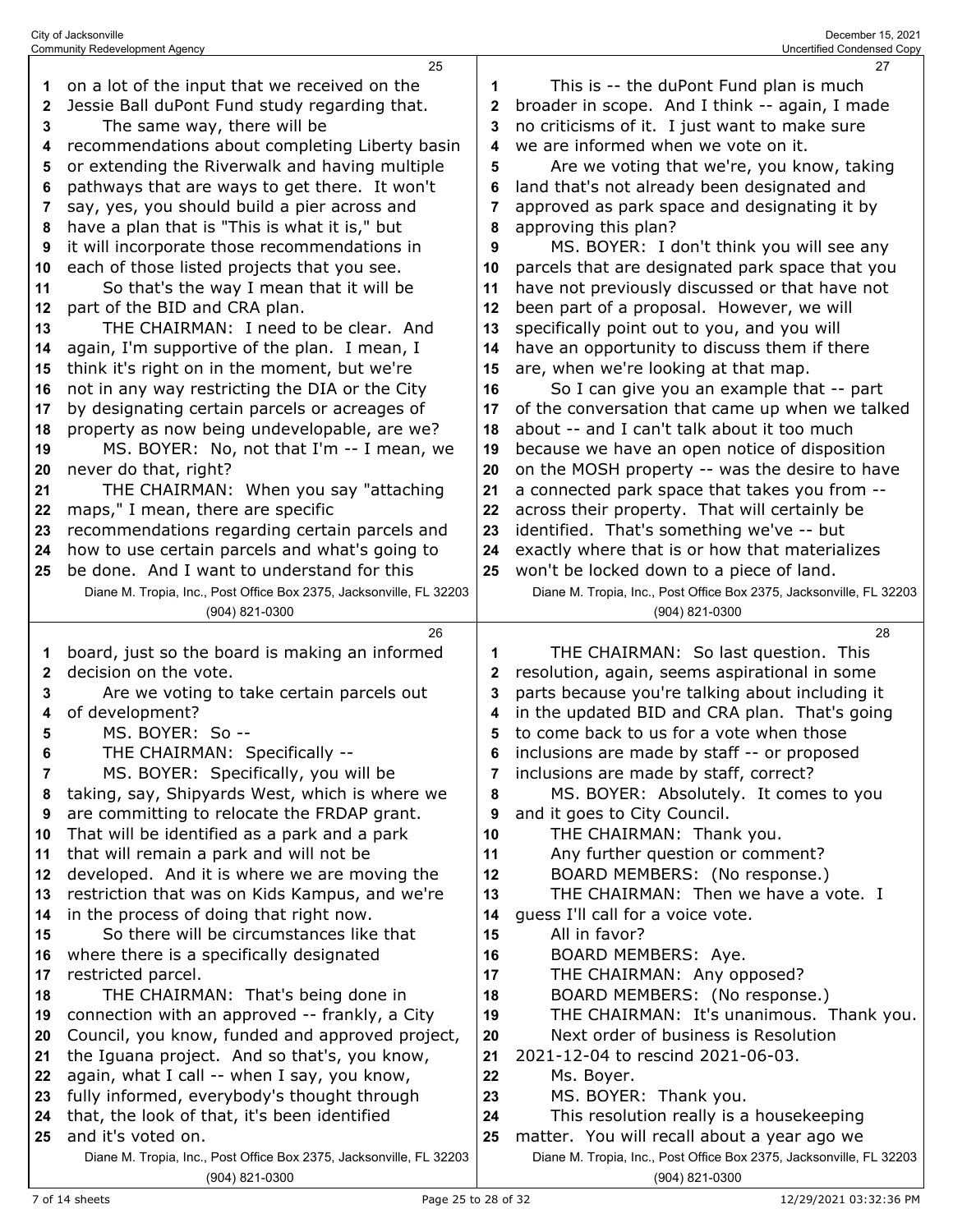| City of Jacksonville                  | December 15, 2021          |
|---------------------------------------|----------------------------|
| <b>Community Redevelopment Agency</b> | Uncertified Condensed Copy |

| 1                                    | 29<br>adopted a resolution taking some of our parks                                                                                                                                                                                                        | 1                                        | 31<br><b>CERTIFICATE OF REPORTER</b>                                                                                                                                                                                                      |
|--------------------------------------|------------------------------------------------------------------------------------------------------------------------------------------------------------------------------------------------------------------------------------------------------------|------------------------------------------|-------------------------------------------------------------------------------------------------------------------------------------------------------------------------------------------------------------------------------------------|
| 2<br>3<br>4                          | programming money to use for an ice rink that<br>DVI was going to provide this Christmas season,<br>holiday season. They were unable to make                                                                                                               | $\mathbf{2}$<br>3                        | STATE OF FLORIDA)                                                                                                                                                                                                                         |
| 5<br>6<br>7                          | arrangements to do that. They may do it next<br>year, but we just want the board to officially<br>release the dedication of the funds for that                                                                                                             | 4<br>5                                   | COUNTY OF DUVAL)                                                                                                                                                                                                                          |
| 8<br>9<br>10<br>11<br>12<br>13       | purpose and release the encumbrance so that we<br>can do that in the accounting system and have<br>those funds available to use again for some<br>other purpose or for the ice rink next year if<br>that becomes --<br>THE CHAIRMAN: Thank you, Ms. Boyer. | 6<br>7<br>8<br>9<br>10<br>11<br>12       | I, Diane M. Tropia, Florida Professional<br>Reporter, certify that I was authorized to and did<br>stenographically report the foregoing proceedings and<br>that the transcript is a true and complete record of my<br>stenographic notes. |
| 14<br>15<br>16<br>17                 | Do I have a motion?<br>BOARD MEMBER FROATS: Move to approve.<br>BOARD MEMBER MOODY: Second.<br>THE CHAIRMAN: Mr. Froats, motion;                                                                                                                           | 13<br>14<br>15<br>16<br>17               | DATED this 28th day of December 2021.                                                                                                                                                                                                     |
| 18<br>19<br>20<br>21                 | Mr. Moody, second.<br>Any discussion on the motion?<br>BOARD MEMBERS: (No response.)<br>THE CHAIRMAN: All those in favor?                                                                                                                                  | 18<br>19<br>20                           | Diane M. Tropia<br>Florida Professional Reporter                                                                                                                                                                                          |
| 22<br>23<br>24<br>25                 | BOARD MEMBERS: Aye.<br>THE CHAIRMAN: Any opposed?<br>BOARD MEMBERS: (No response.)<br>THE CHAIRMAN: Passes unanimously.                                                                                                                                    | 21<br>22<br>23<br>24<br>25               |                                                                                                                                                                                                                                           |
|                                      | Diane M. Tropia, Inc., Post Office Box 2375, Jacksonville, FL 32203<br>(904) 821-0300                                                                                                                                                                      |                                          | Diane M. Tropia, Inc., Post Office Box 2375, Jacksonville, FL 32203<br>(904) 821-0300                                                                                                                                                     |
| 1                                    | 30<br>I'll close the Community Redevelopment                                                                                                                                                                                                               | 1                                        | 32<br>CERTIFICATE OF REPORTER                                                                                                                                                                                                             |
| 2                                    | Agency meeting and open the Downtown Investment                                                                                                                                                                                                            |                                          |                                                                                                                                                                                                                                           |
| 3<br>4<br>5                          | Authority meeting.<br>(The foregoing proceedings were adjourned<br>at 2:25 p.m.)                                                                                                                                                                           | $\mathbf 2$<br>3                         | STATE OF FLORIDA)                                                                                                                                                                                                                         |
| 6<br>7                               |                                                                                                                                                                                                                                                            | 5                                        | COUNTY OF DUVAL)                                                                                                                                                                                                                          |
| 8<br>9<br>10<br>11<br>12<br>13<br>14 |                                                                                                                                                                                                                                                            | 6<br>7<br>8<br>9<br>10<br>11<br>12<br>13 | I, Diane M. Tropia, Florida Professional<br>Reporter, certify that I was authorized to and did<br>stenographically report the foregoing proceedings and<br>that the transcript is a true and complete record of my<br>stenographic notes. |
| 15<br>16<br>17                       |                                                                                                                                                                                                                                                            | 14<br>15<br>16<br>17                     | DATED this 28th day of December 2021.                                                                                                                                                                                                     |
| 18<br>19<br>20                       |                                                                                                                                                                                                                                                            | 18<br>19                                 | Diane M. Tropia<br>Florida Professional Reporter                                                                                                                                                                                          |
| 21<br>22<br>23<br>24<br>25           |                                                                                                                                                                                                                                                            | 20<br>21<br>22<br>23<br>24<br>25         |                                                                                                                                                                                                                                           |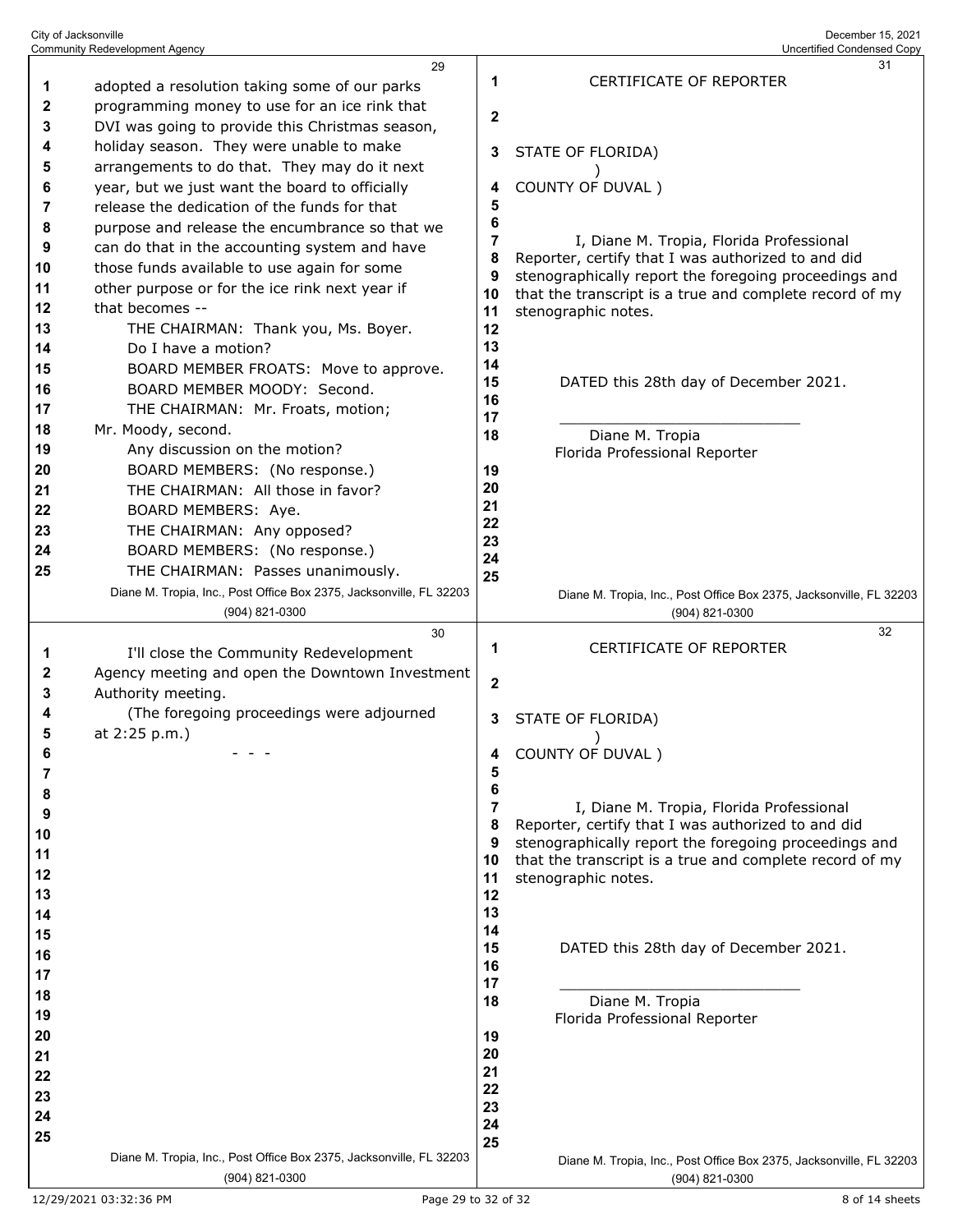|                               | <b>action</b> $[1] - 23:21$                      | approvals $[1] - 14.8$                            | 18:21, 18:22, 19:4,                | C                                         |
|-------------------------------|--------------------------------------------------|---------------------------------------------------|------------------------------------|-------------------------------------------|
| \$                            | <b>activate</b> $[1] - 8.9$                      | approve [4] - 17:5,                               | 20:12, 21:25, 22:10,               |                                           |
| \$5,000 [1] - 15:17           | activated $[1] - 8.2$                            | 17:11, 20:19, 29:15                               | 23:19, 23:22, 24:19,               | capital [3] - 19:8, 19:9,                 |
|                               | <b>Activation</b> [1] - 17:21                    | approved [6] - 13:23,                             | 25:12, 28:4                        | 20:6                                      |
|                               | activation $[2] - 7:25$ ,                        | 14:7, 14:12, 26:19,                               | <b>Bill</b> $[1] - 3:1$            | captures [1] - 14:15                      |
|                               | 24:7                                             | 26:20, 27:7                                       | <b>bill</b> $[1] - 11:7$           | car $[1] - 9:25$                          |
| $24/25$ [1] - 19:13           | activity $[1] - 4:25$                            | <b>approving</b> $[1] - 27:8$                     | <b>bit</b> $[2] - 6:25, 9:18$      | care [1] - 12:3                           |
|                               | Adams [4] - 3:1, 9:10,                           | area $[1] - 12:2$                                 | blocking $[1]$ - $9:3$             | Carnell [2] - 10:10,                      |
| 1                             | 16:12, 20:24                                     | arrangements [1] -                                | board [14] - 2:12, 2:14,           | 10:12                                     |
|                               | ADAMS [4] - 1:14, 3:1,                           | 29:5                                              | 2:16, 2:19, 2:20,                  | <b>CAROL</b> $[1] - 1:13$                 |
| $10$ [1] - 15:8               | 16:13, 20:25                                     | articles [1] - 11:7                               | 2:23, 2:24, 3:1, 14:7,             | Carol [1] - 2:22                          |
| 117 $[1] - 1.8$               | add [1] - 14:11                                  | Ashley [1] - 6:23                                 | 21:9, 21:22, 26:1,                 |                                           |
| $15$ [2] - 1.6, 2:1           | <b>add-on</b> [1] - 14:11                        | aspect [2] - 18:17,                               | 29:6                               | catching [1] - 17:9                       |
| 15th $[1] - 2:4$              | additional $[1]$ - 16:7                          | 22:18                                             | <b>BOARD</b> [43] - 1:3,           | centrally [1] - 7:12                      |
|                               |                                                  | aspirational [1] - 28:2                           | 1:12, 2:12, 2:14,                  | CEO $[2] - 3:3, 6:14$                     |
| $\mathbf{2}$                  | address [3] - 3:17,                              | asset [1] - 4:15                                  | 2:16, 2:18, 2:22,                  | certain [7] - 11:5,                       |
|                               | 13:10, 15:18                                     |                                                   | 2:24, 3:1, 13:19,                  | 11:19, 25:17, 25:23,                      |
| 2021 [5] - 1:6, 2:1, 2:4,     | adhere [1] - 15:10                               | <b>Assistant</b> [1] - 1:21<br>Atlanta [1] - 4:11 | 13:20, 13:22, 15:21,               | 25:24, 26:3                               |
| 31:15, 32:15                  | adjacent [2] - 19:24,<br>20:9                    | attached [1] - 11:3                               | 15:24, 16:1, 16:4,                 | certainly [3] - 16:19,<br>22:23, 27:22    |
| 2021-06-03 [1] - 28:21        |                                                  |                                                   | 16:7, 16:10, 16:13,                |                                           |
| 2021-12-02 [4] - 13:24,       | adjourned [1] - 30:4                             | attaching [1] - 25:21<br>attend [1] - 17:24       | 16:23, 17:1, 17:5,                 | <b>CERTIFICATE [2] -</b>                  |
| 14:4, 17:6, 17:11             | administration [1] -<br>19:20                    |                                                   | 17:7, 17:14, 17:16,                | 31:1, 32:1                                |
| $2021 - 12 - 03$ [2] - 5:9,   |                                                  | <b>attended</b> $[2] - 21:2$ ,                    | 17:18, 20:18, 20:20,               | certify [2] - 31:8, 32:8                  |
| 17:20                         | Administrative [1] -                             | 23:10                                             | 20:25, 21:2, 21:6,                 | cetera [2] - 15:13, 18:7                  |
| 2021-12-04 [1] - 28:21        | 1:21                                             | attending $[1] - 2:6$                             | 21:21, 22:23, 23:2,                | chair $[2] - 3:13, 13:6$                  |
| <b>2024</b> [1] - 12:8        | adopt [2] - 23:21,                               | Audience [3] - 3:15,                              | 23.8, 28.12, 28:16,                | <b>Chair</b> [4] - 1:13, 14:3,            |
| $218$ [2] - 9.9, 9.10         | 23:25                                            | 6:22, 10:11                                       | 28:18, 29:15, 29:16,               | 17:1, 23:24                               |
| 254-page [1] - 24:1           | adopted [2] - 24:14,<br>29:1                     | <b>AUDIENCE</b> [3] - 3:19,                       | 29:20, 29:22, 29:24                | <b>CHAIRMAN</b> [47] - 2:3,               |
| 28th [2] - 31:15, 32:15       |                                                  | 6:23, 10:12                                       | Board [6] - 1:14, 1:14,            | 2:20, 3:8, 3:11, 6:18,                    |
| $2:00$ [2] - 1:7, 2:1         | adopting [2] - 5:8,<br>20:12                     | Authority [3] - 2:5,                              | 1:15, 1:15, 1:16,                  | 10.4, 10.8, 13.4,                         |
| $2:25$ [1] - 30:5             |                                                  | 22:14, 30:3                                       | 1:16                               | 13:7, 13:21, 13:23,                       |
|                               | advantage [1] - 11:12                            | <b>authority</b> [2] - 10:23,                     | board's [1] - 23:21                | 15:19, 15:23, 15:25,<br>16:3, 16:6, 16:9, |
| 3                             | afternoon [1] - 3:19                             | 11:3                                              | <b>Boston</b> [1] - 4:5            | 16:12, 16:14, 16:24,                      |
|                               | $age [1] - 4.7$                                  | authorized $[2] - 31:8$ ,<br>32:8                 | <b>boundary</b> [1] - 10:24        | 17:3, 17:8, 17:15,                        |
| $3$ [1] - 14:24               | Agency [2] - 13:15,<br>30:2                      | available [1] - 29:10                             | Boyer [6] - 3:3, 6:14,             | 17:17, 17:19, 20:16,                      |
| 311 $[1] - 6:23$              |                                                  |                                                   | 17:22, 20:16, 28:22,               | 20:21, 21:1, 21:5,                        |
|                               | <b>AGENCY</b> [1] - 1:2                          | aye [4] - 13:22, 17:16,<br>28:16, 29:22           | 29:13                              | 21:20, 22:25, 23:7,                       |
| 4                             | agenda [1] - 13:8                                |                                                   | <b>BOYER</b> [10] - 1:19,          | 23:10, 25:13, 25:21,                      |
|                               | ago [3] - 4:5, 18:1,                             |                                                   | 3:3, 17:23, 23:24,                 | 26:6, 26:18, 28:1,                        |
| 4724 [1] - 3:21               | 28:25                                            | В                                                 | 25:19, 26:5, 26:7,                 | 28:10, 28:13, 28:17,                      |
|                               | agreement [1] - 22:21                            | <b>backing</b> [1] - 13:9                         | 27:9, 28:8, 28:23                  | 28:19, 29:13, 29:17,                      |
| 7                             | Allegiance $[2] - 3.9$ ,                         | <b>bad</b> [1] - $8:20$                           | <b>Braxton</b> $[1] - 2:20$        | 29:21, 29:23, 29:25                       |
|                               | 3:10                                             | Ball [3] - 18:1, 18:13,                           | <b>BRAXTON</b> $[1]$ - 1:13        | Chairman [2] - 1:13,                      |
| 700-page [1] - 24:1           | alone [4] - 14:6, 14:13,<br>14:20, 15:15         | 25:2                                              | <b>Brewing</b> $[1] - 8.12$        | 17:23                                     |
|                               | ALSO $[1] - 1:18$                                | <b>bang</b> [1] - 11:10                           | <b>bring</b> $[2] - 6.4$ , $24.20$ | challenge [1] - 14:5                      |
| 9                             |                                                  | <b>BARAKAT</b> [4] - 1:14,                        | <b>broader</b> [1] - 27:2          | chance [1] - 13:17                        |
|                               | amazing $[2] - 4.14, 6.3$<br>amended [1] - 14:17 | 2:18, 16:4, 21:21                                 | <b>Brothers</b> [1] - 9:11         | change [4] - 6:12,                        |
| $9$ [1] - 14:25               | <b>amount</b> $[1] - 23:12$                      | <b>Barakat</b> [4] - 2:18,                        | <b>buck</b> [1] - 11:10            | 9:14, 14:25, 15:1                         |
|                               |                                                  | 16:3, 18:24, 21:20                                | <b>budget</b> [3] - 20:7, 22:2     | changed [1] - 15:6                        |
| A                             | <b>amounts</b> [1] - 15:17                       | <b>basic</b> $[1] - 12:15$                        | <b>build</b> [2] - 11:1, 25:7      | Chief [1] - 1:19                          |
| able [3] - 6:3, 11:15,        | <b>answer</b> $[1] - 19:3$                       | basin [2] - 19:25, 25:4                           | <b>building</b> $[2] - 9:11$ ,     | children [2] - 3:25, 4:9                  |
| 17:24                         | appendix [1] - 24:14                             | <b>beautiful</b> $[2] - 4.16$ ,                   | 9:13                               | <b>CHISHOLM</b> [6] - 1:21,               |
| absolutely [2] - 22:24,       | application $[1]$ - 15:13                        | 8:8                                               | <b>buildings</b> $[1] - 9:10$      | 3:13, 3:16, 6:20,                         |
| 28:8                          | applying [1] - 15:11                             | <b>becomes</b> $[1] - 29:12$                      | <b>built</b> $[1]$ - 24:11         | 10:9, 13:5                                |
| accelerating [1] -            | appreciate [2] - 21:7,                           | <b>beginning</b> $[2] - 10:21$ ,                  | <b>bullet</b> $[1]$ - 15:7         | <b>Chisholm</b> $[4] - 3.11$ ,            |
| 20:14                         | 23:2                                             | 14:24                                             | <b>burner</b> [1] - 11:17          | 6:19, 10:8, 13:7                          |
| <b>accompany</b> $[1] - 18.9$ | approach [1] - 22:11                             | <b>best</b> [3] $- 11:10, 14:21,$                 | <b>bus</b> $[1] - 7:19$            | <b>Christmas</b> $[1] - 29.3$             |
| accounting $[1]$ - 29:9       | approaches [3] - 3:15,                           | 16:20                                             | <b>business</b> $[3] - 4:19$ ,     | CIP [2] - 19:18, 20:14                    |
| acquire [1] - 8:13            | 6:22, 10:11                                      | <b>better</b> [1] - 16:19                         | 15:14, 28:20                       | circle $[1] - 7:5$                        |
| acreages [1] - 25:17          | appropriate [1] - 7:4                            | <b>BID</b> [12] - 13:11,                          |                                    | circulated [1] - 13:16                    |
|                               |                                                  |                                                   |                                    |                                           |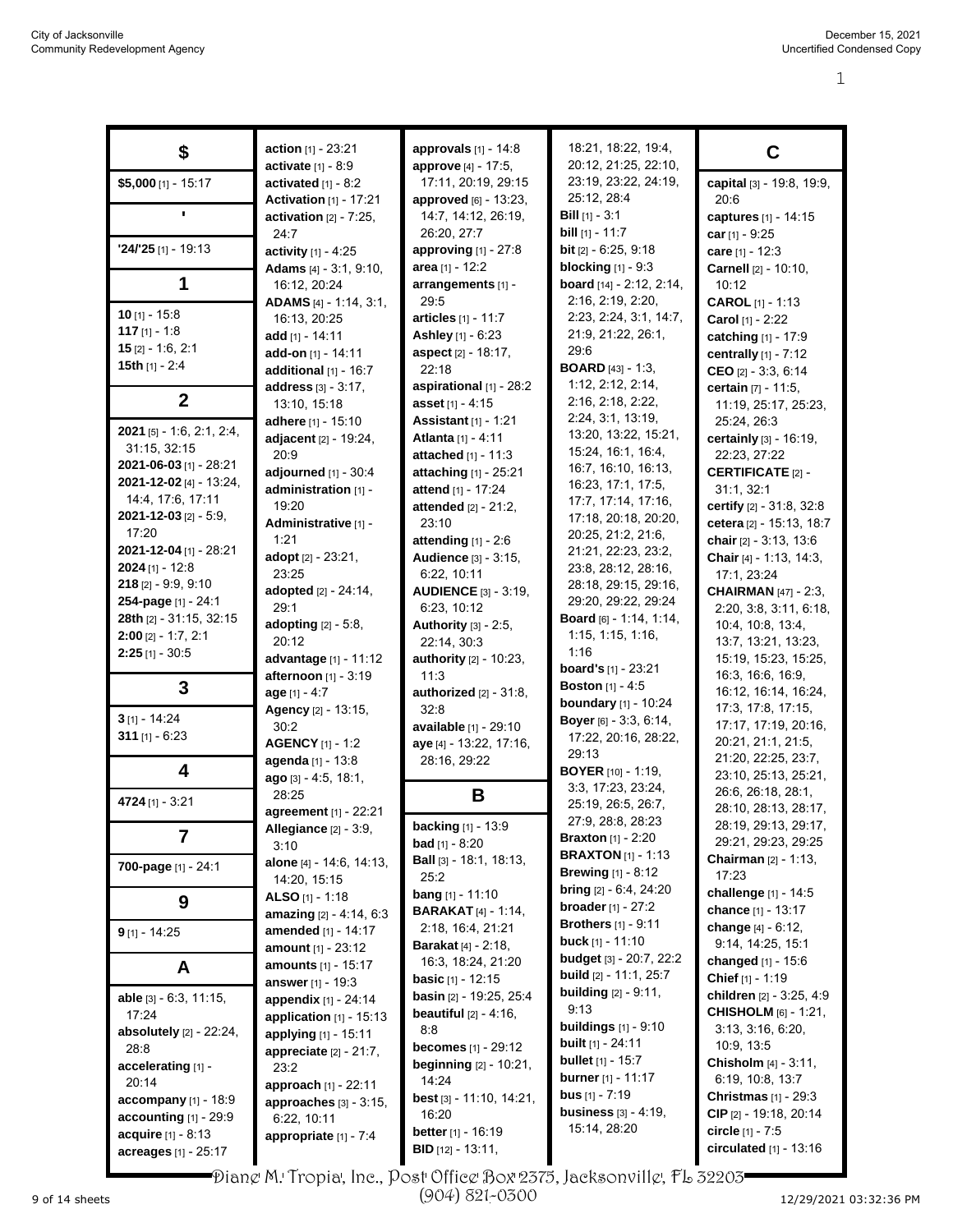| circumstances [1] -           | <b>Corkscrew</b> [1] - 8:3     | development [11] -              | encumbrance [1] -             | flip $[1]$ - 12:9               |
|-------------------------------|--------------------------------|---------------------------------|-------------------------------|---------------------------------|
| 26:15                         | corporations [1] -             | 10:17, 10:19, 11:11,            | 29.8                          | Florida [6] - 1:8, 1:10,        |
|                               |                                |                                 |                               |                                 |
| cities [2] - 4:10, 10:24      | 4:21                           | 11:21, 19:15, 20:10,            | end $[1] - 8:23$              | 31:7, 31:18, 32:7,              |
| citizens [1] - 23:16          | correct [1] - 28:7             | 22:12, 22:15, 22:17,            | Enhancement [1] -             | 32:18                           |
| Citrano [1] - 19:1            | <b>corridors</b> $[1] - 5:25$  | 23:17, 26:4                     | 13:25                         | <b>FLORIDA</b> [2] - 31:3,      |
| city [1] - 5:19               | costs $[1] - 11:23$            | developments [2] -              | enhancement [5] -             | 32:3                            |
| CITY $[1] - 1:1$              | Council [3] - 21:17,           | 19:16, 19:24                    | 14:6, 14:10, 14:13,           | folks $[1] - 4:19$              |
| City $[13] - 1.7, 8.12$ ,     | 26:20, 28:9                    | <b>DIA</b> [6] - 1:19, 1:20,    | 14:20, 15:16                  | follow [1] - 5:17               |
| 11:9, 12:6, 12:20,            | <b>Counsel</b> [2] - 1:20, 3:7 | 2:12, 3:4, 3:5, 25:16           | enthusiasm $[2] - 4:7$ ,      | football [2] - 8:21,            |
| 19.9, 19:17, 19:21,           | <b>COUNTY</b> [2] - 31:4,      | Diane [5] - 1:9, 31:7,          | 5:16                          | 12:24                           |
| 21:17, 22:9, 25:16,           | 32:4                           | 31:18, 32:7, 32:18              | enthusiast $[1]$ - 3:25       | foregoing [3] - 30:4,           |
| 26:19, 28:9                   | courthouse [1] - 20:1          | <b>difficult</b> $[1] - 22:8$   | entire [2] - 14:18, 18:8      | 31:9, 32:9                      |
| City's $[1] - 20:7$           |                                | directing $[1]$ - 18:20         | entirety $[1] - 24.2$         | form $[1] - 11:2$               |
|                               | courts [1] - 7:18              |                                 |                               |                                 |
| class $[4] - 4:23, 5:17$ ,    | cover [2] - 11:22, 15:1        | Director [1] - 1:20             | equal [2] - 10:23, 11:3       | forward $[3] - 14:22$ ,         |
| 5:19, 8:7                     | <b>CRA</b> $[12] - 18:21$ ,    | discuss [1] - 27:14             | error [1] - 17:10             | 22:22, 23:21                    |
| clear $[1] - 25:13$           | 18:22, 19:4, 20:12,            | discussed [2] - 19:10,          | especially [1] - 10:20        | fountain $[1] - 7:8$            |
| Cliff $[1] - 6:21$            | 23:20, 23:22, 24:4,            | 27:11                           | essence [1] - 20:14           | <b>Four</b> $[1] - 20:3$        |
| close [1] - 30:1              | 24:13, 24:17, 24:19,           | discussing $[1]$ - $20:6$       | et [2] - 15:13, 18:7          | FPR $[1] - 1.9$                 |
| coach [1] - 8:22              | 25:12, 28:4                    | discussion [1] - 29:19          | exactly [2] - 22:10,          | frankly [1] - 26:19             |
| code [1] - 12:9               | <b>Craig</b> $[1] - 2:24$      | dispersed $[1]$ - 24:7          | 27:24                         | <b>FRDAP</b> $[1] - 26:9$       |
| coming [1] - 18:16            | <b>CRAIG</b> $[1] - 1:15$      | disposition [1] - 27:19         | <b>example</b> $[3] - 20:1$ , | friendly [1] - 16:18            |
|                               | Crescent [1] - 3:21            | document [2] - 23:25,           | 24:18, 27:16                  | Froats [5] - 2:14.              |
| commencing [1] - 1:7          |                                |                                 |                               |                                 |
| <b>comment</b> [6] - 3:12,    | critical [1] - 21:7            | 24:15                           | excitement $[1]$ - 23:4       | 15:23, 20:22, 23:1,             |
| 16:14, 16:21, 17:13,          | criticisms $[1]$ - 27:3        | documentation [1] -             | <b>exciting</b> $[1] - 8:25$  | 29:17                           |
| 21:8, 28:11                   | <b>cultural</b> [1] - 5:22     | 15:12                           | <b>Executive</b> [1] - 1:19   | FROATS [6] - 1:15,              |
| comments [6] - 16:8,          | current [2] - 7:7, 24:19       | dollars [2] - 13:1, 24:9        | exhibit [1] - 22:6            | 2:14, 15:24, 20:20,             |
| 16:10, 20:23, 21:4,           | cut $[1] - 10:4$               | donated [1] - 13:1              | <b>Exhibit</b> [1] - 22:20    | 23:2, 29:15                     |
| 21:22, 21:23                  | cycling [1] - 3:25             | done $[3] - 10:14$ ,            | exhibitions $[1]$ - 8:15      | front $[3] - 7.8, 9.7$ ,        |
| committing $[1]$ - 26:9       |                                | 25:25, 26:18                    | existing [1] - 15:14          | 20:1                            |
| <b>COMMUNITY</b> [1] - 1:2    | D                              | door $[1]$ - 15:4               | exists [1] - 24:13            | fruit $[1] - 12:15$             |
| Community [2] -               |                                | down [7] - 10:2, 12:14,         |                               | full [2] - 13:8, 22:21          |
| 13:14, 30:1                   | <b>DATED</b> $[2] - 31:15$ ,   | 12:16, 20:2, 22:16,             | extending $[1]$ - 25:5        |                                 |
|                               | 32:15                          |                                 | extension $[1]$ - $20:2$      | fully [1] - 26:23               |
| community [4] - 4:19,         |                                | 27:25                           |                               | <b>Fund</b> $[9] - 5:8, 5:16$ , |
| 19:15, 23:16, 23:17           | <b>DAVID</b> $[1] - 1:16$      | downtown [10] - 3:24,           | F                             | 5:23, 6:6, 6:15, 18:2,          |
| <b>Company</b> $[1] - 8:12$   | <b>David</b> $[1] - 2:12$      | 4:5, 4:16, 4:24, 5:11,          |                               | 18:14, 25:2, 27:1               |
| complete [2] - 31:10,         | deal [4] - 22:1, 22:3          | 5:25, 7:17, 8:2, 12:2,          | FAB $[7] - 14.8, 14.9,$       | funded [1] - 26:20              |
| 32:10                         | <b>December</b> $[5] - 1:6$ ,  | 22:15                           | 14:11, 14:15, 14:18,          | funding [4] - 7:14,             |
| completing $[1]$ - 25:4       | 2:1, 2:4, 31:15,               | <b>Downtown</b> $[3] - 2.4$ ,   | 14:23, 15:11                  | 19:11, 21:12, 21:19             |
| completion $[1]$ - 20:4       | 32:15                          | 22:14, 30:2                     | <b>FAB-REP</b> $[7] - 14.8$   | funds [2] - 29:7, 29:10         |
| concepts [2] - 18:6,          | decide [1] - 5:5               | driver [1] - 4:24               | 14.9, 14.11, 14:15,           |                                 |
| 20:13                         | decision $[1] - 26:2$          | duPont [9] - 5:8, 5:15,         | 14:18, 14:23, 15:11           | G                               |
| concern [1] - 19:14           | dedication [1] - 29:7          | 5:23, 6.6, 6:15, 18:2,          | <b>fact</b> [3] - 4:4, 19:11, |                                 |
|                               |                                | 18:14, 25:2, 27:1               | 23:14                         | garage [1] - 9:24               |
| concerned $[1]$ - 12:2        | <b>defensive</b> $[1] - 8:22$  |                                 |                               | garages [2] - 9:23,             |
| conclusions [2] -             | Delaney [1] - 11:7             | <b>DUVAL</b> $[2] - 31.4, 32.4$ | fantastic [1] - 5:14          |                                 |
| 18:2, 24:5                    | description $[1]$ - 24:24      | Duval [1] - 1:8                 | far $[1] - 9.25$              | 10:6                            |
| <b>condition</b> $[1] - 7:17$ | design $[2] - 5:22$ ,          | DVI $[1]$ - 29:3                | fashion [1] - 20:9            | <b>Garfunkel</b> [2] - 3:14,    |
| conjunction $[1]$ - 14:8      | 24:15                          |                                 | faster $[1] - 7:19$           | 3:20                            |
| connect $[1] - 5.13$          | designated [3] -               | Е                               | favor [8] - 10:18,            | Garry [1] - 3:20                |
| connected [1] - 27:21         | 26:16, 27:6, 27:10             |                                 | 12:12, 13:21, 16:25,          | gather [1] - 11:15              |
| connection $[2] - 7:21$ ,     | designating [2] -              | easy [1] - 22:5                 | 17:15, 23:5, 28:15,           | General [2] - 1:20, 3:7         |
| 26:19                         | 25:17, 27:7                    | eat $[1] - 7:18$                | 29:21                         | general [1] - 20:13             |
| consideration [2] -           | desire $[1] - 27:20$           | echo [1] - 21:21                | felt [4] - 6:25, 7:3, 7:7,    | GIBBS $[6] - 1.15, 2.24,$       |
|                               | destination $[1] - 5:11$       | economic [2] - 4:24,            | 14:21                         | 16:10, 17:1, 17:5,              |
| 5:4, 5:10                     |                                | 10:16                           |                               | 21:2                            |
| construction [2] -            | developed [1] - 26:12          |                                 | final $[1]$ - 18:3            |                                 |
| 19:17, 19:22                  | developer [3] - 11:21,         | effectively $[2] - 14.4$ ,      | fine $[1] - 18.14$            | Gibbs $[4] - 2:24$ , 16:9,      |
| conversation [2] -            | 12:3, 22:13                    | 15:8                            | first $[3] - 3.14, 8.7,$      | 17:8, 21:1                      |
| 6:10, 27:17                   | developers $[4] - 4:21$ ,      | efficiently $[1]$ - 13:12       | 14:25                         | <b>GILLAM</b> $[1] - 1:13$      |
| copy $[1] - 18.8$             | 12:19, 12:22, 23:14            | effort $[1] - 23.3$             | first-class $[1] - 8.7$       | <b>Gillam</b> $[1] - 2:20$      |
| Core [2] - 4:6, 11:19         | Development [1] -              | eligible [1] - 15:15            | fit $[1]$ - 11:5              | <b>given</b> $[1] - 6.6$        |
|                               | 1:20                           | <b>Emerald</b> [1] - 23:5       | fleshed [1] - 21:3            | glamorous [1] - 9:5             |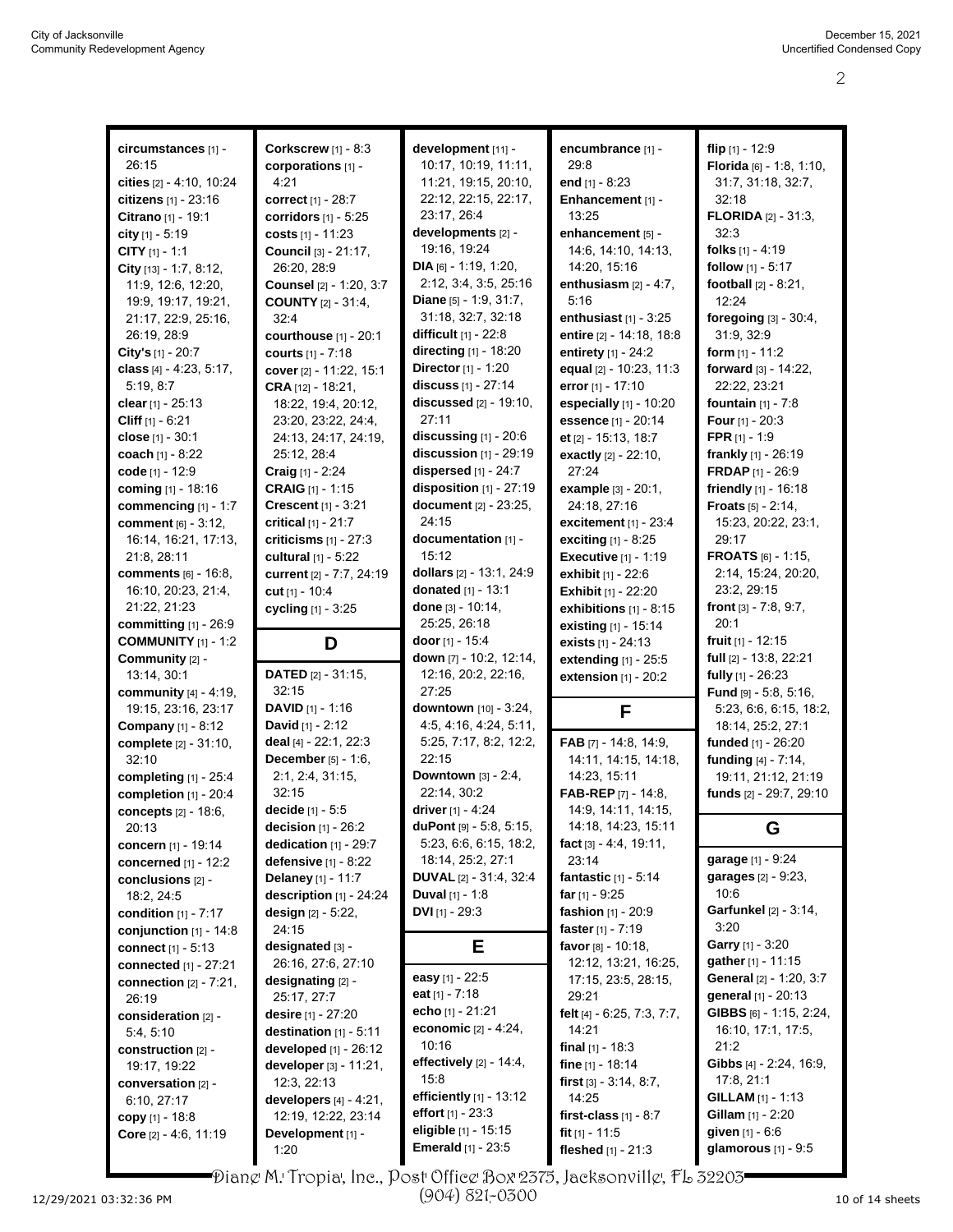| Gosh [1] - 9:21                          | implement [2] - 24:7,                 | K                              | <b>LORI</b> $[1]$ - 1:19                    | 24:21, 24:23                                    |
|------------------------------------------|---------------------------------------|--------------------------------|---------------------------------------------|-------------------------------------------------|
| governing [1] - 24:14                    | 24:9                                  |                                | love $[2] - 4.5$                            | millage [1] - 12:12                             |
| governor [1] - 12:8                      | implemented [1] -                     | <b>Kampus</b> [1] - 26:13      | low $[1] - 12:15$                           | millennial $[1]$ - 3:24                         |
| grant $[5] - 14:10$ ,                    | 20:8                                  | <b>keep</b> $[1] - 23:13$      | low-hanging [1] -                           | millennials $[1] - 4.6$                         |
| 14:13, 14:20, 15:16,                     | implementing [1] -                    | <b>KELLEY</b> [3] - 1:20,      | 12:15                                       | <b>MILLER</b> $[1]$ - 10:5                      |
| 26:9                                     | 11:24                                 | 3.4, 14:2                      | Lynwood [1] - 1:7                           | Miller [1] - 6:21                               |
| Grant $[1]$ - 13:25                      | <b>importance</b> $[1] - 21:12$       | Kelley [3] - 3:4, 14:1,        |                                             | minutes $[3] - 3:16$ ,                          |
| great $[7] - 5.16, 5.18,$                | important $[4]$ - 7:13,               | 15:19                          | M                                           | 13:15, 13:23                                    |
| 6:16, 7:9, 10:6,                         | 7:22, 7:24, 21:23                     | key [1] - 22:18                |                                             | modification [1] -                              |
| 12:20, 23:11                             | improvement [2] -                     | <b>Kids</b> $[1]$ - 26:13      | Manager [1] - 1:19                          | 13:25                                           |
| greatest [1] - 4:15                      | 19:9, 19:10                           | kind [7] - 7:9, 8:9,           | map [1] - 27:15                             | moment [2] - 10:13,                             |
| greenspace [1] - 5:14                    | inaudible [4] - 4:23.                 | 8:11, 8:20, 11:1,              | maps [3] - 19:2, 24:4,                      | 25:15                                           |
| groups [1] - 4:20                        | 9:12, 10:6, 12:21                     | 12:9, 13:8                     | 25:22                                       | money [2] - 12:4, 29:2                          |
| guess [3] - 2:8, 9:10,                   | included [2] - 18:15,                 | Kuraishi [1] - 18:1            | <b>Mari</b> [1] - 18:1                      | month [2] - 4:17, 19:5                          |
| 28:14                                    | 19:3                                  |                                | marina [1] - 19:25                          | moody [2] - 15:25,                              |
| guided [1] - 18:7                        | including [2] - 23:19,                | L                              | master [1] - 10:21                          | 29:18                                           |
| guidelines [1] - 24:15                   | 28:3                                  |                                | materializes [1] -                          | Moody [1] - 2:16                                |
| Guy [1] - 3:5                            | inclusions $[2] - 28.6$ ,             | land [3] - 10:3, 27:6,         | 27:24                                       | $MOODY_{[6]} - 1:16,$                           |
| <b>GUY</b> $[1]$ - 1:19                  | 28:7                                  | 27:25                          | matter [1] - 28:25                          | 2:16, 13:20, 16:1,                              |
|                                          | income [1] - 11:4                     | <b>Landing</b> [1] - 9:18      | $mean$ [6] - 8:13, 9:13,                    | 22:23, 29:16                                    |
|                                          | incorporate [5] - 12:4,               | language [4] - 14:22,          | 25:11, 25:14, 25:19,                        | MOSH [3] - 7:3, 20:3,                           |
| н                                        | 18:20, 20:11, 21:25,                  | 15:3, 15:6, 22:21              | 25:22                                       | 27:20                                           |
| <b>Hall</b> $[1] - 1:7$                  | 25:9                                  | Large $[1] - 1:10$             | means $[2] - 11.4$ ,                        | <b>most</b> $[1] - 7:3$                         |
| hanging [1] - 12:15                      | incorporated [2] -                    | last [5] - 4:17, 6:25,         | 19:12                                       | mother [1] - 3:24                               |
| happy $[2] - 3:22, 15:18$                | 24:16, 24:25                          | 9:22, 14:7, 28:1               | measure $[1] - 6:7$                         | motion [11] - 13:18,                            |
| <b>hard</b> $[1] - 23:3$                 | individual $[2]$ - $24:12$ ,          | lead $[1] - 3:8$               | media $[1] - 7:1$                           |                                                 |
|                                          | 24:17                                 | <b>leaders</b> $[1] - 4:19$    | meeting [8] - 2:5, 2:8,                     | 13:19, 17:2, 17:3,                              |
| hate [2] - 9.9, 10:4<br>head $[1] - 2:9$ | influential $[1] - 4.18$              | learning $[1] - 12:11$         | 13:9, 13:15, 18:24,                         | 17:5, 17:11, 20:17,                             |
|                                          | information [1] -                     | left $[1] - 4.9$               | 30:2, 30:3                                  | 20:21, 29:14, 29:17,<br>29:19                   |
| heads $[1] - 4:21$                       | 16:17                                 |                                | <b>MEETING</b> $[1]$ - 1:3                  |                                                 |
| held [2] - 1:6, 17:25                    | informed $[3] - 26.1$ ,               | legislation $[1]$ - 10:23      | MEMBER [33] - 2:12,                         | move [6] - 7:2, 7:10,                           |
| help [3] - 8:9, 9:16,                    | 26:23, 27:4                           | less $[1] - 6.8$               | 2:14, 2:16, 2:18,                           | 13:12, 19:21, 20:18,                            |
| 12:13                                    |                                       | leverage [1] - 4:15            |                                             | 29:15                                           |
| hi [2] - 6:23, 10:13                     | infrastructure [3] -                  | Liberty [2] - 19:25,           | 2:22, 2:24, 3:1, 3:19,                      | moved [1] - 4:4                                 |
| highlighted $[1]$ - 15:7                 | 8:9, 12:13, 12:16                     | 25:4                           | 6:23, 10:12, 13:19,<br>13:20, 15:21, 15:24, | moving [2] - 14:22,                             |
| <b>Hill</b> $[2] - 3:21, 4:1$            | input [2] - 18:5, 25:1                | <b>life</b> $[1] - 6.5$        | 16:1, 16:4, 16:7,                           | 26:12                                           |
| <b>hit</b> $[1] - 7:5$                   | integration $[1] - 11.4$              | <b>lifetime</b> $[1] - 4:13$   | 16:10, 16:13, 17:1,                         | MR [10] - 3:4, 3:5, 3:6,                        |
| hold [1] - 20:9                          | intent [1] - 23:25                    | limits [1] - 10:25             | 17:5, 17:7, 20:18,                          | 3:13, 3:16, 6:20,                               |
| holiday [1] - 29:4                       | introducing [1] - 2:9                 | linebacker $[1] - 8.24$        | 20:20, 20:25, 21:2,                         | 10:5, 10:9, 13:5,                               |
| holistic [2] - 22:7,                     | Investment $[3] - 2:4$ ,              | link [2] - 7:13, 7:22          | 21:6, 21:21, 22:23,                         | 14:2                                            |
| 22:11                                    | 22:14, 30:2                           | links [1] - 7:20               | 23:2, 23:8, 29:15,                          | MS [9] - 3:3, 17:23,                            |
| holistically $[2]$ - $22:9$ ,            | <b>item</b> $[1] - 17:20$             | list [2] - 5:4, 24:19          | 29:16                                       | 23:24, 25:19, 26:5,                             |
| 22:16                                    |                                       | listed [1] - 25:10             | Member [6] - 1:14,                          | 26:7, 27:9, 28:8,                               |
| hop $[2] - 7:17, 10:2$                   | J                                     | <b>live</b> $[3] - 3:21, 4:3,$ | 1:14, 1:15, 1:15,                           | 28:23                                           |
| <b>hope</b> $[1] - 5.9$                  | <b>JACKSONVILLE</b> [1] -             | 9:24                           | 1:16, 1:16                                  | multiple [1] - 25:5<br>Murray [2] - 3:21, 4:1   |
| house [1] - 12:25                        | 1:1                                   | <b>lobby</b> [1] - 21:18       | member [11] - 2:13,                         |                                                 |
| housekeeping [1] -                       | Jacksonville [6] - 1:8,               | local [2] - 4:20, 4:21         | 2:15, 2:17, 2:19,                           | museum $[1] - 8:7$                              |
| 28:24                                    | 4:2, 4:9, 4:12, 5:3,                  | <b>located</b> $[1] - 7:12$    | 2:21, 2:23, 2:25, 3:2,                      |                                                 |
| housing [3] - 10:23,                     | 6:12                                  | location [3] - 7:4, 7:7,       | 3:15, 6:22, 10:11                           | N                                               |
| 11:2, 11:3                               | <b>Jaguars</b> [1] - 4:20             | 8:16                           | <b>MEMBERS</b> [12] - 1:12,                 | name [2] - 3:17, 3:20                           |
| hybrid [1] - 2:4                         | <b>January</b> [1] - 19:20            | locked [1] - 27:25             | 13:22, 16:23, 17:14,                        | <b>nature</b> $[1] - 11:13$                     |
|                                          | $Jax$ [1] - 5:11                      | look $[6] - 9:1, 10:14,$       | 17:16, 17:18, 28:12,                        | need [6] - 7:20, 8:8,                           |
| I                                        | Jessie [3] - 18:1,                    | 12:24, 22:22, 24:18,           | 28:16, 28:18, 29:20,                        | 9:23, 17:3, 25:13                               |
|                                          |                                       | 26:24                          | 29:22, 29:24                                | needs [1] - 12:13                               |
| ice $[2]$ - 29:2, 29:11                  | 18:13, 25:2<br><b>job</b> $[1] - 6.9$ | <b>Look</b> $[1]$ - 10:13      | <b>members'</b> $[1]$ - 21:22               | never [1] - 25:20                               |
| idea [1] - 4:23                          |                                       | looked [1] - 19:11             | mentioned $[2] - 7:23$ ,                    | $new$ [5] - 8:19, 9:17,                         |
| ideas [1] - 11:24                        | <b>John</b> $[1] - 3.6$               | <b>looking</b> $[5] - 5:2$ ,   | 9:12                                        | 11:2, 11:21, 12:8                               |
| identified $[3] - 26:10$ ,               | <b>JOHN</b> [1] - 1:20                | 10:22, 19:5, 22:16,            | <b>Met</b> $[1]$ - 5:12                     |                                                 |
| 26:24, 27:23                             | <b>johns</b> [1] - 4:15               | 27:15                          | met $[1] - 4:17$                            | $next$ [9] - 6:21, 10:9,<br>17:20, 19:5, 19:18, |
| <b>Iguana</b> [1] - 26:21                | <b>Jones</b> $[1] - 9:11$             | Lori [2] - 3:3, 6:14           | Metropolitan [2] -                          |                                                 |
| impact [1] - 23:19                       |                                       |                                |                                             | 22:24, 28:20, 29:5,                             |

Diane M. Tropia, Inc., Post Office Box 2375, Jacksonville, FL 32203 (904) 821-0300

11 of 14 sheets Page 3 to 3 of 6 12/29/2021 03:32:36 PM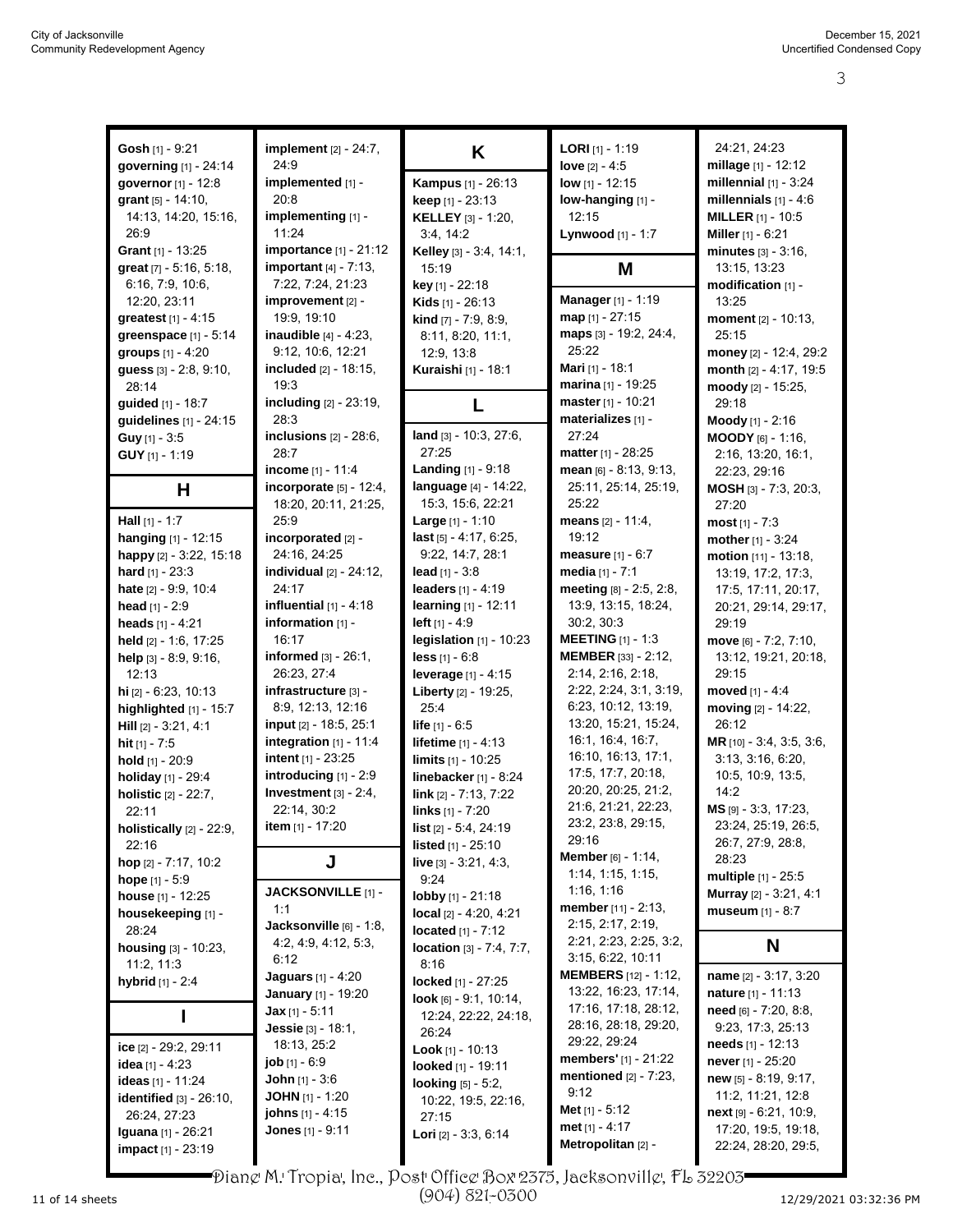| 29:11                          |                                 | 24:11, 24:13, 24:19,            | 20:7, 20:14, 24:17,             | recommend $[1] - 24:8$        |
|--------------------------------|---------------------------------|---------------------------------|---------------------------------|-------------------------------|
| nice [1] - 7:9                 | P                               | 25:8, 25:12, 25:14,             | 24:20, 25:10                    | recommendation [1] -          |
| node $[1] - 8:2$               | p.m [3] - 1:7, 2:1, 30:5        | 27:1, 27:8, 28:4                | proof [1] - 21:24               | 15:2                          |
| none [1] - 20:25               |                                 | <b>plans</b> $[2] - 10.14$ ,    | property [4] - 10:15,           | recommendations [8]           |
|                                | packages [1] - 13:16            | 11:24                           | 25:18, 27:20, 27:22             | $-18:7, 18:21, 24:6,$         |
| Notary [1] - 1:9               | Page [3] - 14:24,               | played [1] - 8:20               | proposal $[1]$ - 27:12          | 24:11, 24:12, 25:4,           |
| notes $[2] - 31:11$ ,          | 14:25, 15:8                     |                                 |                                 |                               |
| 32:11                          | pandemic $[1] - 5:1$            | Plaza [1] - 20:4                | proposed [2] - 13:11,           | 25:9, 25:23                   |
| nothing [3] - 7:15,            | parcel [1] - 26:17              | Pledge [2] - 3:9, 3:10          | 28:6<br>proposes [1] - 22:13    | record $[3] - 3:18$ ,         |
| 16:13, 23:8                    | parcels [8] - 19:24,            | <b>podium</b> $[3] - 3:15$ ,    |                                 | 31:10, 32:10                  |
| notice $[2] - 19:19$ ,         | 21:13, 21:14, 25:17,            | 6:22, 10:11                     | proud $[1] - 3:25$              | <b>recruit</b> $[1] - 4:3$    |
| 27:19                          | 25:23, 25:24, 26:3,             | point [4] - 11:20, 15:8,        | $\n  provide [3] - 15:12\n  in$ | Redesign [2] - 24:21,         |
| noticed [1] - 5:24             | 27:10                           | 18:19, 27:13                    | 18:11, 29:3                     | 24:23                         |
| notification $[2] - 9:20$ ,    | park [9] - 7:8, 12:5,           | points [3] - 7:5, 18:16,        | provided [1] - 18:8             | <b>REDEVELOPMENT</b>          |
| 13:2                           | 21:14, 26:10, 26:11,            | 20:11                           | provides [1] - 15:14            | $[1] - 1:2$                   |
| number [5] - 2:6, 4:18,        | 27:7, 27:10, 27:21              | position $[3] - 6:3$ ,          | provisions $[2]$ - 14:7,        | Redevelopment [2] -           |
| 11:6, 11:17, 19:8              | Park [5] - 5:11, 5:12,          | 11:9, 12:21                     | 14:12                           | 13:14, 30:1                   |
|                                | 8.3, 24:21, 24:23               | potential [1] - 20:3            | <b>Public</b> [1] - 1:9         | referring [1] - 24:3          |
| O                              | parking [3] - 9:23,             | <b>PowerPoint [1] - 18:4</b>    | public [3] - 3:12, 18:5,        | reflect [1] - 24:5            |
|                                | 9:24, 10:6                      | <b>practice</b> $[5] - 22:1$ ,  | 21:9                            | regarding [2] - 25:2,         |
| OF [7] - 1:1, 31:1,            | parks [7] - 4:24, 5:11,         | 22:5, 22:11, 22:19,             | pudding [1] - 21:24             | 25:23                         |
| 31:3, 31:4, 32:1,              | 12:14, 17:25, 18:23,            | 22:22                           | pulled [1] - 18:12              | reimburse $[1]$ - 15:1        |
| 32:3, 32:4                     | 20:5, 29:1                      | <b>PRESENT</b> [2] - 1:12,      | <b>pulls</b> $[1] - 8:4$        | relatively $[1]$ - 22:4       |
| office [2] - 10:1, 12:9        | <b>Parola</b> $[1] - 3:5$       | 1:18                            | purpose [2] - 29:8,             | release [2] - 29:7, 29:8      |
| Office [2] - 1:20, 3:6         | <b>PAROLA</b> [2] - 1:19,       | presentation [2] -              | 29:11                           | relocate [2] - 5:2, 26:9      |
| Officer [1] - 1:19             | 3:5                             | 18:4, 18:9                      | pushback [1] - 7:14             | rely [1] - 24:25              |
| officially $[1]$ - 29:6        | part $[8] - 5.9, 6.12$ ,        | presented [1] - 18:2            | put [4] - 11:8, 12:22,          | remain [1] - 26:11            |
| OGC's $[1]$ - 15:2             | 15:4, 22:6, 23:22,              | pressure [1] - 22:14            | 13:1, 14:14                     | remedies [1] - 14:4           |
| old [1] - 12:25                | 25:12, 27:12, 27:16             | pretty $[1] - 8:23$             |                                 | remedy [1] - 14:19            |
| older [1] - 9:9                | particular [1] - 21:14          | previously [1] - 27:11          | Q                               | remember [1] - 10:20          |
| Oliver $[4] - 2:18$ ,          | particularly [1] - 21:17        | Prime [1] - 10:5                |                                 | <b>removal</b> $[1] - 8:12$   |
| 10:10, 10:12, 13:4             | partnering $[1] - 6:14$         | principles $[7] - 5:22$ ,       | quarterback [3] - 9:1,          | renovate [1] - 24:23          |
| <b>OLIVER</b> [2] - 1:14,      | parts [3] - 11:19,              | 6.5, 18.6, 20.13,               | 9.2, 9.6                        | renovated $[1] - 5.12$        |
| 13:3                           | 13:10, 28:3                     | 22:1, 22:4, 22:20               | questions [7] - 15:18,          | renovation $[1] - 24:25$      |
| once [2] - 4:13, 21:24         | <b>pass</b> $[1] - 6:3$         | <b>printed</b> $[1] - 18:3$     | 15:21, 15:24, 16:2,             | <b>REP</b> [7] - 14:8, 14:9,  |
| once-in-a-lifetime [1]         | passes [1] - 29:25              | private [3] - 19:16,            | 16:5, 16:22, 20:23              | 14:11, 14:15, 14:18,          |
| $-4:13$                        | past [2] - 9:2, 9:7             | 19:23, 20:10                    | quick [1] - 8:23                | 14:23, 15:11                  |
| <b>One</b> $[1] - 5:11$        | pathways [1] - 25:6             | problem [1] - 7:16              | quickly [1] - 7:6               | report [5] - 14:1,            |
| one [16] - 4:18, 5:14,         | pay [1] - 12:13                 | <b>procedural</b> $[1] - 17:9$  | quo [1] - 11:5                  | 17:22, 18:3, 31:9,            |
| 6.10, 8.21, 8.24,              | pedestrians [1] - 6:2           | proceed [1] - 21:11             |                                 | 32:9                          |
| 10:22, 11:14, 11:15,           | people $[7] - 2.6, 6.11$ ,      | proceedings [3] -               | R                               | <b>REPORTER</b> [2] - 31:1,   |
| 12:1, 14:22, 16:17,            | 8.4, 11.4, 11.25,               | 30:4, 31:9, 32:9                |                                 | 32:1                          |
| 18:17, 24:20                   | 12:1, 24:20                     | Proceedings [1] - 1:6           | <b>raising</b> $[1]$ - 12:12    | <b>Reporter</b> [4] - 31:8,   |
| one-on-one [1] - 4:18          | perception $[1] - 4:10$         | process $[4] - 12:18$ ,         | <b>RAM</b> $[1] - 8.1$          | 31:18, 32:8, 32:18            |
| open [4] - 13:14, 15:4,        | <b>perform</b> $[1] - 22.9$     | 19:19, 26:14                    | rapid [1] - 21:18               | represent $[1] - 4:20$        |
| 27:19, 30:2                    | perhaps $[1] - 18:25$           | procurement [1] -               | rate [1] - 12:12                | <b>require</b> $[1] - 15:9$   |
| <b>Operations</b> $[1] - 1:19$ | permitting [1] - 12:18          | 12:18                           | rather $[1] - 24:15$            | requirements [3] -            |
| opportunities [1] -            | <b>person</b> $[1] - 4:2$       | <b>Professional [4] -</b>       | reading $[1] - 11.6$            | 14:11, 14:15, 15:9            |
| 5:13                           | piece [3] - 13:3, 19:7,         | 31:7, 31:18, 32:7,              | ready [1] - 11:1                | rescind $[1] - 28.21$         |
| opportunity $[5] - 4:13$ ,     | 27:25                           | 32:18                           | really [19] - 5:21, 6:4,        | resident $[1] - 4:1$          |
| 5:5, 6:16, 14:10,              | pieces [1] - 24:9               | professional [1] - 3:23         | 6:12, 6:16, 7:1, 7:5,           | residential $[1]$ - 11:2      |
| 27:14                          | pier [1] - 25:7                 | professionals $[1]$ - 5:2       | 8:5, 8:6, 8:16, 9:4,            | Resolution [3] - 17:6,        |
| opposed [4] - 7:2,             | place [7] - 5:18, 8:10,         | <b>program</b> $[4] - 14:6$ ,   | 9:13, 9:16, 12:10,              | 17:20, 28:20                  |
| 17:17, 28:17, 29:23            | 9:24, 13:1, 14:14,              | 14:24, 15:5, 24:7               | 12:12, 15:3, 22:19,             | resolution $[16] - 5.8$ ,     |
| order $[2]$ - 2:5, 28:20       | 14:22, 16:17                    | programming [1] -               | 24:3, 28:24                     | 5:20, 6:4, 13:24,             |
| ordinary $[1] - 23:15$         | <b>plan</b> $[27] - 5.8, 5.16,$ | 29:2                            | <b>reason</b> $[1] - 8.6$       | 14:4, 18:10, 18:12,           |
| <b>Osborn</b> [1] - 10:5       | 5:23, 6:15, 7:21,               | <b>project</b> $[4] - 10:18$ ,  | <b>reasonable</b> $[1]$ - 16:4  | 18:18, 18:19, 19:7,           |
| overkill [2] - 14:19,          | 10:21, 13:11, 20:12,            | 24:22, 26:20, 26:21             | rebates [1] - 11:12             | 20:15, 21:7, 21:15,           |
| 16:16                          | 21:10, 21:11, 21:25,            | <b>projects</b> $[12] - 8:19$ , | <b>received</b> $[2] - 18.6$ ,  | 28:2, 28:24, 29:1             |
|                                | 22:10, 23:19, 23:22,            | 9:15, 9:17, 19:9,               | 25:1                            | resonated $[1] - 9.4$         |
|                                | 24:1, 24:2, 24:4,               | 19:10, 19:22, 19:23,            | <b>Recitation</b> $[1] - 3:10$  | <b>resources</b> $[1] - 13:1$ |
|                                |                                 |                                 |                                 |                               |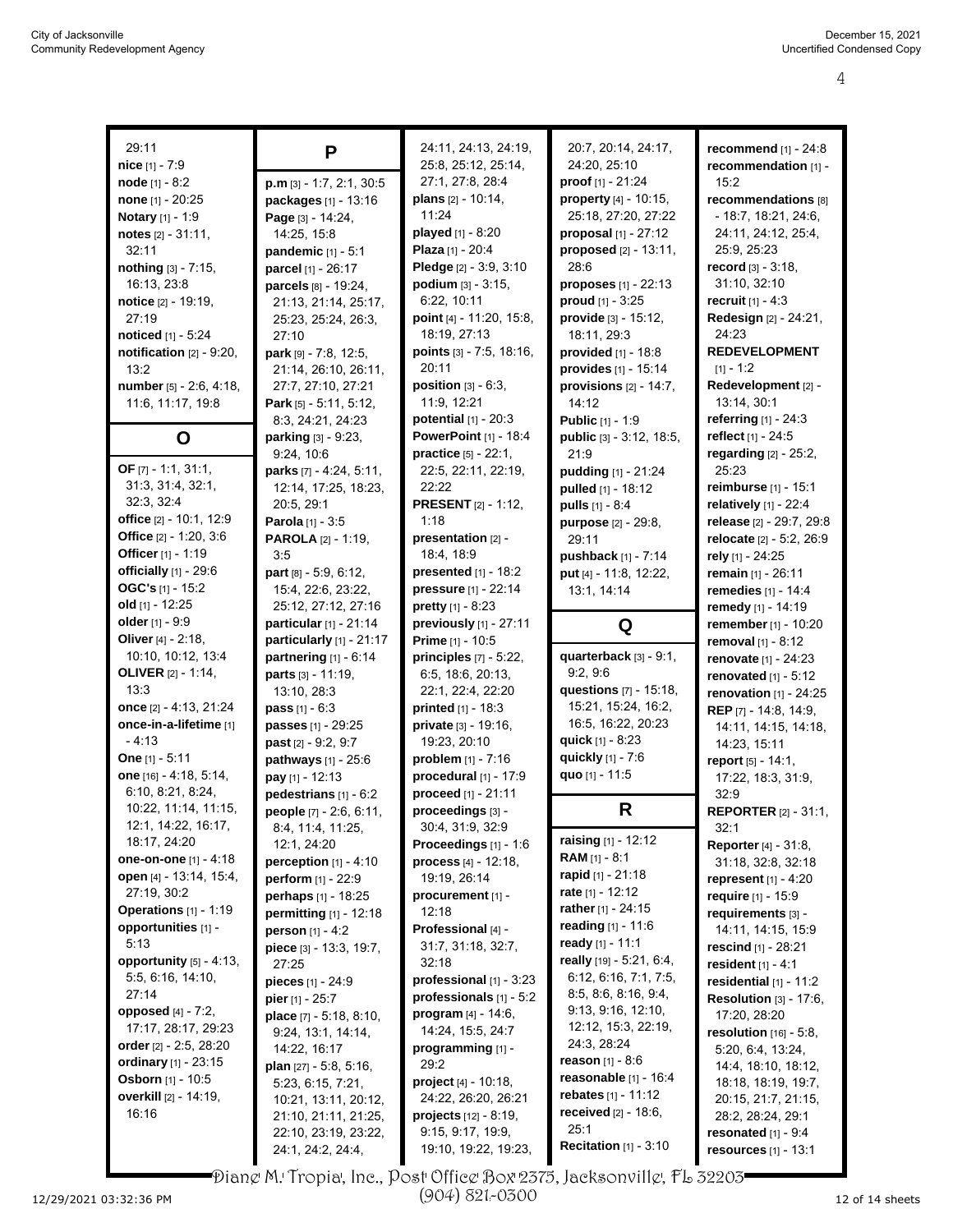| response [7] - 16:23.                 | seriously [1] - 5:10                                  | 14:13, 14:20, 15:15                        | 29:23.29:25                               | V                                                |
|---------------------------------------|-------------------------------------------------------|--------------------------------------------|-------------------------------------------|--------------------------------------------------|
| 17:14, 17:18, 28:12,                  | served [1] - 15:3                                     | start [2] - 2:8, 19:20                     | themselves [1] - 2:10                     |                                                  |
| 28:18, 29:20, 29:24                   | service [1] - 6:13                                    | <b>starting</b> [1] - 11:23                | thinking $[1] - 11:1$                     | various [2] - 18:21,                             |
| responsibility [2] -<br>12:6, 12:19   | set [2] - 8:10, 19:12                                 | <b>STATE</b> $[2] - 31:3, 32:3$            | third [1] - 19:7                          | 19:16                                            |
| rest $[1]$ - 21:18                    | setting [1] - 19:6                                    | State [1] - 1:10<br>status [1] - 11:5      | three $[4] - 3.16, 4.4$ ,<br>5:10, 20:11  | Vice $[1] - 1:13$                                |
| restatement [1] -                     | settle [1] - 6:8                                      | stenographic [2] -                         | thrilled [1] - 21:15                      | view [3] - 5:24, 7:9,<br>7:23                    |
| 14:18                                 | several [1] - 17:25<br>shall [1] - 15:14              | 31:11, 32:11                               | thriving $[2] - 4:7, 4:11$                | virtually $[1] - 2:7$                            |
| restaurants $[1] - 7:19$              | share [1] - 4:7                                       | stenographically [2] -                     | <b>Timer</b> $[1] - 9:20$                 | voice [2] - 21:16,                               |
| restrict [1] - 23:20                  | sheet [2] - 18:11,                                    | 31:9, 32:9                                 | timer $[1] - 13:2$                        | 28:14                                            |
| restricted $[1]$ - 26:17              | 18:15                                                 | step [3] - 5:15, 21:7,                     | timing $[1] - 8:20$                       | voices [1] - 12:1                                |
| restricting $[1]$ - 25:16             | <b>Shipyards</b> [2] - 5:12,                          | 22:24                                      | today [4] - 3:23, 5:7,                    | vote [6] - 16:24, 26:2,                          |
| restriction $[1]$ - 26:13             | 26.8                                                  | Stephanie [2] - 3:14,                      | 13:8, 13:17                               | 27:4, 28:5, 28:13,                               |
| <b>retain</b> $[1] - 4:3$             | short [2] - 4:1, 11:23                                | 3:20                                       | <b>TODD</b> $[1] - 1:15$                  | 28:14                                            |
| review [1] - 13:17                    | short-term $[1]$ - 11:23                              | <b>STEVE</b> [1] - 1:20                    | Todd $[1] - 2:14$                         | voted $[1] - 26:25$                              |
| reviewed [2] - 14:5,                  | side $[2] - 8.1, 8.4$                                 | Steve [1] - 3:4                            | took $[1]$ - 15:2                         | voting [2] - 26:3, 27:5                          |
| 18:14                                 | Sidewalk [1] - 13:24                                  | still [2] - 7:11, 24:22                    | toughest [1] - 22:6                       |                                                  |
| <b>revised</b> $[1]$ - 14:23          | sidewalk [5] - 14:6,                                  | stormwater [1] - 12:23                     | Trail $[1] - 23.5$                        | W                                                |
| revisions $[1] - 13:11$               | 14:10, 14:13, 14:20,                                  | Street [3] - 1.8, 3:21,                    | <b>transcript</b> $[2] - 31:10$ ,         |                                                  |
| rink [2] - 29:2, 29:11                | 15:15                                                 | 6:24                                       | 32:10                                     | wait $[1] - 12:8$                                |
| <b>River</b> [2] - 4:16, 8:12         | signage [1] - 11:18                                   | streets [2] - 11:17,                       | tremendous [1] -                          | walkability [1] - 11:18                          |
| river $[1]$ - 7:11                    | signed [1] - 3:12                                     | 11:18                                      | 23:12                                     | walking [1] - 5:25                               |
| <b>Riverfront</b> [2] - 17:21,        | simple [1] - 12:15                                    | structure [1] - 14:14                      | Tropia [5] - 1:9, 31:7,                   | walkway $[1] - 8.8$<br>wants [2] - 4:2, 11:22    |
| 20:4                                  | simpler [1] - 16:18                                   | structured [1] - 14:16                     | 31:18, 32:7, 32:18                        | Ward [4] - 2:11, 2:12,                           |
| riverfront $[5] - 4:14$ ,             | simply [1] - 14:25                                    | <b>structures</b> [1] - 24:12              | true [2] - 31:10, 32:10                   | 15:20, 23:7                                      |
| 20.5, 20.6, 21:13,<br>22:12           | site [2] - 20:1, 20:3                                 | study [2] - 18:17, 25:2                    | try [2] - 13:12, 21:25                    | WARD [4] - 1:16, 2:12,                           |
| Riverwalk [6] - 7:25,                 | sitting [1] - 11:16                                   | support [4] - 5:7, 5:20,<br>22:15, 23:9    | trying $[1] - 7:1$<br>turning [1] - 11:17 | 15:21, 23:8                                      |
| 8:1, 8:4, 20:2, 21:12,                | skyline [2] - 7:10, 7:24<br><b>Skyway</b> [7] - 7:13, | <b>supportive</b> [1] - 25:14              | two [3] - 3:24, 11:6,                     | watched [1] - 5:15                               |
| 25:5                                  | 7:15, 7:16, 7:17,                                     | <b>suspect</b> $[1]$ - $9:18$              | 11:18                                     | water $[1] - 7:22$                               |
| <b>Roberts</b> [1] - 1:7              | 7:21, 10:2                                            | Swisher [1] - 12:25                        | two-way [1] - 11:18                       | waterfront [1] - 10:15                           |
| <b>Ron</b> $[1]$ - 2:16               | slide [1] - 18:8                                      | syncs $[1]$ - 19:23                        | type $[1] - 4.1$                          | ways [2] - 9:5, 25:6                             |
| <b>RON</b> $[1]$ - 1:16               | slow $[1] - 22:16$                                    | system [2] - 12:11,                        |                                           | Wednesday $[1]$ - 1:6                            |
| Room [1] - 1:8                        | social [1] - 5:21                                     | 29.9                                       | U                                         | weeks [1] - 18:1                                 |
| running [1] - 9:2                     | sometimes [1] - 22:15                                 |                                            |                                           | welcome [1] - 6:9                                |
|                                       | sort [1] - 8:17                                       | T                                          | unable [1] - 29:4                         | <b>West</b> $[5] - 1.8$ , 5:12,                  |
| S                                     | <b>sounds</b> [2] - 16:1,                             |                                            | unanimous [2] -                           | 6:23, 9:10, 26:8                                 |
|                                       | 16:4                                                  | table [2] - 2:9, 24:8                      | 17:19, 28:19                              | whole [2] - 12:18,                               |
| sack [2] - 8:25, 9:1                  | <b>Southbank</b> [2] - 7:25,                          | taught [1] - 8:22                          | unanimously [1] -                         | 24:19                                            |
| sacking [1] - 9:6                     | 8:5                                                   | tax [2] - 12:9, 12:11                      | 29:25                                     | <b>WILLIAM</b> [1] - 1:14                        |
| <b>safe</b> $[1] - 6:1$               | space $[6] - 6.1, 8.14$ ,                             | <b>taxi</b> [1] - 7:22                     | under $[2] - 19:16$ ,<br>22:13            | <b>wonder</b> $[1] - 4.8$                        |
| salient [1] - 18:16<br>saw [1] - 5:24 | 12:5, 27:7, 27:10,                                    | <b>tennis</b> $[1] - 7:18$                 | undevelopable [1] -                       | word [2] - 15:1, 22:6<br>works [2] - 3:23, 12:11 |
| <b>Sawyer</b> [1] - 3:6               | 27:21                                                 | term $[3] - 11.23$ ,<br>18:11, 18:15       | 25:18                                     | workshop [5] - 13:10,                            |
| <b>SAWYER</b> [2] - 1:20,             | <b>spaces</b> $[1] - 4:8$                             |                                            | unfold [1] - 5:16                         | 17:25, 18:23, 21:3,                              |
| 3:6                                   | speaking [1] - 15:3<br><b>specific</b> [1] - 25:22    | THE $[47] - 2:3, 2:20,$                    | $up$ [11] - 3:12, 6:7,                    | 23:10                                            |
| <b>scope</b> $[1] - 27:2$             | specifically $[5]$ - 24:6,                            | 3:8, 3:11, 6:18, 10:4,                     | 13.9, 14.5, 15.17,                        | world [3] - 4:23, 5:17,                          |
| <b>season</b> $[3] - 8:21$ ,          | 26:6, 26:7, 26:16,                                    | 10:8, 13:4, 13:7,                          | 18:23, 19:22, 19:23,                      | 5:19                                             |
| 29:3, 29:4                            | 27:13                                                 | 13:21, 13:23, 15:19,                       | 20:9, 24:20, 27:17                        | world-class $[3] - 4:23$ ,                       |
| <b>Seasons</b> $[1] - 20.3$           | spend [1] - 12:4                                      | 15:23, 15:25, 16:3,                        | <b>update</b> $[5] - 18:22$ ,             | 5:17, 5:19                                       |
| second [7] - 13:20,                   | St $[1] - 4:15$                                       | 16:6, 16:9, 16:12,                         | 18:23, 19:4, 23:20,                       | <b>Worsham</b> $[6] - 2:22$ ,                    |
| 17:7, 18:19, 20:20,                   | stadium [1] - 12:24                                   | 16:14, 16:24, 17:3,                        | 23:23                                     | 3.8, 16.6, 17.9,                                 |
| 20:22, 29:16, 29:18                   | staff $[6] - 3.4, 3.5,$                               | 17:8, 17:15, 17:17,                        | updated [1] - 28:4                        | 20:21, 21:5                                      |
| <b>seconded</b> $[1] - 17:12$         | 16:19, 18:20, 28:6,                                   | 17:19, 20:16, 20:21,                       | <b>urban</b> $[1] - 4:7$                  | <b>WORSHAM</b> $[7] - 1.13$ ,                    |
| see $[10] - 2.6, 10.16,$              | 28:7                                                  | 21:1, 21:5, 21:20,                         | <b>Urban</b> $[2] - 4.6, 11.19$           | 2:22, 13:19, 16:7,                               |
| 10:19, 14:23, 18:22,                  | <b>stage</b> [1] - 19:6                               | 22:25, 23:7, 23:10,                        | urge [2] - 19:17, 19:21                   | 17:7, 20:18, 21:6                                |
| 19:1, 19:2, 24:10,                    | stand [4] - 14:6,                                     | 25:13, 25:21, 26:6,<br>26:18, 28:1, 28:10, | urgency [1] - 19:14                       | <b>Worsham's</b> $[1]$ - 21:22                   |
| 25:10, 27:9                           | 14:13, 14:20, 15:15                                   | 28:13, 28:17, 28:19,                       | user $[1]$ - 16:18                        |                                                  |
| <b>seeing</b> [1] - 22:22             | <b>stand-alone</b> $[4] - 14.6$ ,                     | 29:13, 29:17, 29:21,                       | user-friendly $[1]$ -                     |                                                  |
| seem [1] - 14:19                      |                                                       |                                            | 16:18                                     |                                                  |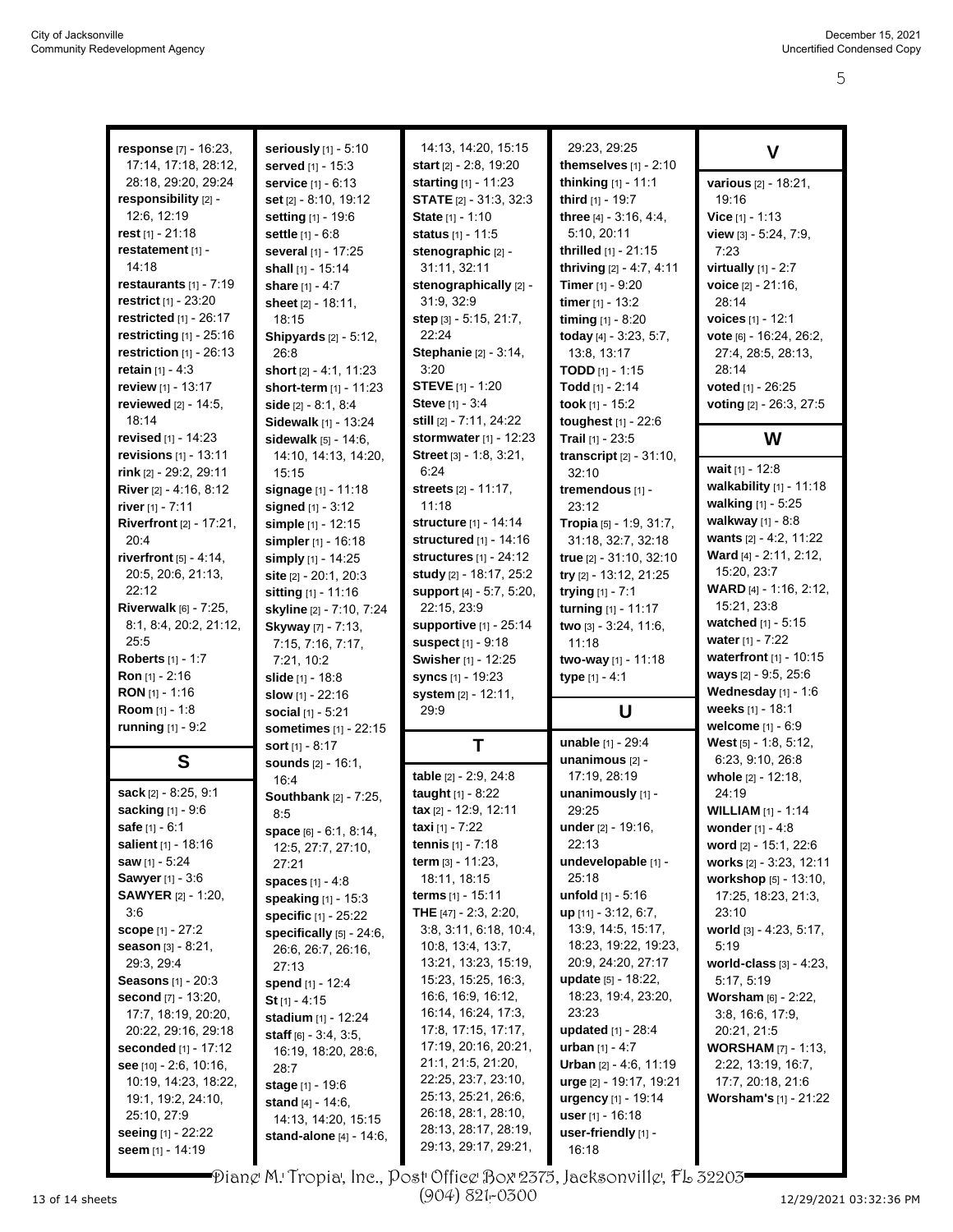6

| X                                                                                                                                                           |  |
|-------------------------------------------------------------------------------------------------------------------------------------------------------------|--|
| <b>XZAVIER</b> [1] - 1:21                                                                                                                                   |  |
| Υ                                                                                                                                                           |  |
| yardstick [1] - 6:7<br>year [4] - 14:8, 28:25,<br>29:6, 29:11<br>year's [2] - 19:18, 24:8<br>years [2] - 4:4, 19:12<br>young [4] - 3:23, 3:24,<br>5:1, 6:11 |  |
|                                                                                                                                                             |  |
|                                                                                                                                                             |  |
|                                                                                                                                                             |  |
|                                                                                                                                                             |  |
|                                                                                                                                                             |  |
|                                                                                                                                                             |  |
|                                                                                                                                                             |  |
|                                                                                                                                                             |  |
|                                                                                                                                                             |  |
|                                                                                                                                                             |  |
|                                                                                                                                                             |  |
|                                                                                                                                                             |  |
|                                                                                                                                                             |  |
|                                                                                                                                                             |  |
|                                                                                                                                                             |  |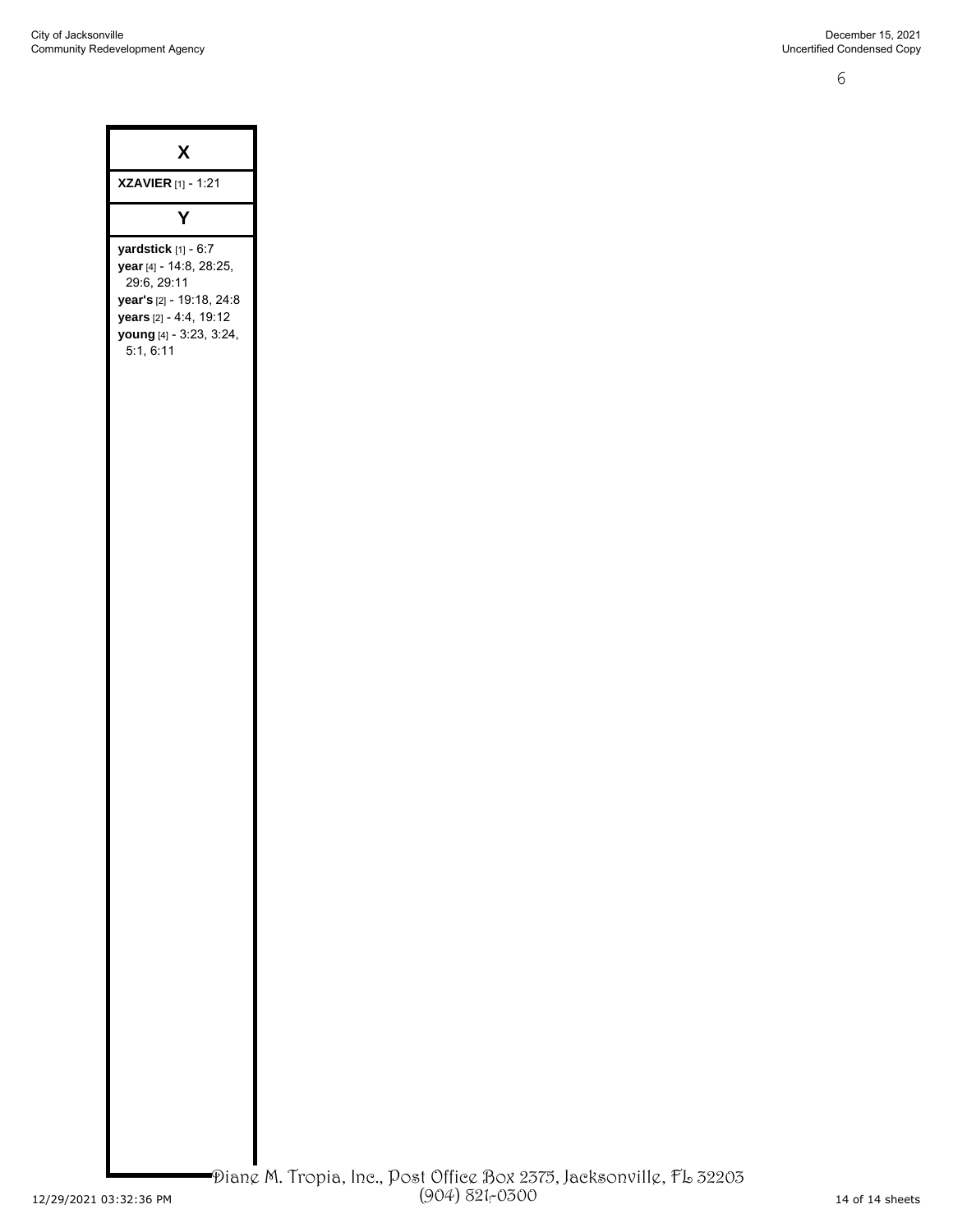|          |                                                                                        |              | 3                                                                   |
|----------|----------------------------------------------------------------------------------------|--------------|---------------------------------------------------------------------|
|          |                                                                                        | 1            | proposed that we not approve an incentive. The                      |
|          | CITY OF JACKSONVILLE                                                                   | $\mathbf{2}$ | committee directed otherwise. So at the                             |
|          | DOWNTOWN INVESTMENT AUTHORITY                                                          | 3            | direction of the SIC, staff structured a                            |
|          | BOARD MEETING                                                                          | 4            | proposal for a grant that will incentivize the                      |
|          |                                                                                        | 5            | developers to bring the Home2 Suites hotel into                     |
|          |                                                                                        | 6            | the Brooklyn market as was presented in that                        |
|          | Proceedings held on Wednesday, December 15, 2021,                                      | 7            | meeting. I might note --                                            |
|          | commencing at 2:25 p.m., at City Hall, Lynwood Roberts                                 | 8            | MS. BOYER: (Inaudible.)                                             |
|          | Room, 117 West Duval Street, Jacksonville, Florida,                                    | 9            | MR. KELLEY: Oh, I'm sorry. It was a full                            |
|          | before Diane M. Tropia, FPR, a Notary Public in and for                                | 10           | board meeting. My apologies.                                        |
|          | the State of Florida at Large.                                                         | 11           | I want to note that Mr. Kelley Slay and                             |
|          | BOARD MEMBERS PRESENT:                                                                 | 12           | George Leone are here representing the                              |
|          | BRAXTON GILLAM, Chairman.                                                              | 13           | applicant, as well as Mr. Diebenow. I saw him                       |
|          | CAROL WORSHAM, Vice Chair.<br>WILLIAM ADAMS, Board Member.                             | 14           | earlier.                                                            |
|          | OLIVER BARAKAT, Board Member.<br>TODD FROATS, Board Member.                            | 15           | And so what we've negotiated and                                    |
|          | CRAIG GIBBS, Board Member.<br>DAVID WARD, Board Member.                                | 16           | approved -- or not approved, but what we have                       |
|          | RON MOODY, Board Member.                                                               | 17           | negotiated between us is a grant. And we're                         |
|          | ALSO PRESENT:                                                                          | 18           | proposing a grant of \$2,385,220 to be paid out                     |
|          | LORI BOYER, Chief Executive Officer.<br>GUY PAROLA, DIA, Operations Manager.           | 19           | over ten equal installments of 238,522 for ten                      |
|          | STEVE KELLEY, DIA, Director of Development.<br>JOHN SAWYER, Office of General Counsel. | 20           | consecutive years. As you recall, that amount                       |
|          | XZAVIER CHISHOLM, Administrative Assistant.                                            | 21           | was derived by looking at the amount that would                     |
|          | $  -$                                                                                  | 22           | be the equivalent of a 75 percent, 20-year REV                      |
|          |                                                                                        | 23           | Grant. But as you recall, we structured it as                       |
|          |                                                                                        | 24           | a downtown economic development grant per the                       |
|          | Diang M. Tropia, Inc., Post Office Box 2375, Jacksonville, FL 32203                    | 25           | reasons that were covered in that previous                          |
|          | $(904) 821 - 0300$                                                                     |              | Diane M. Tropia, Inc., Post Office Box 2375, Jacksonville, FL 32203 |
|          |                                                                                        |              | $(904) 821 - 0300$                                                  |
|          | $\overline{2}$                                                                         |              | 4                                                                   |
| 1        | PROCEEDINGS                                                                            | 1            | meeting.                                                            |
|          | December 15, 2021<br>2:25 p.m.                                                         | 2            | There's a stapled version of this                                   |
| 2        |                                                                                        | 3            | resolution in front of you that I would like to                     |
| 3        | THE CHAIRMAN: The first order of business                                              |              |                                                                     |
| 4        |                                                                                        | 4            | call your attention to as I walk through some                       |
|          | is the approval of the November 17th, 2021,                                            | 5            | of the final changes that were negotiated with                      |
| 5        | meeting minutes. They were provided in advance                                         | 6            | the developer.                                                      |
| 6        | of the meeting, and I believe they're also part                                        | 7            | So all of the new terms -- or the terms of                          |
| 7        | of your package in front of you today.                                                 | 8            | this downtown development grant are found in                        |
| 8        | Can I have a motion?                                                                   | 9            | this resolution and its accompanying term                           |
| 9        | BOARD MEMBER FROATS: So moved.                                                         | 10           | sheet. I won't go into each one of those in                         |
| 10       | BOARD MEMBER WORSHAM: Second.                                                          | 11           | detail, but I want to call your attention to a                      |
| 11       | THE CHAIRMAN: Motion by Mr. Moody [sic]                                                | 12           | couple, including one that remains the final                        |
| 12       | and second by Ms. Worsham.                                                             | 13           | open item.                                                          |
| 13       | Any discussion?                                                                        | 14           | First, on Page 3 of 6, we just made a                               |
| 14       | BOARD MEMBERS: (No response.)                                                          | 15           | quick change to capture a drafting error, that                      |
| 15       | THE CHAIRMAN: All those in favor?                                                      | 16           | funding on the grant will begin on each                             |
| 16       | BOARD MEMBERS: Aye.                                                                    | 17           | successive anniversary of the substantial                           |
| 17       | THE CHAIRMAN: Thank you very much. Those                                               | 18           | completion date of the project, not the                             |
| 18       | pass.                                                                                  | 19           | execution or closing or effective date. That's                      |
| 19       | Next order of business is Resolution                                                   | 20           | obviously consistent with other awards.                             |
| 20       | 2021-12-01, 600 Park Street, Home2 Suites                                              | 21           | And then on Page 5 of 6 we changed the                              |
| 21<br>22 | project.                                                                               | 22           | eligibility for funding in the sense that it                        |
| 23       | Mr. Kelley.<br>MR. KELLEY: Thank you, Mr. Chair.                                       | 23           | would terminate if there's a full or partial                        |
| 24       | This was presented to the SIC committee in                                             | 24           | sale of the property. And this is the -- the                        |
| 25       | November. In that presentation, staff had                                              | 25           | provision that remains open.                                        |
|          | Diane M. Tropia, Inc., Post Office Box 2375, Jacksonville, FL 32203                    |              | Diane M. Tropia, Inc., Post Office Box 2375, Jacksonville, FL 32203 |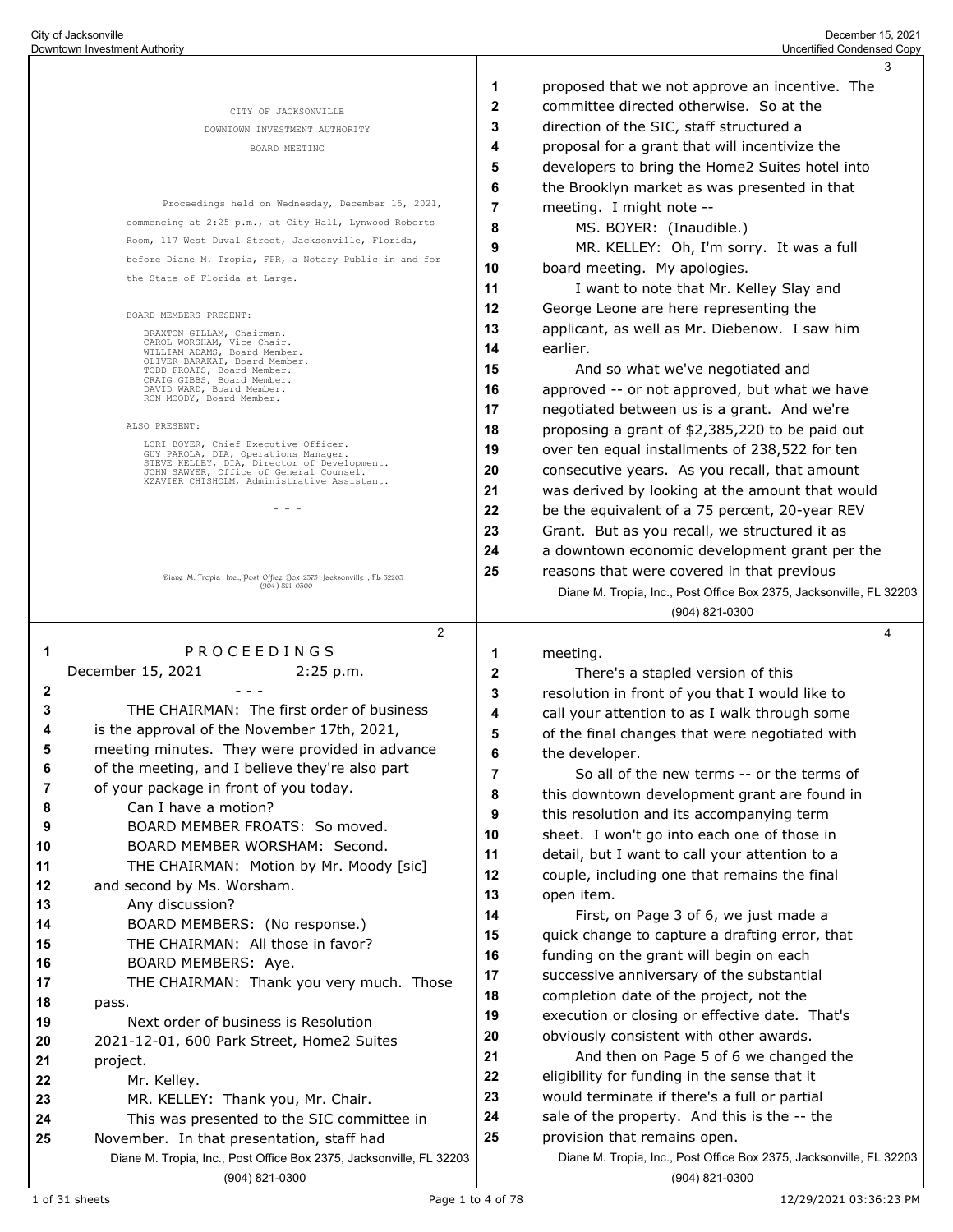|              | 5                                                                                                 |              | 7                                                                                     |
|--------------|---------------------------------------------------------------------------------------------------|--------------|---------------------------------------------------------------------------------------|
| 1            | In discussing this provision with board                                                           | 1            | before you -- is that within six months of the                                        |
| $\mathbf{2}$ | members and among ourselves and staff, our                                                        | $\mathbf{2}$ | issuance of a Certificate of Occupancy for the                                        |
| 3            | intention has been to maintain consistency with                                                   | 3            | hotel, that the restaurant space would be                                             |
| 4            | other programs where we've provided a similar                                                     | 4            | occupied and open to the public and that                                              |
| 5            | grant such as this, a completion grant, if you                                                    | 5            | continued annual funding of the downtown                                              |
| 6            | will, structured as a downtown economic                                                           | 6            | economic development grant is contingent upon                                         |
| 7            | development grant, to where we -- it was our                                                      | 7            | the restaurant operation per terms that were                                          |
| 8            | intention to keep the property in the hands of                                                    | 8            | similar to what we've provided previously,                                            |
| 9            | the developer for a period of five years of the                                                   | 9            | eight hours per day, six days per week                                                |
| 10           | ten-year agreement. They're pushing back and                                                      | 10           | throughout the year.                                                                  |
| 11           | wanting this to be limited to three years. And                                                    | 11           | And finally, in the event of operator                                                 |
|              | so this is something that we'll need to revisit                                                   |              | turnover, a closure of not more than 90 days                                          |
| 12           | here in discussion.                                                                               | 12           |                                                                                       |
| 13           |                                                                                                   | 13           | will be allowed without penalty for that year.                                        |
| 14           | There was a proposal to structure this                                                            | 14           | However, if there's -- if the space is dark for                                       |
| 15           | with looking at the value as provided by the                                                      | 15           | a period of greater than 90 days in any one                                           |
| 16           | consultant, the beginning amount of -- I'm                                                        | 16           | given year, then the developer would lose                                             |
| 17           | sorry, 7 million -- 17,800,000 up to the                                                          | 17           | 20 percent of that year's annual payment. It                                          |
| 18           | terminal point and establishing a split -- I'm                                                    | 18           | wouldn't affect any prior payments. It                                                |
| 19           | sorry -- a cancellation of the further grant                                                      | 19           | wouldn't affect any future payments. It would                                         |
| 20           | awards should there be a sale. And that just                                                      | 20           | only be a loss of 20 percent of that year's                                           |
| 21           | turned out to be -- or is deemed to be                                                            | 21           | payments, or approximately 46-, \$47,000.                                             |
| 22           | untenable from a number of different                                                              | 22           | Mr. Chair, I'd be happy to entertain any                                              |
| 23           | perspectives.                                                                                     | 23           | questions.                                                                            |
| 24           | So we reverted back to a more simple                                                              | 24           | THE CHAIRMAN: Thank you, Mr. Kelley.                                                  |
| 25           | approach, that any sale of the property up to                                                     | 25           | Ms. Boyer.                                                                            |
|              | Diane M. Tropia, Inc., Post Office Box 2375, Jacksonville, FL 32203                               |              | Diane M. Tropia, Inc., Post Office Box 2375, Jacksonville, FL 32203                   |
|              | (904) 821-0300                                                                                    |              | (904) 821-0300                                                                        |
|              |                                                                                                   |              |                                                                                       |
|              | 6                                                                                                 |              | 8                                                                                     |
| 1            | five years -- that's staff's suggestion --                                                        | 1            | MS. BOYER: Just for clarification,                                                    |
| $\mathbf{2}$ | would require a clawback of any amounts awarded                                                   | $\mathbf{2}$ | Mr. Kelley started out by saying that there was                                       |
| 3            | and cancellation of future payments. As                                                           | 3            | one point that was still in contention. The                                           |
| 4            | mentioned a moment ago, the developer is                                                          | 4            | last I heard an hour ago, there were several                                          |
| 5            | requesting that that be presented at three                                                        | 5            | points. So can you just clarify for the board                                         |
| 6            | years for your consideration.                                                                     | 6            | and me which is the one point that's still                                            |
| 7            | On -- in Paragraph 8 on Page 5 of 6, we                                                           | 7            | open?                                                                                 |
| 8            | also approached this using the same                                                               | 8            | MR. KELLEY: The one point is --                                                       |
| 9            | methodology, the same thinking as we've used in                                                   | 9            | MS. BOYER: Three years versus five years?                                             |
| 10           | previous restaurant grants or requirements as                                                     | 10           | MR. KELLEY: That's correct.                                                           |
| 11           | it relates to the restaurant.                                                                     | 11           | MS. BOYER: So the 20 percent reduction in                                             |
| 12           | So this project has a 2,000-square-foot                                                           | 12           | the payment for the completion grant or payment                                       |
| 13           | restaurant that was integral to a number of                                                       | 13           | of the grant in a given year would occur in any                                       |
| 14           |                                                                                                   | 14           |                                                                                       |
| 15           | considerations, including making it eligible to<br>a REV-type funding commitment, as well as some | 15           | year in which the restaurant was closed for<br>90 days or more?                       |
| 16           | DDRB considerations that require that there be                                                    | 16           | MR. KELLEY: That's correct. And that's                                                |
| 17           |                                                                                                   | 17           |                                                                                       |
|              | an outdoor dining space to help shield or to                                                      |              | been discussed with and agreed to by the                                              |
| 18           | screen the parking lot. So the restaurant is                                                      | 18<br>19     | applicant.                                                                            |
| 19           | an integral component to the overall incentive                                                    |              | MS. BOYER: Okay.                                                                      |
| 20<br>21     | as proposed.                                                                                      | 20           | THE CHAIRMAN: Do I have a motion?                                                     |
|              | What we've structured is in line to make                                                          | 21           | And I'll ask whoever might make a motion                                              |
| 22           | sure that this restaurant is not a dark space,                                                    | 22           | to be clear about whether or not your motion                                          |
| 23           | that it's a functional, operating restaurant                                                      | 23           | includes a three- or five-year term relative to                                       |
| 24           | for the period of this award. And what we've                                                      | 24           | the clawback and termination of grants in the                                         |
| 25           | agreed to -- and in the presentation of terms                                                     | 25           | event of a sale.                                                                      |
|              | Diane M. Tropia, Inc., Post Office Box 2375, Jacksonville, FL 32203<br>(904) 821-0300             |              | Diane M. Tropia, Inc., Post Office Box 2375, Jacksonville, FL 32203<br>(904) 821-0300 |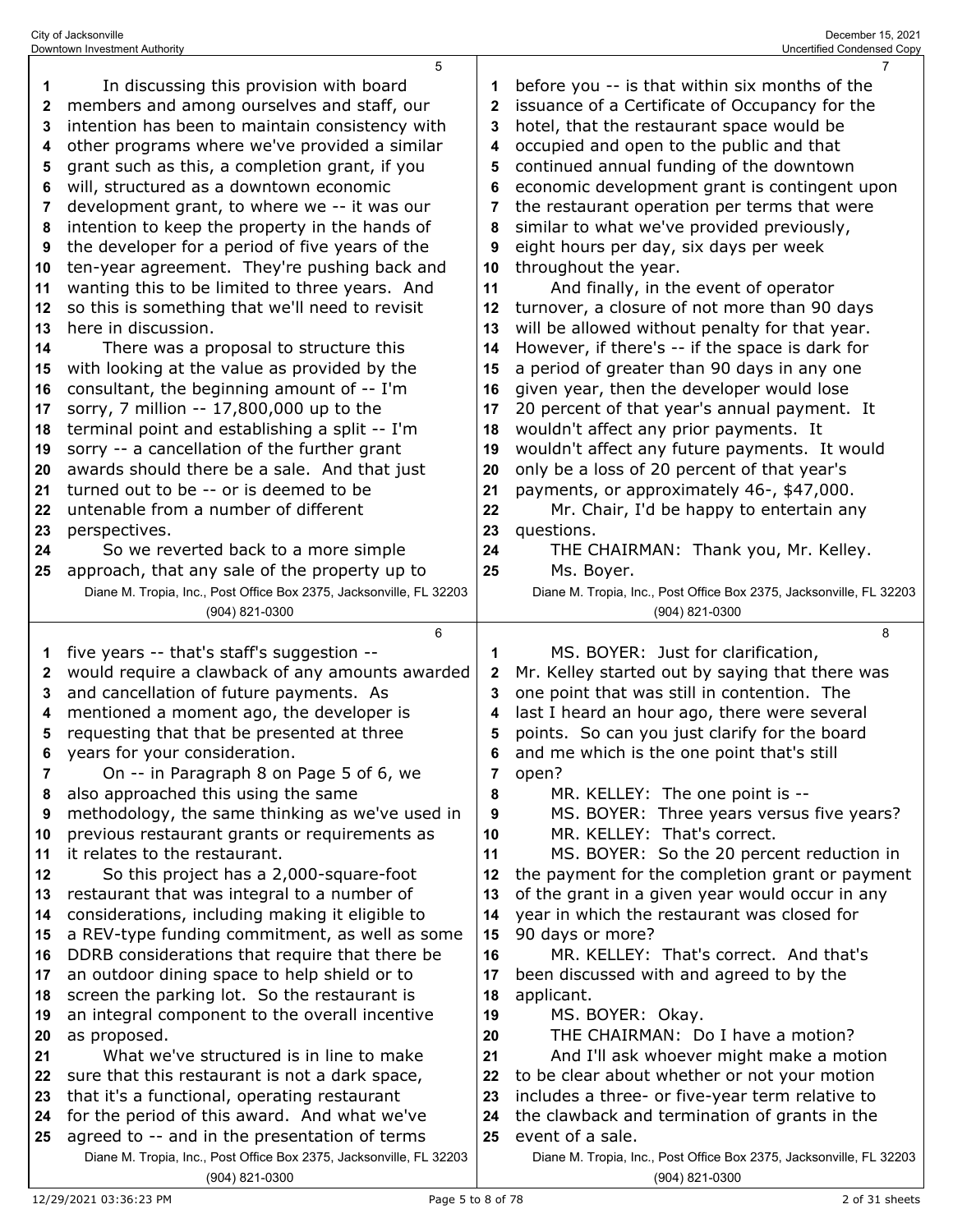|              | 9                                                                                     |    | 11                                                                                    |
|--------------|---------------------------------------------------------------------------------------|----|---------------------------------------------------------------------------------------|
| 1            | BOARD MEMBER MOODY: Could we have a brief                                             | 1  | and this looks like -- the amount initially                                           |
| 2            | discussion on the three years versus the five                                         | 2  | looked like a 75 percent REV for 20 years,                                            |
| 3            | years? Does it make any substantial difference                                        | 3  | which we're now going to offer -- or proposing                                        |
| 4            | or is this just a flip of a coin or -- how do                                         | 4  | to offer in the form of a refund or --                                                |
| 5            | we look at it?                                                                        | 5  | MS. BOYER: A ten-year grant.                                                          |
| 6            | THE CHAIRMAN: We can talk about it if you                                             | 6  | THE CHAIRMAN: So we're going to pay it                                                |
| 7            | like, Mr. Moody. Is that a question to staff?                                         | 7  | back -- pay what otherwise would have been a                                          |
| 8            | BOARD MEMBER MOODY: Yeah, that's a                                                    | 8  | 20-year REV in 10 years. And as I understand                                          |
| 9            | question for staff.                                                                   | 9  | it -- I recall the original pro forma I saw had                                       |
| 10           | MS. BOYER: To the Chair, I will share                                                 | 10 | a different number. And so in Paragraph 2 of                                          |
| 11           | that the five years that we used came from the                                        | 11 | this document where it says that minimum                                              |
| 12           | Four Seasons negotiation. And five years is                                           | 12 | improvement, capital investment is 14,600,000,                                        |
| 13           | what our recommendation was and Council                                               | 13 | that number was bigger last time I saw it I                                           |
| 14           | required on the Four Seasons, which is why we                                         | 14 | thought.                                                                              |
| 15           | started with the five-year number.                                                    | 15 | Am I right about that?                                                                |
| 16           | BOARD MEMBER ADAMS: This isn't a Four                                                 | 16 | MR. KELLEY: Mr. Chairman, I think that                                                |
| 17           | Seasons, though, right?                                                               | 17 | that number is materially consistent. I can                                           |
| 18           | MS. BOYER: No. There's no magic to a                                                  | 18 | look back and see, but nothing changed in that                                        |
| 19           | five-year number. However, the concept that                                           | 19 | number from the staff report perspective.                                             |
| 20           | was discussed at Council, and it was discussed                                        | 20 | There is -- the \$17 million number is the total                                      |
| 21           | at this board, was the idea that if we are                                            | 21 | development cost. However, the usual                                                  |
| 22           | providing this incentive, we're not trying to                                         | 22 | exclusions related to reserves or -- FF&E as an                                       |
|              | enrich a developer upon a sale of the property.                                       | 23 | example -- are excluded to get down to, for                                           |
| 23<br>24     | We're trying to make a deal work and make sure                                        | 24 | lack of a better term, the sticks and bricks                                          |
| 25           | that they can continue to operate it and                                              | 25 | number.                                                                               |
|              | Diane M. Tropia, Inc., Post Office Box 2375, Jacksonville, FL 32203                   |    | Diane M. Tropia, Inc., Post Office Box 2375, Jacksonville, FL 32203                   |
|              | (904) 821-0300                                                                        |    | (904) 821-0300                                                                        |
|              | 10                                                                                    |    | 12                                                                                    |
| 1            | maintain a reasonable profit margin.                                                  | 1  | And so this was consistent with what was                                              |
| $\mathbf{2}$ |                                                                                       |    |                                                                                       |
|              |                                                                                       |    |                                                                                       |
|              | I think to Mr. Kelley's point, in speaking                                            | 2  | presented previously. The amount of the award                                         |
| 3            | to Mr. Barakat earlier today, Mr. Barakat was                                         | 3  | is consistent with what was presented by staff                                        |
| 4            | saying, well, there's -- in the pro forma,                                            | 4  | previously as if we were to go in this                                                |
| 5            | there's a projected sale price number that they                                       | 5  | direction. So there's been no changes to that.                                        |
| 6            | said they had -- you know, we had to have this                                        | 6  | We just used that same information to build a                                         |
| 7            | grant in order to get to that reasonable return                                       | 7  | structure around it that's before you today.                                          |
| 8            | in that sale price.                                                                   | 8  | BOARD MEMBER ADAMS: I seem to remember                                                |
| 9            | So it's -- what Mr. Kelley was referring                                              | 9  | the number that we were talking about was                                             |
| 10           | to is we established a chart earlier this                                             | 10 | around a million-and-a-half, and now it's                                             |
| 11           | morning that said, okay, if there's a sale                                            | 11 | around 2- or 3-. Am I misremembering that?                                            |
| 12           | price that exceeds 17,800,000 in Year 1 or                                            | 12 | MR. KELLEY: Through the Chair to                                                      |
| 13           | exceeds it in such and such in Year 2, again,                                         | 13 | Mr. Adams, the million-and-a-half number was if                                       |
| 14           | getting to this enrichment piece, then the                                            | 14 | we were to do a present value calculation of                                          |
| 15           | grant would terminate. But that's where they                                          | 15 | that stream of cash flows, which was one of the                                       |
| 16           | decided that didn't work in conversations this                                        | 16 | questions from a member of the board, but                                             |
| 17           | morning. So now we came back to a time period                                         | 17 | the -- as I recall, the motion was to structure                                       |
| 18           | that is a fixed time period within which the                                          | 18 | it as -- the number would be calculated as a                                          |
| 19           | transfer would terminate the grant.                                                   | 19 | 75 percent, 20-year REV Grant.                                                        |
| 20           | THE CHAIRMAN: Ms. Boyer, I just want                                                  | 20 | MS. BOYER: To the Chair, may I ask, just                                              |
| 21           | to -- a couple of things I want to ask to make                                        | 21 | so I'm clear, is the 2,300,000 number the                                             |
| 22           | sure we're clear for the record.                                                      | 22 | maximum indebtedness number had it been a REV                                         |
| 23           | The amount of this grant was arrived at --                                            | 23 | Grant paid out over the 20-year period without                                        |
| 24           | it didn't qualify for a REV, so we evaluated                                          | 24 | any net present value reduction?                                                      |
| 25           | this project -- if it did qualify for a REV,                                          | 25 | MR. KELLEY: Through the Chair to CEO                                                  |
|              | Diane M. Tropia, Inc., Post Office Box 2375, Jacksonville, FL 32203<br>(904) 821-0300 |    | Diane M. Tropia, Inc., Post Office Box 2375, Jacksonville, FL 32203<br>(904) 821-0300 |

City of Jacksonville December 15, 2021 Downtown Investment Authority Uncertified Condensed Copy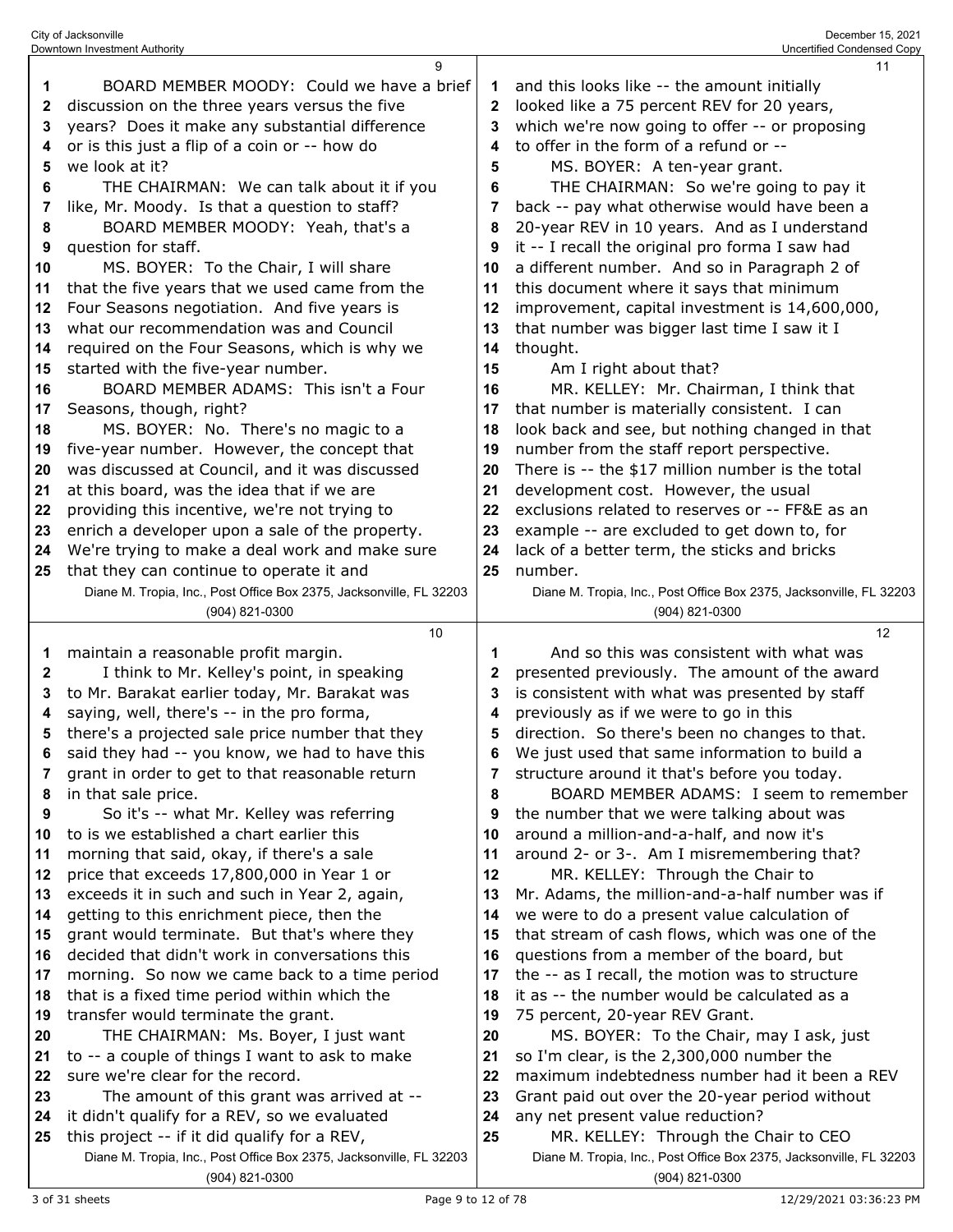|    | Downtown Investment Authority                                       |              | Uncertified Condensed Copy                                          |
|----|---------------------------------------------------------------------|--------------|---------------------------------------------------------------------|
|    | 13                                                                  |              | 15                                                                  |
| 1  | Boyer, yes, that's correct that there's no net                      |              | already started. I'll let you go and then                           |
| 2  | present value calculation associated with that                      | $\mathbf{2}$ | Mr. Froats.                                                         |
| 3  | number. It's -- as I think this board knows,                        | 3            | BOARD MEMBER ADAMS: Okay. Is this -- and                            |
| 4  | when we do this, we just look at the annual                         | 4            | I recognize that we're kind of creating a                           |
| 5  | receipts and inflows and outflows and aggregate                     | 5            | grant, but this project was not eligible for                        |
| 6  | them. So it is that number, the 2,385,219.                          |              | the original program that it was submitted for.                     |
|    | THE CHAIRMAN: So again --                                           |              |                                                                     |
| 7  |                                                                     |              | Am I remembering that right?                                        |
| 8  | MR. KELLEY: Or -220. I'm sorry.                                     | 8            | MR. KELLEY: Through the Chair to                                    |
| 9  | THE CHAIRMAN: And this was the part that                            | 9            | Mr. Adams, that's correct.                                          |
| 10 | originally came to us with staff recommending                       | 10           | BOARD MEMBER ADAMS: Okay. Other than                                |
| 11 | not to provide the benefit because we already                       | 11           | whatever terms we may negotiate -- well, let me                     |
| 12 | have problems with -- at least short-term                           | 12           | ask it a different way.                                             |
| 13 | problems with various hotels and their vacancy                      | 13           | Are there any limitations on what we may                            |
| 14 | rates impacting us most recently in the current                     | 14           | negotiate with regard to this grant?                                |
| 15 | calendar year because of the decreased tax                          | 15           | MS. BOYER: Not really, other than                                   |
| 16 | value of at least one large hotel project                           | 16           | consistency and precedent.                                          |
| 17 | downtown, correct?                                                  | 17           | BOARD MEMBER ADAMS: All right.                                      |
| 18 | MR. KELLEY: So, Mr. Chairman, there's an                            | 18           | THE CHAIRMAN: And nothing we do here is                             |
| 19 | important distinction here. And I think you're                      | 19           | final because City Council has got to approve.                      |
| 20 | on the right page. I just want to make sure                         | 20           | All we're going to do is make a recommendation.                     |
| 21 | that this board understands that from the                           | 21           | BOARD MEMBER ADAMS: Understand. Well,                               |
|    |                                                                     |              |                                                                     |
| 22 | outset, our -- and any recommendation that we                       | 22           | the reason I asked this question is because                         |
| 23 | made was not a value judgment on whether or not                     | 23           | Ms. Boyer brought up the Four Seasons. And my                       |
| 24 | this property had merit or this development had                     | 24           | point is this is not a Four Seasons. It's a                         |
| 25 | merit. We think that the development on its                         | 25           | night on the river. It's an extended-stay                           |
|    | Diane M. Tropia, Inc., Post Office Box 2375, Jacksonville, FL 32203 |              | Diane M. Tropia, Inc., Post Office Box 2375, Jacksonville, FL 32203 |
|    | (904) 821-0300                                                      |              | (904) 821-0300                                                      |
|    |                                                                     |              |                                                                     |
|    | 14                                                                  |              | 16                                                                  |
| 1  | own may very well make sense in this market at                      |              | hotel, which, to your point, Mr. Kelley, is a                       |
| 2  | that location to serve all of those functions                       | $\mathbf{2}$ | fine project and all of that when we're talking                     |
| 3  | that were identified by this board.                                 | 3            | about actually paying tax dollars rather than                       |
| 4  |                                                                     | 4            |                                                                     |
| 5  | What the staff's position was based on --                           | 5            | foregoing collection of tax dollars, which is a                     |
| 6  | analysis, was that it did not warrant a                             | 6            | pretty significant difference.                                      |
| 7  | financial incentive in order to make it come to                     | 7            | On the debate between the fifth and third,                          |
|    | fruition.                                                           | 8            | I think, Ms. Boyer, I heard you say that the                        |
| 8  | So to your point, that that's -- that was                           |              | intention was not -- was to try to craft                            |
| 9  | the position of staff when it was presented                         | 9            | something that didn't grant basically a                             |
| 10 | originally, and so we're -- again, we're not                        | 10           | taxpayer-funded windfall to the developer to                        |
| 11 | talking about whether the project itself has                        | 11           | cash out. Is that -- did I get that right?                          |
| 12 | merit. We think it's a fine project. We think                       | 12           | MS. BOYER: More or less.                                            |
| 13 | highly of the developer themselves and are                          | 13           | BOARD MEMBER ADAMS: Okay. I note in the                             |
| 14 | working with them on any number of projects as                      | 14           | revision in Paragraph 7 -- I'm assuming that                        |
| 15 | well. So none of that was a factor in the                           | 15           | this was something that was proposed by staff                       |
| 16 | presentation that was made or the                                   | 16           | but was then struck by the developer -- the                         |
| 17 | recommendation that was made by staff                               | 17           | language, "if outside parties are brought into                      |
| 18 | previously.                                                         | 18           | the ownership structure."                                           |
| 19 | I'm not sure if that addresses your                                 | 19           | Mr. Kelley, can you tell me what that                               |
| 20 | question.                                                           | 20           | means?                                                              |
| 21 | THE CHAIRMAN: It does, Mr. Kelley. Thank                            | 21           | MR. KELLEY: Through the Chair to                                    |
| 22 | you.                                                                | 22           | Mr. Adams, the intention is -- it's                                 |
| 23 | Any other questions for staff?                                      | 23           | multifaceted. So we negotiated pretty heartily                      |
| 24 | BOARD MEMBER ADAMS: Yeah, I've got a few.                           | 24           | the equity that would be injected into this                         |
| 25 | THE CHAIRMAN: Okay. Mr. Adams, you                                  | 25           | property as well, which means a lot of things                       |
|    | Diane M. Tropia, Inc., Post Office Box 2375, Jacksonville, FL 32203 |              | Diane M. Tropia, Inc., Post Office Box 2375, Jacksonville, FL 32203 |

City of Jacksonville December 15, 2021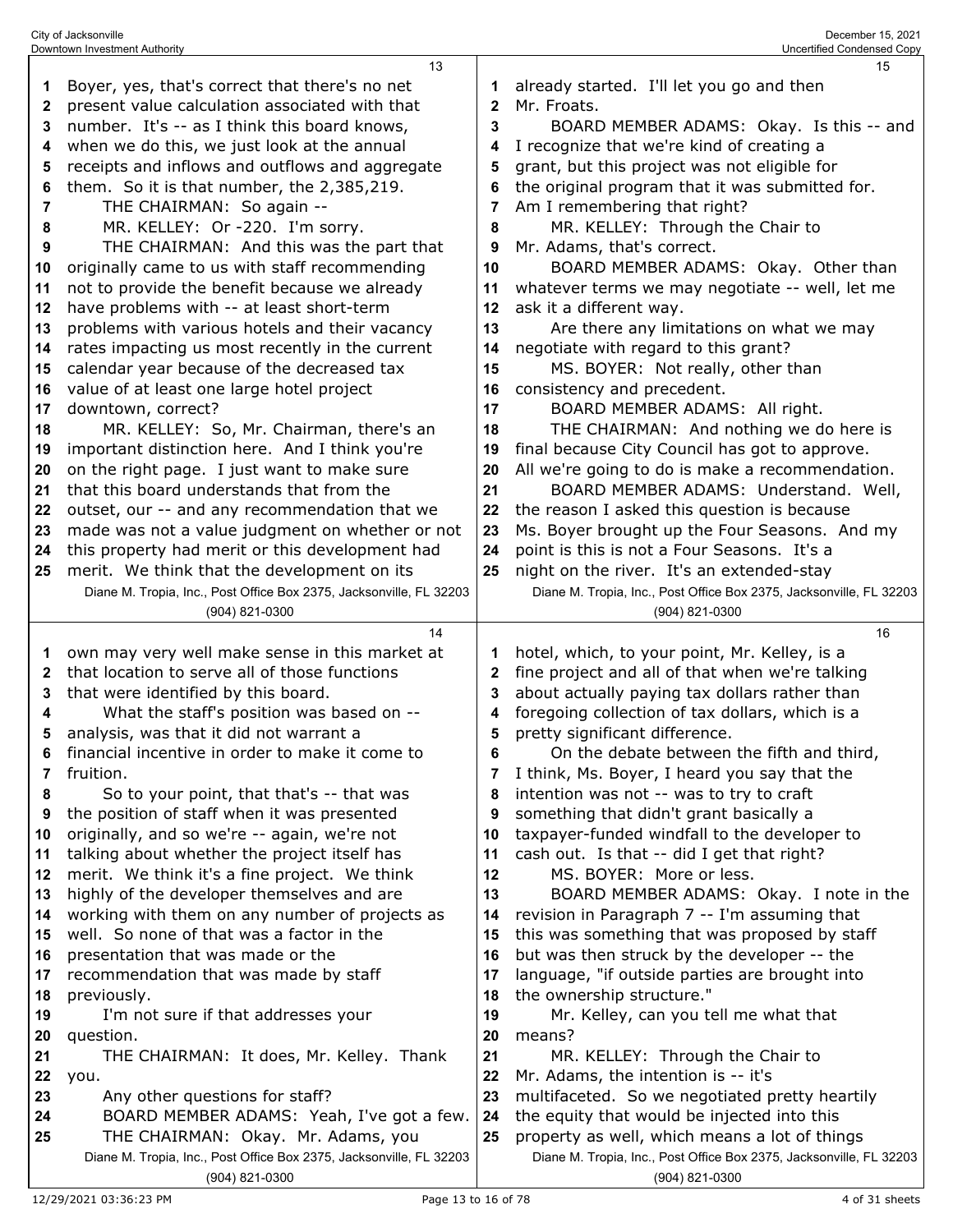| 1  | to us. It is that -- and when we're                                 | 1            | That's a scrivener's error.                                         |
|----|---------------------------------------------------------------------|--------------|---------------------------------------------------------------------|
| 2  | calculating the funding gap, all of those                           | $\mathbf{2}$ | BOARD MEMBER ADAMS: Does "exit the                                  |
| 3  | things, it's dependent on operating income.                         | 3            | ownership structure" mean to retain ownership                       |
| 4  | It's depending on how much equity is then                           | 4            | control of the project? I mean, the way I'm                         |
| 5  | proposed to be injected, what that return looks                     | 5            | reading it -- and correct me if I'm wrong --                        |
| 6  | like, and whether an incentive is warranted or                      | 6            | they could sell down to a de minimis holding,                       |
| 7  | not, so -- and I'm getting to the answer to the                     | 7            | and they're still in, and this thing could                          |
| 8  | question.                                                           | 8            | continue to fund out.                                               |
| 9  | And so in that context, what we're looking                          | 9            | Am I misreading that?                                               |
| 10 | at is not just the dollars that are there, but                      | 10           | MS. BOYER: Is this their language?                                  |
| 11 | the value that's brought by this team,                              | 11           | MR. KELLEY: It is.                                                  |
| 12 | including Mr. Kelley Slay, who is a well-heeled                     | 12           | MS. BOYER: So this is the developer's                               |
| 13 | hotel developer and operator. And so the                            | 13           | language that they've just provided back to us.                     |
| 14 | intention here is to maintain both the equity                       | 14           | I think your point is well taken.                                   |
| 15 | commitment that was made as well as the                             | 15           | Typically, when we draft in a redevelopment                         |
| 16 | operating team that was part of it, which led                       | 16           | agreement, we're requiring it to be maintaining                     |
|    | to that last paragraph in substitution of the                       | 17           | operating control and majority interest, et                         |
| 17 |                                                                     |              |                                                                     |
| 18 | stricken language that you're referring to.                         | 18           | cetera, when it actually gets fleshed out in                        |
| 19 | BOARD MEMBER ADAMS: Okay. And to be                                 | 19           | the RDA. And if that was the request, clearly                       |
| 20 | sure, I understand our sensitivity to the                           | 20           | we can clarify that and make sure. I mean,                          |
| 21 | Corner Lot folks. They are great developers                         | 21           | literally, this is the first time I've seen                         |
| 22 | and are doing a lot of good work around town.                       | 22           | this language from the developer.                                   |
| 23 | But is there language in Paragraph 7 that I'm                       | 23           | BOARD MEMBER ADAMS: I mean, if that's the                           |
| 24 | not seeing that requires them to maintain an                        | 24           | intention, right? I mean, if we're loaning                          |
| 25 | active operation and be majority control                            | 25           | money -- or not loaning. We're giving money to                      |
|    | Diane M. Tropia, Inc., Post Office Box 2375, Jacksonville, FL 32203 |              | Diane M. Tropia, Inc., Post Office Box 2375, Jacksonville, FL 32203 |
|    | (904) 821-0300                                                      |              | (904) 821-0300                                                      |
|    |                                                                     |              |                                                                     |
|    | 18                                                                  |              | 20                                                                  |
| 1  | throughout the term of the grant?                                   | 1            | these developers. Then they should be the ones                      |
| 2  | MR. KELLEY: Through the Chair to                                    | 2            | that stay on the line the entire period.                            |
| 3  | Mr. Adams, no. The grant could be assignable                        | 3            | That's what we want to see, right?                                  |
| 4  | to a purchaser. So the --                                           | 4            | MR. KELLEY: Yes, sir. That's how it was                             |
| 5  | BOARD MEMBER ADAMS: I'm sorry. Maybe I                              | 5            | originally structured by staff.                                     |
| 6  | asked the wrong question. I understand that if                      | 6            | BOARD MEMBER ADAMS: It's a ten-year                                 |
|    | they sell out completely, then the grant                            |              | program. Why wouldn't it require them to hold                       |
| 8  | terminates and there's no more obligation on us                     | 8            | it for ten years?                                                   |
| 9  | and there's a payback provision.                                    | 9            | MR. KELLEY: Again, through the Chair to                             |
| 10 | But you said that the idea was to keep                              | 10           | Mr. Adams, this is -- when we originally came                       |
| 11 | them in operational control and, presumably                         | 11           | upon this concept in the Four Seasons proposal,                     |
| 12 | then, in majority control of the equity. Is                         | 12           | we didn't have any required hold period.                            |
| 13 | there a provision in Paragraph 7 that requires                      | 13           | BOARD MEMBER ADAMS: Okay. This isn't a                              |
| 14 | those two things?                                                   | 14           | Four Seasons.                                                       |
| 15 | MR. KELLEY: Through whether it's the                                | 15           | MR. KELLEY: I understand that. This is                              |
| 16 | third year or fifth year, yes.                                      | 16           | the backstory.                                                      |
| 17 | BOARD MEMBER ADAMS: Where does it say                               | 17           | BOARD MEMBER ADAMS: This is a separately                            |
| 18 | that?                                                               | 18           | negotiated deal. I mean, this is brand new,                         |
| 19 | MR. KELLEY: In no event shall Andy Allen,                           | 19           | right?                                                              |
| 20 | George Leone, or Kelley Slay exit the ownership                     | 20           | MR. KELLEY: It is, but we also -- one of                            |
| 21 | structure during the (inaudible) -- or the                          | 21           | our values, as was presented in last week's --                      |
| 22 | period following closing on the agreement.                          | 22           | or last month's presentation is consistency.                        |
| 23 | So where it says "three years," that's --                           | 23           | So we do try to adhere to consistency with                          |
| 24 | this was -- that's intended to follow whether                       | 24           | prior-established structures to the extent                          |
| 25 | we choose the third year or the fifth year.                         | 25           | possible, so that gave life to the five years.                      |

City of Jacksonville December 15, 2021 Downtown Investment Authority Uncertified Condensed Copy

5 of 31 sheets Page 17 to 20 of 78 12/29/2021 03:36:23 PM

(904) 821-0300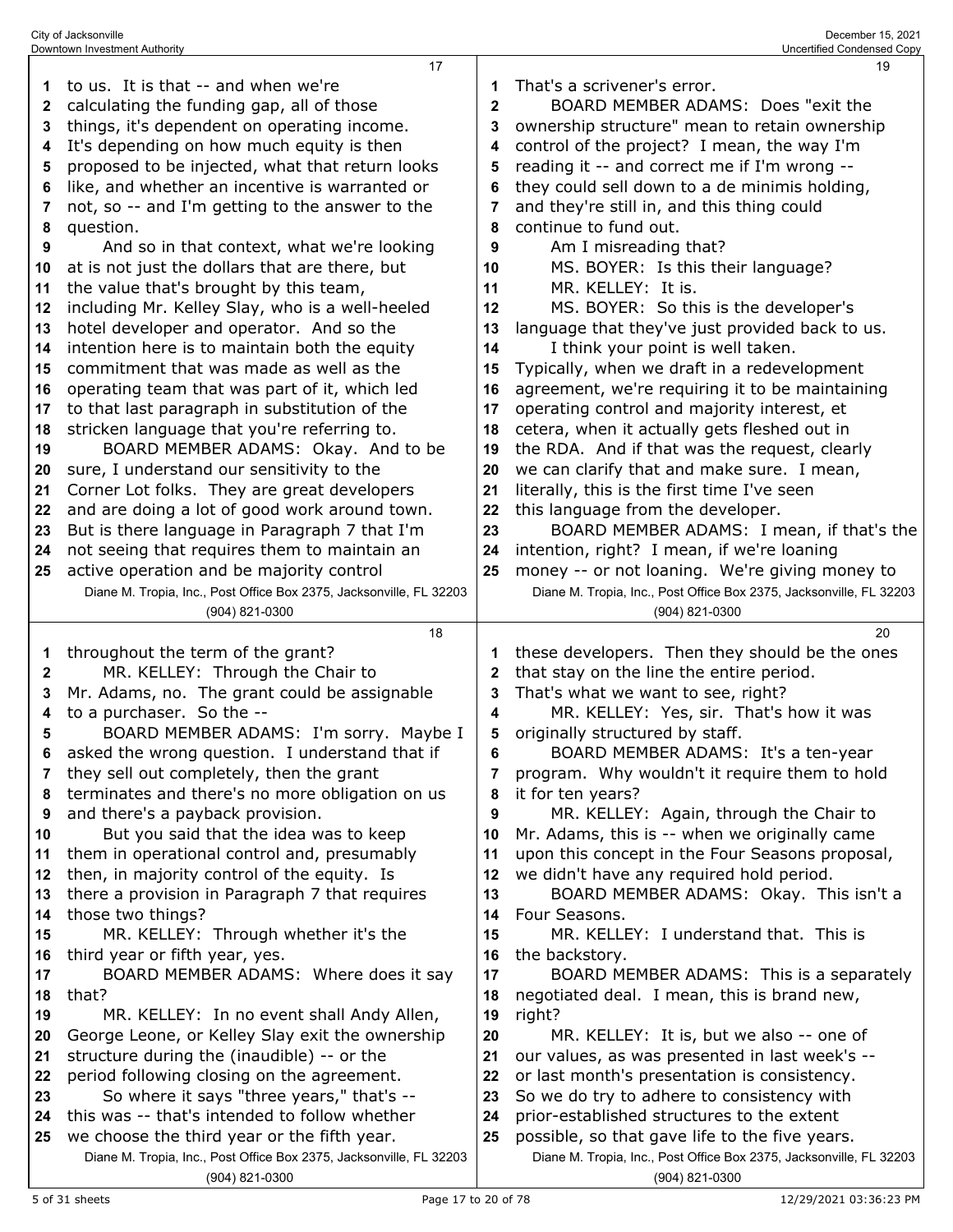|              | Downtown Investment Authority                                                         |              | Uncertified Condensed Copy                                                            |
|--------------|---------------------------------------------------------------------------------------|--------------|---------------------------------------------------------------------------------------|
|              | 21                                                                                    |              | 23                                                                                    |
| 1            | BOARD MEMBER ADAMS: But we don't have to;                                             | 1            | we had talked about, where, at a sale price                                           |
| $\mathbf{2}$ | am I correct?                                                                         | 2            | above a certain value, we get a percentage of                                         |
| 3            | MR. KELLEY: No, sir, we do not have to.                                               | 3            | the profit, we can go back and work that out                                          |
| 4            | BOARD MEMBER ADAMS: All right. And if                                                 | 4            | and work out those details if that's your                                             |
| 5            | they cash out in Year 3, do we receive any of                                         | 5            | direction to us.                                                                      |
| 6            | the premium they might receive on the sale?                                           | 6            | We attempted to do that today on a very                                               |
| 7            | MR. KELLEY: Through the Chair to                                                      | 7            | short time frame and it wasn't feasible. But                                          |
| 8            | Mr. Adams, no, sir. That was the table concept                                        | 8            | we certainly can entertain whatever approach                                          |
| 9            | that was proposed and discussed. And through                                          | 9            | you want us to take if you are not comfortable                                        |
|              |                                                                                       |              |                                                                                       |
| 10           | conversation with both the applicant as well as                                       | 10           | with a flat number of years being the clawback.                                       |
| 11           | OGC, it was felt that that was challenging and                                        | 11           | BOARD MEMBER ADAMS: I'm in no hurry to                                                |
| 12           | cumbersome to structure and could limit access                                        | 12           | make a bad deal. So I'll leave you to it.                                             |
| 13           | to capital, debt, equity, et cetera. So for                                           | 13           | THE CHAIRMAN: Mr. Froats.                                                             |
| 14           | those reasons, we went back to the more simple                                        | 14           | BOARD MEMBER FROATS: Ms. Boyer, so                                                    |
| 15           | approach of just a required hold period.                                              | 15           | originally, I think when we met, we discussed                                         |
| 16           | BOARD MEMBER ADAMS: So back to bottom,                                                | 16           | making this very similar to what a REV Grant                                          |
| 17           | then. We're going to put our money into the                                           | 17           | would look like.                                                                      |
| 18           | equity stack of this project, and it's at the                                         | 18           | MS. BOYER: Correct.                                                                   |
| 19           | developer's option to sell out, and they will                                         | 19           | BOARD MEMBER FROATS: That was kind of how                                             |
| 20           | receive all of the benefit from that, whatever                                        | 20           | we left you, to come up with a deal with the                                          |
| 21           | sale, whatever number they can get going                                              | 21           | developer.                                                                            |
| 22           | forward?                                                                              | 22           | So just a couple of questions for you. On                                             |
| 23           | MR. KELLEY: After --                                                                  | 23           | the REV Grant, do we have any clawback if they                                        |
| 24           | BOARD MEMBER ADAMS: We'll recapture what                                              | 24           | sell -- on a REV Grant, if they sell in three                                         |
| 25           | our dollars were in, but we're not getting                                            | 25           | years or two years or five years, do we take                                          |
|              | Diane M. Tropia, Inc., Post Office Box 2375, Jacksonville, FL 32203                   |              | Diane M. Tropia, Inc., Post Office Box 2375, Jacksonville, FL 32203                   |
|              | (904) 821-0300                                                                        |              | (904) 821-0300                                                                        |
|              |                                                                                       |              |                                                                                       |
|              |                                                                                       |              |                                                                                       |
|              | 22                                                                                    |              | 24                                                                                    |
| 1            | anything for putting -- you know, putting money                                       | 1            | back some of that money?                                                              |
| 2            | at risk; is that right?                                                               | $\mathbf{2}$ | MS. BOYER: No. On a REV Grant we do not.                                              |
| 3            | MR. KELLEY: With the exception of the                                                 | 3            | However, the REV Grant has two factors that                                           |
| 4            | ad valorem and other forms of cash -- or the                                          | 4            | this does not have. Number one is it's                                                |
| 5            | inflows that the City would typically receive,                                        | 5            | extended over the 20 years, not 10 years, so                                          |
| 6            | that's correct.                                                                       | 6            | they're getting an accelerated payout on the                                          |
| 7            | BOARD MEMBER ADAMS: All right.                                                        | 7            | money. And number two is the REV Grant is                                             |
| 8            | THE CHAIRMAN: We only recapture -- just                                               | 8            | wholly dependent upon their assessed value and                                        |
| 9            | to be clear, we only recapture if they do it                                          | 9            | the actual taxes collected. We have a maximum                                         |
| 10           | inside of the five-year period.                                                       | 10           | amount, but it's entirely possible for it to                                          |
| 11           | BOARD MEMBER ADAMS: (Inaudible) the                                                   | 11           | generate a much smaller amount to the                                                 |
| 12           | three- or five-year period as well. That's an                                         | 12           | developer. There's risk to the developer in                                           |
| 13           | even better point.                                                                    | 13           | that. There's no risk in this deal; it's a                                            |
| 14           | Thank you.                                                                            | 14           | flat amount.                                                                          |
| 15           | MS. BOYER: Through the Chair to Mr. Adams                                             | 15           | BOARD MEMBER FROATS: So, again, I think                                               |
| 16           | and to the board in general, I shared with at                                         | 16           | we left that meeting with the intention that                                          |
| 17           | least one board member -- and I don't know that                                       | 17           | you were going to structure something similar                                         |
| 18           | I've shared it with the Chair. I mean, if it                                          | 18           | to a REV Grant. I'll stop there for a second.                                         |
| 19           | is the board's pleasure to come up with a                                             | 19           | So this clawback feature. I mean, we                                                  |
| 20           | direction and send us back to talk to the                                             | 20           | provide these incentives -- the reason we                                             |
| 21           | developer, we don't have to -- we may be able                                         | 21           | provide incentives are to get things that maybe                                       |
| 22           | to come to a specific term today and in                                               | 22           | the market wouldn't do on its own, okay? So if                                        |
| 23           | agreement.                                                                            | 23           | we want a hotel there versus a medical                                                |
| 24           | But if we don't come to -- if you want to                                             | 24           | building, et cetera, the board -- the board                                           |
| 25           | implement the table approach, for example, that                                       | 25           | members that weren't here -- we felt that                                             |
|              | Diane M. Tropia, Inc., Post Office Box 2375, Jacksonville, FL 32203<br>(904) 821-0300 |              | Diane M. Tropia, Inc., Post Office Box 2375, Jacksonville, FL 32203<br>(904) 821-0300 |

City of Jacksonville December 15, 2021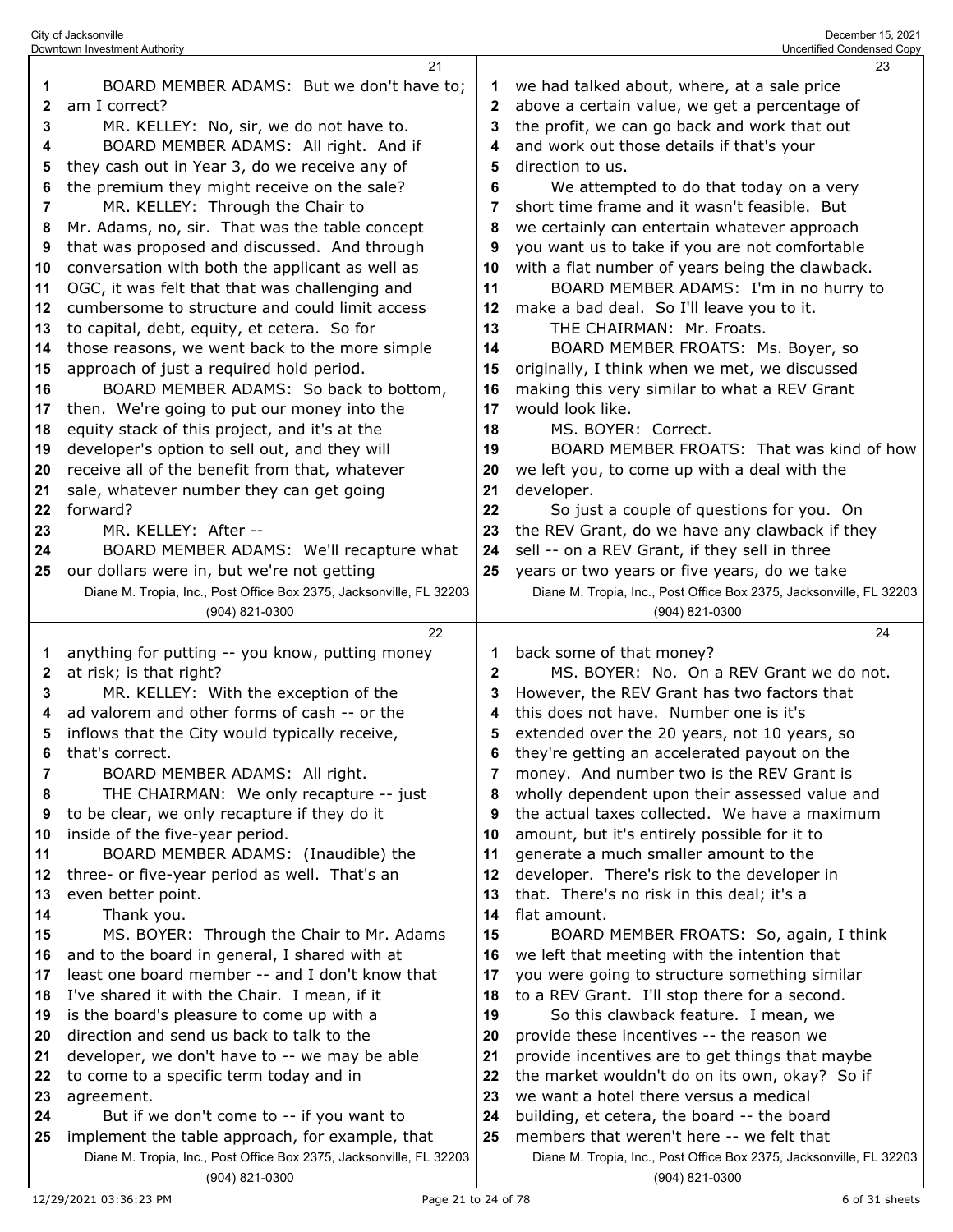|    | 25                                                                  |              | 27                                                                  |
|----|---------------------------------------------------------------------|--------------|---------------------------------------------------------------------|
| 1  | having a hotel there would be beneficial to the                     | 1            | do corporate transactions for a living. I can                       |
| 2  | downtown area, this particular type of hotel.                       | $\mathbf{2}$ | think of a thousand different ways that, as                         |
| 3  | I don't -- to me, I don't see -- you know,                          | 3            | currently drafted -- and we don't have the time                     |
| 4  | we don't restrict them from -- you know, we                         | 4            | or bandwidth and the brain power here today,                        |
| 5  | don't know if they are going to sell at a gain                      | 5            | something that should be carefully studied,                         |
| 6  | or a loss, right? We have no idea. So if we                         | 6            | well-reasoned, and well thought through. I                          |
| 7  | were to put language in there saying, if you                        | 7            | could think of a hundred or a thousand                              |
| 8  | were to sell this, we're assuming it's at a                         | 8            | different ways to get around Section 7                              |
| 9  | gain. So if we're going to have some sort of                        | 9            | vis-a-vis our intent, right, in terms of                            |
| 10 | language -- I mean, if they were selling at a                       | 10           | corporate structure, governance, Mr. Adams'                         |
|    |                                                                     |              |                                                                     |
| 11 | loss, what do we care if they are selling in                        | 11           | point. My -- the first thing when I read this                       |
| 12 | two years?                                                          | 12           | is, oh, I didn't exit. I went from 50 percent                       |
| 13 | If they have to get out because it was a                            | 13           | to 1 percent. Or another million different                          |
| 14 | bad deal -- the developer is putting money on                       | 14           | ways to get in that with back and forth.                            |
| 15 | the line. We are also putting money on the                          | 15           | So I'm still in favor of this project.                              |
| 16 | line. But if it ends up not working, okay, and                      | 16           | I'm still in favor of incentive. I just                             |
| 17 | not everything works, and we're trying to get                       | 17           | think -- and certainly welcome to the board's                       |
| 18 | things to work -- if it doesn't work and they                       | 18           | input here. I just think, as this is currently                      |
| 19 | have to sell at a loss, why are we going to                         | 19           | drafted, I don't know if there's -- bluntly,                        |
| 20 | hold them to five years or three years if                           | 20           | there's not a way for me to get here on this                        |
| 21 | someone is going to come and buy it at a lesser                     | 21           | today. This just needs to go back and -- some                       |
| 22 | price than they did to find -- if they could do                     | 22           | more collaboration through the development                          |
| 23 | the deal with the bank, et cetera?                                  | 23           | staff.                                                              |
| 24 | So to me it only makes sense to put a                               | 24           | Ms. Boyer, you said it's the first time                             |
| 25 | three- or five-year term if there's a gain.                         | 25           | you've read this; is that correct?                                  |
|    | Diane M. Tropia, Inc., Post Office Box 2375, Jacksonville, FL 32203 |              | Diane M. Tropia, Inc., Post Office Box 2375, Jacksonville, FL 32203 |
|    | (904) 821-0300                                                      |              | (904) 821-0300                                                      |
|    | 26                                                                  |              | 28                                                                  |
|    |                                                                     |              |                                                                     |
| 1  | That's one thing, because I don't know why we                       | 1            | MS. BOYER: It's the first time I've read                            |
| 2  | require it at all. Although I heard Mr. Kelley                      | 2            | these revisions.                                                    |
| 3  | say, because the management of this property                        | 3            | BOARD MEMBER WARD: Fair enough. So these                            |
| 4  | has a lot of experience and, therefore, we're                       | 4            | revisions is what we're talking about here                          |
| 5  |                                                                     | 5            |                                                                     |
| 6  | relying on them to make it successful -- so I                       | 6            | today, right?                                                       |
| 7  | do understand that.                                                 | 7            | MS. BOYER: Right.                                                   |
|    | I like the idea of sharing at a gain. We                            | 8            | BOARD MEMBER WARD: So I really don't feel                           |
| 8  | have done this with LaVilla. You know, if they                      |              | comfortable.                                                        |
| 9  | sell beyond a certain price, we share in the                        | 9            | Mr. Diebenow, I like the project. I like                            |
| 10 | proceeds of that. I understand, it's very hard                      | 10           | the giving some kind of incentive. I don't                          |
| 11 | to come up with a term sheet for that. And so                       | 11           | really feel comfortable if our CEO -- this is                       |
| 12 | I am in favor of structuring it no different                        | 12           | the first time she's seeing these revisions                         |
| 13 | than I was a month ago when we said structure                       | 13           | herself, and that's what we're really debating                      |
| 14 | it as a REV Grant. If we can't do a REV Grant,                      | 14           | here is the meat.                                                   |
| 15 | try to keep it as similar as possible, and we                       | 15           | So my just sort of informal motion to this                          |
| 16 | should be eliminating a lot of these                                | 16           | board would be, let's table this to the next                        |
| 17 | conversations.                                                      | 17           | meeting. I'm sure developers are eager to get                       |
| 18 | THE CHAIRMAN: Mr. Ward.                                             | 18           | going and get resolution and clarity on this.                       |
| 19 | BOARD MEMBER WARD: So I do echo what                                | 19           | And I'm sure there's reasons why they wouldn't                      |
| 20 | Mr. Froats said. And I think Mr. Adams was                          | 20           | like that, but I'd like to see this get more                        |
| 21 | starting to put the nail on the head of what                        | 21           | fleshed out.                                                        |
| 22 | I'm about to say. So I'll start bluntly, and                        | 22           | For instance -- yeah, just even little                              |
| 23 | then maybe go into some more articulated                            | 23           | things. "Andy Allen, George Leone, and Kelley                       |
| 24 | nuance.                                                             | 24           | Slay exit the ownership structure," I think                         |
| 25 | I don't feel like this is baked enough. I                           | 25           | that makes sense. That also probably needs to                       |
|    | Diane M. Tropia, Inc., Post Office Box 2375, Jacksonville, FL 32203 |              | Diane M. Tropia, Inc., Post Office Box 2375, Jacksonville, FL 32203 |

City of Jacksonville December 15, 2021 Downtown Investment Authority Uncertified Condensed Copy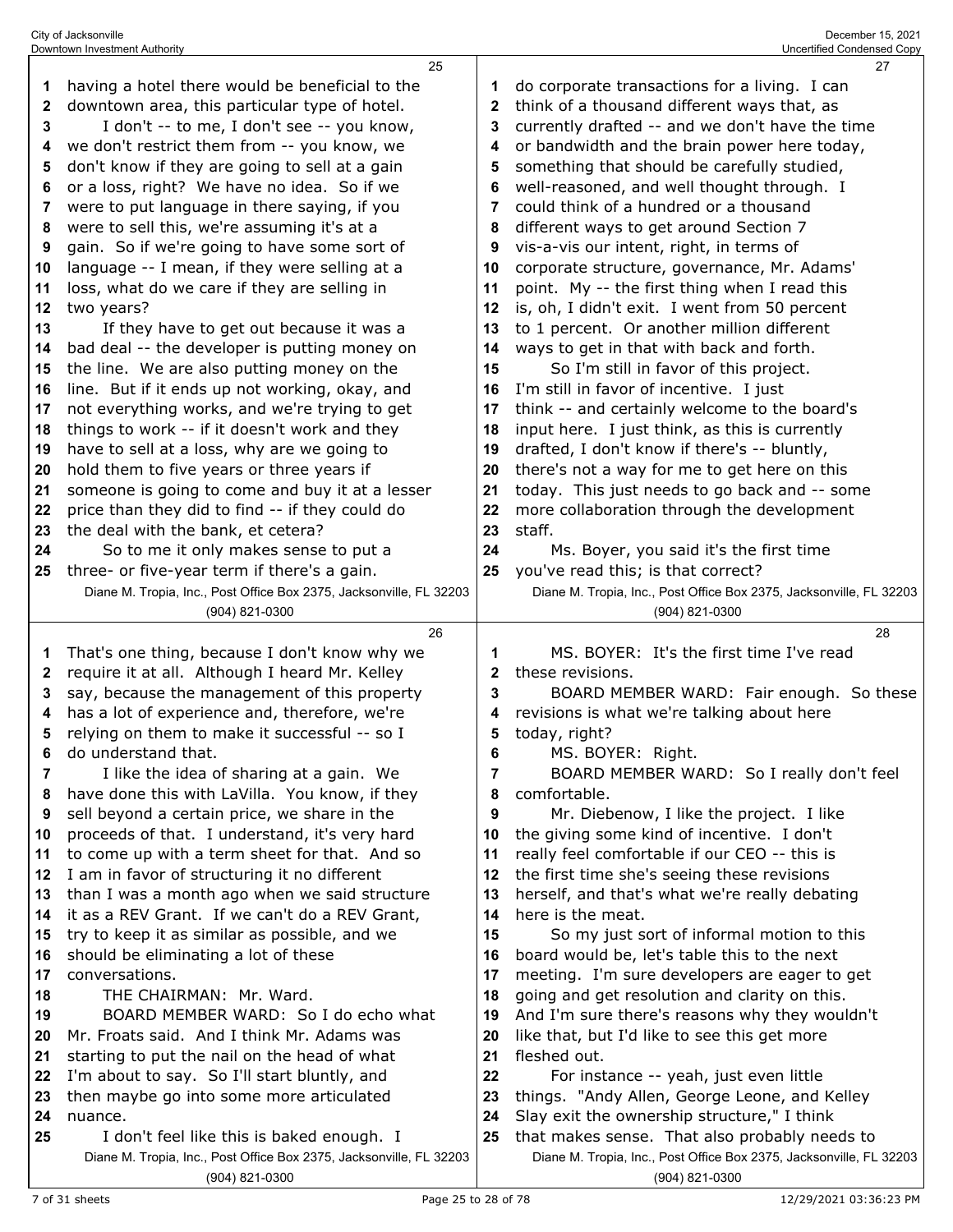| 1        | say "any of the entities they control," right,                                                                     |              | hotel product that we have done in recent                                                                            |
|----------|--------------------------------------------------------------------------------------------------------------------|--------------|----------------------------------------------------------------------------------------------------------------------|
| 2        | personal ownership. Most of these guys are                                                                         | $\mathbf{2}$ | months here is the Four Seasons. I recognize                                                                         |
| 3        | probably LLCs themselves. So, like, little,                                                                        | 3            | it's not a Four Seasons, but in this extent                                                                          |
| 4        | tiny things. That's a little bit of a clerical                                                                     | 4            | that we were treating it as a hotel product,                                                                         |
| 5        | thing almost, but I think it has a real-world                                                                      | 5            | where we were concerned about it actually being                                                                      |
| 6        | impact.                                                                                                            | 6            | up and operating, we were looking at who the                                                                         |
| 7        | I don't really feel comfortable voting on                                                                          | 7            | operating partners were.                                                                                             |
| 8        | this today just because I feel there's a lot of                                                                    | 8            | We wanted to be sure that we had a good                                                                              |
| 9        | holes in this. And that's through no fault of                                                                      | 9            | operating team, number one. And, number two,                                                                         |
| 10       | anybody's, but I think it needs to get a little                                                                    | 10           | that -- to Mr. Adams' point, that we were not                                                                        |
| 11       | bit more baked.                                                                                                    | 11           | simply facilitating a profit upon a sale.                                                                            |
| 12       | THE CHAIRMAN: Thank you, Mr. Ward.                                                                                 | 12           | THE CHAIRMAN: Thank you, Ms. Boyer.                                                                                  |
| 13       | Mr. Moody.                                                                                                         | 13           | Before we continue this conversation,                                                                                |
| 14       | BOARD MEMBER MOODY: I'd like to ask a                                                                              | 14           | Mr. Diebenow, I have one question. And I                                                                             |
| 15       | question to Ms. Boyer. Based on this                                                                               | 15           | really -- you probably have a lot to say, but I                                                                      |
| 16       | conversation, how would you respond?                                                                               | 16           | only have one question to the developer.                                                                             |
| 17       | MS. BOYER: Thank you.                                                                                              | 17           | MR. DIEBENOW: Sure.                                                                                                  |
| 18       | Through the Chair to Mr. Moody, I know                                                                             | 18           | THE CHAIRMAN: And that is, is there a                                                                                |
| 19       | Mr. Diebenow was at the podium, and perhaps the                                                                    | 19           | timing issue that this has to be taken up today                                                                      |
| 20       | developer would like to respond on timing. I                                                                       | 20           | or would one cycle give you more opportunity to                                                                      |
| 21       | don't know if there's a timing issue that we                                                                       | 21           | negotiate with staff to get to something we                                                                          |
| 22       | would like to hear from them. However, from                                                                        | 22           | could present instead of us having to make                                                                           |
| 23       | the perspective of going back and having                                                                           | 23           | sausage up here with --                                                                                              |
| 24       | further conversations, I think we can do that.                                                                     | 24           | MR. DIEBENOW: I appreciate it. Yes,                                                                                  |
| 25       | To Mr. Froats' comment about structuring                                                                           | 25           | there's a timing issue. The Fed announced                                                                            |
|          | Diane M. Tropia, Inc., Post Office Box 2375, Jacksonville, FL 32203                                                |              | Diane M. Tropia, Inc., Post Office Box 2375, Jacksonville, FL 32203                                                  |
|          | (904) 821-0300                                                                                                     |              | (904) 821-0300                                                                                                       |
|          |                                                                                                                    |              |                                                                                                                      |
|          | 30                                                                                                                 |              | 32                                                                                                                   |
| 1        | it like a REV Grant, I don't see a way that it                                                                     |              | today they are going to have three rate                                                                              |
| 2        | is -- I mean, I guess we could, but I don't see                                                                    | 2            | increases next year. We want to lock our                                                                             |
| 3        | an easy way to bake in the same amount of risk                                                                     | 3            | limit. So we'd like to figure it out today.                                                                          |
| 4        | when you're doing this as an economic                                                                              | 4            | THE CHAIRMAN: Okay. Thank you.                                                                                       |
| 5        | development grant that you have in a                                                                               | 5            | Mr. Moody.                                                                                                           |
| 6        | traditional REV Grant. It will have a fixed                                                                        | 6            | BOARD MEMBER MOODY: So as not to kick                                                                                |
|          | amount and it will have an annual payout                                                                           |              | this can down the road and delay again, I'd                                                                          |
| 8        | amount, so it won't have that.                                                                                     | 8            | really like to focus on one of our sticking                                                                          |
| 9        | We could extend it to 20 years. I just                                                                             | 9            | points here. At first I thought it was either                                                                        |
| 10       | asked Mr. Kelley if that was a negotiation                                                                         | 10           | the three-or-five-year question. Are there                                                                           |
| 11       | point to reduce it to 10 years. And so that,                                                                       | 11           | others that we just don't feel comfortable                                                                           |
| 12<br>13 | you know, makes it more similar to the REV                                                                         | 12           | with? And if so, let's identify them and let's                                                                       |
| 14       | Grant if it were paid over the 20-year period.<br>And we could not have a fixed amount per year                    | 13<br>14     | see if we can get a comfort level.<br>THE CHAIRMAN: I think we can do that for                                       |
| 15       | because on a REV Grant the amount you get tends                                                                    | 15           | sure.                                                                                                                |
| 16       | to be weighted to the later years because your                                                                     | 16           | Do you have any other comments or                                                                                    |
| 17       | property is increasing in value. We build in a                                                                     | 17           | questions?                                                                                                           |
| 18       | three-and-a-half percent a year increase.                                                                          | 18           | BOARD MEMBER MOODY: No.                                                                                              |
| 19       | So there are things that we could do to                                                                            | 19           | THE CHAIRMAN: I'm going to go to                                                                                     |
| 20       | make it look more like a REV Grant. And in                                                                         | 20           | Mr. Gibbs.                                                                                                           |
| 21       | that case, the debate about transfer of                                                                            | 21           | BOARD MEMBER GIBBS: I'm feeling like                                                                                 |
| 22       | ownership disappears because we don't require a                                                                    | 22           | Mr. Ward, that this has to be fleshed out.                                                                           |
| 23       | recapture of a REV Grant.                                                                                          | 23           | There was another project, Lot J, that was                                                                           |
| 24       | However, we don't have REV Grants for                                                                              | 24           | rushed on us, and Council said, no way, Jose.                                                                        |
| 25       | hotel products in our plan, and so the only<br>Diane M. Tropia, Inc., Post Office Box 2375, Jacksonville, FL 32203 | 25           | This is the feeling that I'm having with this<br>Diane M. Tropia, Inc., Post Office Box 2375, Jacksonville, FL 32203 |

City of Jacksonville December 15, 2021 Downtown Investment Authority Uncertified Condensed Copy

(904) 821-0300

(904) 821-0300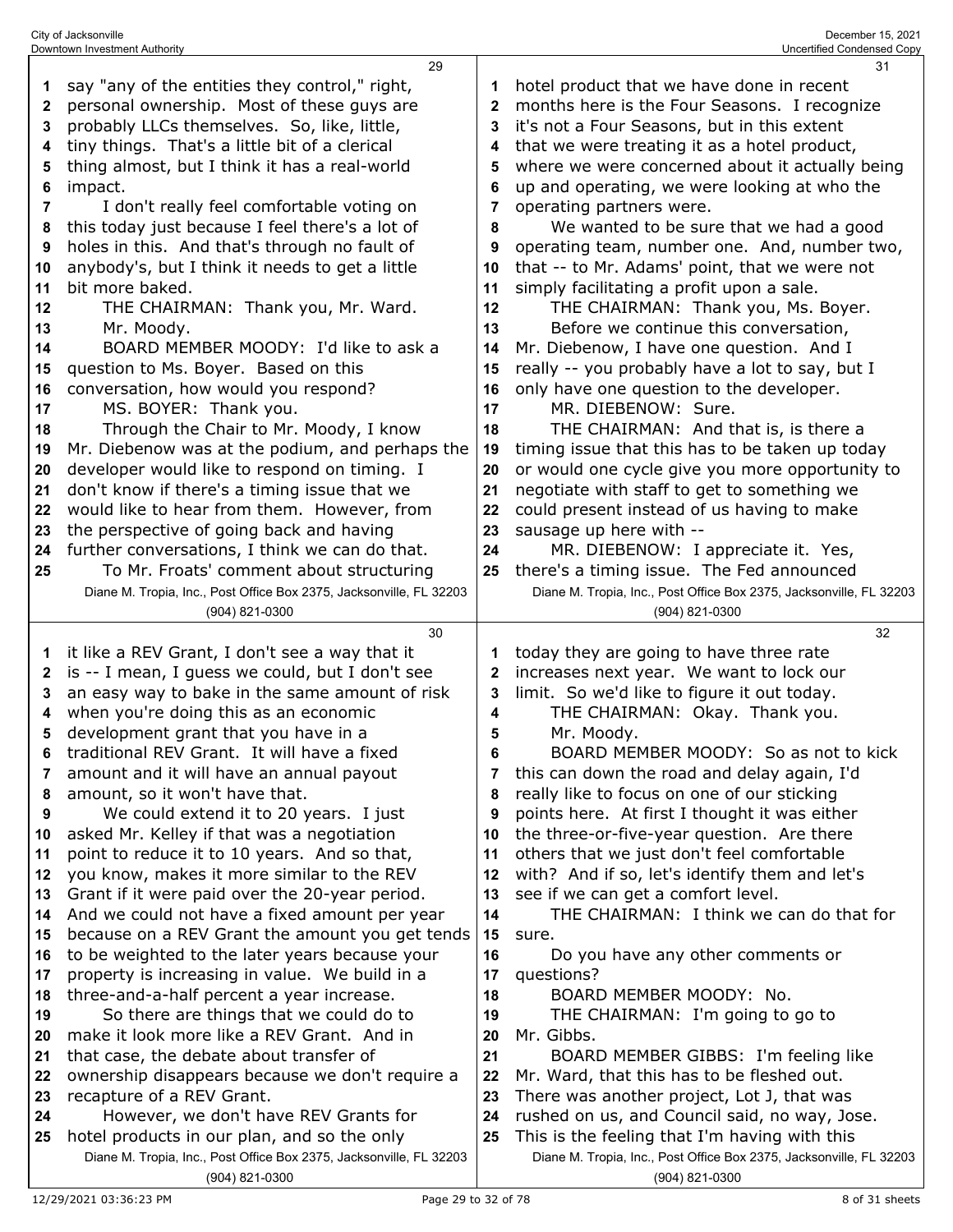| 1        | proposal today. So we may want to -- and I'm                                                                        | 1            | what we thought was right, you know, the REV                                                                    |
|----------|---------------------------------------------------------------------------------------------------------------------|--------------|-----------------------------------------------------------------------------------------------------------------|
| 2        | sorry that the Fed may increase interest rates,                                                                     | $\mathbf{2}$ | Grant or incentive at all. So I don't disagree                                                                  |
| 3        | but I think we have a responsibility to the                                                                         | 3            | with the comments of Mr. Ward or Mr. Froats                                                                     |
| 4        | City.                                                                                                               | 4            | about just some of the details that probably we                                                                 |
| 5        | THE CHAIRMAN: Mr. Barakat.                                                                                          | 5            | need to revisit today. And it's a complicated                                                                   |
| 6        | BOARD MEMBER BARAKAT: Thank you,                                                                                    | 6            | issue, and we don't want to set a precedent                                                                     |
| 7        | Mr. Chairman.                                                                                                       | 7            | that gives us an uncomfortable position going                                                                   |
| 8        | I haven't said much because I wasn't at                                                                             | 8            | forward with grants versus City Council                                                                         |
| 9        | the last meeting and I don't have the proper                                                                        | 9            | approval.                                                                                                       |
| 10       | context of how we really got to where we are.                                                                       | 10           | Again, I don't disagree with the project.                                                                       |
| 11       | But as it relates to Paragraph 7, you                                                                               | 11           | It's the process and the details of the grant                                                                   |
| 12       | know, the difference between a REV Grant and                                                                        | 12           | that we're struggling with.                                                                                     |
| 13       | what this is, is the REV Grant is performance                                                                       | 13           | THE CHAIRMAN: Yeah, I agree with you and                                                                        |
| 14       | based, right? I mean, every year the                                                                                | 14           | really all the comments. This is not a REV                                                                      |
| 15       | developers essentially -- or owner is being                                                                         | 15           | Grant, you know, to -- to the point. And the                                                                    |
| 16       | graded on their tax assessment. It's an                                                                             | 16           | way you can highlight that is, the proposal was                                                                 |
| 17       | immediate report card. So this is a grant,                                                                          | 17           | a 10-year grant based on the idea of a 20-year                                                                  |
| 18       | fixed, regardless of how the developer or the                                                                       | 18           | REV Grant; a 20-year REV Grant based upon a                                                                     |
| 19       | development performs.                                                                                               | 19           | return of 75 percent of the increasing tax                                                                      |
| 20       | I think I can speak for everyone here,                                                                              | 20           | value on the property.                                                                                          |
| 21       | we're willing to give this developer this                                                                           | 21           | We're talking about giving this                                                                                 |
| 22       | annuity for ten years because of who they are.                                                                      | 22           | developer a proposed plan that's over 10 years,                                                                 |
| 23       | And so I share some of the same concerns about                                                                      | 23           | which means it's over a hundred percent of the                                                                  |
| 24       | the three years -- by the way, it's three years                                                                     | 24           | tax increase for that 10-year period we're                                                                      |
| 25       | after the development agreement is executed; is                                                                     | 25           | giving back to them. That's how much we want                                                                    |
|          | Diane M. Tropia, Inc., Post Office Box 2375, Jacksonville, FL 32203                                                 |              | Diane M. Tropia, Inc., Post Office Box 2375, Jacksonville, FL 32203                                             |
|          | $(904)$ 821-0300                                                                                                    |              | (904) 821-0300                                                                                                  |
|          |                                                                                                                     |              |                                                                                                                 |
|          | 34                                                                                                                  |              | 36                                                                                                              |
| 1        | that correct?                                                                                                       | 1            | this. That's what we're saying to the                                                                           |
| 2        | MS. BOYER: (Nods head.)                                                                                             | $\mathbf{2}$ | developer when we approve this plan. We want                                                                    |
| 3        | BOARD MEMBER BARAKAT: So it's effectively                                                                           | 3            | to pay you to be there over the tax increase.                                                                   |
| 4        | a year-and-a-half of the hotel being open if it                                                                     | 4            | We hold all other developers to a -- at                                                                         |
| 5        | takes 18 months to deliver?                                                                                         | 5            | least greater than one-to-one ratio benefit.                                                                    |
| 6        | MR. KELLEY: That is correct, sir.                                                                                   | 6            | We're not -- that does not exist here in this                                                                   |
|          | BOARD MEMBER BARAKAT: So we're talking                                                                              | 7            | proposed plan.                                                                                                  |
| 8        | about 18 months of ownership of the operation,                                                                      | 8            | BOARD MEMBER FROATS: It did exist.                                                                              |
| 9        | and then they could exit. And I just -- it                                                                          | 9            | THE CHAIRMAN: It doesn't. It doesn't.                                                                           |
| 10       | feels like -- very quick for me given the fact                                                                      | 10           | BOARD MEMBER FROATS: It did before we saw                                                                       |
| 11       | it's no longer a REV Grant; it's an annuity,                                                                        | 11           | the 10 years. It was (inaudible) --                                                                             |
| 12       | guaranteed as long as everything else is                                                                            | 12           | THE CHAIRMAN: I'm concerned about it.                                                                           |
| 13       | honored.                                                                                                            | 13           | I'm happy to sit here. If it's a timing issue,                                                                  |
| 14<br>15 | So I don't know what the magic number is,                                                                           | 14<br>15     | I'm happy to sit here and work through it for                                                                   |
| 16       | but I am also -- you know, been uncomfortable                                                                       | 16           | the developer, but I've got to tell you, I have                                                                 |
| 17       | with three years from the execution of the<br>development agreement. It feels like, you                             | 17           | problems with what is proposed here and I can't<br>support it in the current form.                              |
| 18       | know, five years from the execution of the                                                                          | 18           | MR. DIEBENOW: Mr. Chairman, do you mind                                                                         |
| 19       | development agreement is the right number,                                                                          | 19           | if I address some of the concerns? I know you                                                                   |
| 20       | but -- or somewhere in between.                                                                                     | 20           | haven't -- maybe you haven't finished going                                                                     |
| 21       | But that's all the feedback I have at this                                                                          | 21           | around the room.                                                                                                |
| 22       | point. Thanks.                                                                                                      | 22           | THE CHAIRMAN: I think Mr. Froats has more                                                                       |
| 23       | BOARD MEMBER WORSHAM: We had a long                                                                                 | 23           | comments, but if it's okay with Mr. Froats,                                                                     |
| 24       | discussion at the last board meeting regarding                                                                      | 24           | I'll give you the floor.                                                                                        |
| 25       | this, and I think we bounced around a lot on<br>Diane M. Tropia, Inc., Post Office Box 2375, Jacksonville, FL 32203 | 25           | BOARD MEMBER FROATS: No. I have a couple<br>Diane M. Tropia, Inc., Post Office Box 2375, Jacksonville, FL 32203 |

(904) 821-0300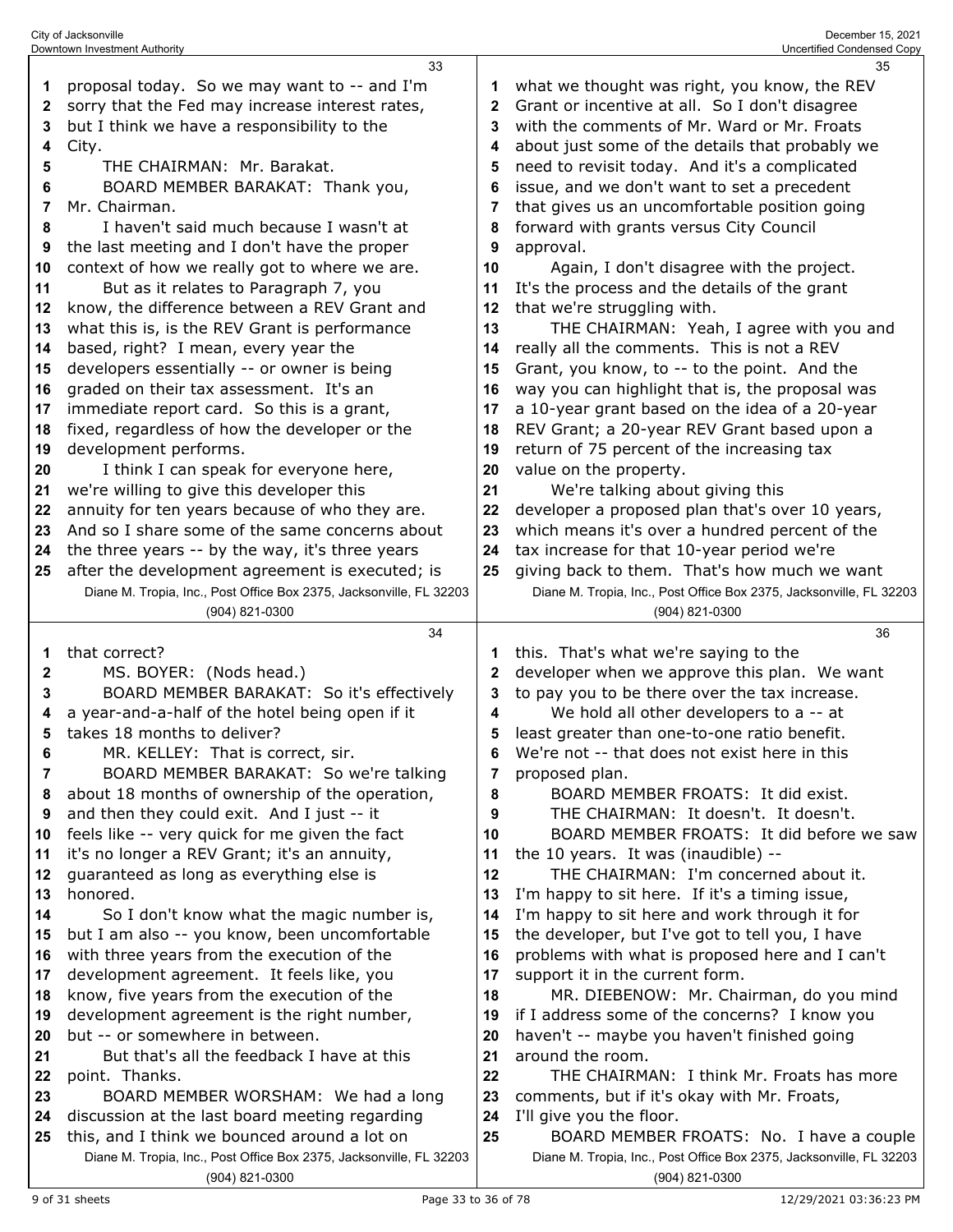|          | 37                                                                                         |          | 39                                                                  |
|----------|--------------------------------------------------------------------------------------------|----------|---------------------------------------------------------------------|
| 1        | of questions.                                                                              | 1        | So the staff implemented exactly what the                           |
| 2        | First of all, whose idea was it to go from                                                 | 2        | board asked, which was present the developer                        |
| 3        | the 20 years to 10 years? Was that the                                                     | 3        | with a term sheet that approximates a REV Grant                     |
| 4        | developer? Was it Mr. Kelley?                                                              | 4        | but it's not actually a REV Grant, and then                         |
| 5        | MR. DIEBENOW: Can I answer that? It                                                        | 5        | bring it back to the board for us to review.                        |
| 6        | helps address some of the concerns that                                                    | 6        | It is not our intent by keeping Kelley                              |
| 7        | Oliver -- Commissioner [sic] Barakat mentioned                                             | 7        | Slay, George Leone, and Andy Allen in the deal                      |
| 8        | about the context of the deal.                                                             | 8        | to make them 1 percent partners. Today we                           |
| 9        | I want to read what the chairwoman said at                                                 | 9        | heard that that was an integral part of what                        |
| 10       | the end of our last meeting. She said, "We're                                              | 10       | the staff wanted, to make sure those three                          |
| 11       | denying the REV Grant, but we are directing the                                            | 11       | individuals were included.                                          |
| 12       | CEO of the DIA to negotiate with the developer                                             | 12       | Whether it's a percentage of ownership or                           |
| 13       | to terms that a REV Grant -- equal to the REV                                              | 13       | includes their LLC or operating control, all of                     |
| 14       | Grant that was asked, but we're not approving                                              | 14       | that language -- of course you can give                             |
| 15       | the REV Grant itself. Did I state that                                                     | 15       | additional direction to the staff or not                            |
| 16       | correctly?"                                                                                | 16       | approve it at all, but that all typically --                        |
| 17       | Ms. Boyer, "Yes."                                                                          | 17       | that level of detail would typically be                             |
| 18       | Board Member Gibbs, "That's it."                                                           | 18       | negotiated in a redevelopment agreement that we                     |
| 19       | Board Member Moody, "I'll second it."                                                      | 19       | go to with the General Counsel's Office after.                      |
| 20       | Board Member Gibbs, "Mr. Ward, I think,                                                    | 20       | But on that specific point, it is not our                           |
| 21       | has already seconded it, but thank you."                                                   | 21       | intent to make those three guys through some                        |
| 22       | So the direction from the board, from the                                                  | 22       | negotiation go down to 1 percent. For example,                      |
| 23       | folks that were here was -- and there was even                                             | 23       | we found a better loan product. We found a                          |
| 24       | conversation about a middle-of-the-road or a                                               | 24       | loan product that allows us to have \$4 million                     |
| 25       | fair agreement, go negotiate a fair agreement                                              | 25       | of equity instead of 5.9 million. We asked                          |
|          | Diane M. Tropia, Inc., Post Office Box 2375, Jacksonville, FL 32203                        |          | Diane M. Tropia, Inc., Post Office Box 2375, Jacksonville, FL 32203 |
|          | (904) 821-0300                                                                             |          | (904) 821-0300                                                      |
|          |                                                                                            |          |                                                                     |
|          | 38                                                                                         |          | 40                                                                  |
| 1        | with the developer that approximates a REV                                                 | 1        | staff, hey, we want to go to a different loan                       |
| 2        | Grant. That was the direction that was given                                               | 2        | product. We only want to have 4 million in                          |
| 3        | at the end of the last board meeting.                                                      | 3        | equity because we found a better loan. Staff                        |
| 4        | Our original request -- just to give you                                                   | 4        | said, no. We want you at 5.9 because we want                        |
| 5        | context, the original staff report, August 16,                                             | 5        | to make sure you're going to stay in the deal.                      |
|          | reported a REV Grant request of \$3 million, not                                           | 6        | We went back and forth and we relented.                             |
| 7        | 2.3. A REV Grant of \$3 million, which was                                                 | 7        | We relented and we agreed to keep it at more                        |
| 8        | 75 percent over 20 years based on a total                                                  | 8        | equity than we would have to under a different                      |
| 9        | development cost of 17.3 million as presented                                              | 9        | loan program that we found. So there were                           |
| 10       | and a total development cost as underwritten,                                              | 10       | gives and takes all along the way. We asked                         |
| 11       | with the adjustments that Mr. Kelley mentioned,                                            | 11       | for some tweaks to the schedule, to the                             |
| 12       | of 14.66 million.                                                                          | 12       | performance schedule. We negotiated back and                        |
| 13       | So the 14.6 million is about an order of                                                   | 13       | forth; we made tweaks. It's not even a red                          |
| 14       | magnitude, as Mr. Kelley reported. The REV                                                 | 14       | line on this document.                                              |
| 15       | Grant we requested is 3 million, not 2.3. And                                              | 15       | So there were things that went back and                             |
| 16       | so the staff did exactly what the board asked.                                             | 16       | forth. This proposal was right down the                             |
| 17<br>18 | They presented us with a term sheet.<br>There were five issues that we wanted to           | 17<br>18 | middle. The staff did exactly what was                              |
| 19       |                                                                                            | 19       | directed, and now we're down to one issue, and                      |
| 20       | talk about. Three of the issues, one they<br>changed; two we gave up on. And the last two, | 20       | that's the hold time on three years versus five<br>years.           |
| 21       | which are red lines in the document before you,                                            | 21       | I could go on and on about other details                            |
| 22       | one was about the restaurant, which we                                                     | 22       | that we've talked about that are a little bit                       |
| 23       | negotiated the language and we settled on. The                                             | 23       | off, but I don't think we're that far off from                      |
| 24       | last issue, three years versus five years on                                               | 24       | what the direction of this board was to staff.                      |
| 25       | the whole time, that's the only open issue.                                                | 25       | And so that's why we would ask that we finish                       |
|          | Diane M. Tropia, Inc., Post Office Box 2375, Jacksonville, FL 32203                        |          | Diane M. Tropia, Inc., Post Office Box 2375, Jacksonville, FL 32203 |

City of Jacksonville December 15, 2021 Downtown Investment Authority Uncertified Condensed Copy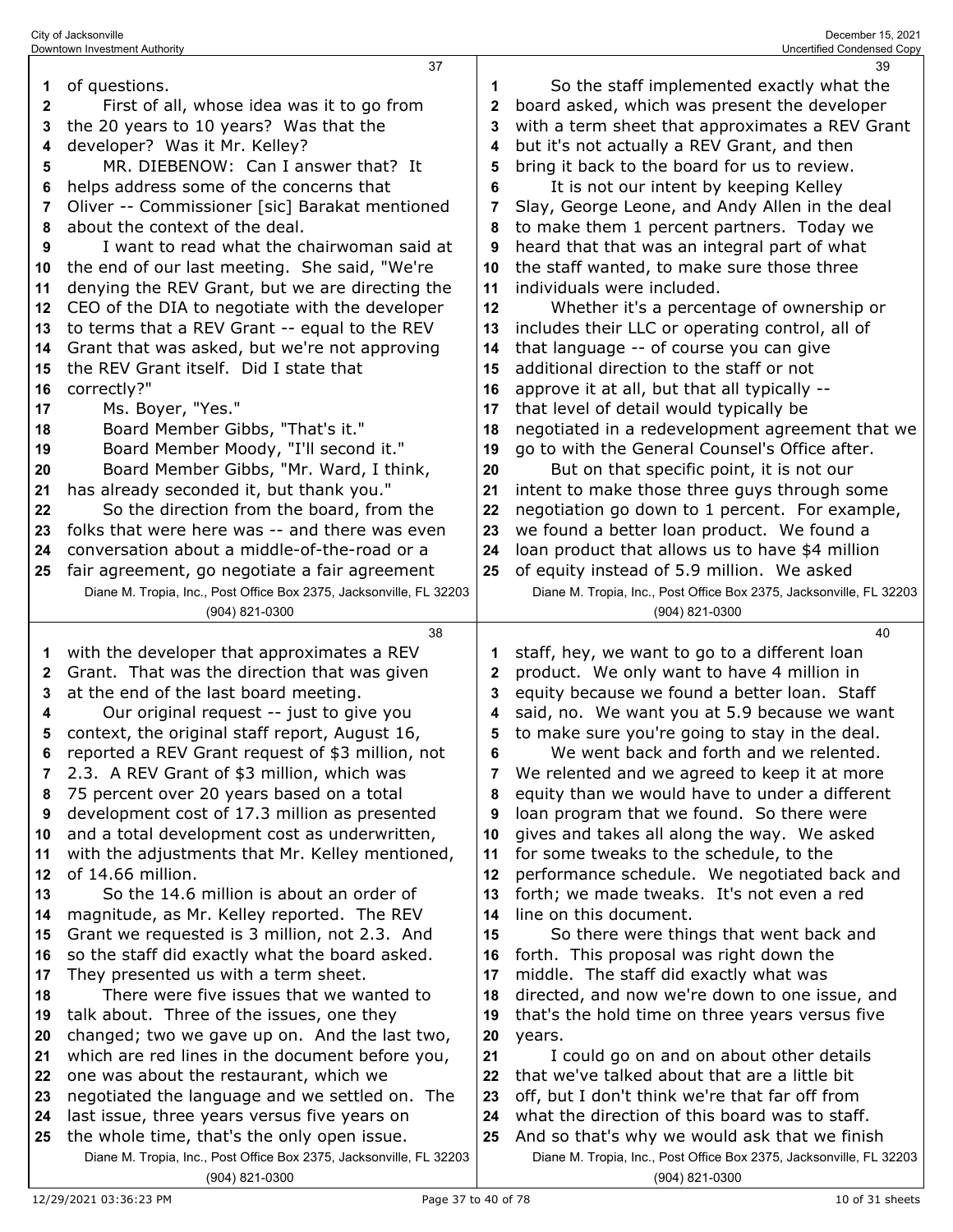|    | Downtown Investment Authority                                                         |    | Uncertified Condensed Copy                                                            |
|----|---------------------------------------------------------------------------------------|----|---------------------------------------------------------------------------------------|
|    | 41                                                                                    |    | 43                                                                                    |
| 1  | it, that we try and figure out how to finish --                                       | 1  | So I think that the staff asked for                                                   |
| 2  | I really thought we were going to come today                                          | 2  | direction about, is it going to be a lump sum                                         |
| 3  | and talk about one point, which is the three                                          | 3  | all at once at some discount rate, which is                                           |
| 4  | years versus five years, because we've agreed                                         | 4  | what Mr. Kelley then went in to talk about, or                                        |
| 5  | to or negotiated every other thing in the                                             | 5  | whether it was going to be spread over time.                                          |
| 6  | document.                                                                             | 6  | So, to me, when I saw the term sheet at                                               |
| 7  | BOARD MEMBER FROATS: Mr. Diebenow, who                                                | 7  | ten years, I just thought that was the middle                                         |
| 8  | changed it from 20 years to 10 years?                                                 | 8  | ground. REV Grants are typically 20. We asked                                         |
| 9  | MR. DIEBENOW: That was the version that                                               | 9  | for a lump sum, and the term sheet represented                                        |
| 10 | we got. And I don't remember -- we didn't                                             | 10 | those ten years.                                                                      |
| 11 | produce the first version of the term sheet.                                          | 11 | THE CHAIRMAN: Actually, REV Grants are                                                |
| 12 | BOARD MEMBER FROATS: Mr. Kelley, is that                                              | 12 | nearer to 15. We only have authorization for a                                        |
| 13 | correct? You took it from 20 to 10?                                                   | 13 | 15-year REV Grant. For a 20-year REV Grant, it                                        |
| 14 | MR. KELLEY: So through the Chair to                                                   | 14 | needs to get City Council approval. Let's be                                          |
| 15 | Mr. Froats, when we were talking about doing                                          | 15 | clear about that. REV Grants that are approved                                        |
| 16 | this as a completion grant, we typically fund                                         | 16 | by this -- through this body, through the CRA,                                        |
| 17 | completion grants in a single payment upon                                            | 17 | are 15-year maximum, 75 percent.                                                      |
| 18 | completion.                                                                           | 18 | MR. DIEBENOW: So, anyway --                                                           |
| 19 | Honestly, I don't recall if it was me or                                              | 19 | BOARD MEMBER FROATS: (Inaudible.)                                                     |
| 20 | where the idea of ten years came from, but                                            | 20 | THE CHAIRMAN: We have recommended them,                                               |
| 21 | that -- that's the structure that was proposed.                                       | 21 | but we have not done anything --                                                      |
| 22 | If I came up with it, then the only reason I                                          | 22 | BOARD MEMBER FROATS: So my point is, we                                               |
| 23 | would have proposed that is to balance the                                            | 23 | left the last meeting and we instructed the DIA                                       |
| 24 | administrative aspects of it with the payment                                         | 24 | staff to come up with a term sheet similar to a                                       |
| 25 | aspects of it to be stretched out beyond what                                         | 25 | REV grant, even though it's not a REV Grant.                                          |
|    | Diane M. Tropia, Inc., Post Office Box 2375, Jacksonville, FL 32203                   |    | Diane M. Tropia, Inc., Post Office Box 2375, Jacksonville, FL 32203                   |
|    | (904) 821-0300                                                                        |    | (904) 821-0300                                                                        |
|    |                                                                                       |    |                                                                                       |
|    | 42                                                                                    |    | 44                                                                                    |
| 1  | would be a completion grant.                                                          | 1  | So the number was the number one thing,                                               |
| 2  | So continuing through the Chair to                                                    | 2  | but the fact that we're looking at ten years --                                       |
| 3  | Mr. Froats, I recall that the idea of the REV                                         | 3  | and I understand your point because when you                                          |
| 4  | Grant structure being primarily in determining                                        | 4  | look at something over 10 years versus 20, it's                                       |
| 5  | the amount, not that the structure of how it be                                       | 5  | now an increase in value.                                                             |
| 6  | administered to look as much like a REV Grant                                         | 6  | So what I'm hearing, the developer didn't                                             |
| 7  | as possible. So that's the -- that's what we                                          | 7  | come up with the ten years, that we did. So                                           |
| 8  | have.                                                                                 | 8  | now we're punishing them. Again, if you could                                         |
| 9  | MR. DIEBENOW: On the record, Mr. Froats,                                              | 9  | take this and make it very similar to a REV                                           |
| 10 | you said at the last meeting, "If the developer                                       | 10 | Grant without calling it a REV Grant, you could                                       |
| 11 | is saying that they agree that the                                                    | 11 | tie it to the property tax assessment. You                                            |
| 12 | \$2.35 million is the equivalency of a                                                | 12 | could tie it to the same things that you can                                          |
| 13 | 75 percent REV Grant, then I think that the                                           | 13 | tie to a REV Grant.                                                                   |
| 14 | decision for the board is whether you feel the                                        | 14 | THE CHAIRMAN: I don't think we can do                                                 |
| 15 | 75 percent equivalency" -- I'm sorry, this was                                        | 15 | that, in fairness to Mr. Froats.                                                      |
| 16 | Ms. Boyer.                                                                            | 16 | BOARD MEMBER FROATS: Mr. Kelley, can we                                               |
| 17 | "If the developer is saying they agree                                                | 17 | do that?                                                                              |
| 18 | that the 2.35 million is the equivalency of the                                       | 18 | THE CHAIRMAN: I think if we're going to                                               |
| 19 | 75 percent REV Grant, then I think that the                                           | 19 | City Council and recommending a grant -- it's a                                       |
| 20 | decision for the board is whether you feel the                                        | 20 | grant of a specific amount, not some laddered                                         |
| 21 | 75 percent equivalent amount is warranted                                             | 21 | amount that'll be capped as a REV Grant. It's                                         |
| 22 | and -- we'll go back and get the details to                                           | 22 | based upon the increase and taxed on an annual                                        |
| 23 | you. We're comfortable doing that. It's just                                          | 23 | basis. It can go up and down based upon how                                           |
| 24 | we want your direction as to whether you want                                         | 24 | the economy works, as I understand it.                                                |
| 25 | us to go to the full ask or some intermediate."                                       | 25 | And if I'm wrong, please tell me,                                                     |
|    | Diane M. Tropia, Inc., Post Office Box 2375, Jacksonville, FL 32203<br>(904) 821-0300 |    | Diane M. Tropia, Inc., Post Office Box 2375, Jacksonville, FL 32203<br>(904) 821-0300 |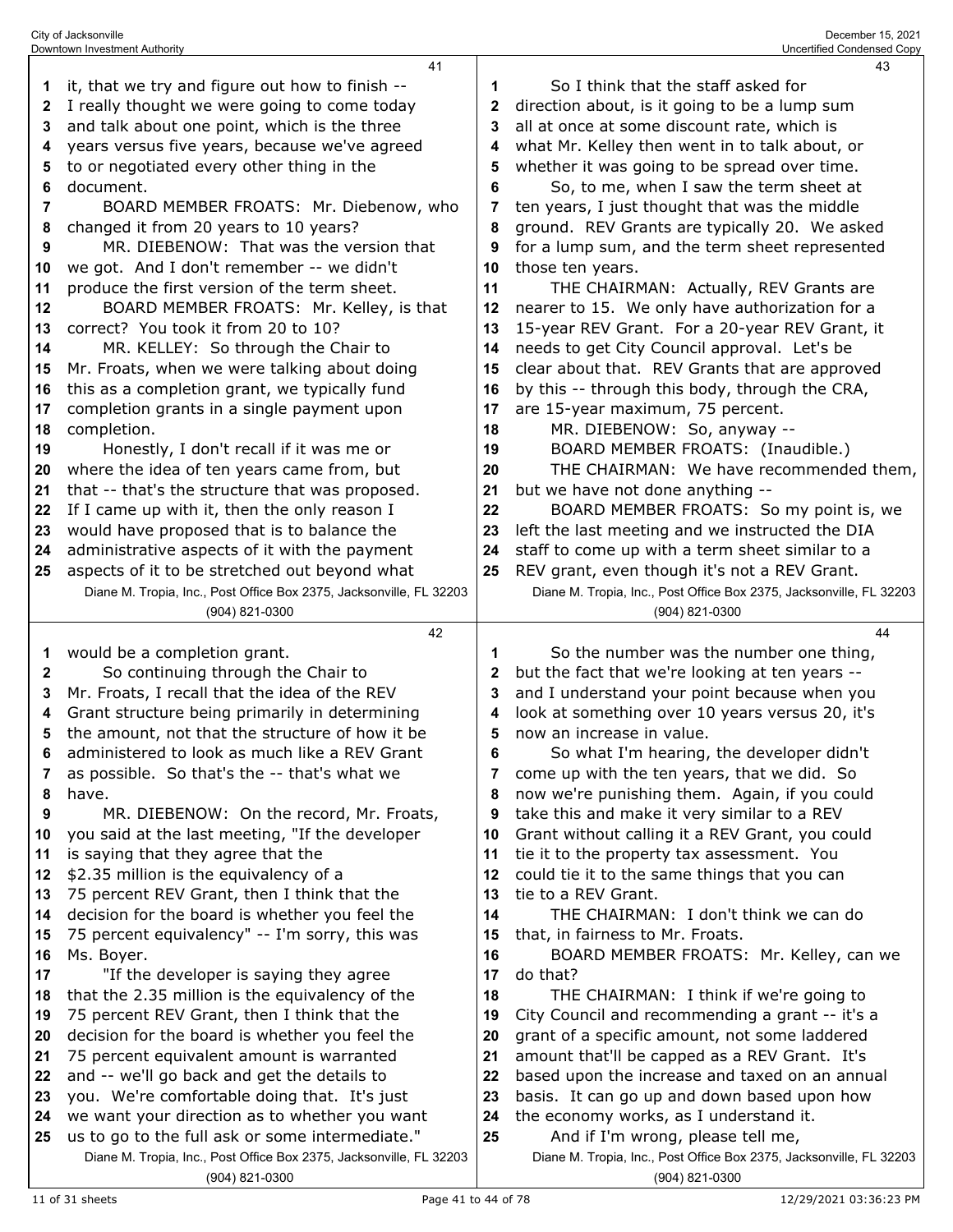|              | 45                                                                  |              | 47                                                                  |
|--------------|---------------------------------------------------------------------|--------------|---------------------------------------------------------------------|
| 1            | Ms. Boyer.                                                          |              | remember who said it -- was that the -- you                         |
| $\mathbf{2}$ | MS. BOYER: We can probably make a                                   | 2            | know, the City only gets the downside. I think                      |
| 3            | recommendation or ask Council to do anything                        | 3            | we're losing sight of the fact that the City                        |
| 4            | because there aren't criteria, right? Because                       |              | gets all of the upside on the value that's                          |
| 5            | you're outside the bounds of your CRA plan.                         | 5            | created that's incremental over what exists                         |
| 6            | And we're going to be asking for a waiver of                        | 6            | today on the property.                                              |
| 7            | the public investment policy in any case                            | 7            | The City is getting an amount that is, I                            |
|              | because it's not specifically in the public                         |              | don't know, typically five to ten times more                        |
| 8            |                                                                     | 8            |                                                                     |
| 9            | investment policy.                                                  | 9            | than on the taxes that are being paid on the                        |
| 10           | However, I will tell you that -- I mean,                            | 10           | property today based on the development.                            |
| 11           | there's a couple of things that Mr. Kelley was                      | 11           | THE CHAIRMAN: (Inaudible.)                                          |
| 12           | looking at. Typically, Council expects a                            | 12           | (Simultaneous speaking.)                                            |
| 13           | completion grant to be paid upon completion.                        | 13           | THE CHAIRMAN: For the first ten years,                              |
| 14           | It's not a completion grant; it's an economic                       | 14           | that would be less than what we're paying out.                      |
| 15           | development grant that we're asking to be paid                      | 15           | BOARD MEMBER ADAMS: I was about to ask                              |
| 16           | over time, to be more like a REV Grant.                             | 16           | the exact same question.                                            |
| 17           | However, if we pay it out over 20 years --                          | 17           | MR. DIEBENOW: Well, that's because of the                           |
| 18           | it was \$238,000 a year paid out over                               | 18           | way that it was decided to be structured. I                         |
| 19           | 10 years -- it becomes \$112,000 a year paid out                    | 19           | mean, on the other hand, if the property                            |
| 20           | over 20 years, which also has annual reporting                      | 20           | becomes worth \$50 million, under the REV Grant                     |
| 21           | requirements and audit requirements associated                      | 21           | program, our incremental payment will be                            |
| 22           | with it.                                                            | 22           | higher. And we're foregoing that because we're                      |
| 23           | And we started to get to the point of                               | 23           | not getting the upside. The REV Grant gets                          |
| 24           | saying that, at some point, the cost of                             | 24           | recalculated every year.                                            |
| 25           | continuing to manage that as a loan or as a                         | 25           | THE CHAIRMAN: But it's capped. It's                                 |
|              | Diane M. Tropia, Inc., Post Office Box 2375, Jacksonville, FL 32203 |              | Diane M. Tropia, Inc., Post Office Box 2375, Jacksonville, FL 32203 |
|              | (904) 821-0300                                                      |              | (904) 821-0300                                                      |
|              |                                                                     |              |                                                                     |
|              |                                                                     |              |                                                                     |
|              | 46                                                                  |              | 48                                                                  |
| 1            | grant that you were administering over 20 years                     | 1            | capped at --                                                        |
| 2            | is not warranted for that long a time period.                       | $\mathbf{2}$ | MR. DIEBENOW: It's capped at a total                                |
| 3            | Perhaps we should divide it and make it                             | 3            | amount over the life of the project. But if                         |
| 4            | 15 years. I mean, we could make it a 20-year                        | 4            | this project was put on the tax rolls in Year 1                     |
| 5            | term and a smaller payment amount annually. We                      | 5            | at 17 million and in Year 2 it was put on the                       |
| 6            | definitely could do that if that's your                             | 6            | tax rolls at 25 million, we get the incremental                     |
| 7            | direction.                                                          |              | increase on the REV Grant. We would get an                          |
| 8            | If your direction is a 15-year term, I do                           | 8            | additional amount rebated to us. So we're not                       |
| 9            | think that it makes more sense on a grant that                      | 9            | sharing in that. We don't get that. Our                             |
| 10           | we're taking as an economic development grant,                      | 10           | annual amount is fixed.                                             |
| 11           | that it is a fixed annual payment and you're                        | 11           | Again, it's every action has a reaction.                            |
| 12           | not doing a lot of recalculation and                                | 12           | Every deal point has a counterpoint. I think                        |
| 13           | readjustment every year so that we're budgeting                     | 13           | what the staff did is they presented a fair,                        |
| 14           | just an amount and we know what that amount is.                     | 14           | middle-of-the-road term sheet. There were five                      |
| 15           | BOARD MEMBER FROATS: To the point, a REV                            | 15           | issues; we resolved four of them before this                        |
| 16           | Grant has no requirement for ownership. A REV                       | 16           | meeting. There's only one left, and that's the                      |
| 17           | Grant, the property could be sold in the next                       | 17           | whole period.                                                       |
| 18           | year; is that correct?                                              | 18           | BOARD MEMBER ADAMS: We're not bound by                              |
| 19           | BOARD MEMBER ADAMS: But it also puts the                            | 19           | what staff does or doesn't do --                                    |
| 20           | developer at risk because it fully is based on                      | 20           | MR. DIEBENOW: Oh, I know you're not.                                |
| 21           | the property value, which this doesn't. This                        | 21           | BOARD MEMBER ADAMS: -- so quit trying to                            |
| 22           | is a straight-up --                                                 | 22           | say that. Quit trying to act like you've got                        |
| 23           | MR. DIEBENOW: Well, the other -- if I                               | 23           | approval from the board on those terms because                      |
| 24           | could, Mr. Chair.                                                   | 24           | you don't.                                                          |
| 25           | The comment made earlier -- and I can't                             | 25           | MR. DIEBENOW: I understand. I'm just                                |
|              | Diane M. Tropia, Inc., Post Office Box 2375, Jacksonville, FL 32203 |              | Diane M. Tropia, Inc., Post Office Box 2375, Jacksonville, FL 32203 |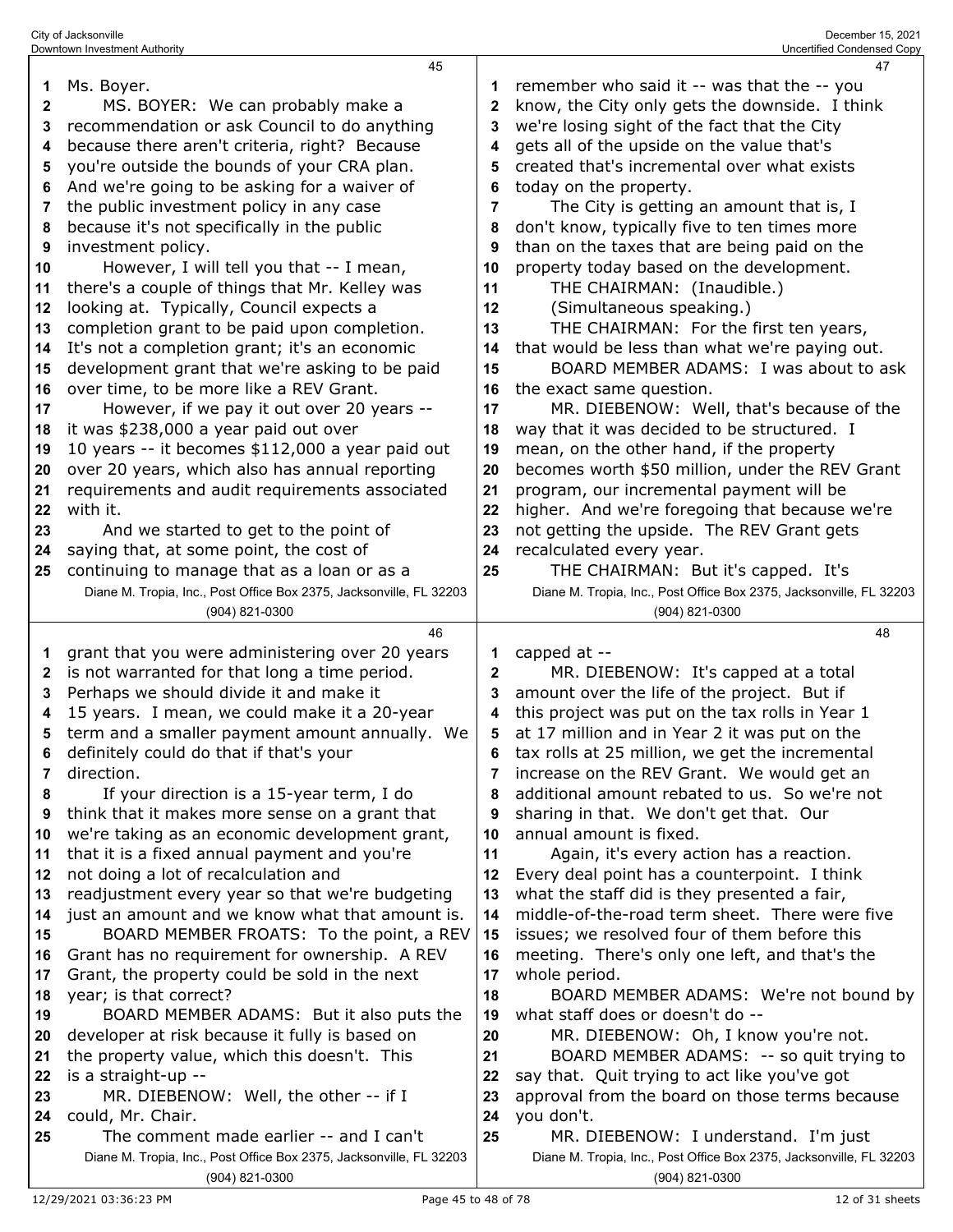|    | Downtown Investment Authority                                                                              |          | Uncertified Condensed Copy                                                                                             |
|----|------------------------------------------------------------------------------------------------------------|----------|------------------------------------------------------------------------------------------------------------------------|
|    | 49                                                                                                         |          | 51                                                                                                                     |
| 1  | trying to give you the context within which --                                                             |          | prerogative. If you want to make it paid over                                                                          |
| 2  | why we're here and why I'm a little frustrated.                                                            | 2        | 20 years, 15 years, or leave it at the 10 years                                                                        |
| 3  | (Simultaneous speaking.)                                                                                   | 3        | that we had come up with, that is something                                                                            |
| 4  | BOARD MEMBER ADAMS: (Inaudible.)                                                                           | 4        | that could be done.                                                                                                    |
| 5  | THE CHAIRMAN: I'm going to bring it back                                                                   | 5        | BOARD MEMBER WARD: I guess -- yeah. And                                                                                |
| 6  | to order.                                                                                                  | 6        | the reason that I wanted to ask that is, I                                                                             |
| 7  | BOARD MEMBER ADAMS: You're frustrated                                                                      | 7        | guess, sort of returning back to my original                                                                           |
|    |                                                                                                            |          |                                                                                                                        |
| 8  | with us for asking questions over \$2 million of                                                           | 8        | point about, I don't know if this is all the                                                                           |
| 9  | taxpayer dollars.                                                                                          | 9        | way baked, with deference to timing concerns,                                                                          |
| 10 | MR. DIEBENOW: I'm all for it. I'm all                                                                      | 10       | like, generally speaking, right, with very few                                                                         |
| 11 | for the questions.                                                                                         | 11       | minor exceptions, to minor tweaks, this board                                                                          |
| 12 | BOARD MEMBER ADAMS: Thank you.                                                                             | 12       | isn't in the business of, like, turning on the                                                                         |
| 13 | THE CHAIRMAN: I'm going to move on.                                                                        | 13       | red line function and, like -- because that's                                                                          |
| 14 | Are there any more questions for staff on                                                                  | 14       | what I want to do here. And that's not the                                                                             |
| 15 | the current proposed structure?                                                                            | 15       | best use of our time or the applicant's time.                                                                          |
| 16 | Mr. Ward.                                                                                                  | 16       | And so that's why I'm trying to get to the                                                                             |
| 17 | BOARD MEMBER WARD: Mr. Chairman, just a                                                                    | 17       | bottom of, like, how far along is this process?                                                                        |
| 18 | fundamental question to make sure I understand.                                                            | 18       | We're not, you know -- we're not renegotiating                                                                         |
| 19 | I think Mr. Diebenow made this point. If                                                                   | 19       | that redevelopment agreement, so -- and there's                                                                        |
| 20 | this was a REV Grant, right, this would go to a                                                            | 20       | a lot -- I feel like -- returning to my "fully                                                                         |
|    |                                                                                                            | 21       | baked" question, in my mind, looking at this                                                                           |
| 21 | redevelopment agreement, which would be                                                                    |          |                                                                                                                        |
| 22 | negotiated with OGC; is that correct?                                                                      | 22       | with a corporate lens, there's a lot of nuance                                                                         |
| 23 | MS. BOYER: (Nods head.)                                                                                    | 23       | here, right, that's not captured in, like,                                                                             |
| 24 | BOARD MEMBER WARD: Okay. So                                                                                | 24       | three or four sentences. And I don't think any                                                                         |
| 25 | the entire -- so keep me honest here,                                                                      | 25       | of us are able or want to sit here and do                                                                              |
|    | Diane M. Tropia, Inc., Post Office Box 2375, Jacksonville, FL 32203                                        |          | Diane M. Tropia, Inc., Post Office Box 2375, Jacksonville, FL 32203                                                    |
|    | (904) 821-0300                                                                                             |          | (904) 821-0300                                                                                                         |
|    |                                                                                                            |          |                                                                                                                        |
|    | 50                                                                                                         |          | 52                                                                                                                     |
| 1  | Ms. Boyer.                                                                                                 | 1        | that -- all of that fine-tuning. And so we're                                                                          |
| 2  | So the entirety of the universe of what --                                                                 | 2        | talking about \$2.3 million.                                                                                           |
| 3  | that this deal lives within is on these three                                                              | 3        | BOARD MEMBER ADAMS: I'd echo that.                                                                                     |
| 4  |                                                                                                            | 4        |                                                                                                                        |
| 5  | pages?<br>MS. BOYER: That is not correct.                                                                  | 5        | But if we're talking about things that are                                                                             |
|    |                                                                                                            |          | concerning to me and you want me to ever                                                                               |
| 6  | BOARD MEMBER WARD: Okay.                                                                                   | 6        | support this, the taxpayer dollars have to                                                                             |
| 7  | MS. BOYER: Through the Chair, this is a                                                                    | 7        | return a gain if there's a gain had, right? I                                                                          |
| 8  | term sheet, just like we have a term sheet for                                                             |          | mean, if there's a sale -- and I don't care if                                                                         |
| 9  | every REV Grant deal. There will be a                                                                      | 9        | it's three years or five years, right, as long                                                                         |
| 10 | redevelopment agreement, and the redevelopment                                                             | 10       | as, if it's three years, we're not dealing with                                                                        |
| 11 | agreement will likely be 20 pages or longer,                                                               | 11       | a situation where it's just profit-taking by                                                                           |
| 12 | and it will have all of these other details in                                                             | 12       | the developer.                                                                                                         |
| 13 | it.                                                                                                        | 13       | If there's a return of -- a reasonable                                                                                 |
| 14 | So I think if you're concerned about                                                                       | 14       | return on the taxpayers investment on these                                                                            |
| 15 | transfer of ownership, that the language is                                                                | 15       | dollars, okay, fine. I mean, that's kind of                                                                            |
| 16 | unartful in Paragraph 7, you have on the                                                                   | 16       | what the REV Grant concept is.                                                                                         |
| 17 | record -- an amendment could be offered to just                                                            | 17       | MR. DIEBENOW: If I can, Mr. Chairman,                                                                                  |
| 18 | be clear that in the redevelopment agreement                                                               | 18       | these taxpayer dollars that we're talking                                                                              |
| 19 | there is no transfer of any majority control of                                                            | 19       | about, the \$2.3 million, only exist when the                                                                          |
| 20 | ownership, operation, you know, et cetera. And                                                             | 20       | project is built. That's what is beautiful                                                                             |
| 21 | they have already agreed to that, so I think                                                               | 21       | about the grant. It's not a REV Grant, but                                                                             |
| 22 | that could be resolved.                                                                                    | 22       |                                                                                                                        |
| 23 | I think if there was a choice to make an                                                                   | 23       | you're not giving us \$230,000 for a vacant                                                                            |
|    |                                                                                                            |          | piece of property. You start giving us the                                                                             |
| 24 | amendment to the length over which the payment                                                             | 24<br>25 | number, \$230,000, after there's a CO and after                                                                        |
| 25 | is made, totally within the board's<br>Diane M. Tropia, Inc., Post Office Box 2375, Jacksonville, FL 32203 |          | you have confirmed that we have spent a certain<br>Diane M. Tropia, Inc., Post Office Box 2375, Jacksonville, FL 32203 |

City of Jacksonville December 15, 2021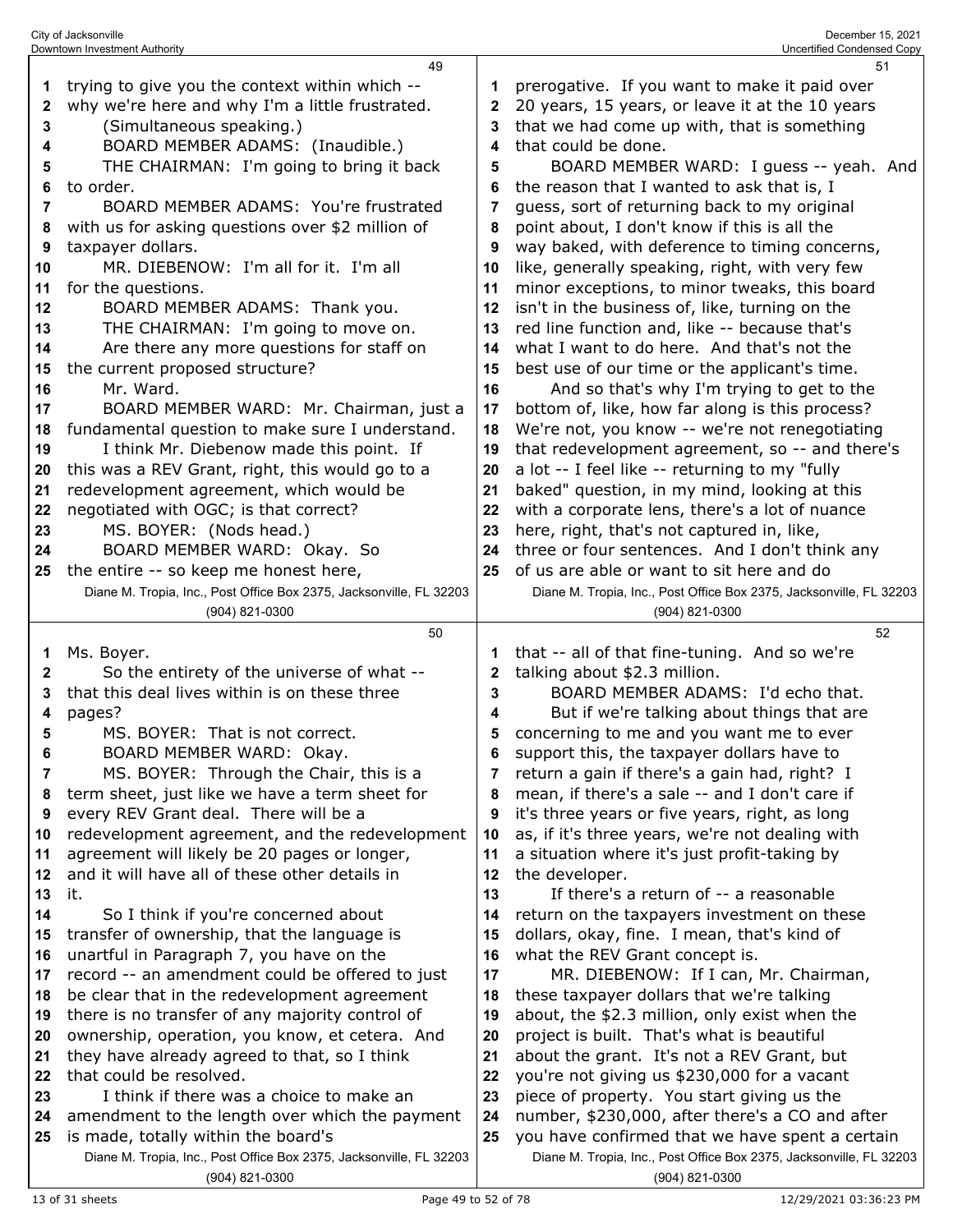|              | Downtown Investment Authority                                                         |          | Uncertified Condensed Copy                                                            |
|--------------|---------------------------------------------------------------------------------------|----------|---------------------------------------------------------------------------------------|
|              | 53                                                                                    |          | 55                                                                                    |
| 1            | amount of money on the project.                                                       | 1        | language relative to transfer of control. Are                                         |
| $\mathbf{2}$ | So it's a completely performance-based                                                | 2        | you asking staff to do that or not?                                                   |
| 3            | agreement. There is, with the twist that                                              | 3        | BOARD MEMBER MOODY: Well, I'm open for                                                |
| 4            | Ms. Boyer pointed out, that -- typically, that                                        | 4        | ideas if we want a friendly amendment to this.                                        |
| 5            | number resets every year. And so now it's                                             | 5        | I'm very open to that, if someone is prepared                                         |
| 6            | fixed, and so it doesn't float up or down based                                       | 6        | to tweak.                                                                             |
| 7            | on the tax assessment of each year. But that                                          | 7        | THE CHAIRMAN: We have a motion and a                                                  |
| 8            | \$2.3 million doesn't exist today. It only                                            | 8        | second.                                                                               |
| 9            | exists after the developers finish their work.                                        | 9        | Discussion on the motion. I'll start with                                             |
| 10           | And there's also an incremental amount                                                | 10       | Mr. Ward.                                                                             |
| 11           | that the City gets above the \$2.3 million,                                           | 11       | BOARD MEMBER WARD: In theory, I could put                                             |
| 12           | which is the proxy. I'll just say it's the                                            | 12       | my brain on, in no event can any of these                                             |
| 13           | 25 percent, the part that's not being rebated,                                        | 13       | gentlemen or any entity that they --                                                  |
|              |                                                                                       | 14       | THE CHAIRMAN: Just concepts, Mr. Ward.                                                |
| 14           | whatever that amount may be. That doesn't                                             |          | BOARD MEMBER WARD: Yeah, in concept,                                                  |
| 15           | exist today either. That also comes into the                                          | 15       |                                                                                       |
| 16           | City's coffers and stays with them.                                                   | 16       | sure. But I don't have that language to --                                            |
| 17           | So it's not -- it's not a one-way street.                                             | 17       | THE CHAIRMAN: So what I'm -- if you have                                              |
| 18           | It's not just a gift. And just for -- just to                                         | 18       | an amendment -- because I think you were                                              |
| 19           | get -- anyway, I'll stop there.                                                       | 19       | asking -- you were talking about earlier --                                           |
| 20           | THE CHAIRMAN: Let me ask, do we have a                                                | 20       | BOARD MEMBER WARD: No. And that's what                                                |
| 21           | motion?                                                                               | 21       | I'm saying --                                                                         |
| 22           | BOARD MEMBER FROATS: No. These are all                                                | 22       | THE CHAIRMAN: What I heard is the staff                                               |
| 23           | the questions.                                                                        | 23       | is going to negotiate this and OGC is going to                                        |
| 24           | THE CHAIRMAN: Ms. Worsham, do you have a                                              | 24       | draft it.                                                                             |
| 25           | motion?                                                                               | 25       | So the question is, do you want any                                                   |
|              | Diane M. Tropia, Inc., Post Office Box 2375, Jacksonville, FL 32203                   |          | Diane M. Tropia, Inc., Post Office Box 2375, Jacksonville, FL 32203                   |
|              | (904) 821-0300                                                                        |          | (904) 821-0300                                                                        |
|              | 54                                                                                    |          | 56                                                                                    |
| 1            | BOARD MEMBER WORSHAM: No, there was                                                   | 1        | requirements that you can articulate not in the                                       |
| 2            | already a motion --                                                                   | 2        | form of contract language, but concepts?                                              |
| 3            | BOARD MEMBER FROATS: We couldn't get a                                                | 3        | BOARD MEMBER WARD: Are you asking me if I                                             |
| 4            | motion on a three or a five.                                                          | 4        | want to make a motion on it?                                                          |
| 5            | BOARD MEMBER WORSHAM: Oh, we don't have a                                             | 5        | THE CHAIRMAN: Yes, I am.                                                              |
| 6            | motion. I thought we did.                                                             | 6        | BOARD MEMBER WARD: No, I do not want to                                               |
| 7            | BOARD MEMBER MOODY: I'll make a motion.                                               | 7        | make a motion on it.                                                                  |
| 8            | THE CHAIRMAN: Mr. Gibbs.                                                              | 8        | THE CHAIRMAN: Mr. Froats, anything else?                                              |
| 9            | BOARD MEMBER GIBBS: Go ahead.                                                         | 9        | BOARD MEMBER FROATS: So I'm just a little                                             |
| 10           | BOARD MEMBER MOODY: I'd like to recommend                                             | 10       | frustrated that we left the last meeting and we                                       |
| 11           | that we approve 2021-12-01 as red-lined and                                           | 11       | said, okay -- we all agreed on the number. We                                         |
| 12           | revised and presented to us today.                                                    | 12       | all agreed that you would leave us and come up                                        |
| 13           | THE CHAIRMAN: Well, there's some errors                                               | 13       | with a deal that was very similar to a REV                                            |
| 14           |                                                                                       | 14       | Grant; 75 percent, 20 years. We had the                                               |
|              |                                                                                       |          |                                                                                       |
|              | in it. It says three and five. Are you                                                | 15       |                                                                                       |
| 15           | suggesting -- that's why I said earlier, I want                                       | 16       | number, the 20 years. That could be done.                                             |
| 16<br>17     | a motion with three or five.                                                          |          | I mean, I understand what happened. You                                               |
|              | BOARD MEMBER MOODY: I'm suggesting five                                               | 17<br>18 | said, okay, we got put into a bucket. Let's                                           |
| 18           | years.                                                                                |          | put in this completion grant. Once you did                                            |
| 19           | THE CHAIRMAN: Okay.                                                                   | 19       | that, you then started looking at past                                                |
| 20           | BOARD MEMBER GIBBS: I'll second that.                                                 | 20       | completion grants and what did we do it there.                                        |
| 21           | THE CHAIRMAN: And I'm asking for                                                      | 21       | Well, that's throwing us into a tizzy here                                            |
| 22           | clarification, Mr. Moody -- and, Mr. Gibbs,                                           | 22       | because people don't like the fact that it's                                          |
| 23           | since you already seconded it.                                                        | 23       | now 10 years instead of 20, and I understand                                          |
| 24           | There was a lot of discussion between                                                 | 24       | why. But that's -- that's just -- maybe that                                          |
| 25           | Mr. Ward and Mr. Adams about tidying up                                               | 25       | shouldn't have happened and did happen. That's                                        |
|              | Diane M. Tropia, Inc., Post Office Box 2375, Jacksonville, FL 32203<br>(904) 821-0300 |          | Diane M. Tropia, Inc., Post Office Box 2375, Jacksonville, FL 32203<br>(904) 821-0300 |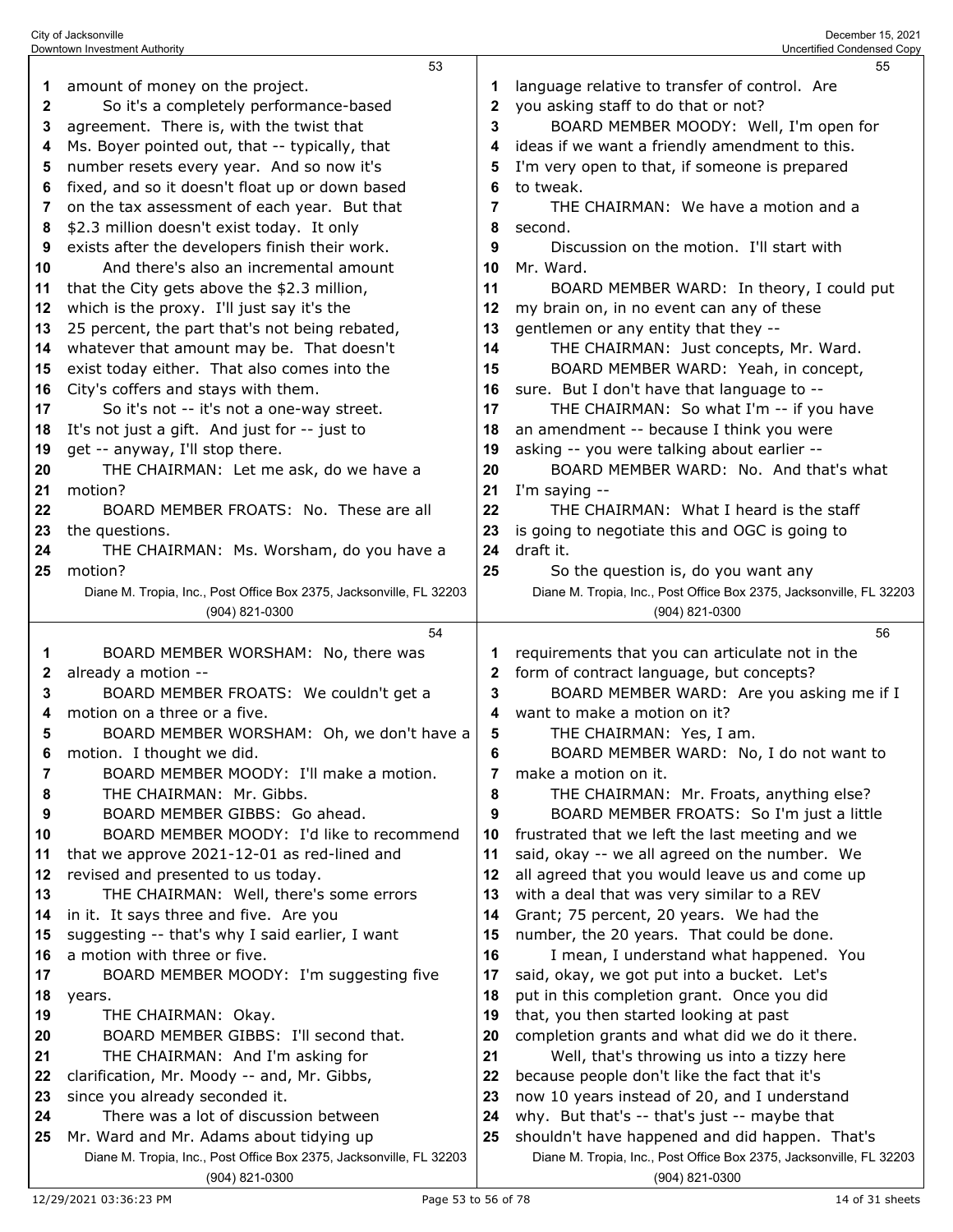|              | 57                                                                                           |              | 59                                                                         |
|--------------|----------------------------------------------------------------------------------------------|--------------|----------------------------------------------------------------------------|
| 1            | fine.                                                                                        | 1            | BOARD MEMBER FROATS: No, that's it.                                        |
| $\mathbf{2}$ | I could care less if the developer owns                                                      | $\mathbf{2}$ | THE CHAIRMAN: Mr. Moody, any comments on                                   |
|              |                                                                                              |              |                                                                            |
| 3            | this property in a year. I don't care. If                                                    | 3            | your motion?                                                               |
| 4            | they are building it -- if there's a pioneer                                                 | 4            | BOARD MEMBER MOODY: No further comments.                                   |
| 5            | that's going to do some developing here, I                                                   | 5            | THE CHAIRMAN: Mr. Barakat.                                                 |
| 6            | don't care who owns it a year from now, I                                                    | 6            | BOARD MEMBER BARAKAT: I'll support the                                     |
| 7            | really don't, because whoever it is that's                                                   | 7            | motion, and I like the five years. I like                                  |
| 8            | going to buy it, I'm sure that a Home2 Suites                                                | 8            | knowing that these three gentlemen, because                                |
| 9            | has to okay who buys it. So I don't really                                                   | 9            | they are local, because of who they are, they                              |
| 10           | care who owns it in a year. I question the                                                   | 10           | are going to be with the property for a period                             |
| 11           | fact that we have this paragraph in here.                                                    | 11           | of time. I don't know who they are going to                                |
| 12           | So, Mr. Ward, are you -- when you read the                                                   | 12           | sell it to if they do, but I think these three                             |
| 13           | paragraph, do you get -- the legal mind comes                                                | 13           | gentlemen are more likely to fulfill our                                   |
|              |                                                                                              | 14           |                                                                            |
| 14           | out, and it's like, wait a second. This is<br>not -- this doesn't intend to do -- or this is |              | mission for the various developments that we                               |
| 15           |                                                                                              | 15           | approve, so I'd like to see them stay in the                               |
| 16           | not structured what it's intended to do. I'd                                                 | 16           | deal for a short period of time. And I think                               |
| 17           | say, why even put it in there? It's not in a                                                 | 17           | three-and-a-half years from the day it's                                   |
| 18           | REV Grant. Why is it even in here?                                                           | 18           | delivered is not that long, so I support the                               |
| 19           | So the fact that it is in here, is that                                                      | 19           | motion.                                                                    |
| 20           | causing you a lot of heartburn because it is in                                              | 20           | THE CHAIRMAN: Ms. Worsham.                                                 |
| 21           | here and it's not written very well?                                                         | 21           | BOARD MEMBER WORSHAM: I think there's --                                   |
| 22           | BOARD MEMBER WARD: Yeah. I guess just my                                                     | 22           | we had a long discussion at our last board                                 |
| 23           | quick thoughts on that would be that I                                                       | 23           | meeting, very long discussion about this                                   |
| 24           | believe -- what I've surmised is that it's in                                                | 24           | resolution. And in my recollection, it was                                 |
| 25           | here because a lot of the underpinnings of why                                               | 25           | really the amount of the loan that was going to                            |
|              | Diane M. Tropia, Inc., Post Office Box 2375, Jacksonville, FL 32203                          |              | Diane M. Tropia, Inc., Post Office Box 2375, Jacksonville, FL 32203        |
|              | (904) 821-0300                                                                               |              | (904) 821-0300                                                             |
|              |                                                                                              |              |                                                                            |
|              |                                                                                              |              |                                                                            |
|              | 58                                                                                           |              | 60                                                                         |
| 1            | this board and staff continue to pursue this,                                                | 1            | equate to a REV Grant, the 20-year REV Grant,                              |
| 2            | even though it didn't fit cleanly with the                                                   | 2            | not necessarily the time frame. That's my                                  |
| 3            | bucket, is because, one, we believe the project                                              | 3            | recollection.                                                              |
| 4            | is valid. But, two, we believe in part that                                                  | 4            | I don't disagree that it's important to                                    |
| 5            | it's valid, and we believe it will succeed                                                   | 5            | have the property ownership managed by the                                 |
| 6            | because of this very well-heeled,                                                            | 6            | group. You know, we don't -- I think that is                               |
| 7            | well-respected, well-put-together ownership                                                  | 7            | an important piece. And if nobody wants to                                 |
| 8            | group.                                                                                       | 8            | make a friendly amendment to the motion, I will                            |
| 9            | So I guess my answer to your question                                                        | 9            | make one that instructs the staff, as you                                  |
| 10           | would be, I believe -- I don't have a concern                                                | 10           | negotiate through the development agreement, to                            |
| 11           | that it's in here. I think that it's probably                                                | 11           | add some language about the percentage                                     |
| 12           | in here for a reason. I don't feel like it's                                                 | 12           | ownership and operating, that the group stay                               |
| 13           | fleshed out enough by any stretch. And that's                                                | 13           | within a certain amount of time.                                           |
| 14           | why $-$                                                                                      | 14           | I, too, am in favor of more -- the                                         |
| 15           | BOARD MEMBER FROATS: My question is, do                                                      | 15           | five-year stipulation. I think we're on -- we                              |
| 16           | you care if it's in here? Do you personally,                                                 | 16           | all want this development to happen on that                                |
| 17           | as a board member --                                                                         | 17           | Park Street corridor. I think it's very                                    |
| 18           | THE CHAIRMAN: I'm sorry, Mr. Froats,                                                         | 18           | important. You know, it's a place that needs                               |
| 19           | you're out of order. You can't do that.                                                      | 19           | development.                                                               |
| 20           | BOARD MEMBER FROATS: Okay.                                                                   | 20           | And we discussed it at length last time                                    |
| 21           | THE CHAIRMAN: You can't question a board                                                     | 21           | about the businesses. You know, FIS and Blue                               |
| 22           | member's --                                                                                  | 22           | Cross and the other things that are in that.                               |
| 23           | BOARD MEMBER FROATS: I apologize.                                                            | 23           | We don't disagree. I think we're all a little                              |
| 24           |                                                                                              | 24           |                                                                            |
| 25           | THE CHAIRMAN: Do you have questions for<br>staff or comments for the motion?                 | 25           | conflicted about the method that we're trying<br>to get to to incentivize. |
|              | Diane M. Tropia, Inc., Post Office Box 2375, Jacksonville, FL 32203                          |              | Diane M. Tropia, Inc., Post Office Box 2375, Jacksonville, FL 32203        |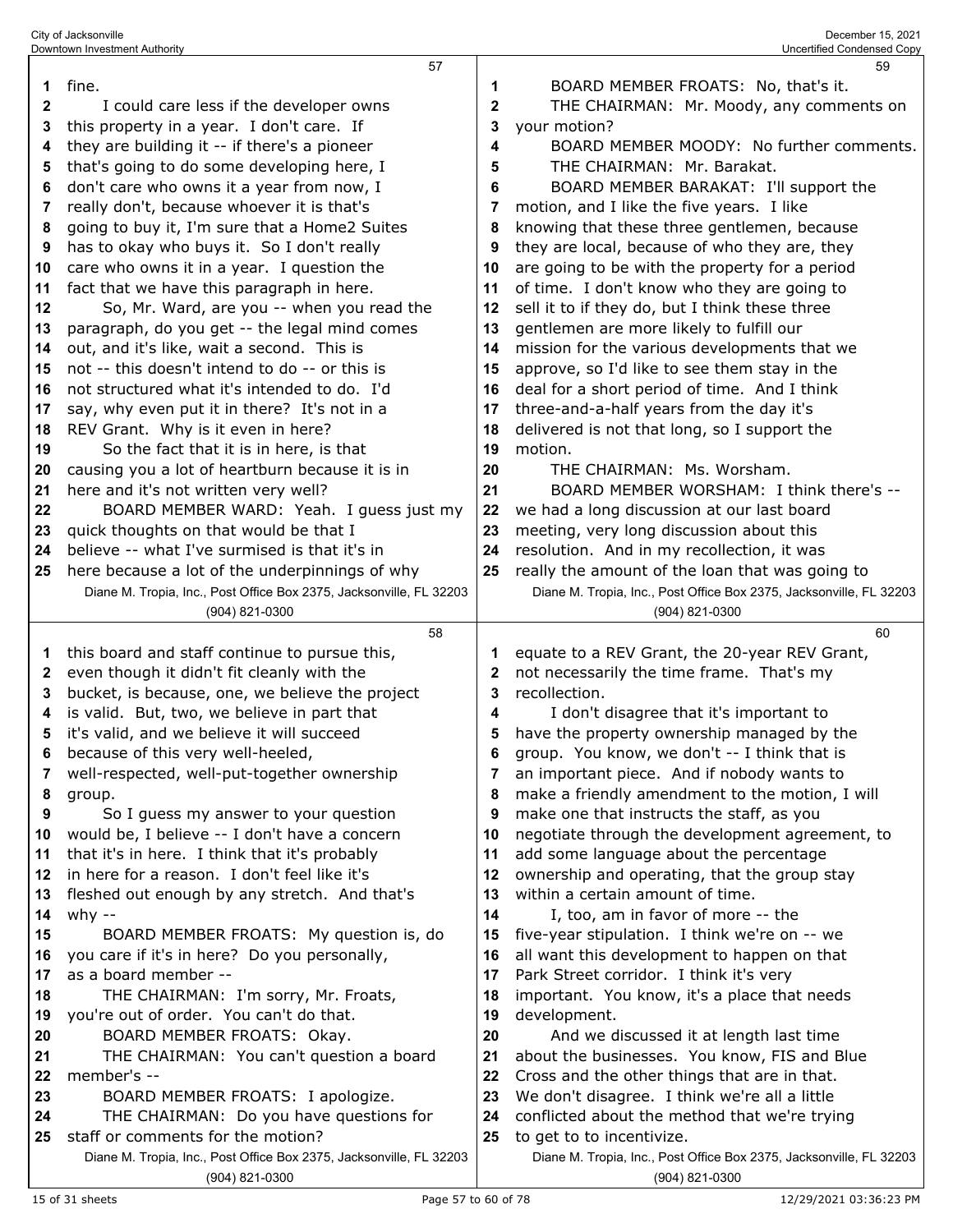|    | 61                                                                                    |              | 63                                                                                    |
|----|---------------------------------------------------------------------------------------|--------------|---------------------------------------------------------------------------------------|
| 1  | But, in general, I'm in favor, and with                                               |              | proposed the motion that this deal go forward.                                        |
| 2  | the tweaks to the ownership structure and                                             | $\mathbf{2}$ | We get a hotel. We get a Hilton. And that's a                                         |
| 3  | staying in operating control and the five                                             | 3            | great benefit to this part of the city, and                                           |
| 4  | years.                                                                                | 4            | that's not a bad thing.                                                               |
| 5  | THE CHAIRMAN: So can I kind of restate                                                | 5            | When he said five years, then I was sold                                              |
| 6  | your proposed amendment, if I can?                                                    | 6            | because holding ownership for five years, I                                           |
| 7  | BOARD MEMBER WORSHAM: Please.                                                         | 7            | think, ameliorates some of the risk that the                                          |
| 8  | THE CHAIRMAN: The last sentence would be                                              | 8            | City has, so I'll vote in favor.                                                      |
| 9  | changed to say that Andy Allen, George Leone,                                         | 9            | THE CHAIRMAN: Thank you, Mr. Gibbs.                                                   |
| 10 | and Kelley Slay shall maintain operational                                            | 10           | Any other comments on the proposed                                                    |
| 11 | control and a majority ownership during the                                           | 11           | amendment to the motion?                                                              |
| 12 | five years following closing of the grant.                                            | 12           | BOARD MEMBERS: (No response.)                                                         |
| 13 | BOARD MEMBER WORSHAM: Correct.                                                        | 13           | THE CHAIRMAN: We're going to vote on the                                              |
| 14 | THE CHAIRMAN: Would you accept the                                                    | 14           | amendment to the motion.                                                              |
| 15 | amendment?                                                                            | 15           | All those in favor, say aye.                                                          |
| 16 | BOARD MEMBER MOODY: I accept.                                                         | 16           | BOARD MEMBER WORSHAM: Aye.                                                            |
|    |                                                                                       |              |                                                                                       |
| 17 | THE CHAIRMAN: So we've got to have<br>discussion on the amendment.                    | 17           | BOARD MEMBER MOODY: Aye.                                                              |
| 18 |                                                                                       | 18           | BOARD MEMBER FROATS: Aye.                                                             |
| 19 | Does anybody want to discuss the proposed                                             | 19           | BOARD MEMBER GIBBS: Aye.                                                              |
| 20 | amendment?                                                                            | 20           | BOARD MEMBER BARAKAT: Aye.                                                            |
| 21 | BOARD MEMBER ADAMS: Yes, because I have a                                             | 21           | THE CHAIRMAN: Aye.                                                                    |
| 22 | question about it.                                                                    | 22           | Any opposed?                                                                          |
| 23 | So is the proposed -- the proposed                                                    | 23           | BOARD MEMBER ADAMS: I'm opposed.                                                      |
| 24 | amendment is going to maintain majority control                                       | 24           | BOARD MEMBER WARD: I'm opposed.                                                       |
| 25 | or majority ownership, not to maintain their                                          | 25           | THE CHAIRMAN: So we've got --                                                         |
|    | Diane M. Tropia, Inc., Post Office Box 2375, Jacksonville, FL 32203                   |              | Diane M. Tropia, Inc., Post Office Box 2375, Jacksonville, FL 32203                   |
|    | (904) 821-0300                                                                        |              | (904) 821-0300                                                                        |
|    |                                                                                       |              |                                                                                       |
|    | 62                                                                                    |              | 64                                                                                    |
| 1  | current -- whatever their current equity                                              | 1            | Mr. Barakat, you were in favor of the amendment                                       |
| 2  | positions are. Am I understanding that right?                                         | 2            | to the motion?                                                                        |
| 3  | THE CHAIRMAN: Majority control and --                                                 | 3            | BOARD MEMBER BARAKAT: Yes.                                                            |
| 4  | maintain operating control and a majority                                             | 4            | THE CHAIRMAN: Mr. Gibbs, you were in                                                  |
| 5  | ownership.                                                                            | 5            | favor?                                                                                |
| 6  | BOARD MEMBER ADAMS: So while it may be a                                              |              | BOARD MEMBER GIBBS: I am.                                                             |
| 7  | lesser percentage, we're still talking about                                          | 7            | THE CHAIRMAN: Mr. Froats.                                                             |
| 8  | them being able to sell out a piece and                                               | 8            | BOARD MEMBER FROATS: In favor.                                                        |
| 9  | continue to receive these tax dollars, right?                                         | 9            | THE CHAIRMAN: Mr. Moody, you were in                                                  |
| 10 | THE CHAIRMAN: As currently proposed.                                                  | 10           | favor?                                                                                |
| 11 | BOARD MEMBER ADAMS: Okay. Just wanted to                                              | 11           | BOARD MEMBER MOODY: In favor.                                                         |
| 12 | make sure you were understanding what we're                                           | 12           | THE CHAIRMAN: Mr. Ward, you were against?                                             |
| 13 | doing here because, back to Mr. Ward's point --                                       | 13           | BOARD MEMBER WARD: Uh-huh.                                                            |
| 14 | I tried to make this point myself -- we                                               | 14           | THE CHAIRMAN: Mr. Adams, you were                                                     |
| 15 | shouldn't be in any hurry to make a bad deal.                                         | 15           | opposed?                                                                              |
| 16 | And there's a lot of things to feel through                                           | 16           | BOARD MEMBER ADAMS: Correct.                                                          |
| 17 | because, to Mr. Diebenow's very good point, all                                       | 17           | THE CHAIRMAN: Ms. Worsham, you were in                                                |
| 18 | of these things are interconnected and                                                | 18           | favor?                                                                                |
| 19 | (inaudible) together quite tightly.                                                   | 19           | BOARD MEMBER WORSHAM: Uh-huh.                                                         |
| 20 | THE CHAIRMAN: Any other comments on the                                               | 20           | THE CHAIRMAN: And I was in favor.                                                     |
| 21 | amendment?                                                                            | 21           | That is six to two. So the amendment                                                  |
| 22 | Mr. Gibbs.                                                                            | 22           | passes.                                                                               |
| 23 | BOARD MEMBER GIBBS: Yeah. Thank you.                                                  | 23           | And, now, is there any discussion on the                                              |
| 24 | I seconded the motion that Mr. Moody made                                             | 24           | motion as amended before we vote on it?                                               |
| 25 | because after the last meeting I think I                                              | 25           | Mr. Ward.                                                                             |
|    | Diane M. Tropia, Inc., Post Office Box 2375, Jacksonville, FL 32203<br>(904) 821-0300 |              | Diane M. Tropia, Inc., Post Office Box 2375, Jacksonville, FL 32203<br>(904) 821-0300 |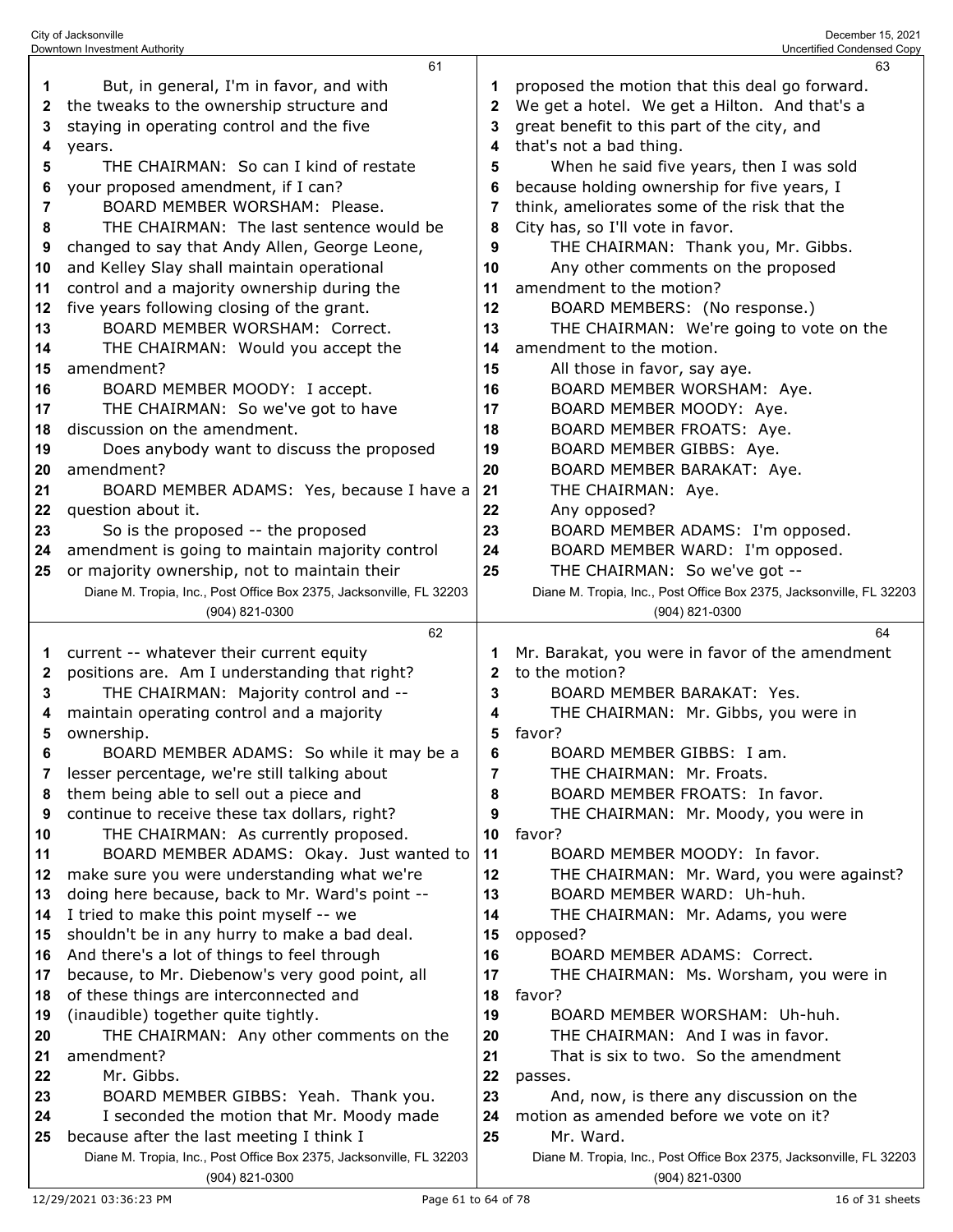|    | Downtown Investment Authority                                       |    | Uncertified Condensed Copy                                          |
|----|---------------------------------------------------------------------|----|---------------------------------------------------------------------|
|    | 65                                                                  |    | 67                                                                  |
| 1  | BOARD MEMBER WARD: I don't think so. I                              | 1  | developer that they needed this done now                            |
| 2  | will not be in support of this, although it                         | 2  | because -- from a timing standpoint, I would                        |
| 3  | pains me to say that because I am in support of                     | 3  | rather this go back and have more work done,                        |
|    |                                                                     |    |                                                                     |
| 4  | the project and in support of incentives. I                         | 4  | Mr. Ward, but I heard the developer say it's                        |
| 5  | just do not feel like this has been structured                      | 5  | more important to get it through today.                             |
| 6  | as thoroughly as it should be.                                      | 6  | Mr. Diebenow.                                                       |
| 7  | THE CHAIRMAN: Mr. Froats.                                           | 7  | MR. DIEBENOW: I'm sorry I interrupted you                           |
| 8  | BOARD MEMBER FROATS: I think it's --                                | 8  | before. I was just going to say that no one                         |
| 9  | again, I was in favor of the similar terms to a                     | 9  | has asked our opinion. But since it's a                             |
| 10 | REV Grant. If the committee and the DIA staff                       | 10 | negotiation, I think it's appropriate that we                       |
| 11 | and the developer feel that this particular                         | 11 | say that we would agree with the amendment the                      |
|    |                                                                     |    |                                                                     |
| 12 | deal is in line with something fair to the                          | 12 | way it was made. It's not what we came here                         |
| 13 | 75 percent, 20-year REV Grant, so be it.                            | 13 | asking for, but, yes, in the interest of time,                      |
| 14 | So I'm in favor.                                                    | 14 | we would live up to the five years that was                         |
| 15 | THE CHAIRMAN: Mr. Moody.                                            | 15 | included in the motion.                                             |
| 16 | BOARD MEMBER MOODY: I'm in favor.                                   | 16 | And I just wanted to put that on the                                |
| 17 | This area along Park Street has been                                | 17 | record, Mr. Chairman.                                               |
| 18 | somewhat of a blighted look for a long time,                        | 18 | THE CHAIRMAN: Thank you, Mr. Diebenow.                              |
| 19 | and I think it's going to be a real positive                        | 19 | With that, I will call the question.                                |
| 20 | event as it gets developed.                                         | 20 | Mr. Ward, how do you vote?                                          |
| 21 | THE CHAIRMAN: Mr. Barakat.                                          | 21 | We'll do it one at a time.                                          |
|    |                                                                     |    |                                                                     |
| 22 | BOARD MEMBER BARAKAT: No further                                    | 22 | BOARD MEMBER WARD: I'm against.                                     |
| 23 | comments.                                                           | 23 | THE CHAIRMAN: You're opposed.                                       |
| 24 | THE CHAIRMAN: Mr. Worsham.                                          | 24 | Mr. Froats.                                                         |
| 25 | BOARD MEMBER WORSHAM: No further                                    | 25 | BOARD MEMBER FROATS: In favor.                                      |
|    | Diane M. Tropia, Inc., Post Office Box 2375, Jacksonville, FL 32203 |    | Diane M. Tropia, Inc., Post Office Box 2375, Jacksonville, FL 32203 |
|    | (904) 821-0300                                                      |    | (904) 821-0300                                                      |
|    |                                                                     |    |                                                                     |
|    | 66                                                                  |    | 68                                                                  |
| 1  | comments.                                                           | 1  |                                                                     |
| 2  | THE CHAIRMAN: Mr. Gibbs.                                            |    | THE CHAIRMAN: Mr. Moody.                                            |
|    |                                                                     | 2  | BOARD MEMBER MOODY: In favor.                                       |
| 3  | BOARD MEMBER GIBBS: I think the                                     | 3  | THE CHAIRMAN: Mr. Moody is in favor.                                |
| 4  | development agreement will take the sentiment                       | 4  | Mr. Barakat.                                                        |
| 5  | of the board and get all of that sentiment                          | 5  | BOARD MEMBER BARAKAT: In favor.                                     |
| 6  | dictated in, so I'm still in favor.                                 | 6  | THE CHAIRMAN: Ms. Worsham.                                          |
| 7  | THE CHAIRMAN: Mr. Adams.                                            | 7  | BOARD MEMBER WORSHAM: In favor.                                     |
| 8  | BOARD MEMBER ADAMS: Nothing further from                            | 8  | THE CHAIRMAN: I'm in favor.                                         |
| 9  | me.                                                                 | 9  | Mr. Gibbs.                                                          |
| 10 | MR. DIEBENOW: Mr. Chairman -- I'm sorry.                            | 10 | BOARD MEMBER GIBBS: I'm in favor.                                   |
| 11 | THE CHAIRMAN: I just want to add, I'm in                            | 11 | THE CHAIRMAN: Mr. Adams.                                            |
| 12 | favor of the development. I think that -- and                       | 12 | BOARD MEMBER ADAMS: I'm opposed.                                    |
| 13 | I agree with Mr. Moody. This little bitty                           | 13 | THE CHAIRMAN: Measure passes.                                       |
| 14 | part, little bitty spot on Park Street just                         | 14 | 2021-12-01, as amended, passes six to two.                          |
| 15 | seems that it did not come along with the rest                      | 15 | Thank you very much.                                                |
| 16 |                                                                     | 16 |                                                                     |
|    | of Brooklyn. And we do have a new Fortune -- I                      |    | MR. DIEBENOW: Thank you.                                            |
| 17 | mean, a new headquarters being built for a                          | 17 | THE CHAIRMAN: Thank you, Mr. Diebenow.                              |
| 18 | Fortune 500 company who probably is going to                        | 18 | That's the last item of business that I                             |
| 19 | want usage of space and other, you know,                            | 19 | have under the Downtown Investment Authority                        |
| 20 | citizens who need this opportunity. I think                         | 20 | agenda. I think we have some new business                           |
| 21 | it's great.                                                         | 21 | Ms. Boyer is going to talk to us about.                             |
| 22 | I don't know that it -- I wish we had more                          | 22 | MS. BOYER: Thank you, Mr. Chairman.                                 |
| 23 | time. I'm going to support it unless                                | 23 | So the item we have under new business is                           |
| 24 | Mr. Diebenow in a minute tells me not to. I'm                       | 24 | we need to appoint -- you need to appoint and                       |
| 25 | going to support it because he said for the                         | 25 | the board needs to confirm the scoring                              |
|    | Diane M. Tropia, Inc., Post Office Box 2375, Jacksonville, FL 32203 |    | Diane M. Tropia, Inc., Post Office Box 2375, Jacksonville, FL 32203 |

City of Jacksonville December 15, 2021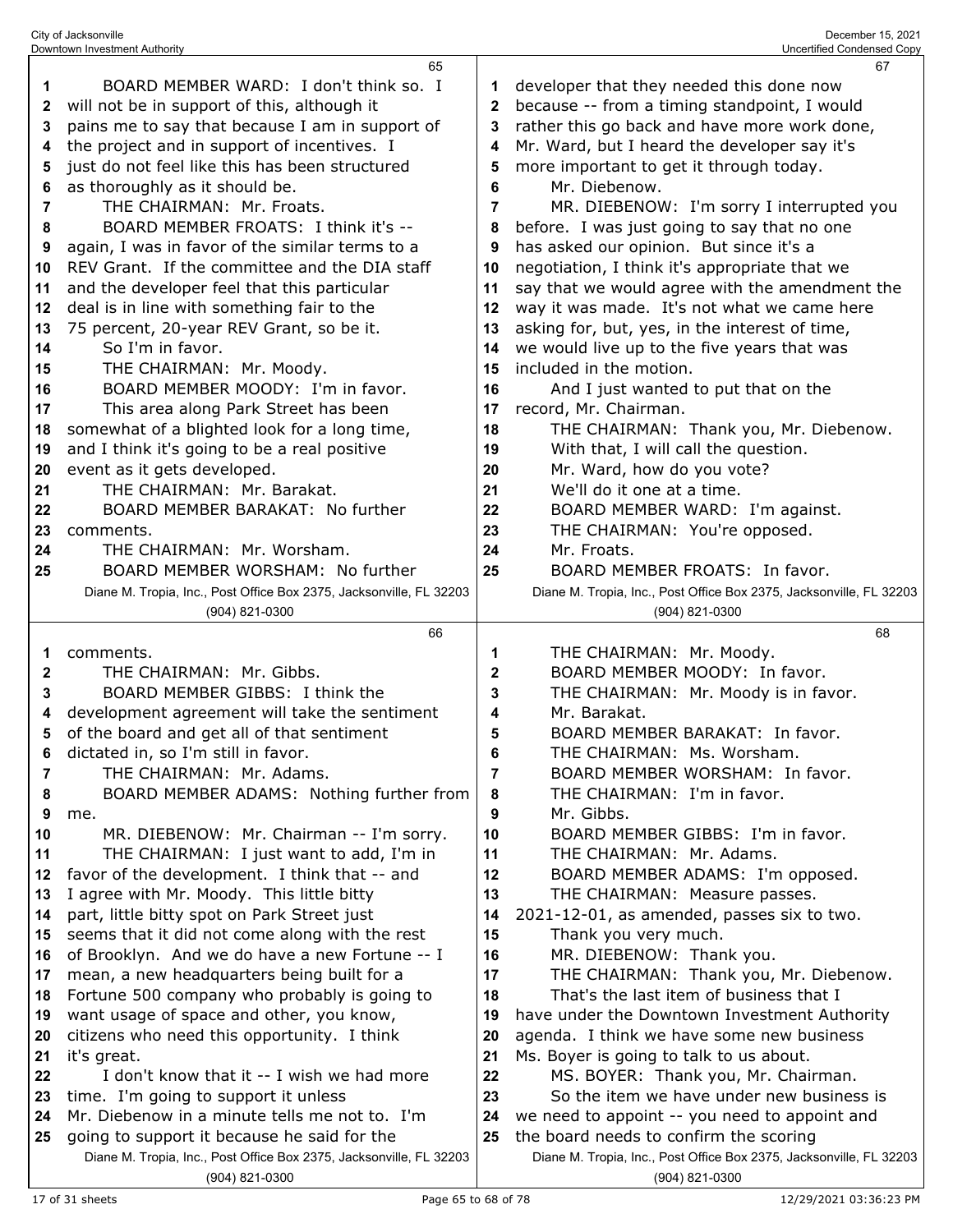|              | 69                                                                                    |    | 71                                                                                    |
|--------------|---------------------------------------------------------------------------------------|----|---------------------------------------------------------------------------------------|
| 1            | committee for the courthouse disposition.                                             | 1  | MS. BOYER: I'm going to have a very quick                                             |
| $\mathbf{2}$ | I sent an email to all the board members                                              | 2  | CEO report.                                                                           |
| 3            | reminding them we were looking for volunteers                                         | 3  | So I just want to give you a heads-up on                                              |
| 4            | and giving you the schedule of when this was                                          | 4  | Notice of Disposition closing dates. We have                                          |
| 5            | going to be scored and evaluated. I had two                                           | 5  | four Notices of Disposition on the street right                                       |
| 6            | individuals who indicated a willingness to do                                         | 6  | now. The first one is Churchwell Lofts, which                                         |
| 7            | that, and that is Ms. Worsham and Mr. Citrano.                                        | 7  | closes on the 14th. So that is closing now.                                           |
| 8            | So it is -- the administration has                                                    | 8  | We have Ford on Bay closing on the 22nd, MOSH                                         |
| 9            | appointed Ms. Burch -- Stephanie Burch, the                                           | 9  | closing on the 23rd, and Downtown Vision                                              |
| 10           | deputy chief administrative officer, to be the                                        | 10 | closing on the 23rd.                                                                  |
| 11           | administration representative. And with your                                          | 11 | So we will be getting all of those coming                                             |
| 12           | agreement, I will be the staff representative.                                        | 12 | in very quickly. And then, just to give you a                                         |
| 13           | So then it is up to the board whether you                                             | 13 | heads-up of what is coming down the pike, so                                          |
| 14           | want one, two, or more, if there are more                                             | 14 | our real goal big-picture is to try to finalize                                       |
| 15           | volunteers here at the board meeting, to                                              | 15 | the BID and CRA update such that we are ready                                         |
| 16           | participate in scoring. But it would be my                                            | 16 | to go out to a public meeting by the end of                                           |
| 17           | recommendation that we have four individual                                           | 17 | January. Take public comments. It may come                                            |
| 18           | scorers, Ms. Burch, myself, Ms. Worsham, and                                          | 18 | back to the board for changes before it goes to                                       |
| 19           | Mr. Citrano.                                                                          | 19 | Council as legislation, but a big lift in                                             |
| 20           | THE CHAIRMAN: Ms. Boyer, as I understand,                                             | 20 | January on that.                                                                      |
| 21           | the way the scoring occurs, all the scores are                                        | 21 | The public interviews on the Ford on Bay                                              |
| 22           | averaged, correct?                                                                    | 22 | disposition, once those bids come in on the                                           |
| 23           | MS. BOYER: Correct.                                                                   | 23 | 22nd, we have scheduled interviews for                                                |
| 24           | THE CHAIRMAN: It's not like you need an                                               | 24 | Wednesday -- I think it's January 5th. It is                                          |
| 25           | odd number, correct?                                                                  | 25 | Wednesday of the first week of January all day                                        |
|              | Diane M. Tropia, Inc., Post Office Box 2375, Jacksonville, FL 32203                   |    | Diane M. Tropia, Inc., Post Office Box 2375, Jacksonville, FL 32203                   |
|              | (904) 821-0300                                                                        |    | (904) 821-0300                                                                        |
|              |                                                                                       |    |                                                                                       |
|              | 70                                                                                    |    | 72                                                                                    |
| 1            | MS. BOYER: Correct. It doesn't make any                                               |    | and Thursday afternoon. And I actually have                                           |
| 2            | difference because it's an average score. Then                                        | 2  | that in this email here.                                                              |
| 3            | that will be presented to the REPD Committee,                                         | 3  | So it is all day on January 6th and after                                             |
| 4            | and then come to the board. And the board has                                         | 4  | 2:00 p.m. on January 7th. So that is the                                              |
| 5            | full authority to decide -- make a decision                                           | 5  | interviews, Wednesday afternoon -- or Wednesday                                       |
| 6            | other than the top average score recipient.                                           | 6  | all day and Thursday afternoon, depending on                                          |
| 7            | THE CHAIRMAN: I just want to make sure.                                               |    | the number of respondents that we receive to                                          |
| 8            | I know this email went out to everyone                                                | 8  | that Notice of Disposition.                                                           |
| 9            | individually and separately, so it was not a                                          | 9  | And then the scores have to be in on the                                              |
| 10           | violation of Sunshine.                                                                | 10 | 14th, and the REPD Committee will meet                                                |
| 11           | Has anybody else expressed an interest in                                             | 11 | immediately thereafter, right before the board                                        |
| 12           | serving on this committee?                                                            | 12 | meeting, because the 14th is a Friday. We do                                          |
| 13           | BOARD MEMBERS: (No response.)                                                         | 13 | have a board workshop on that Friday on the BID                                       |
| 14           | THE CHAIRMAN: Okay. Then I think I would                                              | 14 | and CRA update. Monday is Martin Luther King                                          |
| 15           | like to have board approval instead of me                                             | 15 | holiday, and so Tuesday will be REPD and                                              |
| 16           | making -- does the board support Ms. Worsham                                          | 16 | Wednesday the board meeting. Fairly intense                                           |
| 17           | and Mr. Citrano serving on this committee on                                          | 17 | schedule there.                                                                       |
| 18           | our behalf?                                                                           | 18 | We do have some discussions that are going                                            |
| 19           | All those in favor, say aye.                                                          | 19 | to be coming in. We'll try to also have the                                           |
| 20           | BOARD MEMBERS: Aye.                                                                   | 20 | MOSH term sheet finalized for the January board                                       |
| 21           | THE CHAIRMAN: Any opposed?                                                            | 21 | meeting. I'm hopeful. Depending on how the                                            |
| 22           | BOARD MEMBERS: (No response.)                                                         | 22 | bids come out and if we don't receive other                                           |
| 23           | THE CHAIRMAN: Ms. Worsham, thank you so                                               | 23 | responses -- if there were requests from the                                          |
| 24           | much for your volunteering.                                                           | 24 | board to make changes in the term sheet, then                                         |
| 25           | Anything else, Ms. Boyer?                                                             | 25 | that would be something we would have to do                                           |
|              | Diane M. Tropia, Inc., Post Office Box 2375, Jacksonville, FL 32203<br>(904) 821-0300 |    | Diane M. Tropia, Inc., Post Office Box 2375, Jacksonville, FL 32203<br>(904) 821-0300 |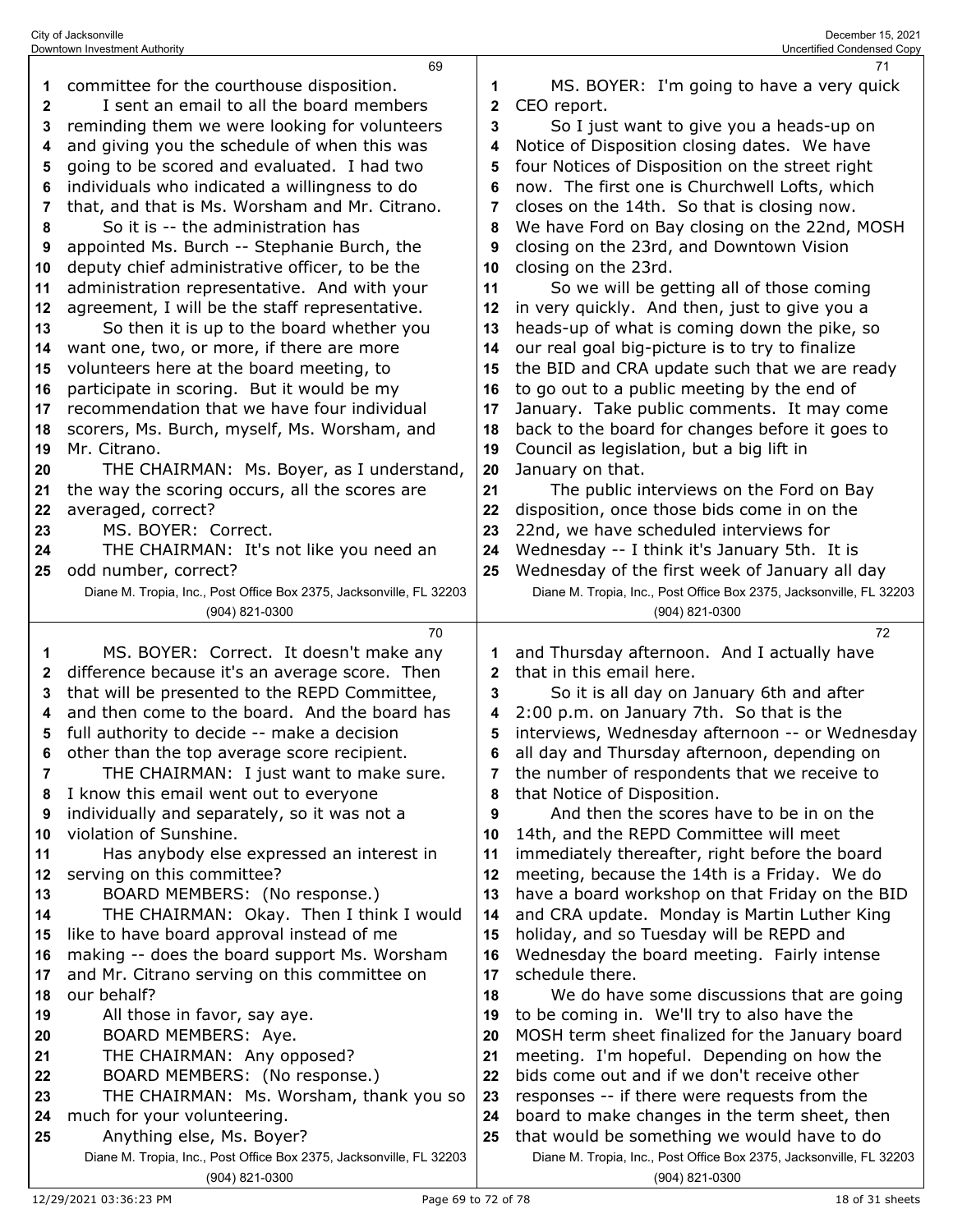|        | City of Jacksonville<br>Downtown Investment Authority                               | December 15, 2021<br>Uncertified Condensed Copy |                                                                                        |
|--------|-------------------------------------------------------------------------------------|-------------------------------------------------|----------------------------------------------------------------------------------------|
|        | 73                                                                                  |                                                 | 75                                                                                     |
| 1      | prior to the January board meeting if that is                                       |                                                 | on Ford on Bay. So I want to get a first pass                                          |
| 2      | the way the bids come in.                                                           | 2                                               | out in your hands so you can start thinking                                            |
| 3      | Just an update on a couple of things.                                               | 3                                               | about the kind of development you want to see                                          |
| 4      | Perfect timing on the screen, whoever is                                            | 4                                               | there.                                                                                 |
| 5      | handling that. Thank you, Xzavier.                                                  | 5                                               | And we do have some individuals who are                                                |
| 6      | The Shipyards West RFP for the design of                                            |                                                 | talking to us about a possible negotiated                                              |
| 7      | that park is on the street right now and we are                                     | 7                                               | disposition of that site, which I will also be                                         |
| 8      | receiving questions from potential bidders on                                       | 8                                               | sharing with you once we get the terms that we                                         |
| 9      | that. The portion that is shown in yellow is                                        | 9                                               | want to see because we want to make sure they                                          |
| 10     | what we're referring to as the CIP project.                                         | 10                                              | were providing what you actually want on that                                          |
| 11     | And the portion that we're referring to in                                          | 11                                              | site.                                                                                  |
| 12     | purple is -- we're referring to as the CRA                                          | 12                                              | So that's what we have happening in the                                                |
| 13     | project. And this goes a little bit to                                              | 13                                              | next three weeks.                                                                      |
| 14     | Mr. Barakat's questions about how do you look                                       | 14                                              | THE CHAIRMAN: Never a dull day in --                                                   |
| 15     | at something holistically.                                                          | 15                                              | The executive report, I'll just say that                                               |
| 16     | We want a designer to design the entire                                             | 16                                              | Ms. Boyer continues to make the rounds and                                             |
| 17     | thing, even though the CIP project is only the                                      | 17                                              | present the good work and hard work of the DIA                                         |
| 18     | yellow area. So from a holistic standpoint, we                                      | 18                                              | and this board and staff.                                                              |
| 19     | don't what to piecemeal that design and only                                        | 19                                              | I know Mr. Moody spoke to Kiwanis                                                      |
| 20     | get a part of the piece of land designed. So                                        | 20                                              | recently. I spoke to (inaudible) last week. I                                          |
| 21     | we are getting a design on all of it with the                                       | 21                                              | continue to encourage any of you who have got                                          |
| 22     | CRA paying for a portion of that. And that                                          | 22                                              | organizations that, you know, you're affiliated                                        |
| 23     | closes in mid-January.                                                              | 23                                              | with -- if they want someone to come speak, I                                          |
| 24     | We also have a report on the Perkins&Will                                           | 24                                              | encourage you to do it. If you won't,                                                  |
| 25     | contract for the Landing. That was approved by                                      | 25                                              | Ms. Boyer or someone else here will. I think                                           |
|        | Diane M. Tropia, Inc., Post Office Box 2375, Jacksonville, FL 32203                 |                                                 | Diane M. Tropia, Inc., Post Office Box 2375, Jacksonville, FL 32203                    |
|        | (904) 821-0300                                                                      |                                                 | (904) 821-0300                                                                         |
|        | 74                                                                                  |                                                 | 76                                                                                     |
| 1      | PSEC, and so the award has been signed by PSEC,                                     | 1                                               | it's important to get to the community and talk                                        |
| 2      | by the mayor's office. We had an opening                                            | 2                                               | about all the many things that are going on                                            |
| 3      | meeting with the design team scheduled for                                          | 3                                               | downtown.                                                                              |
| 4<br>5 | Friday. However, one of them has tested<br>positive for COVID, and so that has been | 4<br>5                                          | It's -- I'll tell you, these presentations<br>have been exceedingly well received. And |
| 6      | postponed now. And we are trying to reschedule                                      | 6                                               | Ms. Mezini does a fantastic job putting                                                |
| 7      | for later this month or the first week of                                           | 7                                               | together the programming for it. It makes it                                           |
| 8      | January as well.                                                                    | 8                                               | pretty easy. You're all here every day, so you                                         |
| 9      | But that design is moving forward. And as                                           | 9                                               | know what's going on, but her slides and slide                                         |
| 10     | I indicated to you, I will be reaching out to                                       | 10                                              | show really make a nice presentation.                                                  |
| 11     | board members probably the last week of this                                        | 11                                              | Mr. Moody.                                                                             |
| 12     | month. If not, the first week of January.                                           | 12                                              | BOARD MEMBER MOODY: Ina has really put                                                 |
| 13     | Most likely, it's going to be the last week of                                      | 13                                              | together a nice program, and she can customize                                         |
| 14     | December. You will get an email from me, where                                      | 14                                              | a PowerPoint program to make it really easy to                                         |
| 15     | we're going to be -- I'm going to be starting                                       | 15                                              | speak to the group.                                                                    |
| 16     | to share with you concepts for what would be                                        | 16                                              | THE CHAIRMAN: I bet she has got 50 or 75                                               |
| 17     | desirable development on the private                                                | 17                                              | slides, or maybe more. And depending on                                                |
| 18     | development pad on the Landing site -- former                                       | 18                                              | whether it's the Southbank or Northbank or the                                         |
| 19     | Landing site because we're talking about trying                                     | 19                                              | parks programming or residential or commercial,                                        |
| 20     | to have a disposition for that ready by the end                                     | 20                                              | whatever the group you may be speaking to or                                           |
| 21     | of January that could go on the street in                                           | 21                                              | may ask for a speaker, she can tailor the                                              |
| 22     | February.                                                                           | 22                                              | program to them. So it's actually -- it's a                                            |
| 23     | So in addition to all these other things                                            | 23                                              | wonderful opportunity. I encourage you to                                              |
| 24     | we're doing, we're going to have to agree on                                        | 24                                              | participate.                                                                           |
| 25     | those terms, just like we agreed on the terms                                       | 25                                              | So I'm wanting to adjourn the meeting                                                  |
|        | Diane M. Tropia, Inc., Post Office Box 2375, Jacksonville, FL 32203                 |                                                 | Diane M. Tropia, Inc., Post Office Box 2375, Jacksonville, FL 32203                    |
|        | (904) 821-0300                                                                      |                                                 | (904) 821-0300                                                                         |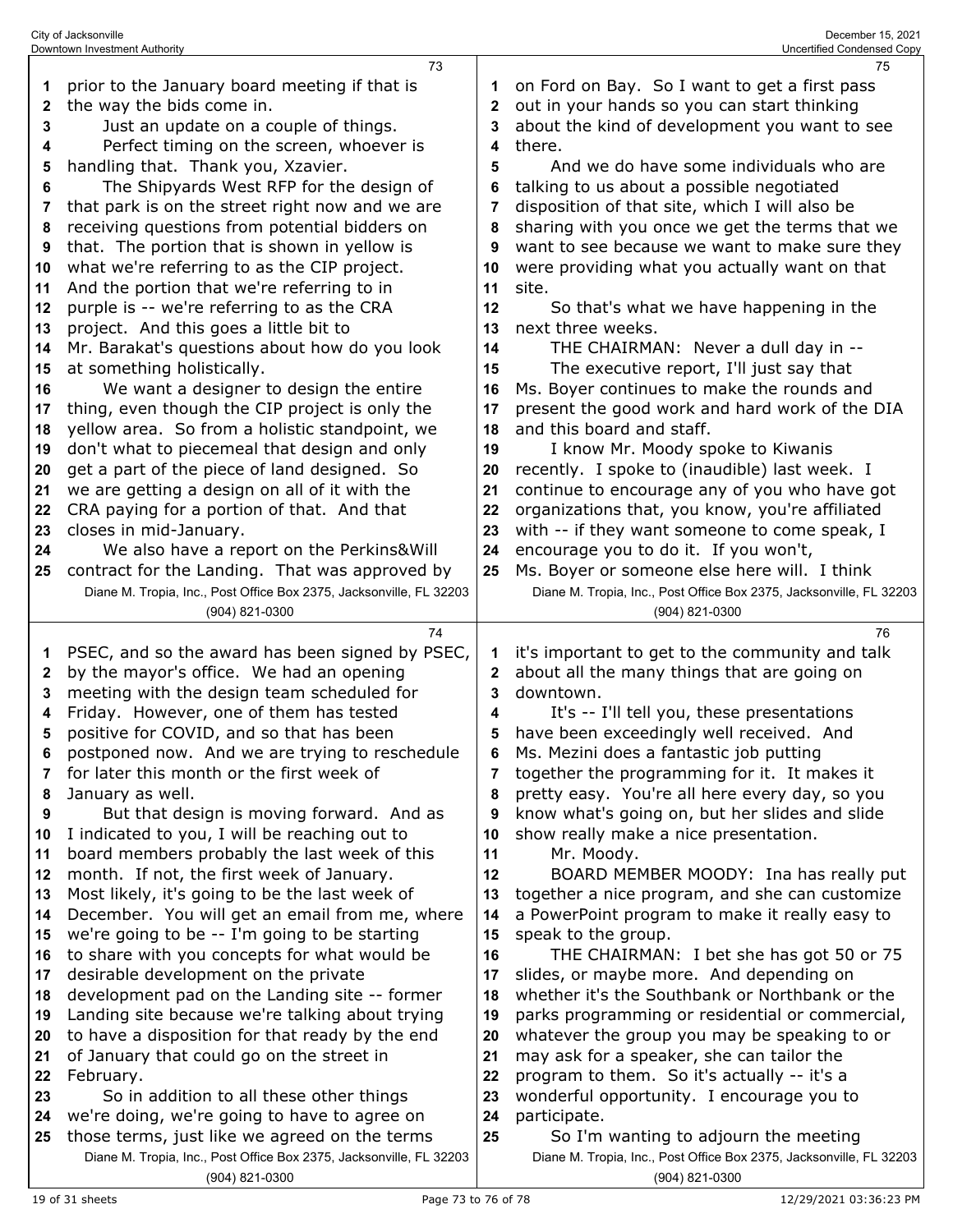|              | 77                                                                             |
|--------------|--------------------------------------------------------------------------------|
| 1            | unless there's any other comments. We're going                                 |
| 2            | to move into our workshop. And the commitment                                  |
| 3            | from Ms. Boyer, I know I'm going hear that                                     |
| 4            | we're going to be out of here in an hour.                                      |
| 5            | BOARD MEMBER WORSHAM: (Inaudible.)                                             |
| 6<br>7       | THE CHAIRMAN: Why don't we do that?<br>We'll take a five-minute break.         |
| 8            | (The foregoing proceedings were adjourned                                      |
| 9            | at 4:46 p.m.)                                                                  |
| 10           |                                                                                |
| 11           |                                                                                |
| 12           |                                                                                |
| 13           |                                                                                |
| 14           |                                                                                |
| 15           |                                                                                |
| 16           |                                                                                |
| 17           |                                                                                |
| 18           |                                                                                |
| 19           |                                                                                |
| 20           |                                                                                |
| 21           |                                                                                |
| 22<br>23     |                                                                                |
| 24           |                                                                                |
| 25           |                                                                                |
|              | Diane M. Tropia, Inc., Post Office Box 2375, Jacksonville, FL 32203            |
|              | (904) 821-0300                                                                 |
|              | 78                                                                             |
| 1            | <b>CERTIFICATE OF REPORTER</b>                                                 |
|              |                                                                                |
| $\mathbf{2}$ |                                                                                |
| 3            | STATE OF FLORIDA)                                                              |
|              |                                                                                |
|              | COUNTY OF DUVAL)                                                               |
| 5<br>6       |                                                                                |
| 7            | I, Diane M. Tropia, Florida Professional                                       |
| 8            | Reporter, certify that I was authorized to and did                             |
| 9            | stenographically report the foregoing proceedings and                          |
| 10<br>11     | that the transcript is a true and complete record of my<br>stenographic notes. |
| 12           |                                                                                |
| 13           |                                                                                |
| 14<br>15     | DATED this 28th day of December 2021.                                          |
| 16           |                                                                                |
| 17           |                                                                                |
| 18           | Diane M. Tropia                                                                |
| 19           | Florida Professional Reporter                                                  |
| 20           |                                                                                |
| 21           |                                                                                |
| 22<br>23     |                                                                                |
| 24           |                                                                                |
| 25           | Diane M. Tropia, Inc., Post Office Box 2375, Jacksonville, FL 32203            |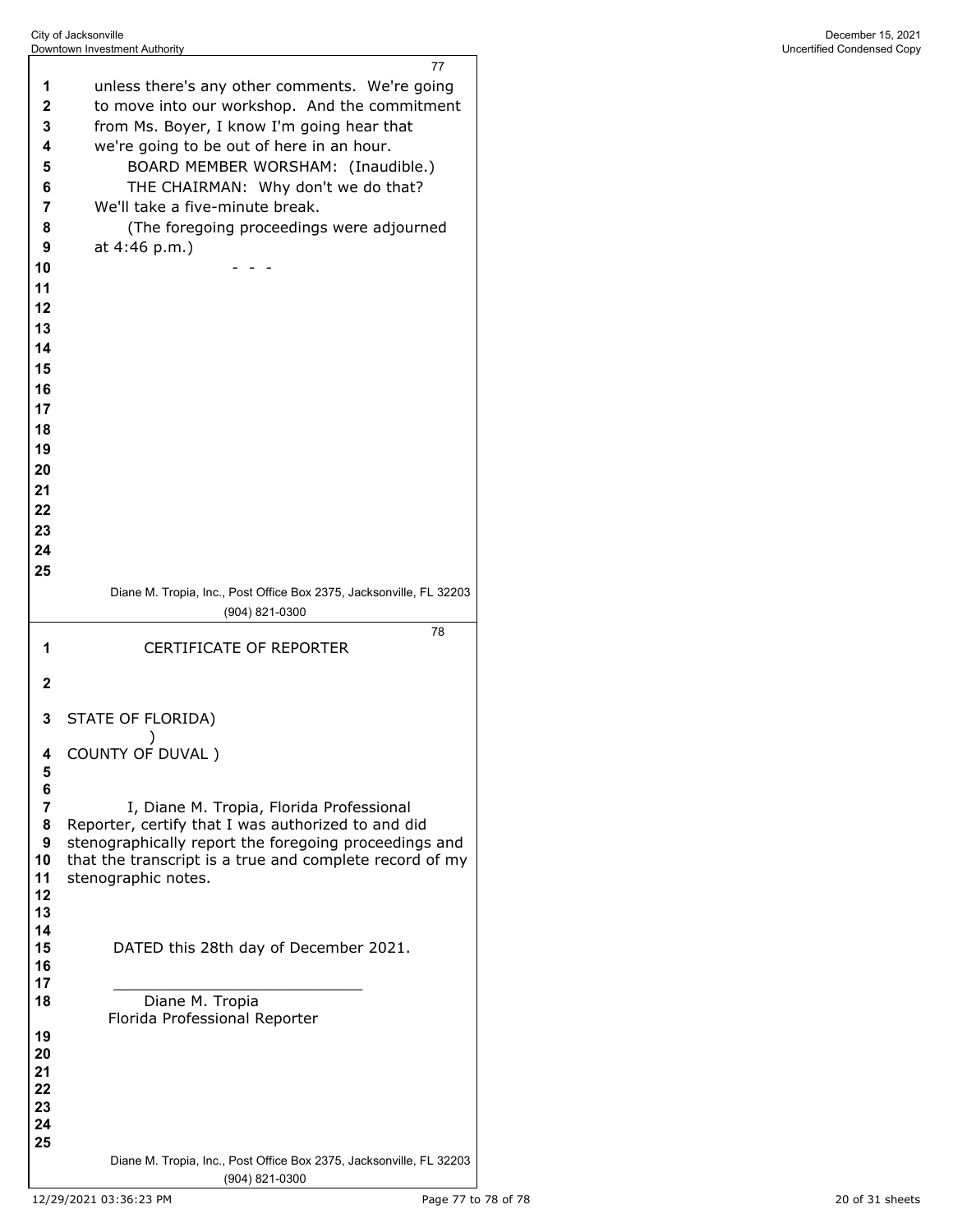|                                    | 20-year [11] - 3:22,                         |                                           | 1:21                                           | announced [1] - 31:25                         |
|------------------------------------|----------------------------------------------|-------------------------------------------|------------------------------------------------|-----------------------------------------------|
| \$                                 | 11:8, 12:19, 12:23,                          | 9                                         | administrative [2] -                           | annual [8] - 7:5, 7:17,                       |
| \$112,000 [1] - 45:19              | 30:13, 35:17, 35:18,                         | $90$ [3] - 7:12, 7:15,                    | 41:24, 69:10                                   | 13:4, 30:7, 44:22,                            |
| $$17$ [1] - 11:20                  | 43:13, 46:4, 60:1,                           | 8:15                                      | advance [1] - 2:5                              | 45:20, 46:11, 48:10                           |
| \$2,385,220 [1] - 3:18             | 65:13                                        |                                           | affect [2] - 7:18, 7:19                        | <b>annually</b> $[1] - 46.5$                  |
| \$2.35 $[1] - 42:12$               | 2021 [4] - 1:6, 2:1, 2:4,                    | A                                         | affiliated $[1]$ - $75:22$                     | annuity [2] - 33:22,                          |
| \$230,000 $[2] - 52:22$            | 78:15                                        |                                           | afternoon [3] - 72:1,                          | 34:11                                         |
| 52:24                              | $2021 - 12 - 01$ [3] - 2:20,                 | able [3] - 22:21, 51:25,                  | 72:5, 72:6                                     | answer [3] - 17:7,                            |
| \$238,000 [1] - 45:18              | 54:11, 68:14                                 | 62:8                                      | agenda [1] - 68:20                             | 37:5, 58:9                                    |
| $$47,000$ [1] - 7:21               | $220$ [1] - 13:8                             | accelerated [1] - 24:6                    | aggregate $[1]$ - 13:5                         | anyway [2] - 43:18,                           |
| $$50$ [1] - 47:20                  | 22nd [2] - 71:8, 71:23                       | accept [2] - 61:14,                       | ago [3] - 6:4, 8:4,                            | 53:19                                         |
|                                    | 238,522 [1] - 3:19                           | 61:16                                     | 26:13                                          | apologies [1] - 3:10                          |
| 1                                  | 23rd [2] - 71:9, 71:10                       | access [1] - 21:12                        | agree [6] - 35:13,                             | apologize [1] - 58:23                         |
|                                    | $25$ [2] - 48:6, 53:13                       | accompanying [1] -                        | 42:11, 42:17, 66:13,                           | applicant $[3] - 3.13$ ,                      |
| $1$ [5] - 10:12, 27:13,            | 28th [1] - 78:15                             | 4:9                                       | 67:11, 74:24                                   | 8:18, 21:10                                   |
| 39:8, 39:22, 48:4                  | $2:00$ [1] - 72:4                            | $act$ [1] - 48:22                         | agreed [8] - 6:25,                             | applicant's [1] - 51:15                       |
| <b>10</b> $[12] - 11.8$ , 24:5,    | $2:25$ [2] - 1:7, 2:1                        | action $[1] - 48:11$                      | 8:17, 40:7, 41:4,                              | appoint [2] - 68:24                           |
| 30:11, 35:22, 36:11,               |                                              | active [1] - 17:25<br>actual [1] - 24:9   | 50:21, 56:11, 56:12,                           | appointed [1] - 69:9                          |
| 37:3, 41:8, 41:13,                 | 3                                            |                                           | 74.25                                          | appreciate [1] - 31:24                        |
| 44:4, 45:19, 51:2,<br>56:23        | $3$ [5] - 4:14, 21:5, 38:6,                  | ad $[1] - 22:4$<br>ADAMS [39] - 1:14,     | agreement [19] - 5:10,<br>18:22, 19:16, 22:23, | approach [4] - 5:25,                          |
| 10-year [2] - 35:17,               | 38:7, 38:15                                  | 9:16, 12:8, 14:24,                        | 33:25, 34:17, 34:19,                           | 21:15, 22:25, 23:8<br>approached [1] - 6:8    |
| 35:24                              | $3 - [1] - 12:11$                            | 15:3, 15:10, 15:17,                       | 37:25, 39:18, 49:21,                           |                                               |
| 117 $[1] - 1.8$                    |                                              | 15:21, 16:13, 17:19,                      | 50:10, 50:11, 50:18,                           | appropriate [1] -<br>67:10                    |
| 14,600,000 [1] - 11:12             | 4                                            | 18:5, 18:17, 19:2,                        | 51:19, 53:3, 60:10,                            | approval $[5]$ - 2:4,                         |
| $14.6$ [1] - 38:13                 |                                              | 19:23, 20:6, 20:13,                       | 66:4, 69:12                                    | 35:9, 43:14, 48:23,                           |
| 14.66 $[1] - 38:12$                | 4 [2] - 39:24, 40:2                          | 20:17, 21:1, 21:4,                        | ahead [1] - 54:9                               | 70:15                                         |
| 14th [3] - 71:7, 72:10,            | 46 $[1] - 7:21$                              | 21:16, 21:24, 22:7,                       | Allen [4] - 18:19,                             | approve [6] - 3:1,                            |
| 72:12                              | 4:46 [1] - 77:9                              | 22:11, 23:11, 46:19,                      | 28:23, 39:7, 61:9                              | 15:19, 36:2, 39:16,                           |
| 15 [5] - 1:6, 2:1, 43:12,          |                                              | 47:15, 48:18, 48:21,                      | allowed $[1] - 7:13$                           | 54:11, 59:15                                  |
| 46:4, 51:2                         | 5                                            | 49:4, 49:7, 49:12,                        | allows [1] - 39:24                             | approved $[4] - 3:16$ ,                       |
| 15-year [3] - 43:13,               |                                              | 52:3, 61:21, 62:6,                        | almost [1] - 29:5                              | 43:15, 73:25                                  |
| 43:17, 46:8                        | $5$ [2] - 4:21, 6:7                          | 62:11, 63:23, 64:16,                      | ALSO $[1] - 1:18$                              | approving [1] - 37:14                         |
| $16$ [1] - 38:5                    | $5.9$ [2] - 39:25, 40:4                      | 66:8, 68:12                               | ameliorates $[1]$ - $63:7$                     | approximates [2] -                            |
| $17$ [1] - 48:5                    | $50$ [2] - 27:12, 76:16                      | <b>Adams</b> $[13] - 12:13$ ,             | amended [2] - 64:24,                           | 38:1, 39:3                                    |
| 17,800,000 [2] - 5:17,             | $500$ [1] - 66:18                            | 14:25, 15:9, 16:22,                       | 68:14                                          | area [3] - 25:2, 65:17,                       |
| 10:12                              | 5th [1] - 71:24                              | 18:3, 20:10, 21:8,                        | amendment [16] -                               | 73:18                                         |
| $17.3$ [1] - 38:9                  |                                              | 22:15, 26:20, 54:25,                      | 50:17, 50:24, 55:4,                            | arrived [1] - 10:23                           |
| 17th $[1] - 2.4$                   | 6                                            | 64:14, 66:7, 68:11<br>Adams' [2] - 27:10, | 55:18, 60:8, 61:6,                             | articulate [1] - 56:1                         |
| 18 [2] - 34:5, 34:8                | 6 [3] - 4:14, 4:21, 6:7                      | 31:10                                     | 61:15, 61:18, 61:20,                           | articulated $[1]$ - 26:23                     |
|                                    | 600 $[1] - 2:20$                             | add $[2] - 60:11, 66:11$                  | 61:24, 62:21, 63:11,                           | <b>aspects</b> [2] - 41:24,                   |
| $\mathbf{2}$                       | 6th $[1] - 72:3$                             | addition [1] - 74:23                      | 63:14, 64:1, 64:21,<br>67:11                   | 41:25                                         |
| $2$ [5] - 10:13, 11:10,            |                                              | additional $[2] - 39:15$ ,                | <b>amount</b> $[30] - 3:20$ ,                  | <b>assessed</b> $[1] - 24:8$                  |
| 12:11, 48:5, 49:8                  | 7                                            | 48:8                                      | 3:21, 5:16, 10:23,                             | assessment [3] -                              |
| 2,000-square-foot [1]              |                                              | address [2] - 36:19,                      | 11:1, 12:2, 24:10,                             | 33:16, 44:11, 53:7<br>assignable $[1]$ - 18:3 |
| $-6:12$                            | $7$ [7] - 5:17, 16:14,                       | 37:6                                      | 24:11, 24:14, 30:3,                            | <b>Assistant</b> [1] - 1:21                   |
| 2,300,000 [1] - 12:21              | 17:23, 18:13, 27:8,                          | <b>addresses</b> [1] - 14:19              | 30:7, 30:8, 30:14,                             | associated $[2] - 13:2$ ,                     |
| $2,385,219$ [1] - 13:6             | 33:11, 50:16                                 | adhere [1] - 20:23                        | 30:15, 42:5, 42:21,                            | 45:21                                         |
| $2.3$ [6] - 38:7, 38:15,           | <b>75</b> [13] - $3.22$ , 11:2,              | adjourn [1] - 76:25                       | 44:20, 44:21, 46:5,                            | assuming [2] - 16:14,                         |
| 52:2, 52:19, 53:8,                 | 12:19, 35:19, 38:8,                          | adjourned $[1]$ - 77:8                    | 46:14, 47:7, 48:3,                             | 25:8                                          |
| 53:11                              | 42:13, 42:15, 42:19,<br>42:21, 43:17, 56:14, | adjustments [1] -                         | 48:8, 48:10, 53:1,                             | attempted $[1]$ - 23:6                        |
| $2.35$ [1] - 42:18                 | 65.13, 76.16                                 | 38:11                                     | 53:10, 53:14, 59:25,                           | attention $[2] - 4.4$ ,                       |
| <b>20</b> [20] - $7:17$ , $7:20$ , | <b>7th</b> [1] - 72:4                        | administered [1] -                        | 60:13                                          | 4:11                                          |
| 8:11, 11:2, 24:5,                  |                                              | 42:6                                      | <b>amounts</b> $[1] - 6:2$                     | <b>audit</b> [1] - 45:21                      |
| 30.9, 37.3, 38.8,                  | 8                                            | administering [1] -                       | <b>analysis</b> $[1]$ - 14:5                   | <b>August</b> [1] - 38:5                      |
| 41.8, 41.13, 43.8,                 |                                              | 46:1                                      | Andy [3] - 18:19, 39:7,                        | <b>AUTHORITY</b> [1] - 1:2                    |
| 44:4, 45:17, 45:20,                | $8$ [1] - 6:7                                | administration [2] -                      | 61:9                                           | authority [1] - 70:5                          |
| 46:1, 50:11, 51:2,                 |                                              | 69:8, 69:11                               | andy [1] - 28:23                               | Authority [1] - 68:19                         |
| 56:14, 56:15, 56:23                |                                              | Administrative [1] -                      | anniversary $[1] - 4:17$                       | authorization [1] -                           |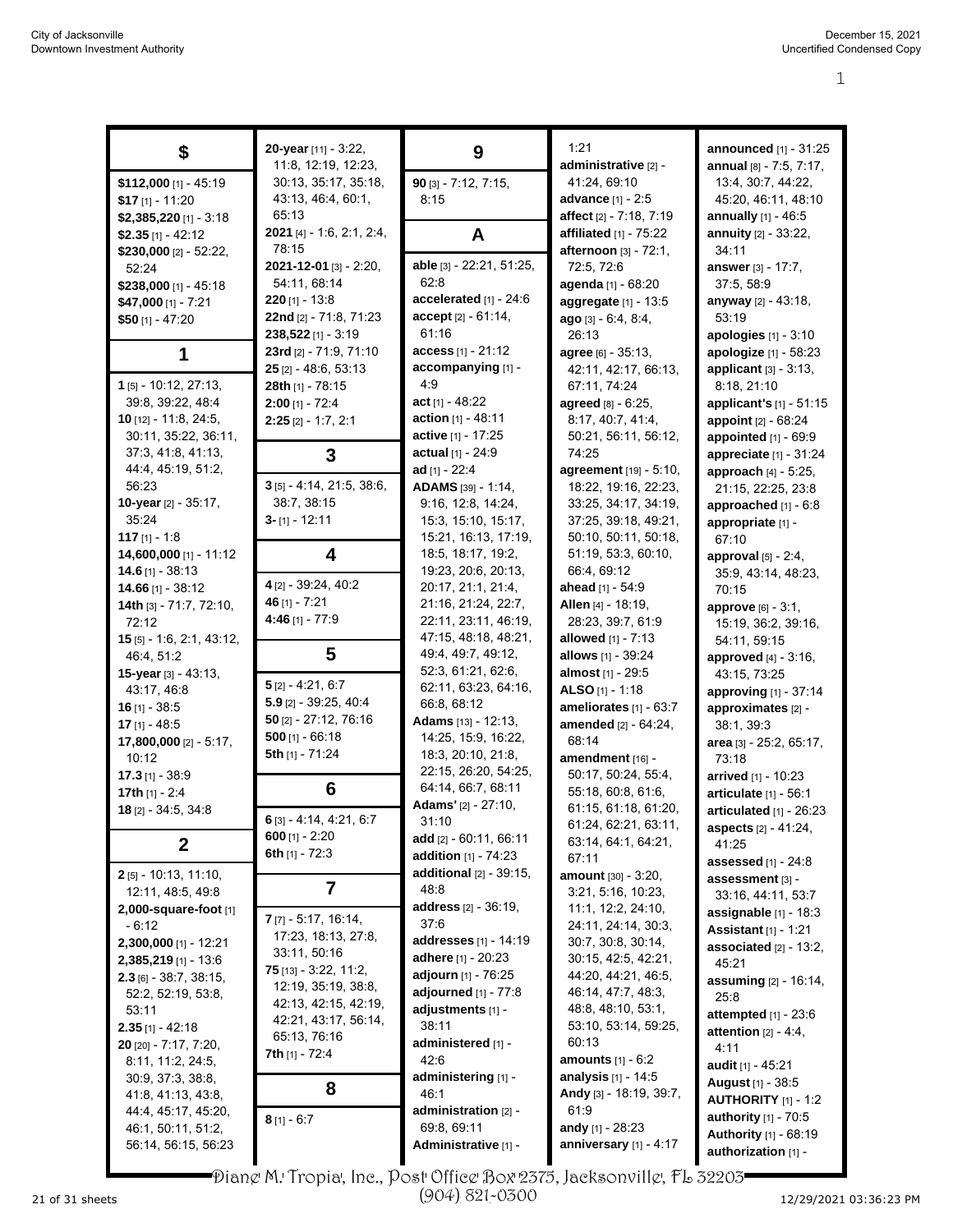| 43:12                          | <b>bidders</b> $[1] - 73.8$         | 61.21, 62:6, 62:11,                         | built [2] - 52:20, 66:17        | 49:17, 52:17, 67:17,                         |
|--------------------------------|-------------------------------------|---------------------------------------------|---------------------------------|----------------------------------------------|
| <b>authorized</b> [1] - 78:8   | bids [3] - 71:22, 72:22,            | 62:23, 63:12, 63:16,                        | Burch [3] - 69:9, 69:18         | 68:22                                        |
| average [2] - 70:2,            | 73.2                                | 63:17, 63:18, 63:19,                        | business $[6]$ - 2:3,           | <b>CHAIRMAN</b> [98] - 2:3,                  |
| 70:6                           | big [2] - 71:14, 71:19              | 63:20, 63:23, 63:24,                        | 2:19, 51:12, 68:18,             | 2:11, 2:15, 2:17,                            |
|                                |                                     | 64:3, 64:6, 64:8,                           |                                 | 7:24, 8:20, 9:6,                             |
| averaged [1] - 69:22           | big-picture [1] - 71:14             | 64:11, 64:13, 64:16,                        | 68:20, 68:23                    | 10:20, 11:6, 13:7,                           |
| award [3] - 6.24, 12:2,        | <b>bigger</b> $[1] - 11:13$         | 64:19, 65:1, 65:8,                          | businesses [1] -                | 13:9, 14:21, 14:25,                          |
| 74:1                           | <b>bit</b> [4] - $29:4$ , $29:11$ , | 65:16, 65:22, 65:25,                        | 60:21                           |                                              |
| awarded $[1] - 6.2$            | 40:22, 73:13                        | 66.3, 66.8, 67.22,                          | buy [2] - 25:21, 57:8           | 15:18, 22:8, 23:13,                          |
| awards [2] - 4:20, 5:20        | <b>bitty</b> $[2] - 66:13, 66:14$   | 67:25, 68:2, 68:5,                          | <b>buys</b> $[1] - 57:9$        | 26:18, 29:12, 31:12,                         |
| aye [10] - 2:16, 63:15,        | <b>blighted</b> [1] - 65:18         |                                             |                                 | 31:18, 32:4, 32:14,                          |
| 63:16, 63:17, 63:18,           | <b>Blue</b> $[1] - 60:21$           | 68:7, 68:10, 68:12,<br>70:13, 70:20, 70:22, | C                               | 32:19, 33:5, 35:13,<br>36:9, 36:12, 36:22,   |
| 63:19, 63:20, 63:21,           | <b>bluntly</b> [2] - 26:22,         | 76:12, 77:5                                 |                                 |                                              |
| 70:19, 70:20                   | 27:19                               | <b>Board</b> $[8] - 1.14, 1.14,$            | calculated $[1] - 12:18$        | 43:11, 43:20, 44:14,<br>44:18, 47:11, 47:13, |
|                                | <b>board</b> $[47] - 3.10, 5.1,$    |                                             | calculating [1] - 17:2          |                                              |
| B                              | 8:5, 9:21, 12:16,                   | 1:15, 1:15, 1:16,                           | calculation [2] -               | 47:25, 49:5, 49:13,                          |
|                                | 13:3, 13:21, 14:3,                  | 1:16, 37:18, 37:20                          | 12:14, 13:2                     | 53:20, 53:24, 54:8,                          |
| <b>backstory</b> $[1] - 20:16$ | 22:16, 22:17, 24:24,                | <b>board's</b> $[3] - 22:19$ ,              | calendar [1] - 13:15            | 54:13, 54:19, 54:21,                         |
| <b>bad</b> [4] - 23:12, 25:14, | 28:16, 34:24, 37:19,                | 27:17, 50:25                                | cancellation [2] -              | 55:7, 55:14, 55:17,                          |
| 62.15, 63.4                    | 37:22, 38:3, 38:16,                 | <b>body</b> [1] - 43:16                     | 5:19, 6:3                       | 55:22, 56:5, 56:8,                           |
| <b>bake</b> $[1] - 30:3$       | 39:2, 39:5, 40:24,                  | <b>bottom</b> $[2] - 21:16$ ,               | capital [2] - 11:12,            | 58:18, 58:21, 58:24,                         |
| <b>baked</b> [4] - 26:25,      | 42:14, 42:20, 48:23,                | 51:17                                       | 21:13                           | 59:2, 59:5, 59:20,                           |
| 29:11, 51:9, 51:21             | 51:11, 58:1, 58:17,                 | <b>bounced</b> [1] - 34:25                  | capped [4] - 44:21,             | 61.5, 61.8, 61.14,                           |
| <b>balance</b> $[1] - 41:23$   | 58:21, 59:22, 66:5,                 | <b>bound</b> [1] - 48:18                    | 47:25, 48:1, 48:2               | 61:17, 62:3, 62:10,                          |
| <b>bandwidth</b> $[1] - 27:4$  | 68:25, 69:2, 69:13,                 | <b>bounds</b> [1] - 45:5                    | capture [1] - 4:15              | 62:20, 63:9, 63:13,                          |
| <b>bank</b> $[1]$ - 25:23      | 69:15, 70:4, 70:15,                 | <b>Boyer</b> $[20] - 7:25$                  | captured [1] - 51:23            | 63:21, 63:25, 64:4,                          |
| <b>BARAKAT</b> [9] - 1.14,     | 70:16, 71:18, 72:11,                | 10:20, 13:1, 15:23,                         | card [1] - 33:17                | 64:7, 64:9, 64:12,                           |
| 33:6, 34:3, 34:7,              | 72:13, 72:16, 72:20,                | 16:7, 23:14, 27:24,                         | care $[7]$ - 25:11, 52:8,       | 64:14, 64:17, 64:20,                         |
| 59.6, 63.20, 64.3,             | 72:24, 73:1, 74:11,                 | 29:15, 31:12, 37:17,                        | 57:2, 57:3, 57:6,               | 65:7, 65:15, 65:21,                          |
| 65:22, 68:5                    | 75:18                               | 42:16, 45:1, 50:1,                          | 57:10, 58:16                    | 65:24, 66:2, 66:7,                           |
| <b>Barakat</b> [8] - 10:3,     | <b>BOARD</b> [131] - 1:3,           | 53:4, 68:21, 69:20,                         | carefully $[1]$ - 27:5          | 66:11, 67:18, 67:23,                         |
| 33:5, 37:7, 59:5,              | 1:12, 2:9, 2:10, 2:14,              | 70:25, 75:16, 75:25,                        | CAROL [1] - 1:13                | 68:1, 68:3, 68:6,                            |
| 64:1, 65:21, 68:4              | 2:16, 9:1, 9:8, 9:16,               | 77:3                                        | case [2] - 30:21, 45:7          | 68:8, 68:11, 68:13,                          |
| <b>Barakat's [1] - 73:14</b>   | 12:8, 14:24, 15:3,                  | <b>BOYER</b> [29] - 1:19,                   | cash [4] - 12:15,               | 68:17, 69:20, 69:24,                         |
| <b>based</b> [12] - 14:4,      | 15:10, 15:17, 15:21,                | 3.8, 8.1, 8.9, 8.11,                        | 16:11, 21:5, 22:4               | 70:7, 70:14, 70:21,                          |
| 29:15, 33:14, 35:17,           | 16:13, 17:19, 18:5,                 | 8:19, 9:10, 9:18,                           | causing [1] - 57:20             | 70:23, 75:14, 76:16,                         |
| 35:18, 38:8, 44:22,            | 18:17, 19:2, 19:23,                 | 11:5, 12:20, 15:15,                         | CEO [4] - 12:25,                | 77:6                                         |
| 44:23, 46:20, 47:10,           | 20:6, 20:13, 20:17,                 | 16:12, 19:10, 19:12,                        | 28:11, 37:12, 71:2              | chairwoman [1] - 37:9                        |
| 53:2, 53:6                     | 21:1, 21:4, 21:16,                  | 22:15, 23:18, 24:2,                         | certain [4] - 23:2,             | challenging [1] -                            |
| <b>basis</b> $[1] - 44:23$     | 21:24, 22:7, 22:11,                 | 28:1, 28:6, 29:17,                          | 26:9, 52:25, 60:13              | 21:11                                        |
| Bay [3] - 71:8, 71:21,         | 23:11, 23:14, 23:19,                | 34:2, 45:2, 49:23,                          | <b>certainly</b> $[2] - 23.8$ , | change [1] - 4:15                            |
| 75:1                           | 24:15, 26:19, 28:3,                 | 50:5, 50:7, 68:22,                          | 27:17                           | changed [5] - 4:21,                          |
| <b>beautiful</b> [1] - 52:20   | 28:7, 29:14, 32:6,                  | 69:23, 70:1, 71:1                           | <b>CERTIFICATE [1] -</b>        | 11:18, 38:20, 41:8,                          |
| <b>becomes</b> $[2] - 45:19$ , | 32:18, 32:21, 33:6,                 | <b>brain</b> $[2] - 27:4, 55:12$            | 78:1                            | 61.9                                         |
| 47:20                          | 34:3, 34:7, 34:23,                  | <b>brand</b> [1] - 20:18                    | Certificate $[1] - 7:2$         | changes [4] - 4:5,                           |
| <b>begin</b> $[1]$ - 4:16      | 36:8, 36:10, 36:25,                 | <b>BRAXTON</b> [1] - 1:13                   | certify $[1] - 78.8$            | 12:5, 71:18, 72:24                           |
| <b>beginning</b> $[1] - 5:16$  | 41:7, 41:12, 43:19,                 | <b>break</b> $[1] - 77:7$                   | cetera [5] - 19:18,             | chart $[1] - 10:10$                          |
| behalf [1] - 70:18             | 43.22, 44.16, 46.15,                | <b>bricks</b> $[1] - 11.24$                 | 21:13, 24:24, 25:23,            | chief $[1] - 69:10$                          |
| beneficial $[1]$ - $25:1$      | 46:19, 47:15, 48:18,                | <b>brief</b> $[1] - 9:1$                    | 50:20                           | <b>Chief</b> $[1] - 1:19$                    |
| <b>benefit</b> $[4] - 13:11$ , | 48:21, 49:4, 49:7,                  | <b>bring</b> $[3]$ - 3:5, 39:5,             | Chair [16] - 1:13, 9:10,        | <b>CHISHOLM</b> [1] - 1:21                   |
| 21:20, 36:5, 63:3              | 49:12, 49:17, 49:24,                | 49:5                                        | 12:12, 12:20, 12:25,            | choice [1] - 50:23                           |
| <b>best</b> $[1] - 51:15$      | 50:6, 51:5, 52:3,                   | <b>Brooklyn</b> [2] - 3:6,                  | 15.8, 16.21, 18.2,              | choose [1] - 18:25                           |
| <b>bet</b> $[1]$ - 76:16       | 53:22, 54:1, 54:3,                  | 66:16                                       | 20.9, 21.7, 22.15,              | <b>Churchwell</b> [1] - 71:6                 |
| <b>better</b> $[4] - 11.24$ ,  | 54:5, 54:7, 54:9,                   | <b>brought</b> $[3] - 15:23$ ,              | 22:18, 29:18, 41:14,            | CIP $[2] - 73:10, 73:17$                     |
| 22:13, 39:23, 40:3             | 54:10, 54:17, 54:20,                | 16:17, 17:11                                | 42:2, 50:7                      | <b>citizens</b> $[1] - 66:20$                |
| <b>between</b> $[5] - 3:17$ ,  | 55:3, 55:11, 55:15,                 | <b>bucket</b> $[2] - 56:17$ ,               | chair $[3] - 2:23, 7:22,$       | Citrano [3] - 69:7,                          |
| 16:6, 33:12, 34:20,            | 55:20, 56:3, 56:6,                  | 58:3                                        | 46:24                           | 69:19, 70:17                                 |
| 54:24                          | 56.9, 57:22, 58:15,                 | <b>budgeting</b> $[1] - 46:13$              | chairman [2] - 11:16,           | <b>CITY</b> $[1] - 1:1$                      |
| <b>beyond</b> $[2] - 26.9$ ,   | 58:20, 58:23, 59:1,                 | <b>build</b> [2] - 12:6, 30:17              | 66:10                           | city $[1] - 63.3$                            |
| 41:25                          | 59.4, 59.6, 59.21,                  | <b>building</b> [2] - 24:24,                |                                 | City [12] - 1:7, 15:19,                      |
|                                | 61:7, 61:13, 61:16,                 | 57:4                                        | Chairman [8] - 1:13,            | 22:5, 33:4, 35:8,                            |
| <b>BID</b> [2] - 71:15, 72:13  |                                     |                                             | 13:18, 33:7, 36:18,             |                                              |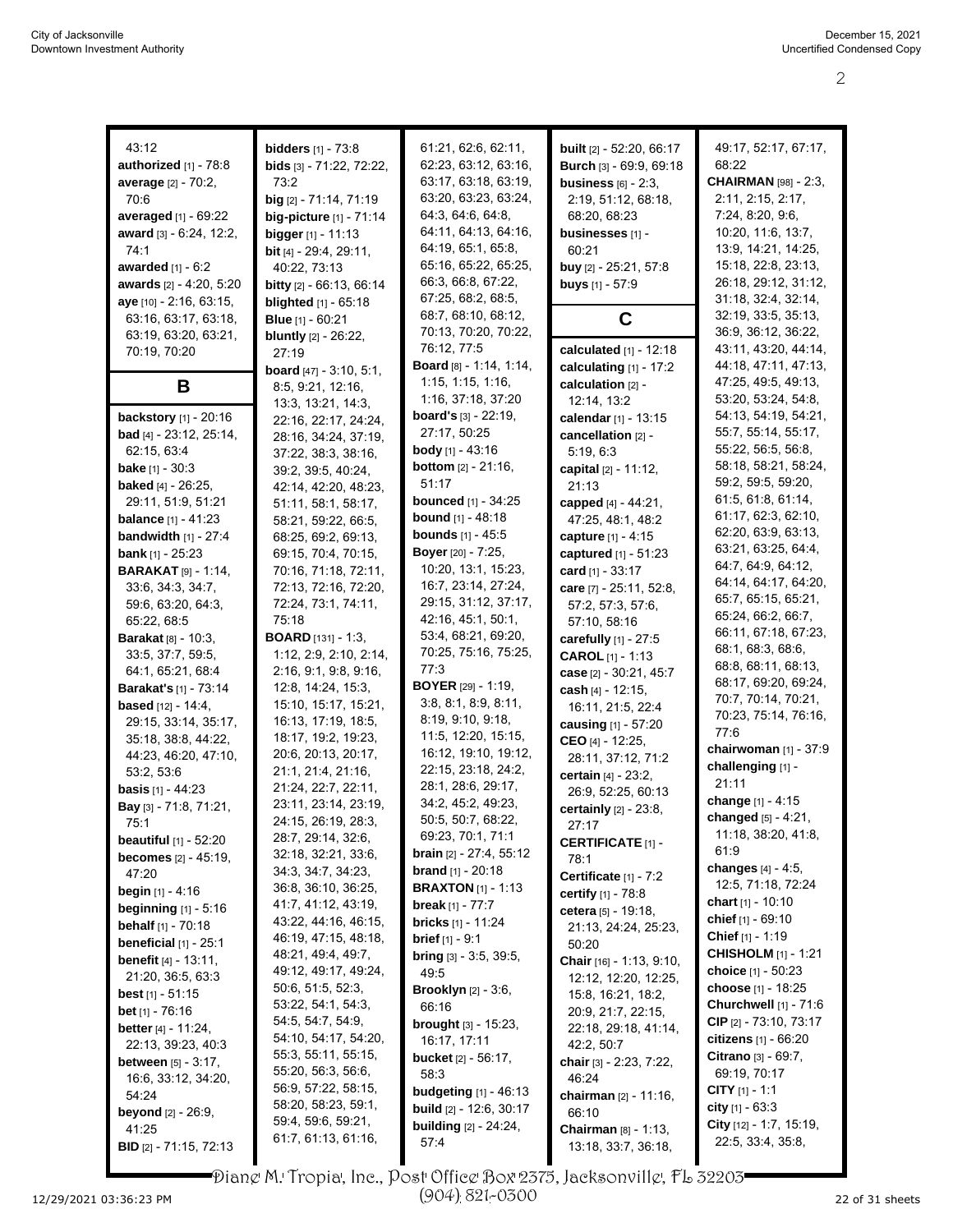3

| 43:14, 44:19, 47:2,          | complete [1] - 78:10         | corporate [3] - 27:1,          | 39:7, 40:5, 48:12,            | development [26] -           |
|------------------------------|------------------------------|--------------------------------|-------------------------------|------------------------------|
| 47:3, 47:7, 53:11,           | completely [2] - 18:7,       | 27:10, 51:22                   | 50:3, 50:9, 56:13,            | 3:24, 4:8, 5:7, 7:6,         |
| 63:8                         | 53:2                         | correct [22] - 8:10,           | 59:16, 62:15, 63:1,           | 11:21, 13:24, 13:25,         |
| City's [1] - 53:16           | completion [12] -            | 8:16, 13:1, 13:17,             | 65:12                         | 27:22, 30:5, 33:19,          |
| clarification [2] - 8:1,     | 4:18, 5:5, 8:12,             | 15:9, 19:5, 21:2,              | dealing [1] - 52:10           | 33:25, 34:17, 34:19,         |
| 54:22                        | 41:16, 41:17, 41:18,         | 22:6, 23:18, 27:25,            | debate [2] - 16:6,            | 38:9, 38:10, 45:15,          |
| clarify [2] - 8:5, 19:20     | 42:1, 45:13, 45:14,          | 34:1, 34:6, 41:13,             | 30:21                         | 46:10, 47:10, 60:10,         |
| clarity [1] - 28:18          | 56:18, 56:20                 | 46:18, 49:22, 50:5,            | debating [1] - 28:13          | 60:16, 60:19, 66:4,          |
| clawback [5] - 6:2,          | complicated [1] - 35:5       | 61:13, 64:16, 69:22,           | debt [1] - 21:13              | 66:12, 74:17, 74:18,         |
| 8:24, 23:10, 23:23,          | component [1] - 6:19         | 69:23, 69:25, 70:1             | <b>December</b> $[4] - 1:6$ , | 75:3                         |
| 24:19                        | concept [5] - 9:19,          | correctly [1] - 37:16          | 2:1, 74:14, 78:15             | developments [1] -           |
| cleanly [1] - 58:2           | 20:11, 21:8, 52:16,          | <b>corridor</b> $[1] - 60:17$  | decide [1] - 70:5             | 59:14                        |
| clear [6] - 8:22, 10:22,     | 55:15                        | cost [4] - 11:21, 38:9,        | decided [2] - 10:16,          | DIA $[6] - 1:19, 1:20,$      |
| 12:21, 22:9, 43:15,          | concepts [3] - 55:14,        | 38:10, 45:24                   | 47:18                         | 37:12, 43:23, 65:10,         |
| 50:18                        | 56:2, 74:16                  | <b>Council</b> [10] - 9:13,    | decision $[3] - 42:14$ ,      | 75:17                        |
| clearly [1] - 19:19          | <b>concern</b> [1] - 58:10   | 9:20, 15:19, 32:24,            | 42:20, 70:5                   | Diane [3] - 1:9, 78:7,       |
| clerical [1] - 29:4          | concerned [3] - 31:5,        | 35:8, 43:14, 44:19,            | decreased [1] - 13:15         | 78:18                        |
| closed [1] - 8:14            | 36:12, 50:14                 | 45:3, 45:12, 71:19             | deemed [1] - 5:21             | dictated [1] - 66:6          |
| closes [2] - 71:7,           | concerning [1] - 52:5        | <b>Counsel</b> [1] - 1:20      | deference [1] - 51:9          | Diebenow [10] - 3:13,        |
| 73:23                        | concerns [4] - 33:23,        | <b>Counsel's</b> [1] - 39:19   | definitely [1] - 46:6         | 28.9, 29.19, 31.14,          |
| closing [8] - 4:19,          | 36:19, 37:6, 51:9            | counterpoint [1] -             | delay [1] - 32:7              | 41.7, 49.19, 66.24,          |
| 18:22, 61:12, 71:4,          | <b>confirm</b> $[1] - 68:25$ | 48:12                          | deliver [1] - 34:5            | 67:6, 67:18, 68:17           |
| 71:7, 71:8, 71:9,            | confirmed [1] - 52:25        | <b>COUNTY [1] - 78:4</b>       | delivered [1] - 59:18         | <b>DIEBENOW</b> [17] -       |
| 71:10                        | conflicted [1] - 60:24       | <b>couple</b> [6] - 4:12,      | denying [1] - 37:11           | 31:17, 31:24, 36:18,         |
| closure [1] - 7:12           | consecutive [1] - 3:20       | 10:21, 23:22, 36:25,           | dependent [2] - 17:3,         | 37:5, 41:9, 42:9,            |
| $CO$ [1] - 52:24             | consideration [1] -          | 45:11, 73:3                    | 24:8                          | 43:18, 46:23, 47:17,         |
| coffers $[1] - 53:16$        | 6:6                          | course [1] - 39:14             | deputy [1] - 69:10            | 48.2, 48.20, 48.25,          |
| coin $[1] - 9.4$             | considerations [2] -         | courthouse [1] - 69:1          | derived [1] - 3:21            | 49:10, 52:17, 66:10,         |
| collaboration [1] -          | 6:14, 6:16                   | covered [1] - 3:25             | design [6] - 73:6,            | 67:7, 68:16                  |
| 27:22                        | consistency [4] - 5:3,       | COVID [1] - 74:5               | 73:16, 73:19, 73:21,          | Diebenow's [1] -             |
| collected $[1] - 24.9$       | 15:16, 20:22, 20:23          | <b>CRA</b> [6] - 43:16, 45:5,  | 74:3, 74:9                    | 62:17                        |
| collection $[1]$ - 16:4      | consistent $[4]$ - 4:20,     | 71:15, 72:14, 73:12,           | designed [1] - 73:20          | difference $[4]$ - $9:3$ ,   |
| comfort [1] - 32:13          | 11:17, 12:1, 12:3            | 73:22                          | designer [1] - 73:16          | 16:5, 33:12, 70:2            |
| comfortable [6] -            | consultant $[1]$ - 5:16      | craft $[1] - 16.8$             | desirable [1] - 74:17         | different $[9] - 5:22$ ,     |
| 23:9, 28:8, 28:11,           | contention $[1] - 8:3$       | <b>CRAIG</b> $[1] - 1:15$      | detail [2] - 4:11, 39:17      | 11:10, 15:12, 26:12,         |
| 29:7, 32:11, 42:23           | context [5] - 17:9,          | created [1] - 47:5             | details [6] - 23:4, 35:4,     | 27:2, 27:8, 27:13,           |
| coming [3] - 71:11,          | 33:10, 37:8, 38:5,           | creating $[1] - 15.4$          | 35:11, 40:21, 42:22,          | 40:1, 40:8                   |
| 71:13, 72:19                 | 49:1                         | criteria [1] - 45:4            | 50:12                         | dining $[1] - 6:17$          |
| commencing [1] - 1:7         | contingent $[1] - 7:6$       | Cross [1] - 60:22              | determining [1] - 42:4        | directed $[2] - 3:2$ ,       |
| <b>comment</b> [2] - 29:25,  | <b>continue</b> [6] - 9:25,  | cumbersome [1] -               | developed [1] - 65:20         | 40:18                        |
| 46:25                        | 19.8, 31.13, 58.1,           | 21:12                          | developer [35] - 4:6,         | directing [1] - 37:11        |
| comments $[13]$ -            | 62:9, 75:21                  | <b>current</b> $[5] - 13:14$ , | 5:9, 6:4, 7:16, 9:23,         | direction [12] - 3:3,        |
| 32:16, 35:3, 35:14,          | continued $[1] - 7:5$        | 36:17, 49:15, 62:1             | 14:13, 16:10, 16:16,          | 12:5, 22:20, 23:5,           |
| 36:23, 58:25, 59:2,          | continues [1] - 75:16        | customize [1] - 76:13          | 17:13, 19:22, 22:21,          | 37:22, 38:2, 39:15,          |
| 59.4, 62.20, 63.10,          | continuing $[2] - 42:2$ ,    | cycle [1] - 31:20              | 23:21, 24:12, 25:14,          | 40.24, 42:24, 43:2,          |
| 65:23, 66:1, 71:17,          | 45:25                        |                                | 29:20, 31:16, 33:18,          | 46:7, 46:8                   |
| 77:1                         | contract [2] - 56:2,         | D                              | 33:21, 35:22, 36:2,           | <b>Director</b> $[1] - 1:20$ |
| commercial [1] -             | 73:25                        |                                | 36:15, 37:4, 37:12,           | disagree [4] - 35:2,         |
| 76:19                        | control [14] - 17:25,        | dark $[2] - 6:22, 7:14$        | 38.1, 39.2, 42.10,            | 35:10, 60:4, 60:23           |
| Commissioner [1] -           | 18:11, 18:12, 19:4,          | <b>date</b> $[2] - 4.18, 4.19$ | 42:17, 44:6, 46:20,           | disappears $[1]$ - 30:22     |
| 37:7                         | 19:17, 29:1, 39:13,          | <b>DATED</b> $[1]$ - 78:15     | 52:12, 57:2, 65:11,           | <b>discount</b> $[1] - 43.3$ |
| commitment [3] -             | 50:19, 55:1, 61:3,           | <b>dates</b> [1] - 71:4        | 67:1, 67:4                    | <b>discuss</b> $[1] - 61:19$ |
| 6:15, 17:15, 77:2            | 61:11, 61:24, 62:3,          | <b>DAVID</b> $[1]$ - 1:16      | developer's [2] -             | discussed $[6]$ - 8:17,      |
| <b>Committee</b> [2] - 70:3, | 62:4                         | days $[4] - 7:9, 7:12,$        | 19:12, 21:19                  | 9:20, 21:9, 23:15,           |
| 72:10                        | conversation [4] -           | 7:15, 8:15                     | developers [7] - 3:5,         | 60:20                        |
| <b>committee</b> [6] - 2:24, | 21:10, 29:16, 31:13,         | <b>DDRB</b> $[1] - 6:16$       | 17:21, 20:1, 28:17,           | discussing $[1]$ - 5:1       |
| 3.2, 65.10, 69.1,            | 37:24                        | <b>de</b> [1] - 19:6           | 33:15, 36:4, 53:9             | discussion $[9] - 2.13$ ,    |
| 70:12, 70:17                 | conversations [3] -          | deal [18] - 9:24, 20:18,       | developing [1] - 57:5         | 5:13, 9:2, 34:24,            |
| community $[1]$ - 76:1       | 10:16, 26:17, 29:24          | 23:12, 23:20, 24:13,           | Development [1] -             | 54:24, 59:22, 59:23,         |
| company [1] - 66:18          | Corner [1] - 17:21           | 25:14, 25:23, 37:8,            | 1:20                          | 61:18, 64:23                 |

Diane M. Tropia, Inc., Post Office Box 2375, Jacksonville, FL 32203

(904) 821-0300

U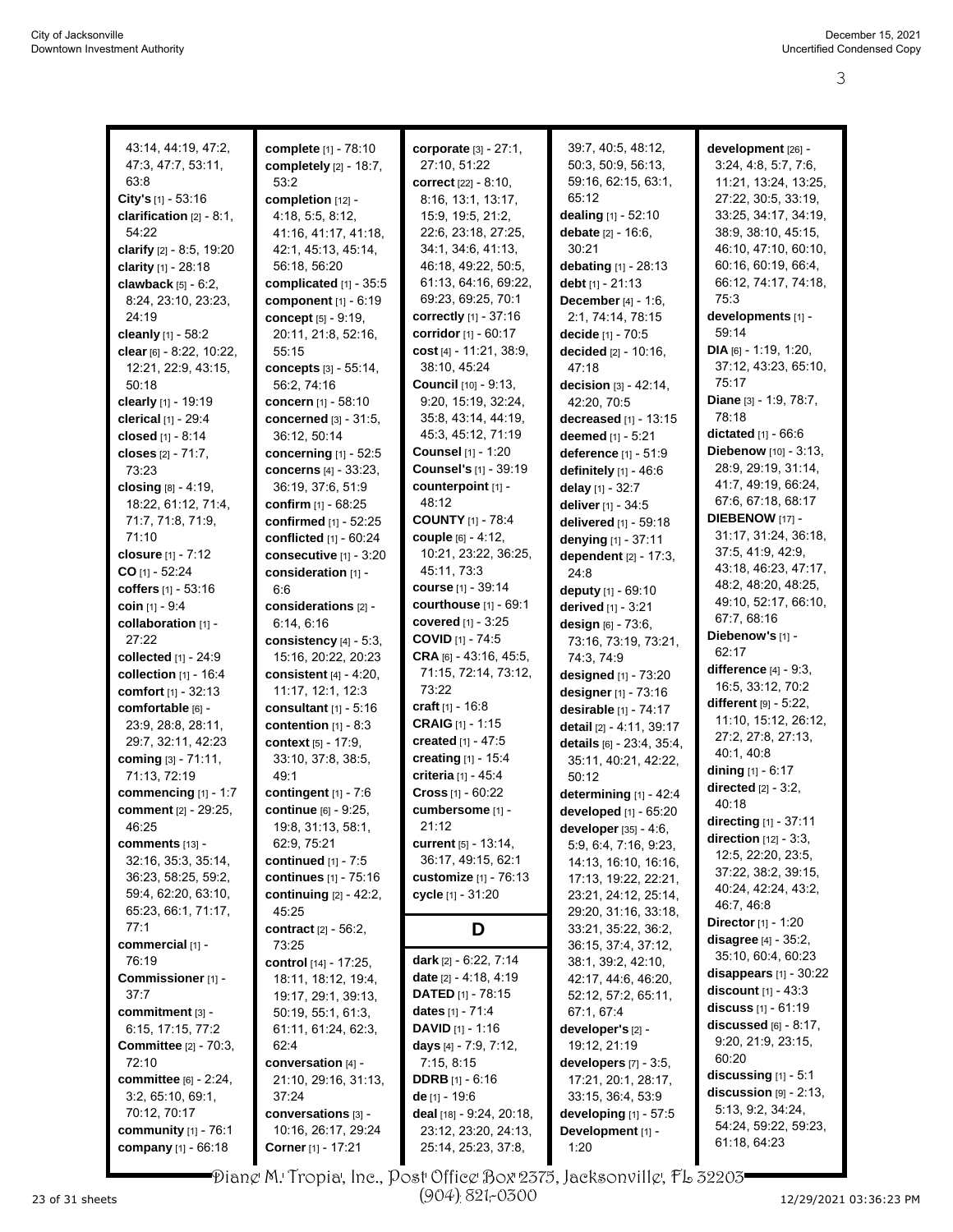| <b>Discussion</b> [1] - 55:9<br>discussions [1] -<br>72:18<br>Disposition [3] - 71:4,<br>71:5, 72:8<br>disposition $[4]$ - $69:1$ ,<br>71:22, 74:20, 75:7<br>distinction $[1]$ - 13:19<br>divide [1] - 46:3<br>document [4] - 11:11,                                                                                                                                                                                           | end [4] - 37:10, 38:3,<br>71:16, 74:20<br>ends [1] - 25:16<br>enrich [1] - 9:23<br>enrichment [1] - 10:14<br>entertain [2] - 7:22,<br>23:8<br>entire [3] - 20:2,<br>49:25, 73:16<br>entirely [1] - 24:10                                                                                                                                                                                                                                                              | expressed [1] - 70:11<br>extend [1] - 30:9<br>extended [2] - 15:25,<br>24:5<br>extended-stay [1] -<br>15:25<br>extent [2] - 20:24,<br>31:3<br>F                                                                                                                                                                                                                                                                                                   | 37:2, 41:11, 47:13,<br>71.6, 71.25, 74.7,<br>74:12, 75:1<br>FIS $[1]$ - 60:21<br>fit $[1] - 58:2$<br>five [36] - 5:9, 6:1, 8:9,<br>8:23, 9:2, 9:11, 9:12,<br>9:15, 9:19, 20:25,<br>22:10, 22:12, 23:25,<br>25:20, 25:25, 32:10,                                                                                                                                                                                 | <b>FPR</b> $[1] - 1:9$<br>frame $[2] - 23:7, 60:2$<br>Friday [3] - 72:12,<br>72:13, 74:4<br>friendly [2] - 55:4,<br>60:8<br><b>FROATS</b> $[25] - 1:15$<br>2:9, 23:14, 23:19,<br>24:15, 36:8, 36:10,<br>36:25, 41:7, 41:12,                                                                                                                                |
|--------------------------------------------------------------------------------------------------------------------------------------------------------------------------------------------------------------------------------------------------------------------------------------------------------------------------------------------------------------------------------------------------------------------------------|-----------------------------------------------------------------------------------------------------------------------------------------------------------------------------------------------------------------------------------------------------------------------------------------------------------------------------------------------------------------------------------------------------------------------------------------------------------------------|---------------------------------------------------------------------------------------------------------------------------------------------------------------------------------------------------------------------------------------------------------------------------------------------------------------------------------------------------------------------------------------------------------------------------------------------------|-----------------------------------------------------------------------------------------------------------------------------------------------------------------------------------------------------------------------------------------------------------------------------------------------------------------------------------------------------------------------------------------------------------------|------------------------------------------------------------------------------------------------------------------------------------------------------------------------------------------------------------------------------------------------------------------------------------------------------------------------------------------------------------|
| 38:21, 40:14, 41:6<br>dollars $[9] - 16:3$ ,<br>16:4, 17:10, 21:25,<br>49.9, 52.6, 52.15,<br>52:18, 62:9<br>done [7] - 26:8, 31:1,<br>43:21, 51:4, 56:15,<br>67:1, 67:3<br>down [9] - 11:23, 19:6,<br>32:7, 39:22, 40:16,                                                                                                                                                                                                      | entirety [1] - 50:2<br>entities $[1] - 29:1$<br>entity $[1] - 55:13$<br>equal [2] - 3:19, 37:13<br>equate [1] - 60:1<br>equity [10] - 16:24,<br>17:4, 17:14, 18:12,<br>21:13, 21:18, 39:25,<br>40:3, 40:8, 62:1<br>equivalency [3] -                                                                                                                                                                                                                                  | facilitating $[1]$ - 31:11<br>fact [6] - 34:10, 44:2,<br>47:3, 56:22, 57:11,<br>57:19<br>factor $[1] - 14:15$<br>factors [1] - 24:3<br>fair [5] - 28:3, 37:25,<br>48:13, 65:12<br>fairly $[1] - 72:16$                                                                                                                                                                                                                                            | 34:18, 38:18, 38:24,<br>40:19, 41:4, 47:8,<br>48:14, 52:9, 54:4,<br>54:14, 54:16, 54:17,<br>59.7, 60.15, 61.3,<br>61:12, 63:5, 63:6,<br>67:14, 77:7<br>five-minute [1] - 77:7<br>five-year $[7] - 8:23$ ,<br>9:15, 9:19, 22:10,                                                                                                                                                                                 | 43:19, 43:22, 44:16,<br>46:15, 53:22, 54:3,<br>56:9, 58:15, 58:20,<br>58:23, 59:1, 63:18,<br>64:8, 65:8, 67:25<br><b>Froats</b> $[15] - 15:2$ ,<br>23:13, 26:20, 35:3,<br>36:22, 36:23, 41:15,<br>42:3, 42:9, 44:15,<br>56:8, 58:18, 64:7,                                                                                                                 |
| 40:18, 44:23, 53:6,<br>71:13<br>downside $[1] - 47:2$<br>Downtown [2] - 68:19,<br>71.9<br><b>DOWNTOWN</b> $[1] - 1:2$<br><b>downtown</b> [7] - 3:24,<br>4.8, 5.6, 7.5, 13.17,<br>25:2, 76:3                                                                                                                                                                                                                                    | 42.12, 42.15, 42.18<br>equivalent $[2] - 3:22$ ,<br>42:21<br>error [2] - 4:15, 19:1<br>errors [1] - 54:13<br>essentially [1] - 33:15<br>established [2] -<br>10:10, 20:24<br>establishing [1] - 5:18                                                                                                                                                                                                                                                                  | fairness [1] - 44:15<br>fantastic [1] - 76:6<br>far $[2] - 40:23, 51:17$<br>fault [1] - 29:9<br>favor [28] - 2:15,<br>26:12, 27:15, 27:16,<br>60:14, 61:1, 63:8,<br>63:15, 64:1, 64:5,<br>64:8, 64:10, 64:11,<br>64:18, 64:20, 65:9,                                                                                                                                                                                                              | 22:12, 25:25, 60:15<br>fixed [7] - 10:18, 30:6,<br>30:14, 33:18, 46:11,<br>48:10, 53.6<br>flat $[2] - 23:10, 24:14$<br>fleshed $[4] - 19.18$ ,<br>28:21, 32:22, 58:13<br>flip $[1] - 9.4$<br>float $[1] - 53.6$<br>floor [1] - 36:24                                                                                                                                                                            | 65:7, 67:24<br>Froats' [1] - 29:25<br>front $[2] - 2:7, 4:3$<br>fruition [1] - 14:7<br>frustrated $[3] - 49:2$ ,<br>49:7, 56:10<br>fulfill $[1]$ - 59:13<br>full $[4] - 3.9, 4.23,$<br>42:25, 70:5<br>fully [2] - 46:20, 51:20                                                                                                                             |
| draft [2] - 19:15, 55:24<br><b>drafted</b> $[2] - 27:3$ ,<br>27:19<br>drafting [1] - 4:15<br>dull [1] - 75:14<br>during [2] - 18:21,<br>61:11<br><b>DUVAL</b> [1] - 78:4<br><b>Duval</b> $[1] - 1.8$                                                                                                                                                                                                                           | et [5] - 19:17, 21:13,<br>24:24, 25:23, 50:20<br>evaluated [2] - 10:24,<br>69:5<br>event [5] - 7:11, 8:25,<br>18:19, 55:12, 65:20<br>exact [1] - 47:16<br>exactly [3] - 38:16,<br>39:1, 40:17                                                                                                                                                                                                                                                                         | 65:14, 65:16, 66:6,<br>66:12, 67:25, 68:2,<br>68:3, 68:5, 68:7,<br>68.8, 68.10, 70.19<br>feasible $[1] - 23.7$<br>feature [1] - 24:19<br>February [1] - 74:22<br>Fed $[2] - 31:25, 33:2$<br>feedback [1] - 34:21                                                                                                                                                                                                                                  | Florida [4] - 1:8, 1:10,<br>78:7, 78:18<br><b>FLORIDA</b> $[1]$ - 78:3<br>flows $[1] - 12:15$<br>focus $[1] - 32.8$<br>folks [2] - 17:21, 37:23<br>follow [1] - 18:24<br>following [2] - 18:22,<br>61:12                                                                                                                                                                                                        | <b>function</b> $[1] - 51:13$<br>functional $[1]$ - $6:23$<br>functions $[1]$ - 14:2<br>fund [2] - 19:8, 41:16<br>fundamental [1] -<br>49:18<br>funded [1] - 16:10<br>funding [5] - 4:16,<br>4:22, 6:15, 7:5, 17:2                                                                                                                                         |
| Е<br>eager [1] - 28:17                                                                                                                                                                                                                                                                                                                                                                                                         | example [3] - 11:23,<br>22:25, 39:22<br>exceedingly [1] - 76:5<br><b>exceeds</b> $[2] - 10:12$                                                                                                                                                                                                                                                                                                                                                                        | felt [2] - 21:11, 24:25<br>few [2] - 14:24, 51:10<br>FF&E $[1] - 11:22$                                                                                                                                                                                                                                                                                                                                                                           | <b>Ford</b> $[3] - 71.8$ , $71.21$ ,<br>75:1<br>foregoing $[4] - 16.4$ ,                                                                                                                                                                                                                                                                                                                                        | future [2] - 6:3, 7:19<br>G                                                                                                                                                                                                                                                                                                                                |
| easy [3] - 30:3, 76:8,<br>76:14<br>echo [2] - 26:19, 52:3<br>economic [6] - 3:24,<br>5.6, 7.6, 30.4, 45.14,<br>46:10<br>economy $[1] - 44.24$<br>effective $[1] - 4.19$<br>effectively $[1]$ - 34:3<br>eight $[1] - 7:9$<br>either [2] - 32.9, 53:15<br>eligibility $[1]$ - 4:22<br>eligible $[2] - 6.14, 15.5$<br>eliminating [1] - 26:16<br>email [4] - 69:2, 70:8,<br>72:2, 74:14<br>encourage [3] - 75:21,<br>75:24, 76:23 | 10:13<br>exception $[1]$ - 22:3<br>exceptions [1] - 51:11<br>excluded $[1]$ - 11:23<br>exclusions $[1]$ - 11:22<br><b>executed</b> [1] - 33:25<br>execution $[3] - 4:19$ ,<br>34:16, 34:18<br>executive [1] - 75:15<br><b>Executive</b> [1] - 1:19<br><b>exist</b> $[5] - 36.6$ , $36.8$ ,<br>52:19, 53:8, 53:15<br><b>exists</b> $[2] - 47:5, 53:9$<br><b>exit</b> $[5] - 18:20, 19:2,$<br>27:12, 28:24, 34:9<br><b>expects</b> [1] - 45:12<br>experience [1] - 26:4 | fifth [3] - 16:6, 18:16,<br>18:25<br>figure [2] - 32:3, 41:1<br>final $[3] - 4.5, 4.12,$<br>15:19<br><b>finalize</b> $[1]$ - 71:14<br>finalized $[1]$ - $72:20$<br>finally $[1] - 7:11$<br>financial $[1]$ - 14:6<br>fine [5] - 14:12, 16:2,<br>52:1, 52:15, 57:1<br>fine-tuning $[1] - 52:1$<br>finish $[3] - 40:25$ ,<br>41:1, 53:9<br><b>finished</b> $[1] - 36:20$<br>first $[16] - 2.3, 4.14,$<br>19:21, 27:11, 27:24,<br>28:1, 28:12, 32:9, | 47:22, 77:8, 78:9<br>form $[3] - 11.4$ , 36:17,<br>56:2<br>forma [2] - 10:4, 11:9<br>former $[1] - 74:18$<br>forms $[1] - 22:4$<br>forth [4] - 27:14, 40:6,<br>40:13, 40:16<br><b>Fortune</b> $[2] - 66:16$ ,<br>66:18<br>forward [4] - 21:22,<br>35:8, 63:1, 74:9<br><b>four</b> $[4] - 48.15, 51.24,$<br>69:17, 71:5<br><b>Four</b> $[9] - 9.12, 9.14,$<br>9:16, 15:23, 15:24,<br>20:11, 20:14, 31:2,<br>31.3 | gain [6] - 25:5, 25:9,<br>25:25, 26:7, 52:7<br>$gap [1] - 17:2$<br><b>General</b> [2] - 1:20,<br>39:19<br>general [2] - 22:16,<br>61:1<br>generally [1] - 51:10<br>generate [1] - 24:11<br>gentlemen [3] - 55:13,<br>59:8, 59:13<br>George [5] - 3:12,<br>18:20, 28:23, 39:7,<br>61:9<br>Gibbs [10] - 32:20,<br>37:18, 37:20, 54:8,<br>54:22, 62:22, 63:9, |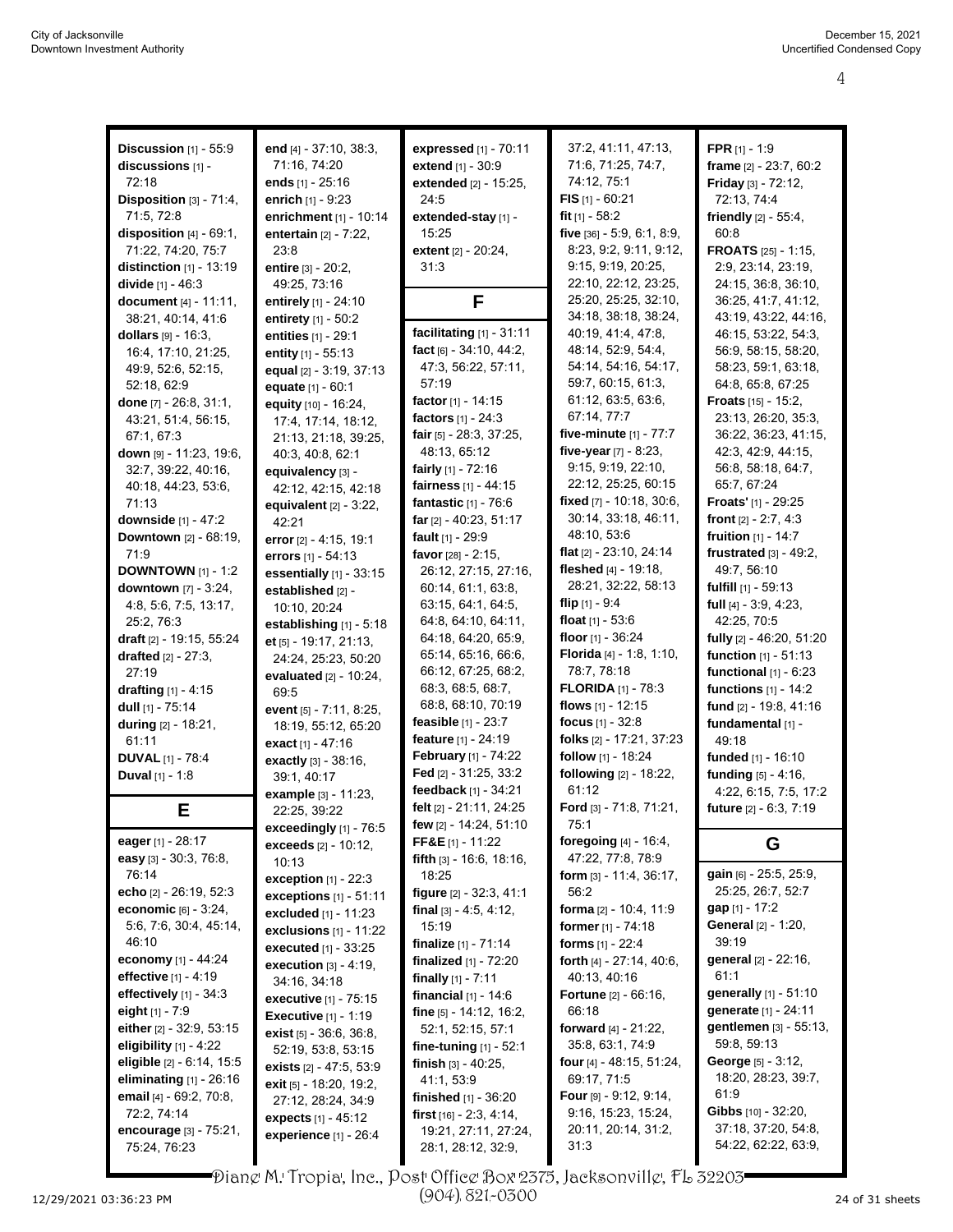| 64:4, 66:2, 68:9            | $GUY$ [1] - 1:19               | hours [1] - 7:9                | 74:10                              | 71:20, 71:24, 71:25,        |
|-----------------------------|--------------------------------|--------------------------------|------------------------------------|-----------------------------|
| GIBBS [9] - 1:15,           | guys [2] - 29:2, 39:21         | hundred [2] - 27:7,            | individual [1] - 69:17             | 72:3, 72:4, 72:20,          |
| 32.21, 54:9, 54:20,         |                                | 35:23                          | individually [1] - 70:9            | 73:1, 73:23, 74:8,          |
| 62:23, 63:19, 64:6,         | н                              | hurry [2] - 23:11,             | individuals [3] -                  | 74:12, 74:21                |
| 66:3, 68:10                 |                                | 62:15                          | 39:11, 69:6, 75:5                  | job [1] - 76:6              |
| <b>gift</b> $[1]$ - 53:18   | half [5] - 12:10, 12:13,       |                                | inflows [2] - 13:5, 22:5           | <b>JOHN</b> $[1]$ - 1:20    |
| GILLAM [1] - 1:13           | 30:18, 34:4, 59:17             |                                |                                    | Jose $[1] - 32:24$          |
| given [4] - 7:16, 8:13,     | <b>Hall</b> $[1]$ - 1:7        |                                | informal [1] - 28:15               | judgment [1] - 13:23        |
|                             | hand $[1] - 47:19$             | idea [8] - 9:21, 18:10,        | information $[1] - 12:6$           |                             |
| 34:10, 38:2                 | <b>handling</b> $[1]$ - 73:5   | 25:6, 26:7, 35:17,             | injected [2] - 16:24,              |                             |
| goal [1] - 71:14            |                                | 37:2, 41:20, 42:3              | 17:5                               | Κ                           |
| governance [1] -            | hands [2] - 5:8, 75:2          | ideas $[1] - 55:4$             | input [1] - 27:18                  | keep [5] - 5:8, 18:10,      |
| 27:10                       | happy [3] - 7:22,              | identified $[1]$ - 14:3        | inside [1] - 22:10                 | 26:15, 40:7, 49:25          |
| graded $[1] - 33:16$        | 36:13, 36:14                   |                                | installments [1] - 3:19            | <b>keeping</b> $[1] - 39.6$ |
| grant [42] - 3:4, 3:17,     | hard [2] - 26:10, 75:17        | <b>identify</b> $[1] - 32:12$  | instance [1] - 28:22               |                             |
| 3:18, 3:24, 4:8, 4:16,      | head [3] - 26:21, 34:2,        | immediate [1] - 33:17          | instead [4] - 31:22,               | <b>KELLEY</b> [27] - 1:20,  |
| 5:5, 5:7, 5:19, 7:6,        | 49.23                          | immediately [1] -              | 39:25, 56:23, 70:15                | 2:23, 3:9, 8:8, 8:10,       |
| 8:12, 8:13, 10:7,           | headquarters [1] -             | 72:11                          | instructed $[1]$ - 43:23           | 8:16, 11:16, 12:12,         |
| 10:15, 10:19, 10:23,        | 66:17                          | <b>impact</b> [1] - 29:6       | instructs $[1] - 60.9$             | 12:25, 13:8, 13:18,         |
| 11:5, 15:5, 15:14,          | heads [2] - 71:3, 71:13        | impacting [1] - 13:14          | integral $[3] - 6:13$ ,            | 15:8, 16:21, 18:2,          |
| 16.9, 18.1, 18.3,           | <b>heads-up</b> $[2] - 71:3$ , | implement [1] - 22:25          | 6:19, 39:9                         | 18:15, 18:19, 19:11,        |
| 18:7, 30:5, 33:17,          | 71:13                          | implemented [1] -              | intend [1] - 57:15                 | 20:4, 20:9, 20:15,          |
| 35:11, 35:17, 41:16,        | hear [2] - 29:22, 77:3         | 39:1                           | <b>intended</b> [2] - 18:24,       | 20:20, 21:3, 21:7,          |
| 42:1, 43:25, 44:19,         | heard [6] - 8:4, 16:7,         | important [6] - 13:19,         | 57:16                              | 21:23, 22:3, 34:6,          |
| 44:20, 45:13, 45:14,        | 26:2, 39:9, 55:22,             | 60.4, 60.7, 60.18,             | intense [1] - 72:16                | 41:14                       |
| 45:15, 46:1, 46:9,          | 67:4                           | 67:5, 76:1                     | intent [3] - 27:9, 39:6,           | Kelley [22] - 2:22,         |
| 46:10, 52:21, 56:18,        | <b>hearing</b> $[1] - 44.6$    | improvement [1] -              | 39:21                              | 3:11, 7:24, 8:2, 10:9,      |
| 61:12                       | heartburn [1] - 57:20          | 11:12                          | <b>intention</b> $[7] - 5:3, 5:8,$ | 14:21, 16:1, 16:19,         |
| <b>Grant</b> $[62] - 3:23$  | heartily [1] - 16:23           | $\ln a$ [1] - 76:12            | 16:8, 16:22, 17:14,                | 17:12, 18:20, 26:2,         |
| 12:19, 12:23, 23:16,        | heeled [2] - 17:12,            | <b>Inaudible</b> $[2] - 3:8$ , | 19:24, 24:16                       | 28:23, 30:10, 37:4,         |
| 23:23, 23:24, 24:2,         | 58:6                           | 49.4                           | interconnected [1] -               | 38:11, 38:14, 39:6,         |
| 24.3, 24.7, 24.18,          | held $[1] - 1:6$               | inaudible [8] - 18:21,         | 62:18                              | 41:12, 43:4, 44:16,         |
| 26:14, 30:1, 30:6,          | help $[1] - 6:17$              | 22:11, 36:11, 43:19,           | interest [4] - 19:17,              | 45:11, 61:10                |
| 30:13, 30:15, 30:20,        | helps [1] - 37:6               | 47:11, 62:19, 75:20,           | 33:2, 67:13, 70:11                 | <b>Kelley's</b> [1] - 10:2  |
| 30:23, 33:12, 33:13,        | herself [1] - 28:13            | 77:5                           | intermediate [1] -                 | <b>kick</b> $[1] - 32:6$    |
| 34:11, 35:2, 35:15,         | higher [1] - 47:22             | incentive $[8] - 3.1$ ,        | 42:25                              | kind [6] - 15:4, 23:19,     |
| 35:18, 37:11, 37:13,        | highlight [1] - 35:16          | 6.19, 9.22, 14.6,              | interrupted [1] - 67:7             | 28:10, 52:15, 61:5,         |
| 37:14, 37:15, 38:2,         | highly [1] - 14:13             | 17:6, 27:16, 28:10,            | interviews [3] - 71:21,            | 75:3                        |
| 38.6, 38.7, 38.15,          | Hilton [1] - 63:2              | 35:2                           | 71:23, 72:5                        | King [1] - 72:14            |
| 39:3, 39:4, 42:4,           | hold [6] - 20:7, 20:12,        | incentives [3] - 24:20,        | investment [4] -                   | <b>Kiwanis</b> [1] - 75:19  |
| 42.6, 42.13, 42.19,         | 21:15, 25:20, 36:4,            | 24:21, 65:4                    | 11:12, 45:7, 45:9,                 | knowing [1] - 59:8          |
| 43:13, 43:25, 44:10,        | 40:19                          | incentivize $[2] - 3.4$ ,      | 52:14                              | <b>knows</b> [1] - 13:3     |
| 44:13, 44:21, 45:16,        | <b>holding</b> $[2] - 19.6$ ,  | 60:25                          | <b>INVESTMENT</b> $[1]$ - 1:2      |                             |
| 46:16, 46:17, 47:20,        | 63.6                           | included [2] - 39:11,          | Investment $[1]$ - $68:19$         | L                           |
| 47:23, 48:7, 49:20,         | holes [1] - 29:9               | 67:15                          | <b>issuance</b> $[1] - 7:2$        |                             |
| 50:9, 52:16, 52:21,         |                                | <b>includes</b> $[2] - 8:23$ , |                                    | lack $[1] - 11:24$          |
| 56:14, 57:18, 60:1,         | holiday [1] - 72:15            | 39:13                          | issue [8] - 29:21,                 | laddered [1] - 44:20        |
| 65:10, 65:13                | <b>holistic</b> [1] - 73:18    | including $[3] - 4:12$ ,       | 31:19, 31:25, 35:6,                | land [1] - 73:20            |
| grants $[5] - 6.10, 8.24$ , | holistically [1] - 73:15       | 6:14, 17:12                    | 36:13, 38:24, 38:25,               | Landing [3] - 73:25,        |
| 35:8, 41:17, 56:20          | Home2 [3] - 2:20, 3:5,         | income $[1] - 17:3$            | 40:18                              | 74:18, 74:19                |
| Grants [4] - 30:24,         | 57:8                           | <b>increase</b> [7] - 30:18,   | <b>issues</b> $[3] - 38:18$ ,      | language [15] - 16:17,      |
| 43.8, 43.11, 43.15          | <b>honest</b> $[1]$ - 49:25    | 33:2, 35:24, 36:3,             | 38:19, 48:15                       | 17:18, 17:23, 19:10,        |
| great [3] - 17:21, 63:3,    | honestly [1] - 41:19           | 44:5, 44:22, 48:7              | item $[3] - 4.13, 68.18$ ,         | 19:13, 19:22, 25:7,         |
| 66:21                       | honored [1] - 34:13            | increases $[1]$ - 32:2         | 68:23                              | 25:10, 38:23, 39:14,        |
| greater [2] - 7:15, 36:5    | hopeful [1] - 72:21            | increasing $[2] - 30:17$ ,     | itself [2] - 14:11, 37:15          | 50:15, 55:1, 55:16,         |
| <b>ground</b> $[1] - 43.8$  | hotel $[13] - 3.5, 7.3$ ,      |                                |                                    | 56:2, 60:11                 |
| group $[5]$ - 58:8, 60:6,   | 13:16, 16:1, 17:13,            | 35:19                          | J                                  | <b>Large</b> $[1] - 1:10$   |
| 60:12, 76:15, 76:20         | 24:23, 25:1, 25:2,             | incremental $[4] - 47:5$ ,     |                                    | large [1] - 13:16           |
| guaranteed $[1]$ - 34:12    | 30.25, 31:1, 31:4,             | 47:21, 48:6, 53:10             | JACKSONVILLE [1] -                 | last [22] - 8:4, 11:13,     |
| guess [5] - 30:2, 51:5,     | 34:4, 63:2                     | indebtedness [1] -             | 1:1                                | 17:17, 20:21, 20:22,        |
| 51:7, 57:22, 58:9           | <b>hotels</b> $[1]$ - 13:13    | 12:22                          | Jacksonville [1] - 1:8             | 33.9, 34.24, 37.10,         |
|                             | hour $[2] - 8.4, 77.4$         | indicated [2] - 69:6,          | January [12] - 71:17,              |                             |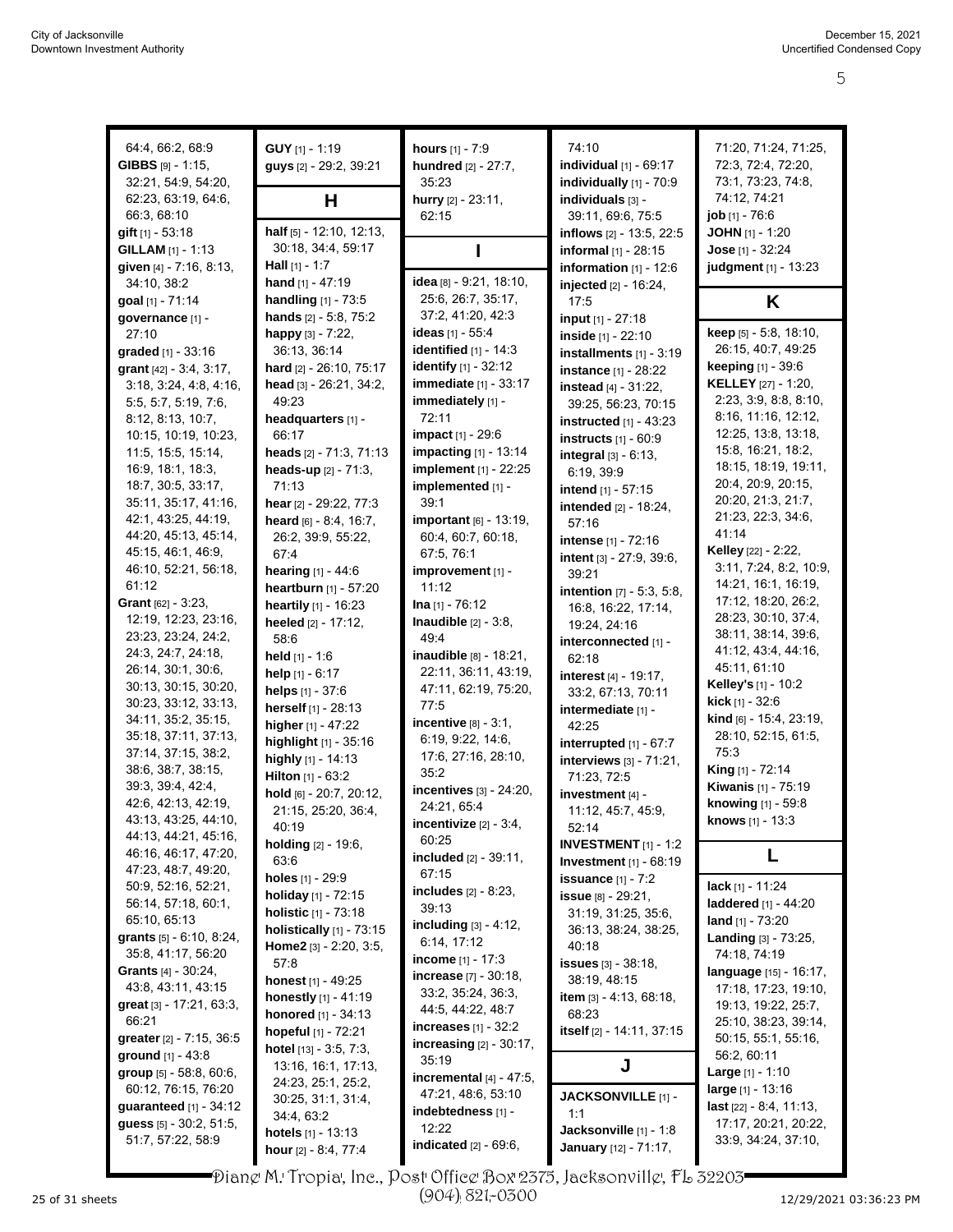| 38:3, 38:20, 38:24,                   | 56:19, 69:3                  | <b>MEETING</b> $[1] - 1.3$     | method [1] - 60:24               | 10:17                     |
|---------------------------------------|------------------------------|--------------------------------|----------------------------------|---------------------------|
| 42:10, 43:23, 56:10,                  | looks [2] - 11:1, 17:5       | member [3] - 12:16,            | methodology [1] - 6:9            | $MOSH_{[2]} - 71:8,$      |
| 59.22, 60:20, 61:8,                   | <b>LORI</b> $[1]$ - 1:19     | 22:17, 58:17                   | Mezini [1] - 76:6                | 72:20                     |
| 62:25, 68:18, 74:11,                  | $lose [1] - 7:16$            | <b>MEMBER</b> [123] - 2:9,     | $mid$ [1] - 73:23                | most [3] - 13:14, 29:2,   |
| 74:13, 75:20                          | $\log_{10}[1] - 47:3$        | 2:10, 9:1, 9:8, 9:16,          | mid-January [1] -                | 74:13                     |
| <b>LaVilla</b> $[1]$ - 26:8           | loss [4] - 7:20, 25:6,       | 12:8, 14:24, 15:3,             | 73:23                            | motion [30] - 2:8,        |
| <b>least</b> $[4] - 13:12$ ,          |                              | 15:10, 15:17, 15:21,           |                                  | 2:11, 8:20, 8:21,         |
|                                       | 25:11, 25:19                 |                                | middle [4] - 37:24,              |                           |
| 13:16, 22:17, 36:5                    | lump [2] - 43:2, 43:9        | 16:13, 17:19, 18:5,            | 40.17, 43.7, 48.14               | 8:22, 12:17, 28:15,       |
| leave [3] - 23:12, 51:2,              | Luther [1] - 72:14           | 18:17, 19:2, 19:23,            | middle-of-the-road               | 53:21, 53:25, 54:2,       |
| 56:12                                 | Lynwood [1] - 1:7            | 20:6, 20:13, 20:17,            | $[2] - 37:24, 48:14$             | 54:4, 54:6, 54:7,         |
| $led$ [1] - 17:16                     |                              | 21:1, 21:4, 21:16,             | might [3] - 3:7, 8:21,           | 54:16, 55:7, 55:9,        |
| <b>left</b> $[5] - 23.20$ , $24.16$ , | M                            | 21:24, 22:7, 22:11,            | 21:6                             | 56:4, 56:7, 58:25,        |
| 43:23, 48:16, 56:10                   |                              | 23:11, 23:14, 23:19,           | million [24] - 5:17,             | 59:3, 59:7, 59:19,        |
| legal [1] - 57:13                     | magic [2] - 9:18, 34:14      | 24:15, 26:19, 28:3,            | 11:20, 12:10, 12:13,             | 60:8, 62:24, 63:1,        |
| legislation $[1]$ - $71:19$           | magnitude [1] - 38:14        | 28:7, 29:14, 32:6,             | 27:13, 38:6, 38:7,               | 63:11, 63:14, 64:2,       |
| length [2] - 50:24,                   | maintain $[8] - 5:3$ ,       | 32:18, 32:21, 33:6,            | 38:9, 38:12, 38:13,              | 64:24, 67:15              |
| 60:20                                 | 10:1, 17:14, 17:24,          | 34:3, 34:7, 34:23,             | 38:15, 39:24, 39:25,             | move [2] - 49:13, 77:2    |
| lens [1] - 51:22                      | 61:10, 61:24, 61:25,         | 36:8, 36:10, 36:25,            | 40.2, 42.12, 42:18,              | moved [1] - 2:9           |
| <b>Leone</b> $[5] - 3.12$ ,           | 62:4                         | 41.7, 41.12, 43.19,            | 47:20, 48:5, 48:6,               | moving [1] - 74:9         |
|                                       |                              | 43:22, 44:16, 46:15,           | 49:8, 52:2, 52:19,               | MR [43] - 2:23, 3:9,      |
| 18:20, 28:23, 39:7,                   | maintaining [1] -<br>19:16   | 46:19, 47:15, 48:18,           | 53:8, 53:11                      | 8.8, 8.10, 8.16,          |
| 61.9                                  |                              | 48:21, 49:4, 49:7,             |                                  |                           |
| less [3] - 16:12, 47:14,              | majority [9] - 17:25,        | 49:12, 49:17, 49:24,           | million-and-a-half [2]           | 11:16, 12:12, 12:25,      |
| 57:2                                  | 18:12, 19:17, 50:19,         | 50:6, 51:5, 52:3,              | $-12:10, 12:13$                  | 13:8, 13:18, 15:8,        |
| lesser [2] - 25:21, 62:7              | 61:11, 61:24, 61:25,         |                                | $mind [3] - 36:18,$              | 16:21, 18:2, 18:15,       |
| level [2] - 32:13, 39:17              | 62:3, 62:4                   | 53:22, 54:1, 54:3,             | 51:21, 57:13                     | 18:19, 19:11, 20:4,       |
| life [2] - 20:25, 48:3                | manage [1] - 45:25           | 54:5, 54:7, 54:9,              | minimis $[1] - 19.6$             | 20:9, 20:15, 20:20,       |
| lift $[1] - 71:19$                    | managed $[1] - 60:5$         | 54:10, 54:17, 54:20,           | minimum [1] - 11:11              | 21:3, 21:7, 21:23,        |
| likely [3] - 50:11,                   | management [1] -             | 55:3, 55:11, 55:15,            | minor $[2] - 51:11$              | 22:3, 31:17, 31:24,       |
| 59:13, 74:13                          | 26:3                         | 55:20, 56:3, 56:6,             | minute [2] - 66:24,              | 34:6, 36:18, 37:5,        |
| limit [2] - 21:12, 32:3               | <b>Manager</b> [1] - 1:19    | 56.9, 57.22, 58.15,            | 77:7                             | 41:9, 41:14, 42:9,        |
| limitations $[1]$ - 15:13             | margin [1] - 10:1            | 58:20, 58:23, 59:1,            | $minutes_{[1]} - 2:5$            | 43:18, 46:23, 47:17,      |
| <b>limited</b> $[1] - 5:11$           | market [3] - 3:6, 14:1,      | 59:4, 59:6, 59:21,             | misreading [1] - 19:9            | 48:2, 48:20, 48:25,       |
|                                       | 24:22                        | 61:7, 61:13, 61:16,            | misremembering [1] -             | 49:10, 52:17, 66:10,      |
| line [7] - 6:21, 20:2,                | <b>Martin</b> $[1]$ - 72:14  | 61:21, 62:6, 62:11,            | 12:11                            | 67:7, 68:16               |
| 25:15, 25:16, 40:14,                  |                              | 62:23, 63:16, 63:17,           |                                  | MS [28] - 3:8, 8:1, 8:9,  |
| 51:13, 65:12                          | materially [1] - 11:17       | 63:18, 63:19, 63:20,           | mission [1] - 59:14              | 8:11, 8:19, 9:10,         |
| lined [1] - 54:11                     | maximum [3] - 12:22,         | 63.23, 63.24, 64.3,            | moment [1] - 6:4                 | 9:18, 11:5, 12:20,        |
| lines [1] - 38:21                     | 24:9, 43:17                  | 64:6, 64:8, 64:11,             | Monday [1] - 72:14               | 15:15, 16:12, 19:10,      |
| literally [1] - 19:21                 | mayor's [1] - 74:2           | 64:13, 64:16, 64:19,           | money [9] - 19:25,               | 19:12, 22:15, 23:18,      |
| live [1] - 67:14                      | mean [18] - 19:3, 19:4,      | 65:1, 65:8, 65:16,             | 21:17, 22:1, 24:1,               | 24:2, 28:1, 28:6,         |
| lives [1] - 50:3                      | 19:20, 19:23, 19:24,         | 65:22, 65:25, 66:3,            | 24:7, 25:14, 25:15,              |                           |
| <b>living</b> $[1]$ - 27:1            | 20:18, 22:18, 24:19,         | 66:8, 67:22, 67:25,            | 53:1                             | 29:17, 34:2, 45:2,        |
| <b>LLC</b> $[1] - 39:13$              | 25:10, 30:2, 33:14,          | 68:2, 68:5, 68:7,              | month $[3] - 26:13$ ,            | 49:23, 50:5, 50:7,        |
| <b>LLCs</b> $[1]$ - 29:3              | 45:10, 46:4, 47:19,          |                                | 74:7, 74:12                      | 68:22, 69:23, 70:1,       |
| <b>loan</b> $[7]$ - 39:23, 39:24,     | 52:8, 52:15, 56:16,          | 68:10, 68:12, 76:12,           | month's $[1]$ - 20:22            | 71:1                      |
| 40:1, 40:3, 40:9,                     | 66:17                        | 77:5                           | <b>months</b> $[4] - 7:1, 31:2,$ | multifaceted [1] -        |
| 45:25, 59:25                          | means [3] - 16:20,           | Member [9] - 1:14,             | 34:5, 34:8                       | 16:23                     |
| <b>loaning</b> $[2] - 19:24$ ,        | 16:25, 35:23                 | 1:14, 1:15, 1:15,              | <b>MOODY</b> $[17] - 1.16$ ,     |                           |
| 19:25                                 | <b>measure</b> $[1] - 68:13$ | 1:16, 1:16, 37:18,             | 9:1, 9:8, 29:14, 32:6,           | N                         |
|                                       | <b>meat</b> $[1]$ - 28:14    | 37:19, 37:20                   | 32:18, 54:7, 54:10,              |                           |
| local [1] - 59:9                      | <b>medical</b> $[1]$ - 24:23 | <b>member's</b> $[1]$ - 58:22  | 54:17, 55:3, 59:4,               | nail [1] - 26:21          |
| <b>location</b> $[1] - 14.2$          | meet [1] - 72:10             | <b>members</b> $[4] - 5.2$ ,   |                                  | <b>nearer</b> [1] - 43:12 |
| <b>lock</b> [1] - 32:2                |                              | 24:25, 69:2, 74:11             | 61:16, 63:17, 64:11,             | necessarily [1] - 60:2    |
| <b>Lofts</b> $[1] - 71.6$             | meeting [25] - 2:5, 2:6,     | <b>MEMBERS</b> [7] - 1:12,     | 65:16, 68:2, 76:12               | need [6] - 5:12, 35:5,    |
| <b>look</b> $[9] - 9.5, 11.18$ ,      | 3:7, 3:10, 4:1, 24:16,       | 2:14, 2:16, 63:12,             | moody $[14] - 2:11, 9:7,$        | 66:20, 68:24, 69:24       |
| 13:4, 23:17, 30:20,                   | 28:17, 33:9, 34:24,          | 70:13, 70:20, 70:22            | 29:13, 29:18, 32:5,              | <b>needed</b> [1] - 67:1  |
| 42:6, 44:4, 65:18,                    | 37:10, 38:3, 42:10,          | <b>mentioned</b> $[3] - 6:4$ , | 54:22, 59:2, 62:24,              | needs $[6] - 27:21$ ,     |
| 73:14                                 | 43:23, 48:16, 56:10,         | 37:7, 38:11                    | 64.9, 65.15, 66.13,              | 28:25, 29:10, 43:14,      |
| <b>looked</b> $[1] - 11:2$            | 59:23, 62:25, 69:15,         | merit $[3] - 13.24$ ,          | 68:1, 68:3, 75:19                | 60:18, 68:25              |
| <b>looking</b> $[9] - 3.21$ ,         | 71:16, 72:12, 72:16,         | 13:25, 14:12                   | <b>Moody</b> [2] - 37:19,        |                           |
| 5:15, 17:9, 31:6,                     | 72.21, 73.1, 74.3,           |                                | 76:11                            | negotiate [7] - 15:11,    |
| 44:2, 45:12, 51:21,                   | 76:25                        | met $[1]$ - 23:15              | morning [2] - 10:11,             | 15:14, 31:21, 37:12,      |
|                                       |                              |                                |                                  |                           |

12/29/2021 03:36:23 PM Page 6 to 6 of 11 26 of 31 sheets Diane M. Tropia, Inc., Post Office Box 2375, Jacksonville, FL 32203 (904) 821-0300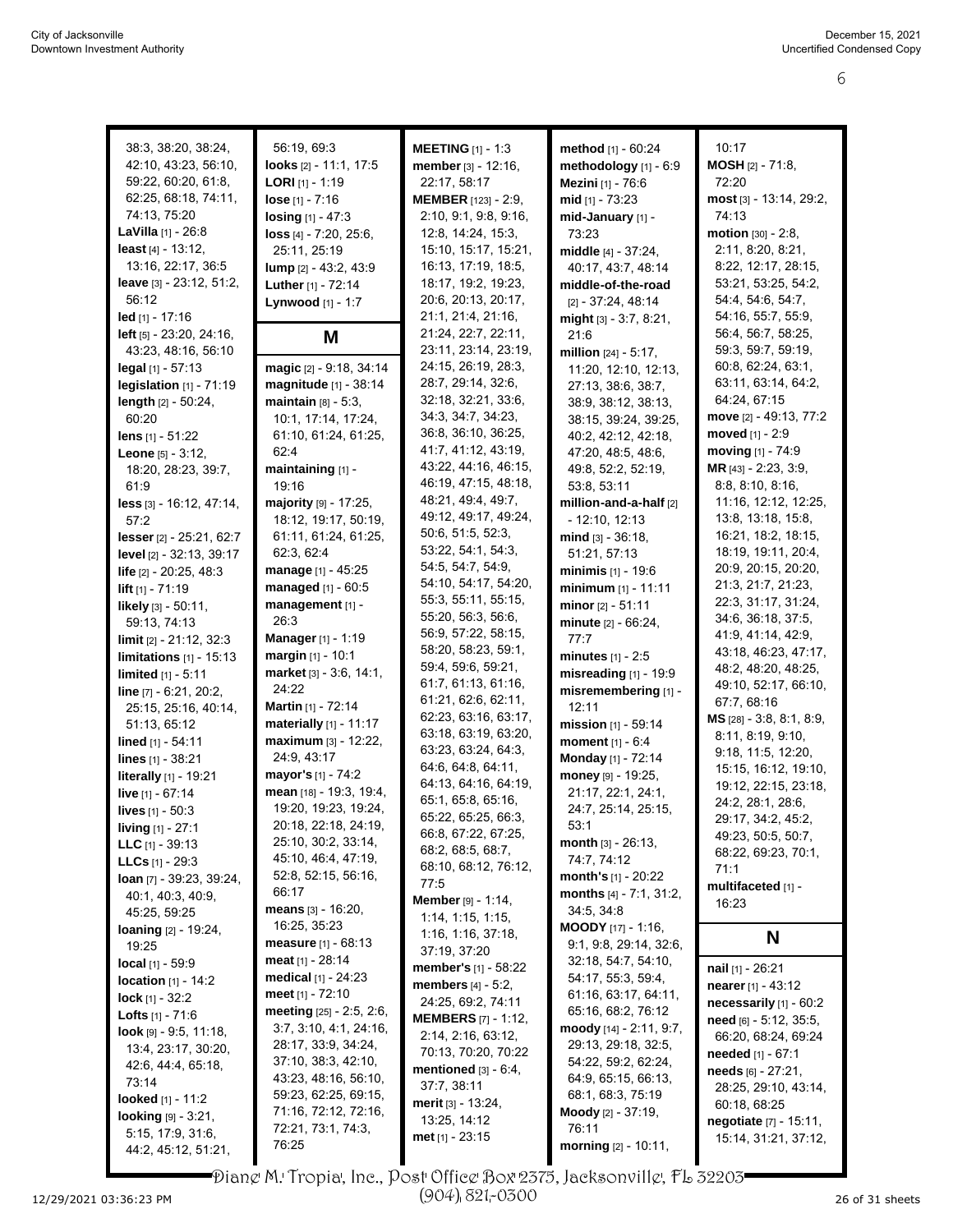7

| 37:25, 55:23, 60:10           | officer [1] - 69:10                      | outdoor [1] - 6:17                         | <b>past</b> $[1]$ - 56:19                | pleasure [1] - 22:19           |
|-------------------------------|------------------------------------------|--------------------------------------------|------------------------------------------|--------------------------------|
| negotiated [11] - 3:15,       | Officer [1] - 1:19                       | outflows [1] - 13:5                        | pay [4] - 11:6, 11:7,                    | podium [1] - 29:19             |
| 3:17, 4:5, 16:23,             | OGC $[3] - 21:11$ ,                      | outset $[1] - 13.22$                       | 36:3, 45:17                              | point $[28] - 5.18, 8.3$ ,     |
| 20:18, 38:23, 39:18,          | 49:22, 55:23                             | outside [2] - 16:17.                       | <b>payback</b> [1] - 18:9                | 8:6, 8:8, 10:2, 14:8,          |
| 40:12, 41:5, 49:22,           | Oliver $[1] - 37:7$                      | 45.5                                       | <b>paying</b> $[3] - 16:3$ ,             | 15:24, 16:1, 19:14,            |
| 75:6                          | <b>OLIVER</b> [1] - 1:14                 | overall [1] - 6:19                         | 47:14, 73:22                             | 22:13, 27:11, 30:11,           |
| negotiation $[4]$ - 9:12,     | once $[4] - 43.3, 56.18,$                | own [2] - 14:1, 24:22                      | <b>payment</b> $[9] - 7:17$ ,            | 31:10, 34:22, 35:15,           |
| 30:10, 39:22, 67:10           | 71:22, 75:8                              | owner $[1] - 33:15$                        | 8:12, 41:17, 41:24,                      | 39:20, 41:3, 43:22,            |
| net $[2] - 12.24, 13.1$       | one [33] - 4:10, 4:12,                   | ownership [20] -                           | 46.5, 46.11, 47.21,                      | 44:3, 45:23, 45:24,            |
| never $[1]$ - 75:14           | 7:15, 8:3, 8:6, 8:8,                     | 16:18, 18:20, 19:3,                        | 50:24                                    | 46:15, 48:12, 49:19,           |
| $new$ [6] - 4:7, 20:18,       | 12:15, 13:16, 20:20,                     | 28:24, 29:2, 30:22,                        | <b>payments</b> $[4] - 6:3$ ,            | 51:8, 62:13, 62:14,            |
| 66:16, 66:17, 68:20,          | 22:17, 24:4, 26:1,                       | 34:8, 39:12, 46:16,                        | 7:18, 7:19, 7:21                         | 62:17                          |
| 68:23                         | 31.9, 31.14, 31.16,                      | 50:15, 50:20, 58:7,                        | payout [2] - 24:6, 30:7                  | pointed [1] - 53:4             |
| next [5] - 2:19, 28:16,       | 31:20, 32:8, 36:5,                       | 60.5, 60.12, 61.2,                         | penalty [1] - 7:13                       | points [2] - 8:5, 32:9         |
| 32:2, 46:17, 75:13            | 38:19, 38:22, 40:18,                     | 61:11, 61:25, 62:5,                        | people [1] - 56:22                       | policy [2] - 45:7, 45:9        |
| nice [2] - 76:10, 76:13       | 41:3, 44:1, 48:16,                       | 63.6                                       | per [5] - 3:24, 7:7, 7:9,                | portion [3] - 73:9,            |
| <b>night</b> $[1]$ - 15:25    | 53:17, 58:3, 60:9,                       | owns [3] - 57:2, 57:6,                     | 30:14                                    | 73:11, 73:22                   |
| nobody [1] - 60:7             | 67:8, 67:21, 69:14,                      | 57:10                                      | <b>percent</b> $[22] - 3:22$ ,           | <b>position</b> $[3] - 14.4$ , |
| <b>none</b> $[1] - 14:15$     | 71.6, 74.4                               |                                            | 7:17, 7:20, 8:11,                        | 14:9, 35:7                     |
| Northbank [1] - 76:18         | one-to-one [1] - 36:5                    | P                                          | 11:2, 12:19, 27:12,                      | positions $[1] - 62:2$         |
| <b>Notary</b> [1] - 1:9       | one-way [1] - 53:17                      |                                            | 27:13, 30:18, 35:19,                     | positive [2] - 65:19,          |
| note $[3] - 3:7, 3:11,$       | ones $[1] - 20:1$                        | p.m [4] - 1:7, 2:1, 72:4,                  | 35:23, 38:8, 39:8,                       | 74:5                           |
| 16:13                         | open [8] - 4:13, 4:25,                   | 77:9                                       | 39:22, 42:13, 42:15,                     | possible [5] - 20:25,          |
| notes $[1]$ - 78:11           | 7:4, 8:7, 34:4, 38:25,                   | package [1] - 2:7                          | 42:19, 42:21, 43:17,                     | 24:10, 26:15, 42:7,            |
| nothing [3] - 11:18,          | 55:3, 55:5                               | <b>pad</b> [1] - 74:18                     | 53:13, 56:14, 65:13                      | 75:6                           |
| 15:18, 66:8                   | opening [1] - 74:2                       | page [1] - 13:20<br>Page [3] - 4:14, 4:21, | <b>percentage</b> [4] - 23:2,            | postponed [1] - 74:6           |
| Notice [2] - 71:4, 72:8       | operate [1] - 9:25                       | 6:7                                        | 39:12, 60:11, 62:7<br>perfect [1] - 73:4 | potential $[1]$ - $73:8$       |
| Notices [1] - 71:5            | operating [11] - 6:23,                   | pages [2] - 50:4, 50:11                    |                                          | power [1] - 27:4               |
| <b>November</b> $[2] - 2:4$ , | 17:3, 17:16, 19:17,<br>31:6, 31:7, 31:9, | $paid [9] - 3.18, 12.23,$                  | performance [3] -<br>33:13, 40:12, 53:2  | PowerPoint [1] -<br>76:14      |
| 2:25                          | 39:13, 60:12, 61:3,                      | 30:13, 45:13, 45:15,                       | performance-based                        | precedent [2] - 15:16,         |
| <b>nuance</b> $[2] - 26:24$ , | 62:4                                     | 45:18, 45:19, 47:9,                        | $[1] - 53:2$                             | 35:6                           |
| 51:22<br>number [35] - 5:22,  | operation $[4] - 7:7$ ,                  | 51:1                                       | performs [1] - 33:19                     | <b>premium</b> $[1] - 21:6$    |
| 6:13, 9:15, 9:19,             | 17:25, 34:8, 50:20                       | <b>pains</b> $[1] - 65:3$                  | perhaps [2] - 29:19,                     | prepared [1] - 55:5            |
| 10.5, 11:10, 11:13,           | operational [2] -                        | paragraph [3] - 17:17,                     | 46.3                                     | prerogative [1] - 51:1         |
| 11:17, 11:19, 11:20,          | 18:11, 61:10                             | 57:11, 57:13                               | period [18] - 5.9, 6.24,                 | <b>PRESENT</b> [2] - 1:12,     |
| 11:25, 12:9, 12:13,           | Operations [1] - 1:19                    | Paragraph [7] - 6:7,                       | 7:15, 10:17, 10:18,                      | 1:18                           |
| 12:18, 12:21, 12:22,          | operator [2] - 7:11,                     | 11:10, 16:14, 17:23,                       | 12:23, 18:22, 20:2,                      | present [6] - 12:14.           |
| 13:3, 13:6, 14:14,            | 17:13                                    | 18:13, 33:11, 50:16                        | 20:12, 21:15, 22:10,                     | 12:24, 13:2, 31:22,            |
| 21:21, 23:10, 24:4,           | opinion [1] - 67:9                       | park [1] - 73:7                            | 22:12, 30:13, 35:24,                     | 39:2, 75:17                    |
| 24:7, 31:9, 34:14,            | opportunity [3] -                        | Park [4] - 2:20, 60:17,                    | 46:2, 48:17, 59:10,                      | presentation [5] -             |
| 34:19, 44:1, 52:24,           | 31:20, 66:20, 76:23                      | 65:17, 66:14                               | 59:16                                    | 2:25, 6:25, 14:16,             |
| 53:5, 56:11, 56:15,           | <b>opposed</b> [7] - 63:22,              | parking [1] - 6:18                         | Perkins&Will [1] -                       | 20:22, 76:10                   |
| 69:25, 72:7                   | 63:23, 63:24, 64:15,                     | <b>parks</b> $[1]$ - 76:19                 | 73:24                                    | presentations [1] -            |
|                               | 67:23, 68:12, 70:21                      | <b>PAROLA</b> [1] - 1:19                   | personal [1] - 29:2                      | 76:4                           |
| O                             | option [1] - 21:19                       | <b>part</b> $[9] - 2.6, 13.9,$             | personally $[1]$ - 58:16                 | presented [12] - 2:24,         |
| obligation $[1]$ - 18:8       | order $[7] - 2.3, 2.19,$                 | 17:16, 39:9, 53:13,                        | perspective [2] -                        | 3:6, 6:5, 12:2, 12:3,          |
| <b>obviously</b> $[1] - 4:20$ | 10:7, 14:6, 38:13,                       | 58.4, 63.3, 66.14,<br>73:20                | 11:19, 29:23                             | 14.9, 20.21, 38.9,             |
| Occupancy [1] - 7:2           | 49:6, 58:19<br>organizations [1] -       | <b>partial</b> $[1] - 4:23$                | perspectives [1] -<br>5:23               | 38:17, 48:13, 54:12,<br>70:3   |
| occupied [1] - 7:4            | 75:22                                    | participate [2] - 69:16,                   | picture [1] - 71:14                      | presumably [1] -               |
| occur $[1] - 8:13$            | original [5] - 11:9.                     | 76:24                                      | piece $[5] - 10:14$ ,                    | 18:11                          |
| occurs $[1] - 69:21$          | 15:6, 38:4, 38:5,                        | particular $[2] - 25:2$ ,                  | 52:23, 60:7, 62:8,                       | <b>pretty</b> $[3] - 16.5$ ,   |
| odd [1] - 69:25               | 51:7                                     | 65:11                                      | 73:20                                    | 16:23, 76:8                    |
| OF $[4] - 1:1, 78:1,$         | originally [5] - 13:10,                  | <b>parties</b> [1] - 16:17                 | piecemeal [1] - 73:19                    | <b>previous</b> $[2] - 3:25$ , |
| 78:3, 78:4                    | 14:10, 20:5, 20:10,                      | <b>partners</b> $[2] - 31:7$ ,             | <b>pike</b> [1] - 71:13                  | 6:10                           |
| offer $[2] - 11:3, 11:4$      | 23:15                                    | 39.8                                       | pioneer [1] - 57:4                       | previously [4] - 7:8,          |
| offered [1] - 50:17           | otherwise $[2] - 3:2$ ,                  | pass [2] - 2:18, 75:1                      | place $[1] - 60:18$                      | 12:2, 12:4, 14:18              |
| office [1] - 74:2             | 11:7                                     | passes [3] - 64:22,                        | plan [5] - 30:25, 35:22,                 | price [6] - 10:5, 10:8,        |
| Office [2] - 1:20, 39:19      | ourselves [1] - 5:2                      | 68:13, 68:14                               | 36:2, 36:7, 45:5                         | 10:12, 23:1, 25:22,            |
|                               |                                          |                                            |                                          |                                |

Diane M. Tropia, Inc., Post Office Box 2375, Jacksonville, FL 32203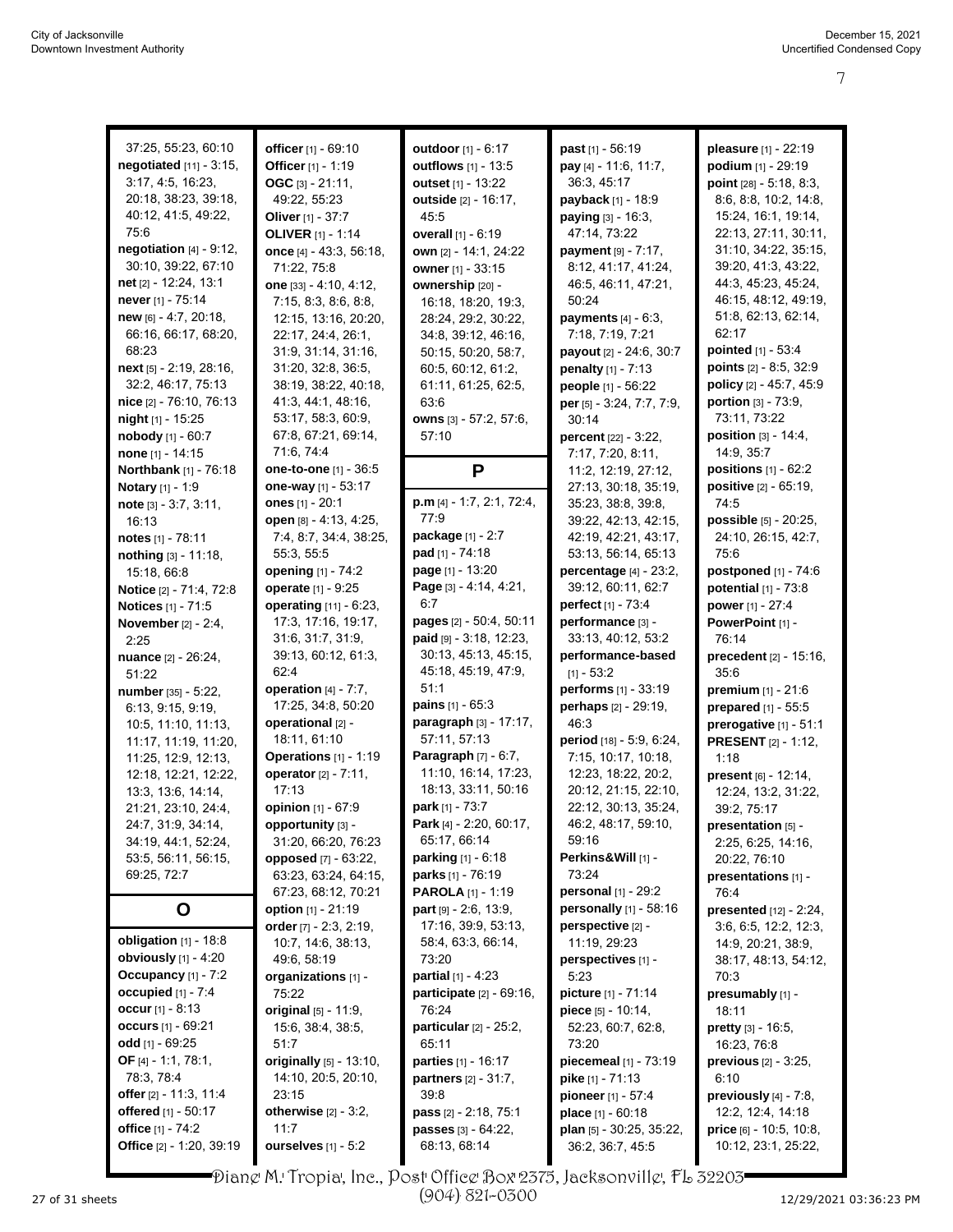| 26:9                                                | proposing $[2] - 3.18$ ,                       | ready [2] - 71:15,                          | reduction $[2] - 8.11$ ,       | residential $[1]$ - $76:19$                  |
|-----------------------------------------------------|------------------------------------------------|---------------------------------------------|--------------------------------|----------------------------------------------|
| primarily $[1] - 42.4$                              | 11:3                                           | 74:20                                       | 12:24                          | <b>Resolution [1] - 2:19</b>                 |
| prior-established [1] -                             | provide [3] - 13:11,                           | real [3] - 29:5, 65:19,                     | referring $[5]$ - 10:9,        | resolution $[4] - 4.3$ ,                     |
| 20:24                                               | 24:20, 24:21                                   | 71:14                                       | 17:18, 73:10, 73:11,           | 4:9, 28:18, 59:24                            |
| <b>private</b> [1] - 74:17                          | provided $[5] - 2:5, 5:4,$                     | real-world [1] - 29:5                       | 73:12                          | resolved [2] - 48:15,                        |
| pro [2] - 10:4, 11:9                                | 5:15, 7:8, 19:13                               | really [16] - 15:15,                        | refund [1] - 11:4              | 50:22                                        |
| problems [3] - 13:12,                               | providing [2] - 9:22,                          | 28:7, 28:11, 28:13,                         | regard [1] - 15:14             | respected $[1]$ - 58:7                       |
| 13:13, 36:16                                        | 75:10                                          | 29:7, 31:15, 32:8,                          | regarding $[1]$ - 34:24        | respond $[2] - 29:16$ ,                      |
| proceedings [2] -                                   | provision $[4] - 4:25$ ,                       | 33:10, 35:14, 41:2,                         | regardless [1] - 33:18         | 29:20                                        |
| 77:8, 78:9                                          | 5:1, 18:9, 18:13                               | 57:7, 57:9, 59:25,                          | related [1] - 11:22            | respondents [1] -                            |
| <b>Proceedings</b> $[1] - 1.6$                      | <b>proxy</b> $[1] - 53:12$                     | 76:10, 76:12, 76:14                         | relates $[2] - 6:11$ ,         | 72:7                                         |
| proceeds [1] - 26:10                                | <b>PSEC</b> [2] - 74:1                         | reason $[5] - 15:22$ ,                      | 33:11                          | response [4] - 2:14,                         |
| process [2] - 35:11,                                | public [6] - 7:4, 45:7,                        | 24:20, 41:22, 51:6,                         | relative [2] - 8:23, 55:1      | 63:12, 70:13, 70:22                          |
| 51:17                                               | 45:8, 71:16, 71:17,                            | 58:12                                       | relented $[2] - 40:6$ ,        | responses $[1] - 72.23$                      |
| produce [1] - 41:11                                 | 71:21                                          | reasonable $[3] - 10.1$ ,                   | 40:7                           | responsibility [1] -                         |
| <b>product</b> $[5] - 31:1$ ,                       | <b>Public [1] - 1:9</b>                        | 10:7, 52:13                                 | relying [1] - 26:5             | 33:3                                         |
| 31:4, 39:23, 39:24,                                 | punishing [1] - 44:8                           | reasoned [1] - 27:6                         | remains $[2] - 4:12$ ,         | rest $[1]$ - 66:15                           |
| 40:2                                                | purchaser [1] - 18:4                           | reasons $[3] - 3:25$ ,                      | 4:25                           | <b>restate</b> $[1] - 61.5$                  |
| products [1] - 30:25                                | purple [1] - 73:12                             | 21:14, 28:19                                | remember [3] - 12:8,           | <b>restaurant</b> $[10] - 6:10$ ,            |
| Professional [2] -                                  |                                                | <b>rebated</b> $[2] - 48.8$ ,               |                                |                                              |
|                                                     | pursue [1] - 58:1                              | 53:13                                       | 41:10, 47:1                    | 6:11, 6:13, 6:18,                            |
| 78:7, 78:18                                         | <b>pushing</b> $[1] - 5:10$                    | recalculated [1] -                          | remembering [1] -              | 6:22, 6:23, 7:3, 7:7,                        |
| profit [4] - 10:1, 23:3,                            | put [13] - 21:17, 25:7,                        | 47.24                                       | 15:7                           | 8:14, 38:22                                  |
| 31:11, 52:11                                        | 25:24, 26:21, 48:4,                            | recalculation [1] -                         | reminding $[1]$ - 69:3         | restrict [1] - 25:4                          |
| profit-taking [1] -                                 | 48:5, 55:11, 56:17,                            | 46:12                                       | renegotiating [1] -            | retain [1] - 19:3                            |
| 52:11                                               | 56:18, 57:17, 58:7,                            | <b>recapture</b> $[4] - 21:24$ ,            | 51:18                          | return [6] - 10:7, 17:5,                     |
| <b>program</b> $[7] - 15:6$ ,                       | 67:16, 76:12                                   | 22:8, 22:9, 30:23                           | <b>REPD</b> $[3] - 70:3$       | 35:19, 52:7, 52:13,                          |
| 20:7, 40:9, 47:21,                                  | <b>puts</b> $[1] - 46:19$                      | <b>receipts</b> $[1] - 13.5$                | 72:10, 72:15                   | 52:14                                        |
| 76:13, 76:14, 76:22                                 | putting [5] - 22:1,                            | receive [7] - 21:5,                         | report [7] - 11:19,            | <b>returning</b> [2] - 51:7,                 |
| programming [2] -                                   | 25:14, 25:15, 76:6                             | 21.6, 21.20, 22.5,                          | 33:17, 38:5, 71:2,             | 51:20                                        |
| 76:7, 76:19                                         |                                                | 62:9, 72:7, 72:22                           | 73:24, 75:15, 78:9             | REV [72] - 3:22, 6:15,                       |
| programs $[1] - 5.4$                                | Q                                              | received [1] - 76:5                         | reported [2] - 38:6,           | 10:24, 10:25, 11:2,                          |
| $project [24] - 2:21,$                              | qualify [2] - 10:24,                           |                                             | 38:14                          | 11:8, 12:19, 12:22,                          |
| 4:18, 6:12, 10:25,                                  | 10:25                                          | receiving $[1]$ - $73:8$                    | <b>REPORTER [1] - 78:1</b>     | 23:16, 23:23, 23:24,                         |
| 13:16, 14:11, 14:12,                                | questions [13] - 7:23,                         | recent [1] - 31:1                           | <b>Reporter</b> [2] - 78:8,    | 24:2, 24:3, 24:7,                            |
| 15:5, 16:2, 19:4,                                   | 12:16, 14:23, 23:22,                           | recently [2] - 13:14,<br>75:20              | 78:18                          | 24:18, 26:14, 30:1,<br>30:6, 30:12, 30:15,   |
| 21:18, 27:15, 28:9,                                 | 32:17, 37:1, 49:8,                             |                                             | reporting [1] - 45:20          |                                              |
| 32:23, 35:10, 48:3,                                 | 49:11, 49:14, 53:23,                           | recipient [1] - 70:6                        | representative [2] -           | 30:20, 30:23, 30:24,<br>33:12, 33:13, 34:11, |
| 48:4, 52:20, 53:1,                                  | 58:24, 73:8, 73:14                             | recognize [2] - 15:4,                       | 69:11, 69:12                   | 35:1, 35:14, 35:18,                          |
| 58:3, 65:4, 73:10,<br>73:13, 73:17                  | quick [4] - 4:15, 34:10,                       | 31:2                                        | represented [1] - 43:9         | 37:11, 37:13, 37:15,                         |
|                                                     | 57:23, 71:1                                    | recollection [2] -                          | representing [1] -             | 38:1, 38:6, 38:7,                            |
| <b>projected</b> $[1]$ - 10:5                       | quickly [1] - 71:12                            | 59:24, 60:3                                 | 3:12                           | 38:14, 39:3, 39:4,                           |
| projects $[1] - 14:14$                              |                                                | recommend [1] -                             | request $[3] - 19:19$ ,        | 42.3, 42.6, 42.13,                           |
| <b>proper</b> $[1] - 33.9$                          | quit [2] - 48:21, 48:22<br>quite $[1]$ - 62:19 | 54:10                                       | 38:4, 38:6                     | 42:19, 43:8, 43:11,                          |
| <b>property</b> $[19] - 4.24$ ,<br>5:8, 5:25, 9:23, |                                                | recommendation [6] -<br>9:13, 13:22, 14:17, | <b>requested</b> $[1] - 38:15$ | 43:13, 43:15, 43:25,                         |
|                                                     |                                                |                                             | requesting $[1] - 6.5$         | 44.9, 44.10, 44.13,                          |
| 13:24, 16:25, 26:3,<br>30:17, 35:20, 44:11,         | R                                              | 15:20, 45:3, 69:17<br>recommended [1] -     | requests [1] - 72:23           | 44:21, 45:16, 46:15,                         |
| 46:17, 46:21, 47:6,                                 | rate [2] - 32:1, 43:3                          | 43:20                                       | require [5] - 6:2, 6:16,       | 46:16, 47:20, 47:23,                         |
| 47:10, 47:19, 52.23,                                | rates [2] - 13:14, 33:2                        |                                             | 20:7, 26:2, 30:22              | 48:7, 49:20, 50:9,                           |
| 57:3, 59:10, 60:5                                   | rather [2] - 16:3, 67:3                        | recommending [2] -                          | required $[3] - 9.14$ ,        | 52:16, 52:21, 56:13,                         |
|                                                     | <b>ratio</b> $[1]$ - 36:5                      | 13:10, 44:19                                | 20:12, 21:15                   | 57:18, 60:1, 65:10,                          |
| proposal $[6]$ - 3:4,<br>5:14, 20:11, 33:1,         | <b>RDA</b> [1] - 19:19                         | record $[5] - 10:22$ ,                      | requirement [1] -              | 65:13                                        |
| 35:16, 40:16                                        | reaching [1] - 74:10                           | 42:9, 50:17, 67:17,                         | 46:16                          | REV-type $[1]$ - 6:15                        |
| <b>proposed</b> $[18] - 3:1$ ,                      | reaction [1] - 48:11                           | 78:10                                       | requirements [4] -             | <b>reverted</b> $[1] - 5:24$                 |
| 6:20, 16:15, 17:5,                                  | read [5] - 27:11,                              | red [4] - 38:21, 40:13,                     | 6:10, 45:21, 56:1              | <b>review</b> $[1] - 39.5$                   |
| 21:9, 35:22, 36:7,                                  | 27:25, 28:1, 37:9,                             | 51:13, 54:11                                | requires [2] - 17:24,          | <b>revised</b> [1] - 54:12                   |
| 36:16, 41:21, 41:23,                                | 57:12                                          | red-lined [1] - 54:11                       | 18:13                          | revision $[1]$ - 16:14                       |
| 49:15, 61:6, 61:19,                                 | reading $[1] - 19.5$                           | redevelopment [7] -                         | requiring $[1]$ - 19:16        | revisions [3] - 28:2,                        |
| 61:23, 62:10, 63:1,                                 | readjustment [1] -                             | 19:15, 39:18, 49:21,                        | reschedule $[1]$ - 74:6        | 28:4, 28:12                                  |
| 63:10                                               |                                                | 50:10, 50:18, 51:19                         | reserves [1] - 11:22           |                                              |
|                                                     | 46:13                                          | reduce [1] - 30:11                          | <b>resets</b> $[1] - 53.5$     | revisit $[2] - 5:12, 35:5$                   |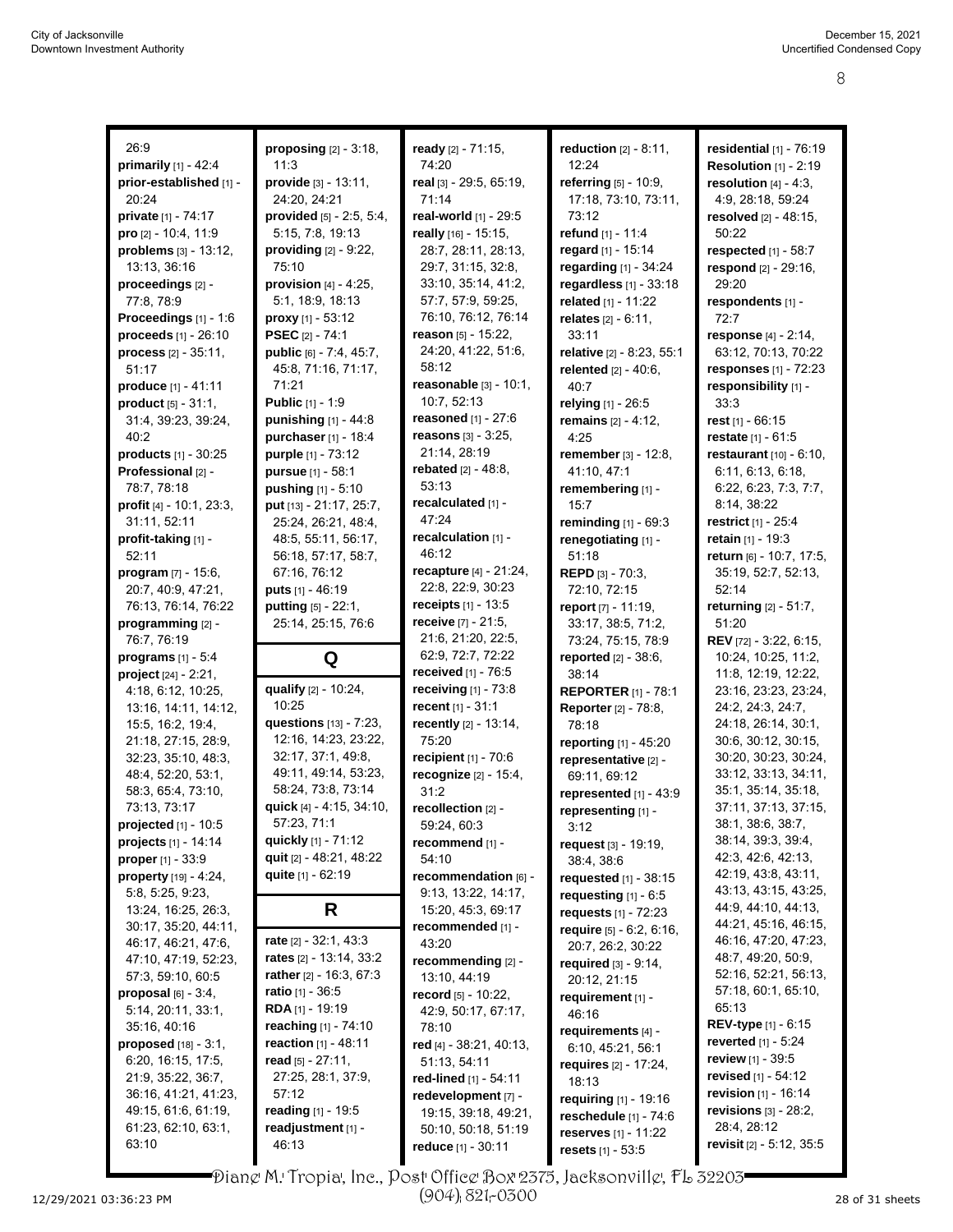9

| RFP [1] - 73:6                                      | selling [2] - 25:10,                | $\textsf{six}[4] - 7:1, 7:9,$     | State [1] - 1:10                            | support [10] - 36:17,                          |
|-----------------------------------------------------|-------------------------------------|-----------------------------------|---------------------------------------------|------------------------------------------------|
| risk [6] - 22.2, 24:12,                             | 25:11                               | 64:21, 68:14                      | state [1] - 37:15                           | 52.6, 59.6, 59.18,                             |
| 24:13, 30:3, 46:20,                                 | send [1] - 22:20                    | Slay [6] - 3:11, 17:12,           | stay $[5]$ - 15:25, 20:2,                   | 65:2, 65:3, 65:4,                              |
| 63:7                                                | sense [5] - 4:22, 14:1,             | 18:20, 28:24, 39:7,               | 40:5, 59:15, 60:12                          | 66:23, 66:25, 70:16                            |
| river [1] - 15:25                                   | 25:24, 28:25, 46:9                  | 61:10                             | <b>staying</b> $[1] - 61:3$                 | surmised [1] - 57:24                           |
| road [3] - 32:7, 37:24,                             | sensitivity [1] - 17:20             | slide [1] - 76:9                  | stays [1] - 53:16                           |                                                |
| 48:14                                               | sent $[1] - 69:2$                   | slides [2] - 76:9, 76:17          | stenographic [1] -                          | Т                                              |
| <b>Roberts</b> [1] - 1:7                            | sentence [1] - 61:8                 | smaller $[2] - 24:11$ ,           | 78:11                                       |                                                |
| rolls $[2] - 48.4, 48.6$                            | sentences [1] - 51:24               | 46.5                              | stenographically [1] -                      | table [3] - 21:8, 22:25,                       |
| <b>RON</b> [1] - 1:16                               | sentiment [2] - 66:4,               | sold [2] - 46:17, 63:5            | 78.9                                        | 28:16                                          |
| room $[1] - 36:21$                                  | 66.5                                | someone [4] - 25:21,              | Stephanie [1] - 69:9                        | tailor [1] - 76:21                             |
| <b>Room</b> $[1] - 1:8$                             | separately $[2] - 20:17$ ,          | 55:5, 75:23, 75:25                | <b>STEVE</b> $[1]$ - 1:20                   | tax $[12] - 13.15, 16.3,$                      |
| rounds [1] - 75:16                                  | 70:9                                | somewhat [1] - 65:18              | sticking [1] - 32:8                         | 16:4, 33:16, 35:19,                            |
| rushed [1] - 32:24                                  | <b>serve</b> [1] - 14:2             | somewhere [1] -                   | sticks [1] - 11:24                          | 35:24, 36:3, 44:11,                            |
|                                                     | serving [2] - 70:12,                | 34:20                             | still $[7] - 8.3, 8.6, 19.7,$               | 48.4, 48.6, 53.7,                              |
| S                                                   | 70:17                               | sorry [10] - 3:9, 5:17,           | 27:15, 27:16, 62:7,                         | 62:9                                           |
|                                                     | set [1] - 35:6                      | 5.19, 13.8, 18.5,                 | 66.6                                        | taxed $[1] - 44:22$                            |
| sale [13] - 4:24, 5:20,                             | settled [1] - 38:23                 | 33:2, 42:15, 58:18,               | stipulation $[1]$ - $60:15$                 | taxes [2] - 24:9, 47:9                         |
| 5:25, 8:25, 9:23,                                   | several [1] - 8:4                   | 66:10, 67:7                       | stop $[2] - 24:18, 53:19$                   | taxpayer [4] - 16:10,                          |
| 10.5, 10.8, 10.11,                                  | shall [2] - 18:19, 61:10            | sort [3] - 25.9, 28:15,           | straight [1] - 46:22                        | 49:9, 52:6, 52:18<br>taxpayer-funded [1] -     |
| 21:6, 21:21, 23:1,                                  | share [4] - 9:10, 26:9,             | 51:7                              | straight-up [1] - 46:22                     | 16:10                                          |
| 31:11, 52:8                                         | 33:23, 74:16                        | Southbank [1] - 76:18             | stream [1] - 12:15                          | taxpayers [1] - 52:14                          |
| <b>sausage</b> [1] - 31:23<br>saw [5] - 3:13, 11:9, | shared [2] - 22:16,                 | space [5] - 6:17, 6:22,           | Street [5] - 1:8, 2:20,                     | team $[4] - 17:11$ ,                           |
| 11:13, 36:10, 43:6                                  | 22:18                               | 7:3, 7:14, 66:19                  | 60.17, 65.17, 66.14                         | 17:16, 31:9, 74:3                              |
| <b>SAWYER</b> [1] - 1:20                            | sharing [3] - 26:7,                 | speaker [1] - 76:21               | street [4] - 53:17,                         | ten [14] - 3:19, 5:10,                         |
| schedule [4] - 40:11,                               | 48.9, 75.8                          | speaking [5] - 10:2,              | 71:5, 73:7, 74:21                           | 11:5, 20:6, 20:8,                              |
| 40:12, 69:4, 72:17                                  | sheet [13] - 4:10,                  | 47:12, 49:3, 51:10,<br>76:20      | <b>stretch</b> [1] - 58:13                  | 33:22, 41:20, 43:7,                            |
| scheduled [2] - 71:23,                              | 26:11, 38:17, 39:3,                 | specific [3] - 22:22,             | stretched [1] - 41:25                       | 43:10, 44:2, 44:7,                             |
| 74:3                                                | 41:11, 43:6, 43:9,                  | 39:20, 44:20                      | stricken [1] - 17:18                        | 47:8, 47:13                                    |
| score [2] - 70:2, 70:6                              | 43:24, 48:14, 50:8,<br>72:20, 72:24 | specifically $[1]$ - 45:8         | struck [1] - 16:16                          | ten-year $[3] - 5:10$ ,                        |
| scored [1] - 69:5                                   | shield [1] - 6:17                   | spent [1] - 52:25                 | structure [16] - 5:14,                      | 11:5, 20:6                                     |
| scorers [1] - 69:18                                 | Shipyards [1] - 73:6                | split [1] - 5:18                  | 12:7, 12:17, 16:18,                         | tends [1] - 30:15                              |
| <b>scores</b> $[2] - 69:21$ ,                       | short [3] - 13:12, 23:7,            | spot $[1] - 66.14$                | 18:21, 19:3, 21:12,<br>24:17, 26:13, 27:10, | term $[21] - 4.9, 8.23,$                       |
| 72.9                                                | 59:16                               | spread [1] - 43:5                 | 28:24, 41:21, 42:4,                         | 11:24, 13:12, 18:1,                            |
| <b>scoring</b> $[3] - 68:25$ ,                      | short-term [1] - 13:12              | stack [1] - 21:18                 | 42:5, 49:15, 61:2                           | 22:22, 25:25, 26:11,                           |
| 69:16, 69:21                                        | show [1] - 76:10                    | <b>staff</b> $[37] - 2:25, 3:3,$  | structured [8] - 3:3.                       | 38:17, 39:3, 41:11,                            |
| screen [2] - 6:18, 73:4                             | shown [1] - 73:9                    | 5:2, 9:7, 9:9, 11:19,             | 3:23, 5.6, 6.21, 20.5,                      | 43.6, 43.9, 43.24,                             |
| <b>scrivener's [1] - 19:1</b>                       | sic [2] - 2:11, 37:7                | 12:3, 13:10, 14:9,                | 47:18, 57:16, 65:5                          | 46.5, 46.8, 48.14,                             |
| Seasons [9] - 9:12,                                 | $SIC$ [2] - 2:24, 3:3               | 14:17, 14:23, 16:15,              | structures [1] - 20:24                      | 50:8, 72:20, 72:24                             |
| 9:14, 9:17, 15:23,                                  | sight $[1] - 47:3$                  | 20:5, 27:23, 31:21,               | structuring [2] -                           | terminal [1] - 5:18                            |
| 15:24, 20:11, 20:14,                                | signed [1] - 74:1                   | 38:5, 38:16, 39:1,                | 26:12, 29:25                                | <b>terminate</b> $[3] - 4:23$ ,                |
| 31:2, 31:3                                          | significant $[1]$ - 16:5            | 39:10, 39:15, 40:1,               | struggling [1] - 35:12                      | 10:15, 10:19                                   |
| second $[7] - 2:10$ ,                               | similar $[10] - 5.4$ , 7:8,         | 40:3, 40:17, 40:24,               | studied [1] - 27:5                          | terminates $[1]$ - 18:8                        |
| 2:12, 24:18, 37:19,                                 | 23:16, 24:17, 26:15,                | 43:1, 43:24, 48:13,               | submitted $[1]$ - 15:6                      | termination $[1]$ - 8:24                       |
| 54:20, 55:8, 57:14                                  | 30:12, 43:24, 44:9,                 | 48:19, 49:14, 55:2,               | substantial $[2] - 4:17$ ,                  | terms [12] - 4:7, 6:25,                        |
| seconded [3] - 37:21,                               | 56:13, 65:9                         | 55:22, 58:1, 58:25,               | 9:3                                         | 7:7, 15:11, 27:9,                              |
| 54:23, 62:24                                        | simple $[2] - 5.24$ ,               | 60.9, 65:10, 69:12,               | substitution [1] -                          | 37:13, 48:23, 65:9,                            |
| <b>Section</b> [1] - 27:8                           | 21:14                               | 75:18                             | 17:17                                       | 74:25, 75:8                                    |
| see [10] - 11:18, 20:3,                             | simply [1] - 31:11                  | staff's $[2] - 6.1$ , 14.4        | succeed [1] - 58:5                          | tested [1] - 74:4                              |
| 25:3, 28:20, 30:1,                                  | simultaneous [1] -                  | standpoint $[2] - 67:2$ ,         | successful [1] - 26:5                       | that'll [1] - 44:21<br>THE $[98] - 2:3, 2:11,$ |
| 30:2, 32:13, 59:15,                                 | 47:12                               | 73:18                             | successive [1] - 4:17                       | 2:15, 2:17, 7:24,                              |
| 75:3, 75:9                                          | Simultaneous [1] -                  | <b>stapled</b> $[1] - 4.2$        | suggesting [2] -                            | 8:20, 9:6, 10:20,                              |
| seeing [2] - 17:24,                                 | 49:3                                | start [4] - 26:22,                | 54:15, 54:17                                | 11:6, 13:7, 13:9,                              |
| 28:12                                               | single [1] - 41:17                  | 52:23, 55:9, 75:2                 | suggestion [1] - 6:1                        | 14:21, 14:25, 15:18,                           |
| seem $[1] - 12.8$                                   | $\textsf{sit}$ [3] - 36:13, 36:14,  | <b>started</b> $[5] - 8.2, 9.15,$ | Suites [3] - 2:20, 3:5,                     | 22:8, 23:13, 26:18,                            |
| sell [11] - 18:7, 19:6,                             | 51:25                               | 15:1, 45:23, 56:19                | 57:8                                        | 29:12, 31:12, 31:18,                           |
| 21:19, 23:24, 25:5,                                 | site [4] - 74:18, 74:19,            | <b>starting</b> $[2] - 26:21$ ,   | sum [2] - 43:2, 43:9                        | 32:4, 32:14, 32:19,                            |
| 25:8, 25:19, 26:9,                                  | 75:7, 75:11                         | 74:15                             | Sunshine [1] - 70:10                        | 33:5, 35:13, 36:9,                             |
| 59:12, 62:8                                         | situation [1] - 52:11               | <b>STATE</b> [1] - 78:3           |                                             |                                                |

Diane M. Tropia, Inc., Post Office Box 2375, Jacksonville, FL 32203 (904) 821-0300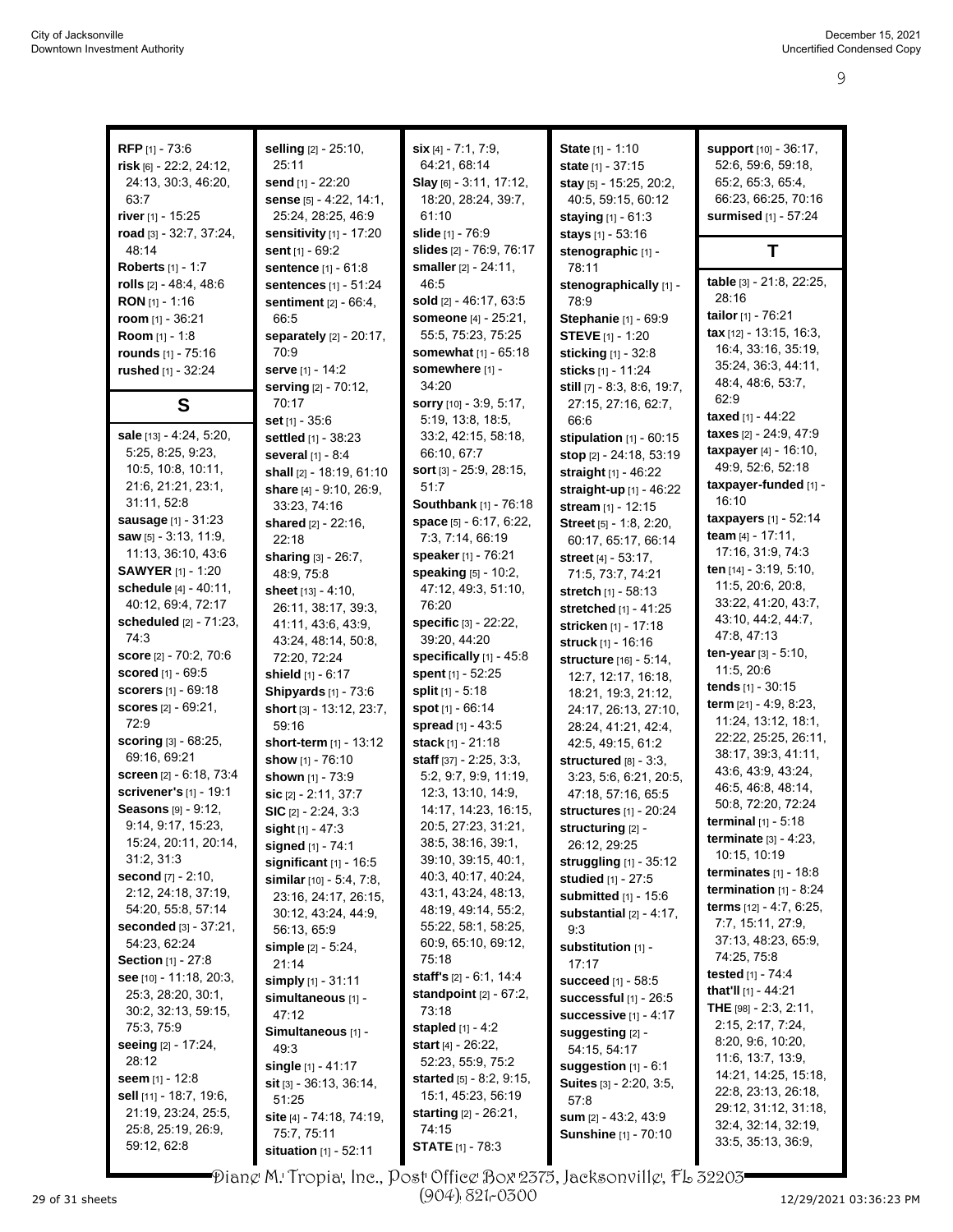| 36:12, 36:22, 43:11,                                   | tightly [1] - 62:19                                   | 47:8, 53:4                                        | volunteers $[2]$ - $69:3$ ,                    | 44:24                                         |
|--------------------------------------------------------|-------------------------------------------------------|---------------------------------------------------|------------------------------------------------|-----------------------------------------------|
| 43:20, 44:14, 44:18,                                   | timing [8] - 29:20,                                   |                                                   | 69:15                                          | workshop [2] - 72:13,                         |
| 47:11, 47:13, 47:25,<br>49:5, 49:13, 53:20,            | 29:21, 31:19, 31:25,<br>36:13, 51:9, 67:2,            | U                                                 | vote [4] - 63:8, 63:13,<br>64:24, 67:20        | 77:2<br>world [1] - 29:5                      |
| 53:24, 54:8, 54:13,                                    | 73:4                                                  | unartful [1] - 50:16                              | voting [1] - 29:7                              | Worsham [10] - 2:12,                          |
| 54:19, 54:21, 55:7,                                    | tiny [1] - 29:4                                       | uncomfortable [2] -                               |                                                | 53:24, 59:20, 64:17,                          |
| 55:14, 55:17, 55:22,                                   | tizzy [1] - 56:21                                     | 34:15, 35:7                                       | W                                              | 65:24, 68:6, 69:7,                            |
| 56.5, 56.8, 58.18,                                     | today [22] - 2:7, 10:3,                               | under $[4] - 40.8$ ,                              |                                                | 69:18, 70:16, 70:23                           |
| 58:21, 58:24, 59:2,                                    | 12:7, 22:22, 23:6,                                    | 47:20, 68:19, 68:23                               | wait [1] - 57:14                               | WORSHAM [13] -                                |
| 59:5, 59:20, 61:5,                                     | 27:4, 27:21, 28:5,                                    | underpinnings [1] -                               | waiver [1] - 45:6                              | 1:13, 2:10, 34:23,                            |
| 61:8, 61:14, 61:17,                                    | 29:8, 31:19, 32:1,                                    | 57:25                                             | walk $[1] - 4:4$                               | 54:1, 54:5, 59:21,                            |
| 62:3, 62:10, 62:20,<br>63.9, 63.13, 63.21,             | 32:3, 33:1, 35:5,                                     | underwritten [1] -<br>38:10                       | wants [1] - 60:7                               | 61:7, 61:13, 63:16,                           |
| 63:25, 64:4, 64:7,                                     | 39.8, 41.2, 47.6,<br>47:10, 53:8, 53:15,              | <b>universe</b> $[1] - 50:2$                      | <b>WARD</b> [18] - 1:16,<br>26:19, 28:3, 28:7, | 64:19, 65:25, 68:7,<br>77:5                   |
| 64.9, 64.12, 64.14,                                    | 54:12, 67:5                                           | unless [2] - 66:23,                               | 49:17, 49:24, 50:6,                            | worth [1] - 47:20                             |
| 64:17, 64:20, 65:7,                                    | <b>TODD</b> $[1] - 1:15$                              | 77:1                                              | 51:5, 55:11, 55:15,                            | written [1] - 57:21                           |
| 65:15, 65:21, 65:24,                                   | together [4] - 58:7,                                  | untenable [1] - 5:22                              | 55:20, 56:3, 56:6,                             |                                               |
| 66:2, 66:7, 66:11,                                     | 62:19, 76:7, 76:13                                    | up [24] - 5:17, 5:25,                             | 57:22, 63:24, 64:13,                           | X                                             |
| 67:18, 67:23, 68:1,                                    | took $[1] - 41:13$                                    | 15:23, 22:19, 23:20,                              | 65:1, 67:22                                    |                                               |
| 68:3, 68:6, 68:8,                                      | top [1] - 70:6                                        | 25:16, 26:11, 31:6,                               | Ward [13] - 26:18,                             | <b>Xzavier</b> [1] - 73:5                     |
| 68:11, 68:13, 68:17,                                   | total [4] - 11:20, 38:8,                              | 31:19, 31:23, 38:20,                              | 29:12, 32:22, 35:3,                            | <b>XZAVIER</b> [1] - 1:21                     |
| 69:20, 69:24, 70:7,<br>70:14, 70:21, 70:23,            | 38:10, 48:2                                           | 41:22, 43:24, 44:7,                               | 37:20, 49:16, 54:25,                           |                                               |
| 75:14, 76:16, 77:6                                     | totally [1] - 50:25                                   | 44.23, 46:22, 51:3,                               | 55:10, 55:14, 57:12,<br>64:12, 64:25, 67:20    | Y                                             |
| themselves [2] -                                       | town [1] - 17:22                                      | 53:6, 54:25, 56:12,<br>67:14, 69:13, 71:3,        | ward $[1] - 67:4$                              | year [36] - 5:10, 7:10,                       |
| 14:13, 29:3                                            | traditional $[1]$ - 30:6                              | 71:13                                             | ward's $[1] - 62:13$                           | 7:13, 7:16, 8:13,                             |
| theory [1] - 55:11                                     | transactions $[1]$ - 27:1<br>transcript $[1]$ - 78:10 | update [3] - 71:15,                               | warrant [1] - 14:5                             | 8:14, 8:23, 9:15,                             |
| thereafter [1] - 72:11                                 | transfer [5] - 10:19,                                 | 72:14, 73:3                                       | warranted [3] - 17:6,                          | 9:19, 11:5, 13:15,                            |
| <b>therefore</b> $[1] - 26:4$                          | 30:21, 50:15, 50:19,                                  | upside [2] - 47:4,                                | 42:21, 46:2                                    | 18:16, 18:25, 20:6,                           |
| they've [1] - 19:13                                    | 55:1                                                  | 47.23                                             | ways [3] - 27:2, 27:8,                         | 22:10, 22:12, 25:25,                          |
| thinking [2] - 6:9, 75:2                               | treating [1] - 31:4                                   | <b>usage</b> $[1] - 66:19$                        | 27:14                                          | 30:14, 30:18, 32:2,                           |
| third [3] - 16:6, 18:16,                               | tried [1] - 62:14                                     | usual [1] - 11:21                                 | Wednesday $[6]$ - 1:6,                         | 32:10, 33:14, 34:4,                           |
| 18:25                                                  | Tropia [3] - 1:9, 78:7,                               |                                                   | 71:24, 71:25, 72:5,                            | 45:18, 45:19, 46:13,<br>46:18, 47:24, 53:5,   |
| thoroughly $[1]$ - $65:6$                              | 78:18                                                 | V                                                 | 72:16                                          | 53:7, 57:3, 57:6,                             |
| thoughts [1] - 57:23<br>thousand $[2] - 27:2$ ,        | true [1] - 78:10                                      | vacancy [1] - 13:13                               | week [7] - 7:9, 71:25,<br>74.7, 74.11, 74:12,  | 57:10, 60:15                                  |
| 27:7                                                   | try [6] - 16:8, 20:23,                                | vacant [1] - 52:22                                | 74:13, 75:20                                   | Year [5] - 10:12,                             |
| three [33] - 5:11, 6:5,                                | 26:15, 41:1, 71:14,<br>72:19                          | valid [2] - 58:4, 58:5                            | week's [1] - 20:21                             | 10:13, 21:5, 48:4,                            |
| 8:9, 8:23, 9:2, 18:23,                                 | trying [10] - 9:22, 9:24,                             | valorem [1] - 22:4                                | weeks [1] - 75:13                              | 48:5                                          |
| 22:12, 23:24, 25:20,                                   | 25:17, 48:21, 48:22,                                  | value [14] - 5:15,                                | weighted [1] - 30:16                           | year's [2] - 7:17, 7:20                       |
| 25:25, 30:18, 32:1,                                    | 49:1, 51:16, 60:24,                                   | 12:14, 12:24, 13:2,                               | welcome [1] - 27:17                            | year-and-a-half [1] -                         |
| 32:10, 33:24, 34:16,                                   | 74:6, 74:19                                           | 13:16, 13:23, 17:11,                              | well-heeled [2] -                              | 34:4                                          |
| 38:19, 38:24, 39:10,                                   | Tuesday [1] - 72:15                                   | 23:2, 24:8, 30:17,                                | 17:12, 58:6                                    | years [75] - 3:20, 5:9,                       |
| 39:21, 40:19, 41:3,                                    | tuning [1] - 52:1                                     | 35:20, 44:5, 46:21,                               | well-put-together [1] -                        | 5:11, 6:1, 6:6, 8:9,<br>9:2, 9:3, 9:11, 9:12, |
| 50:3, 51:24, 52:9,<br>52:10, 54:4, 54:14,              | turned [1] - 5:21                                     | 47.4                                              | 58:7                                           | 11:2, 11:8, 18:23,                            |
| 54:16, 59:8, 59:12,                                    | turning $[1] - 51:12$                                 | values [1] - 20:21<br><b>various</b> [2] - 13:13, | well-reasoned [1] -<br>27:6                    | 20:8, 20:25, 23:10,                           |
| 59:17, 75:13                                           | turnover [1] - 7:12                                   | 59:14                                             | well-respected [1] -                           | 23:25, 24:5, 25:12,                           |
| three-and-a-half $[2]$ -                               | tweak [1] - 55:6<br>tweaks [4] - 40:11,               | version [3] - 4:2, 41:9,                          | 58:7                                           | 25:20, 30:9, 30:11,                           |
| 30:18, 59:17                                           | 40.13, 51.11, 61.2                                    | 41:11                                             | West [2] - 1:8, 73:6                           | 30:16, 33:22, 33:24,                          |
| three-or-five-year [1] -                               | twist $[1] - 53.3$                                    | <b>versus</b> $[8] - 8.9, 9.2,$                   | whole [2] - 38:25,                             | 34:16, 34:18, 35:22,                          |
| 32:10                                                  | <b>two</b> $[13] - 18.14$ ,                           | 24:23, 35:8, 38:24,                               | 48:17                                          | 36:11, 37:3, 38:8,                            |
| throughout [2] - 7:10,                                 | 23:25, 24:3, 24:7,                                    | 40:19, 41:4, 44:4                                 | wholly $[1] - 24.8$                            | 38:24, 40:19, 40:20,<br>41:4, 41:8, 41:20,    |
| 18:1                                                   | 25:12, 31:9, 38:20,                                   | <b>Vice</b> $[1]$ - 1:13                          | <b>WILLIAM</b> [1] - 1:14                      | 43:7, 43:10, 44:2,                            |
| throwing [1] - 56:21<br><b>Thursday</b> $[2] - 72:1$ , | 58:4, 64:21, 68:14,                                   | violation [1] - 70:10                             | willing $[1] - 33.21$                          | 44:4, 44:7, 45:17,                            |
| 72:6                                                   | 69.5, 69.14                                           | <b>vis</b> $[2] - 27.9$<br>vis-a-vis [1] - 27:9   | willingness $[1]$ - $69:6$                     | 45:19, 45:20, 46:1,                           |
| tidying $[1]$ - 54:25                                  | type [2] - 6:15, 25:2                                 | <b>Vision</b> $[1]$ - 71:9                        | windfall [1] - 16:10                           | 46:4, 47:13, 51:2,                            |
| tie [3] - 44:11, 44:12,                                | typically [9] - 19:15,                                | volunteering [1] -                                | wish $[1] - 66.22$<br>wonderful [1] - 76:23    | 52:9, 52:10, 54:18,                           |
| 44:13                                                  | 22:5, 39:16, 39:17,                                   | 70:24                                             | works [2] - 25:17,                             | 56:14, 56:15, 56:23,                          |
|                                                        | 41:16, 43:8, 45:12,                                   |                                                   |                                                |                                               |